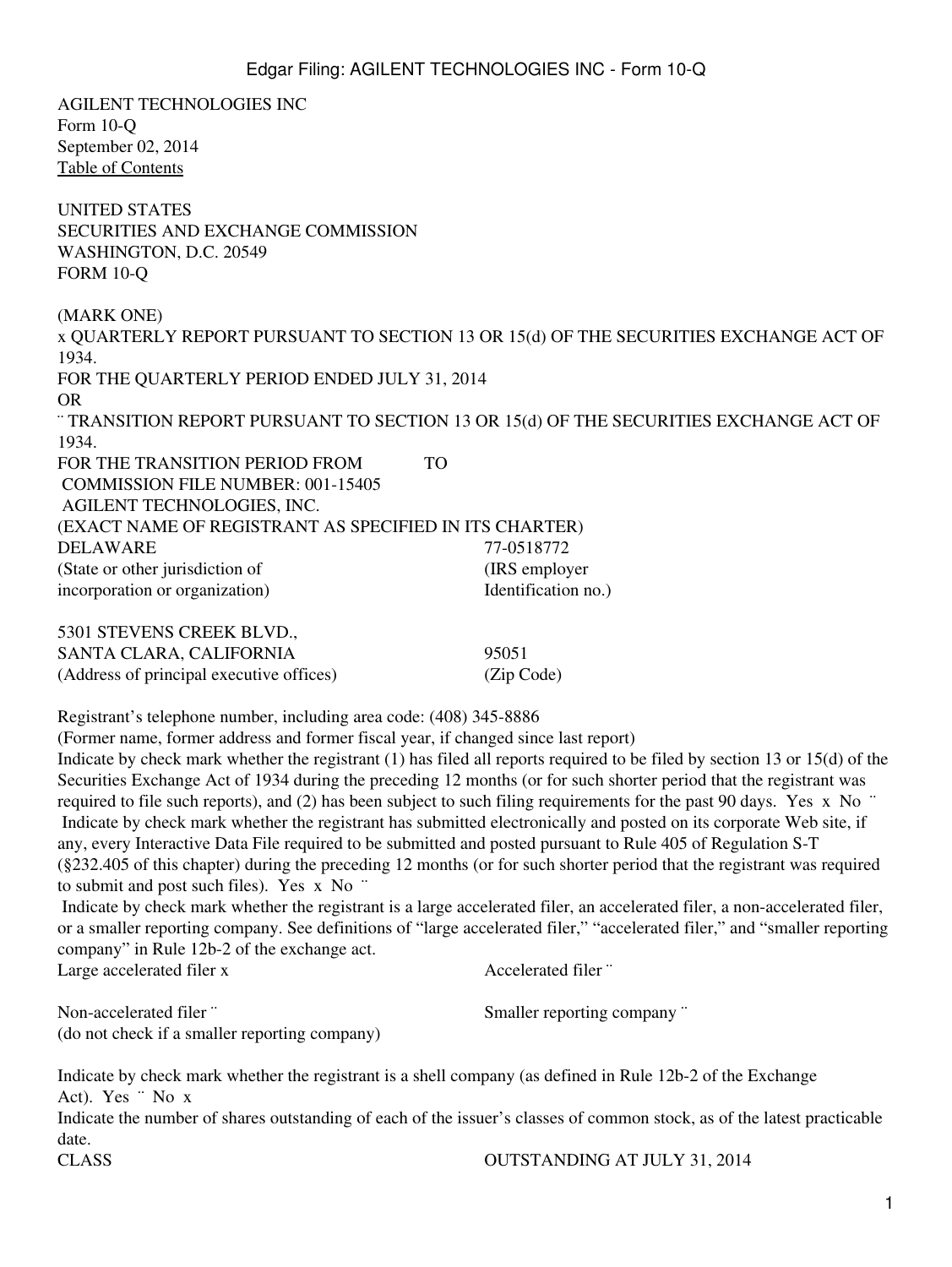COMMON STOCK, \$0.01 PAR VALUE 333,512,738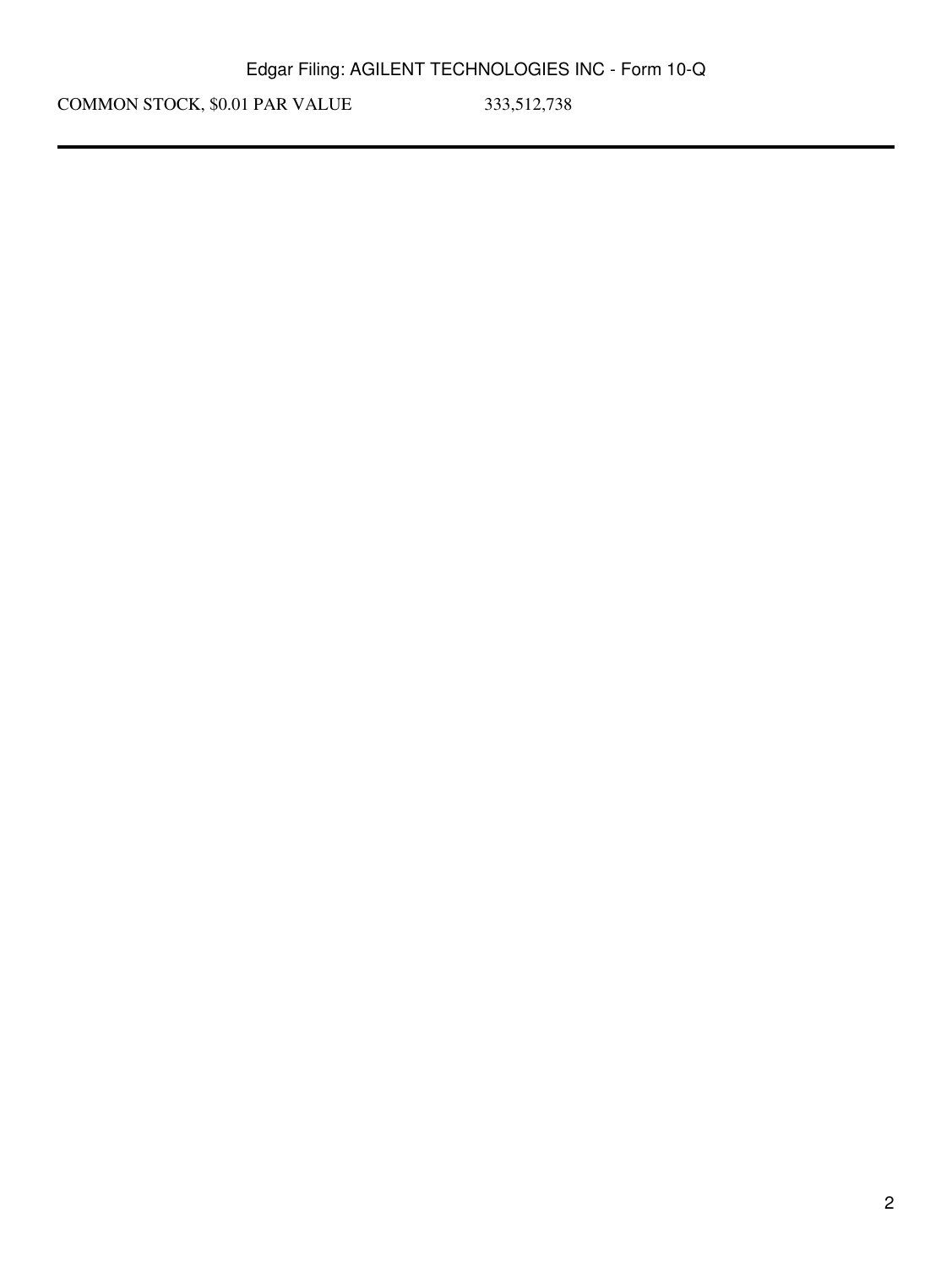# <span id="page-2-0"></span>AGILENT TECHNOLOGIES, INC. TABLE OF CONTENTS

|                      |                                        |                                                                    | Page<br>Number                                  |
|----------------------|----------------------------------------|--------------------------------------------------------------------|-------------------------------------------------|
| <u>Part I.</u>       | <b>Financial</b><br><u>Information</u> |                                                                    | $\overline{3}$                                  |
|                      | Item 1.                                | <b>Condensed Consolidated Financial Statements (Unaudited)</b>     |                                                 |
|                      |                                        | <b>Condensed Consolidated Statement of Operations</b>              | $rac{3}{3}$                                     |
|                      |                                        | <b>Condensed Consolidated Statement of Comprehensive Income</b>    |                                                 |
|                      |                                        | <b>Condensed Consolidated Balance Sheet</b>                        |                                                 |
|                      |                                        | <b>Condensed Consolidated Statement of Cash Flows</b>              | $\frac{4}{5}$                                   |
|                      |                                        | <b>Notes to Condensed Consolidated Financial Statements</b>        | $\overline{1}$                                  |
|                      | Item $2$ .                             | Management's Discussion and Analysis of Financial Condition and    | 28                                              |
|                      |                                        | <b>Results of Operations</b>                                       |                                                 |
|                      | Item 3.                                | <b>Quantitative and Qualitative Disclosures About Market Risk</b>  | $\overline{43}$                                 |
|                      | <u>Item 4.</u>                         | <b>Controls and Procedures</b>                                     | 44                                              |
| Part II.             | <b>Other Information</b>               |                                                                    |                                                 |
|                      | <u>Item 1.</u>                         | <b>Legal Proceedings</b>                                           |                                                 |
|                      | <u>Item 1A.</u>                        | <b>Risk Factors</b>                                                |                                                 |
|                      | <u>Item 2.</u>                         | <u>Unregistered Sales of Equity Securities and Use of Proceeds</u> | $\frac{44}{44}$ $\frac{44}{55}$ $\frac{55}{55}$ |
|                      | <u>Item 6.</u>                         | Exhibits                                                           |                                                 |
| <u>Signature</u>     |                                        |                                                                    | $\frac{56}{5}$                                  |
| <b>Exhibit Index</b> |                                        |                                                                    | 57                                              |
|                      |                                        |                                                                    |                                                 |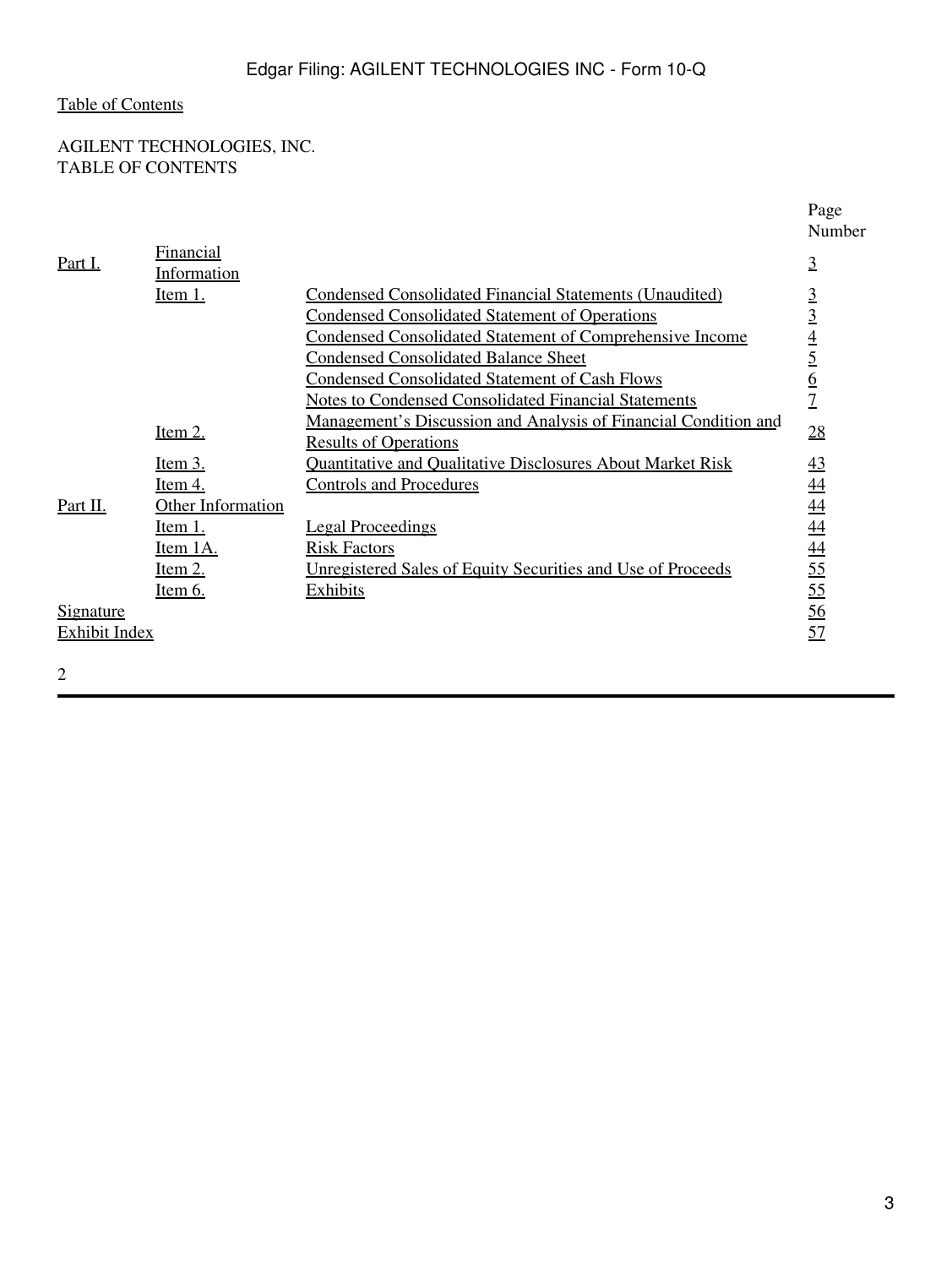### <span id="page-3-0"></span>PART I — FINANCIAL INFORMATION

### <span id="page-3-1"></span>ITEM 1. CONDENSED CONSOLIDATED FINANCIAL STATEMENTS (UNAUDITED)

## <span id="page-3-2"></span>AGILENT TECHNOLOGIES, INC.

# CONDENSED CONSOLIDATED STATEMENT OF OPERATIONS

(in millions, except per share amounts) (Unaudited)

|                                                          |                | Three Months Ended |                   | Nine Months Ended |  |  |  |
|----------------------------------------------------------|----------------|--------------------|-------------------|-------------------|--|--|--|
|                                                          | July 31,       |                    | July 31,          |                   |  |  |  |
|                                                          | 2014           | 2013               | 2014              | 2013              |  |  |  |
| Net revenue:                                             |                |                    |                   |                   |  |  |  |
| Products                                                 | \$1,438        | \$1,335            | \$4,209           | \$4,139           |  |  |  |
| Services and other                                       | 328            | 317                | 967               | 925               |  |  |  |
| Total net revenue                                        | 1,766          | 1,652              | 5,176             | 5,064             |  |  |  |
| Costs and expenses:                                      |                |                    |                   |                   |  |  |  |
| Cost of products                                         | 671            | 625                | 1,949             | 1,936             |  |  |  |
| Cost of services and other                               | 181            | 171                | 531               | 501               |  |  |  |
| <b>Total costs</b>                                       | 852            | 796                | 2,480             | 2,437             |  |  |  |
| Research and development                                 | 177            | 171                | 530               | 531               |  |  |  |
| Selling, general and administrative                      | 508            | 449                | 1,509             | 1,430             |  |  |  |
| Total costs and expenses                                 | 1,537          | 1,416              | 4,519             | 4,398             |  |  |  |
| Income from operations                                   | 229            | 236                | 657               | 666               |  |  |  |
| Interest income                                          | $\overline{3}$ | $\overline{2}$     | 7                 | 5                 |  |  |  |
| Interest expense                                         | (28)           | )(27)              | (87)<br>$\lambda$ | )(77)             |  |  |  |
| Other income (expense), net                              | (20)           | 1)                 | (16)              | 11                |  |  |  |
| Income before taxes                                      | 184            | 212                | 561               | 605               |  |  |  |
| Provision for income taxes                               | 37             | 44                 | 80                | 92                |  |  |  |
| Net income                                               | \$147          | \$168              | \$481             | \$513             |  |  |  |
| Net income per share:                                    |                |                    |                   |                   |  |  |  |
| <b>Basic</b>                                             | \$0.44         | \$0.50             | \$1.44            | \$1.49            |  |  |  |
| Diluted                                                  | \$0.43         | \$0.49             | \$1.42            | \$1.47            |  |  |  |
| Weighted average shares used in computing net income per |                |                    |                   |                   |  |  |  |
| share:                                                   |                |                    |                   |                   |  |  |  |
| <b>Basic</b>                                             | 334            | 339                | 333               | 344               |  |  |  |
| Diluted                                                  | 338            | 343                | 338               | 348               |  |  |  |
| Cash dividends declared per common share                 | \$0.132        | \$0.12             | \$0.396           | \$0.34            |  |  |  |

The accompanying notes are an integral part of these condensed consolidated financial statements.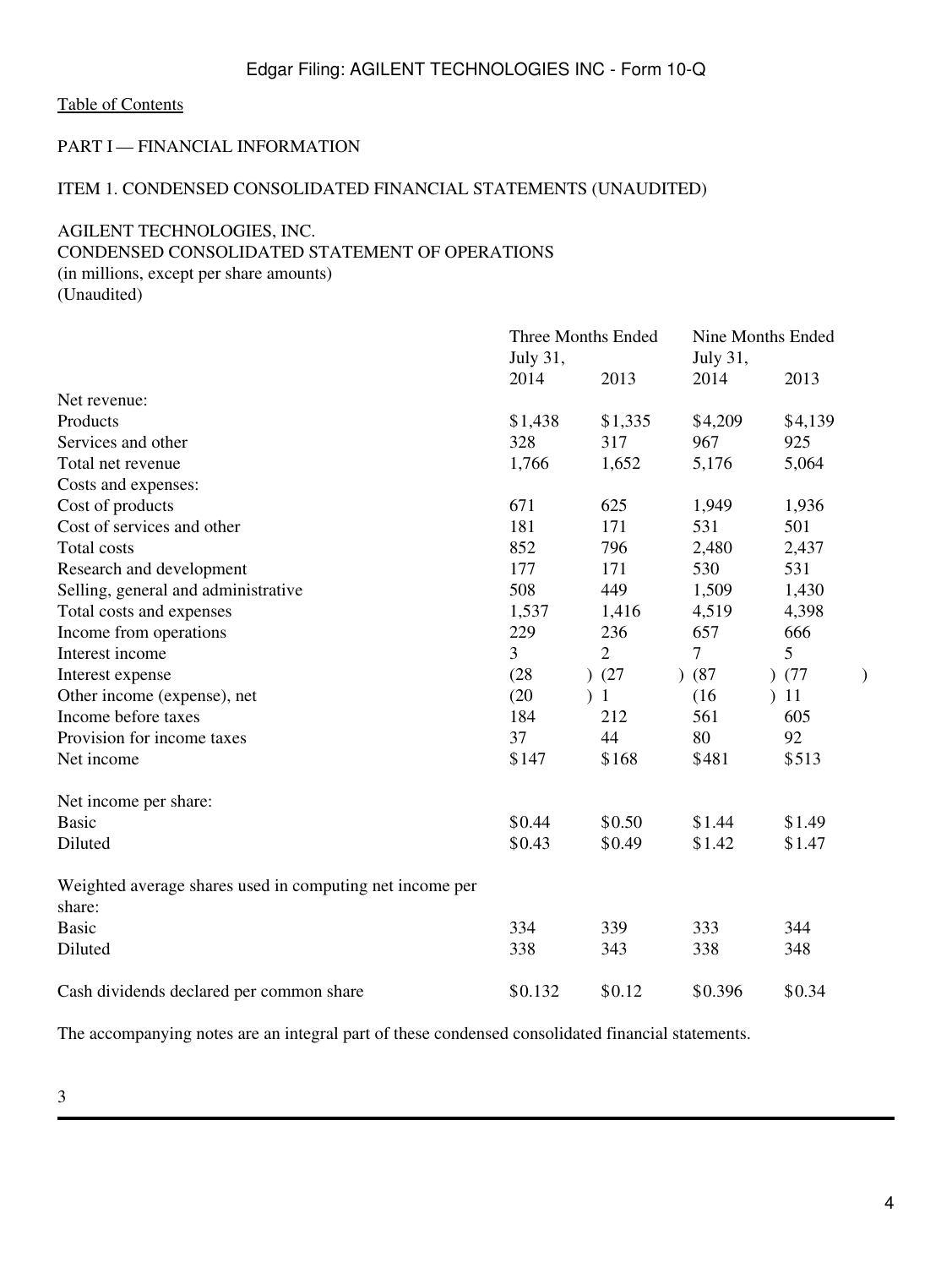### <span id="page-4-0"></span>AGILENT TECHNOLOGIES, INC.

# CONDENSED CONSOLIDATED STATEMENT OF COMPREHENSIVE INCOME (in millions)

(Unaudited)

|                                                                                                                                                                     | Three Months<br>Ended |  |                          |                 | Nine Months Ended |               |  |
|---------------------------------------------------------------------------------------------------------------------------------------------------------------------|-----------------------|--|--------------------------|-----------------|-------------------|---------------|--|
|                                                                                                                                                                     | July 31,              |  |                          |                 | July 31,          |               |  |
|                                                                                                                                                                     | 2014                  |  | 2013                     | 2014            |                   | 2013          |  |
| Net income                                                                                                                                                          | \$147                 |  | \$168                    | \$481           |                   | \$513         |  |
| Other comprehensive income (loss):                                                                                                                                  |                       |  |                          |                 |                   |               |  |
| Unrealized gain on investments, net of tax (expense) benefit of $\S(2)$ , $\S(1)$ ,<br>$(1)$ and $(2)$                                                              | 8                     |  | $\overline{4}$           | 8               |                   | 5             |  |
| Amounts reclassified into earnings related to investments, net of tax of zero (1                                                                                    |                       |  | $\overline{\phantom{a}}$ | (1)             |                   |               |  |
| Unrealized gain (loss) on derivative instruments, net of tax (expense)<br>benefit of $\$(1), \$3, \$0 \]$ and $\$(2)$                                               | $\overline{2}$        |  | (4)                      | 1)              |                   | 7             |  |
| Amounts reclassified into earnings related to derivative instruments, net of<br>tax (expense) benefit of \$0, \$1, $\$(1)$ and \$3                                  |                       |  | (3)                      | 1)              |                   | (8)           |  |
| Foreign currency translation, net of tax (expense) benefit of $\S(1)$ , \$9, $\S(1)$<br>and $$13$                                                                   | (92)                  |  | )(32)                    | (59)            |                   | )(87)         |  |
| Net defined benefit pension cost and post retirement plan costs:<br>Amortization of actuarial net loss, net of tax (expense) of $\$(4),\$(6),\$(10)$<br>and $$(16)$ | 11                    |  | 15                       | 36              |                   | 45            |  |
| Amortization of net prior service benefit, net of tax benefit of \$4, \$4, \$12<br>and $$12$                                                                        | (8)                   |  | (8)                      | (24)            |                   | )(24)         |  |
| Other comprehensive loss<br>Total comprehensive income                                                                                                              | (79)<br>\$68          |  | (28)<br>\$140            | ) (38)<br>\$443 |                   | (62)<br>\$451 |  |

The accompanying notes are an integral part of these condensed consolidated financial statements.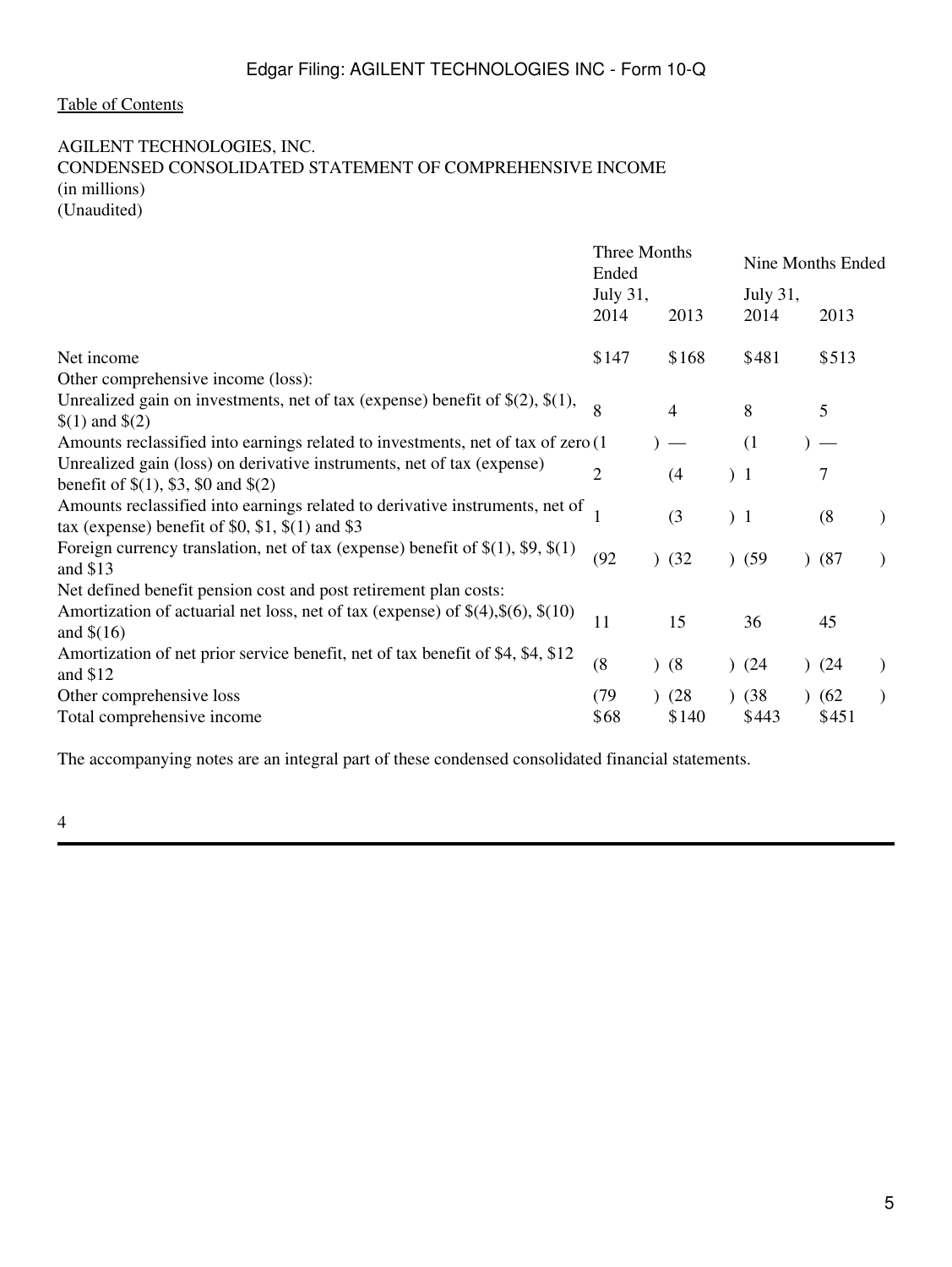### <span id="page-5-0"></span>AGILENT TECHNOLOGIES, INC. CONDENSED CONSOLIDATED BALANCE SHEET (in millions, except par value and share amounts) (Unaudited)

|                                                                                    | July 31,<br>2014 | October 31,<br>2013 |  |
|------------------------------------------------------------------------------------|------------------|---------------------|--|
| <b>ASSETS</b>                                                                      |                  |                     |  |
| Current assets:                                                                    |                  |                     |  |
| Cash and cash equivalents                                                          | \$2,391          | \$2,675             |  |
| Accounts receivable, net                                                           | 891              | 899                 |  |
| Inventory                                                                          | 1,099            | 1,066               |  |
| Other current assets                                                               | 453              | 343                 |  |
| Total current assets                                                               | 4,834            | 4,983               |  |
| Property, plant and equipment, net                                                 | 1,142            | 1,134               |  |
| Goodwill                                                                           | 3,012            | 3,047               |  |
| Other intangible assets, net                                                       | 758              | 916                 |  |
| Long-term investments                                                              | 164              | 139                 |  |
| Other assets                                                                       | 470              | 467                 |  |
| Total assets                                                                       | \$10,380         | \$10,686            |  |
| <b>LIABILITIES AND EQUITY</b>                                                      |                  |                     |  |
| <b>Current liabilities:</b>                                                        |                  |                     |  |
| Accounts payable                                                                   | \$402            | \$432               |  |
| Employee compensation and benefits                                                 | 365              | 401                 |  |
| Deferred revenue                                                                   | 447              | 439                 |  |
| Short-term debt                                                                    | 35               |                     |  |
| Other accrued liabilities                                                          | 330              | 330                 |  |
| Total current liabilities                                                          | 1,579            | 1,602               |  |
| Long-term debt                                                                     | 2,181            | 2,699               |  |
| Retirement and post-retirement benefits                                            | 235              | 294                 |  |
| Other long-term liabilities                                                        | 745              | 802                 |  |
| <b>Total liabilities</b>                                                           | 4,740            | 5,397               |  |
| Commitments and contingencies (Note 12)                                            |                  |                     |  |
| Total equity:                                                                      |                  |                     |  |
| Stockholders' equity:                                                              |                  |                     |  |
| Preferred stock; \$0.01 par value; 125 million shares authorized; none issued and  |                  |                     |  |
| outstanding                                                                        |                  |                     |  |
| Common stock; \$0.01 par value; 2 billion shares authorized; 606 million shares at | 6                | 6                   |  |
| July 31, 2014 and 602 million shares at October 31, 2013 issued                    |                  |                     |  |
| Treasury stock at cost; 273 million shares at July 31, 2014 and 269 million shares | (9,807)          |                     |  |
| at October 31, 2013                                                                |                  | (9,607)             |  |
| Additional paid-in-capital                                                         | 8,898            | 8,723               |  |
| Retained earnings                                                                  | 6,487            | 6,073               |  |
| Accumulated other comprehensive income                                             | 53               | 91                  |  |
| Total stockholders' equity                                                         | 5,637            | 5,286               |  |
| Non-controlling interest                                                           | 3                | 3                   |  |
| Total equity                                                                       | 5,640            | 5,289               |  |
| Total liabilities and equity                                                       | \$10,380         | \$10,686            |  |

The accompanying notes are an integral part of these condensed consolidated financial statements.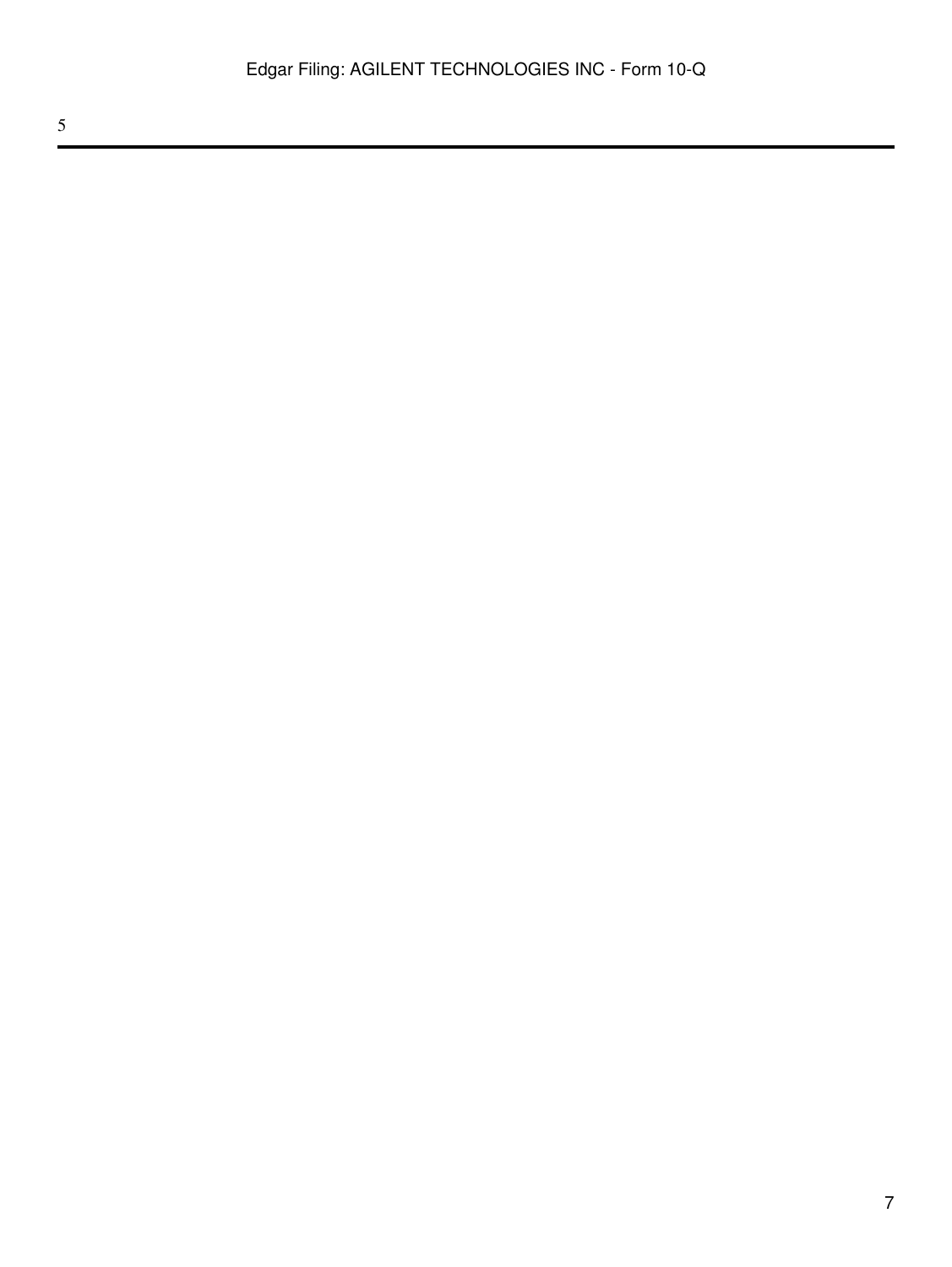# <span id="page-7-0"></span>AGILENT TECHNOLOGIES, INC. CONDENSED CONSOLIDATED STATEMENT OF CASH FLOWS (in millions) (Unaudited)

|                                                                                                | July 31,     | Nine Months Ended        |               |
|------------------------------------------------------------------------------------------------|--------------|--------------------------|---------------|
|                                                                                                | 2014         | 2013                     |               |
| Cash flows from operating activities:                                                          |              |                          |               |
| Net income                                                                                     | \$481        | \$513                    |               |
| Adjustments to reconcile net income to net cash provided by (used in) operating<br>activities: |              |                          |               |
| Depreciation and amortization                                                                  | 291          | 277                      |               |
| Accelerated amortization of interest rate swap gain (due to early redemption of debt)          | (8)          | $\overline{\phantom{m}}$ |               |
| Share-based compensation                                                                       | 77           | 66                       |               |
| Excess tax benefit from share-based plans                                                      | (3)          | (2)                      | )             |
| Deferred taxes                                                                                 | 18           | 1                        |               |
| Excess and obsolete inventory related charges                                                  | 39           | 36                       |               |
| Other non-cash expenses, net                                                                   | (6)          | 8                        |               |
| Changes in assets and liabilities:                                                             |              |                          |               |
| Accounts receivable                                                                            |              | 31                       |               |
| Inventory                                                                                      | (73)         | $)$ (81)                 | )             |
| Accounts payable                                                                               | (29)         | (47)                     |               |
| Employee compensation and benefits                                                             | (32)         | )(37)                    |               |
| Other assets and liabilities                                                                   | (208)        | 10                       |               |
| Net cash provided by operating activities                                                      | 547          | 775                      |               |
| Cash flows from investing activities:                                                          |              |                          |               |
| Investments in property, plant and equipment                                                   | (162)        | (163)                    |               |
| Proceeds from sale of property, plant and equipment                                            | 14           | $\overline{2}$           |               |
| Payment to acquire equity method investment                                                    | (25)         | ) (21)                   |               |
| Change in restricted cash and cash equivalents, net                                            | $\mathbf{1}$ |                          |               |
| Purchase of other investments                                                                  |              | (15)                     | $\mathcal{)}$ |
| Proceeds from sale of investments                                                              | 1            | 11                       |               |
| Proceeds from divestitures                                                                     | 2            |                          |               |
| Acquisitions of businesses and intangible assets, net of cash acquired                         | (3)          | (11)                     | )             |
| Net cash used in investing activities                                                          | (172)        | (197)                    |               |
| Cash flows from financing activities:                                                          |              |                          |               |
| Issuance of common stock under employee stock plans                                            | 136          | 116                      |               |
| Payment of dividends                                                                           | (132)        | (117)                    |               |
| Purchase of non-controlling interest                                                           |              | (3)                      |               |
| Excess tax benefit from share-based plans                                                      | 3            | $\overline{2}$           |               |
| Issuance of senior notes                                                                       |              | 597                      |               |
| Debt issuance costs                                                                            |              | (5)                      |               |
| Proceeds from short-term borrowings                                                            | 35           |                          |               |
| Proceeds from revolving credit facility                                                        | 50           |                          |               |
| Repayment of revolving credit facility                                                         | (50)         |                          |               |
| Repayment of senior notes                                                                      | (500)        | (250)                    |               |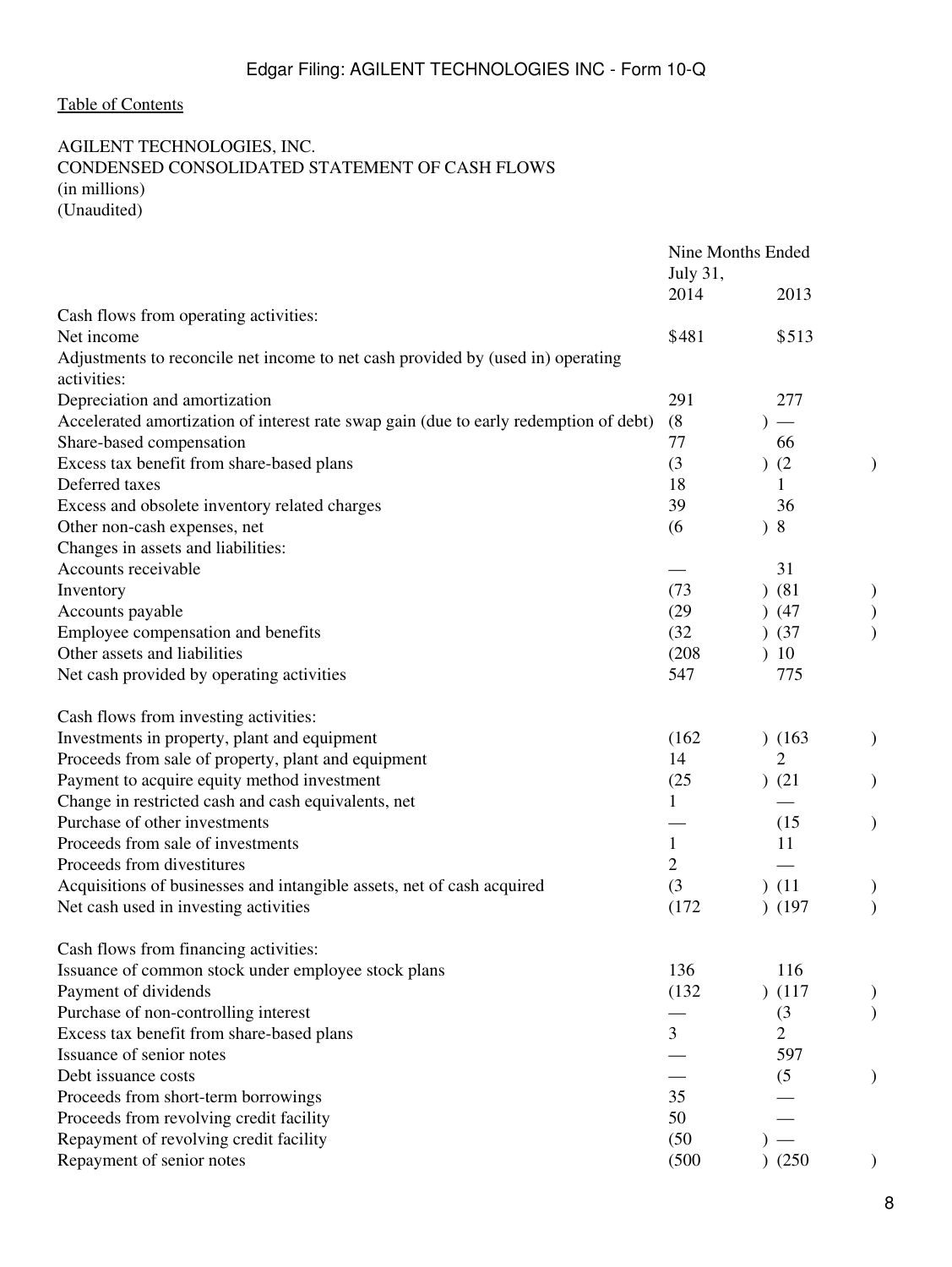| Treasury stock repurchases                                                                        | (200)   | (900)   |  |
|---------------------------------------------------------------------------------------------------|---------|---------|--|
| Net cash used in financing activities                                                             | (658)   | (560)   |  |
| Effect of exchange rate movements                                                                 | (1      | (39)    |  |
| Net decrease in cash and cash equivalents                                                         | (284)   | (21)    |  |
| Cash and cash equivalents at beginning of period                                                  | 2,675   | 2,351   |  |
| Cash and cash equivalents at end of period                                                        | \$2,391 | \$2,330 |  |
| The accompanying notes are an integral part of these condensed consolidated financial statements. |         |         |  |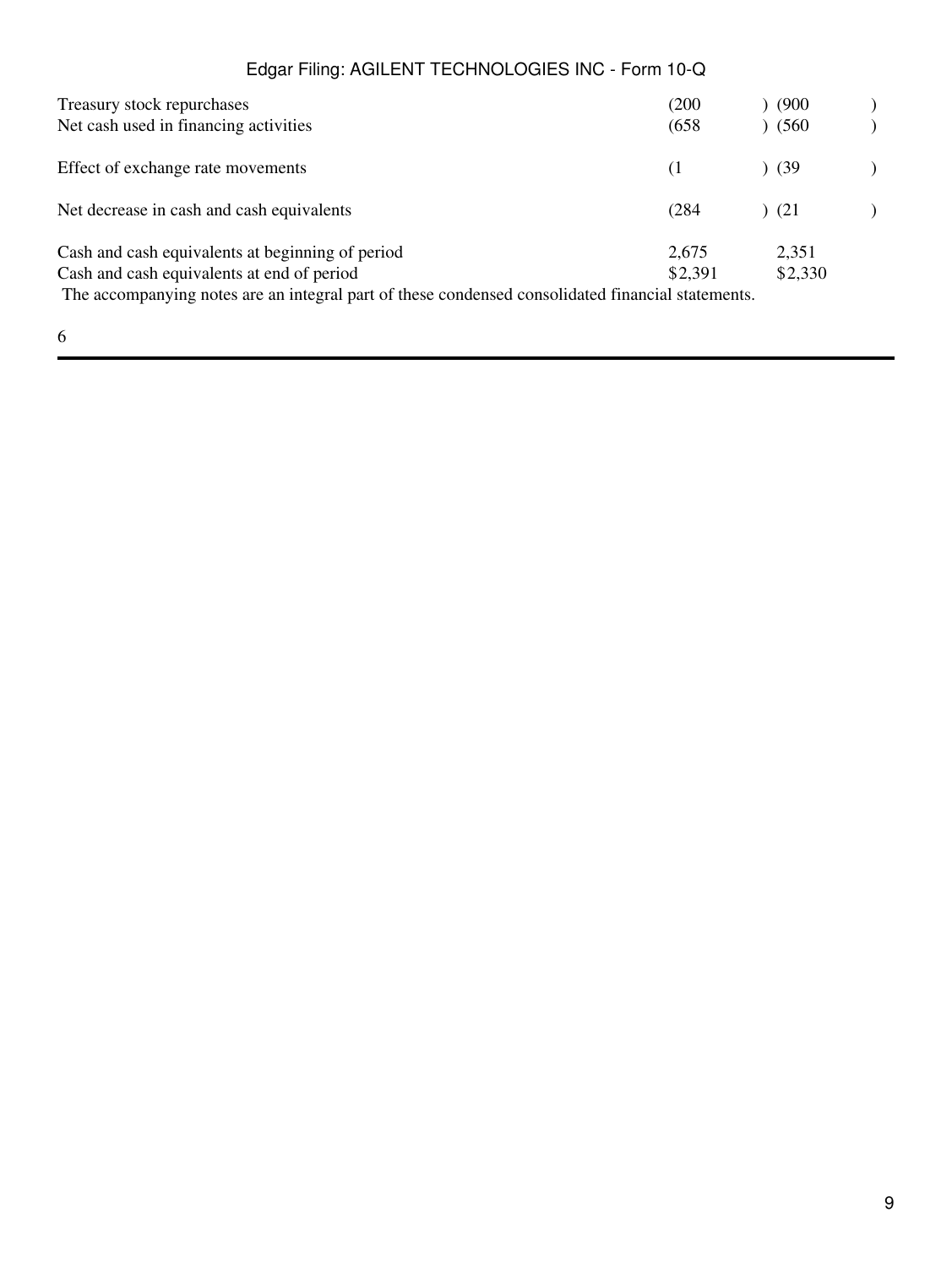#### <span id="page-9-0"></span>[Table of Contents](#page-2-0)

### AGILENT TECHNOLOGIES, INC. NOTES TO CONDENSED CONSOLIDATED FINANCIAL STATEMENTS (UNAUDITED)

#### 1.OVERVIEW, BASIS OF PRESENTATION AND SUMMARY OF SIGNIFICANT ACCOUNTING POLICIES

Overview. Agilent Technologies, Inc. ("we", "Agilent" or the "company"), incorporated in Delaware in May 1999, is a measurement company, providing core bio-analytical and electronic measurement solutions to the life sciences, diagnostics and genomics, chemical analysis, communications and electronics industries.

Our fiscal year-end is October 31, and our fiscal quarters end on January 31, April 30 and July 31. Unless otherwise stated, these dates refer to our fiscal year and fiscal quarters.

Agilent Separation. On September 19, 2013, Agilent announced plans to separate into two publicly traded companies, one comprising of the life sciences, diagnostics and chemical analysis businesses that will retain the Agilent name, and the other one that will be comprised of the electronic measurement business that will be renamed Keysight Technologies, Inc. ("Keysight"). Keysight was incorporated in Delaware as a wholly-owned subsidiary of Agilent on December 6, 2013. As the next part of the separation, Agilent transferred substantially all of the assets, liabilities and operations of the electronic measurement business to Keysight as of August 1, 2014. The separation is expected to occur through a tax-free pro rata distribution of Keysight shares to Agilent shareholders and is expected to be completed early in November 2014.

Basis of Presentation. We have prepared the accompanying financial data for the three and nine months ended July 31, 2014 and 2013 pursuant to the rules and regulations of the Securities and Exchange Commission ("SEC"). Certain information and footnote disclosures normally included in financial statements prepared in accordance with generally accepted accounting principles ("GAAP") in the U.S. have been condensed or omitted pursuant to such rules and regulations. The accompanying financial data and information should be read in conjunction with our Annual Report on Form 10-K.

In the opinion of management, the accompanying condensed consolidated financial statements contain all normal and recurring adjustments necessary to present fairly our condensed consolidated balance sheet as of July 31, 2014 and October 31, 2013, condensed consolidated statement of comprehensive income for the three and nine months ended July 31, 2014 and 2013, condensed consolidated statement of operations for the three and nine months ended July 31, 2014 and 2013, and condensed consolidated statement of cash flows for the nine months ended July 31, 2014 and 2013.

The preparation of condensed consolidated financial statements in accordance with GAAP in the U.S. requires management to make estimates and assumptions that affect the amounts reported in our condensed consolidated financial statements and accompanying notes. Management bases its estimates on historical experience and various other assumptions believed to be reasonable. Although these estimates are based on management's best knowledge of current events and actions that may impact the company in the future, actual results may be different from the estimates. Our critical accounting policies are those that affect our financial statements materially and involve difficult, subjective or complex judgments by management. Those policies are revenue recognition, valuation of goodwill and purchased intangible assets, inventory valuation, share-based compensation, retirement and post-retirement plan assumptions, restructuring and accounting for income taxes.

Update to Significant Accounting Policies. There have been no material changes to our significant accounting policies, as compared to the significant accounting policies described in our Annual Report on Form 10-K for the fiscal year ended October 31, 2013.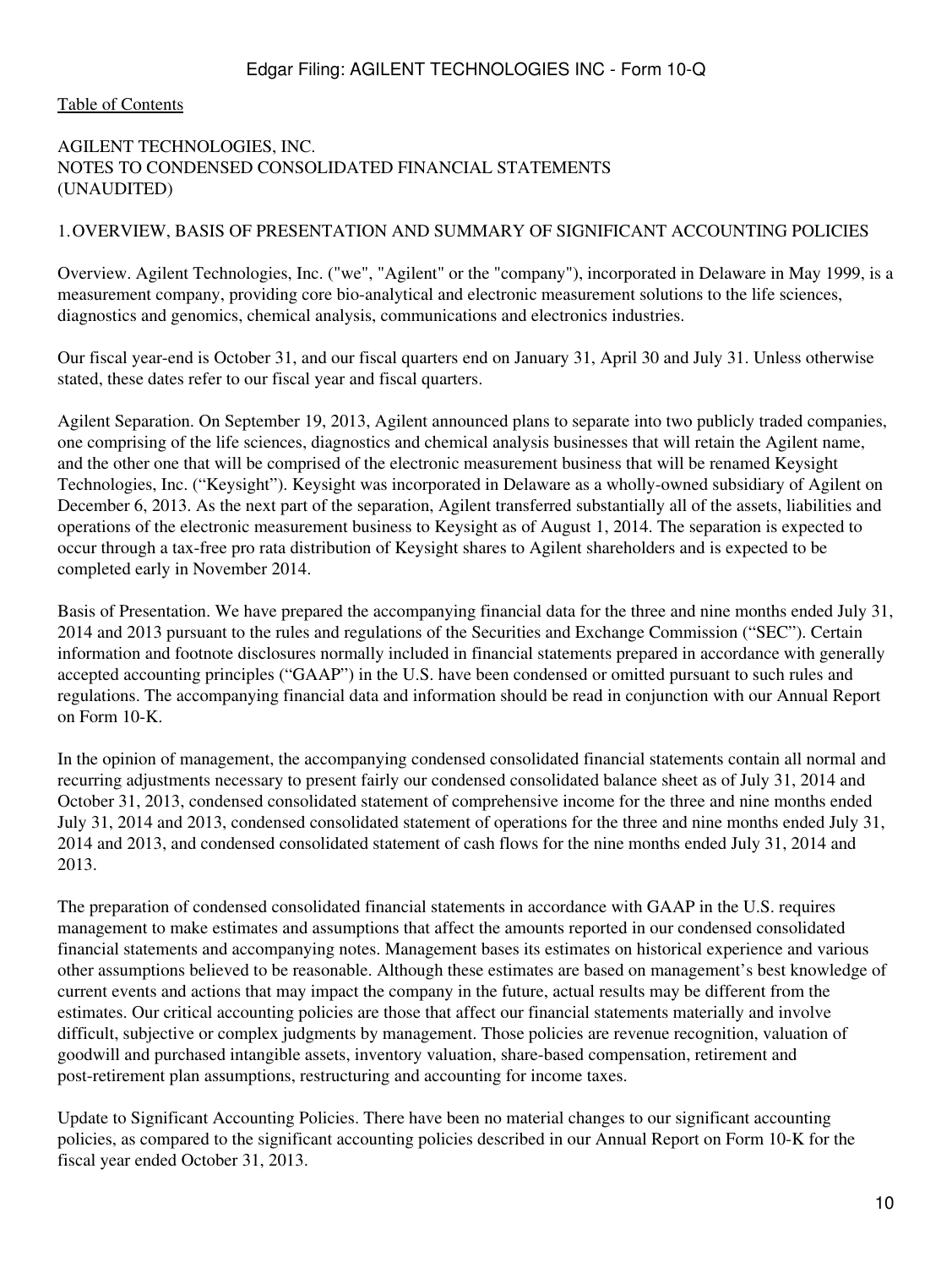In the first quarter of 2014, we adopted the authoritative guidance for reporting of amounts reclassified out of accumulated other comprehensive income. For additional details related to the updated authoritative guidance, see Note 2, "New Accounting Pronouncements".

Fair Value of Financial Instruments. The carrying values of certain of our financial instruments including cash and cash equivalents, accounts receivable, accounts payable, short-term debt, accrued compensation and other accrued liabilities approximate fair value because of their short maturities. The fair value of long-term equity investments is determined using quoted market prices for those securities when available. For those long-term equity investments accounted for under the cost or equity method, their carrying value approximates their estimated fair value. Equity method investments are reported at the amount of the company's initial investment and adjusted each period for the company's share of the investee's income or loss and dividend paid. The fair value of our long-term debt, calculated from quoted prices which are primarily Level 1 inputs under the accounting guidance fair value hierarchy, exceeds the carrying value by approximately \$88 million and \$112 million as of July 31, 2014 and October 31, 2013, respectively. The fair value of foreign currency contracts used for hedging purposes is estimated internally by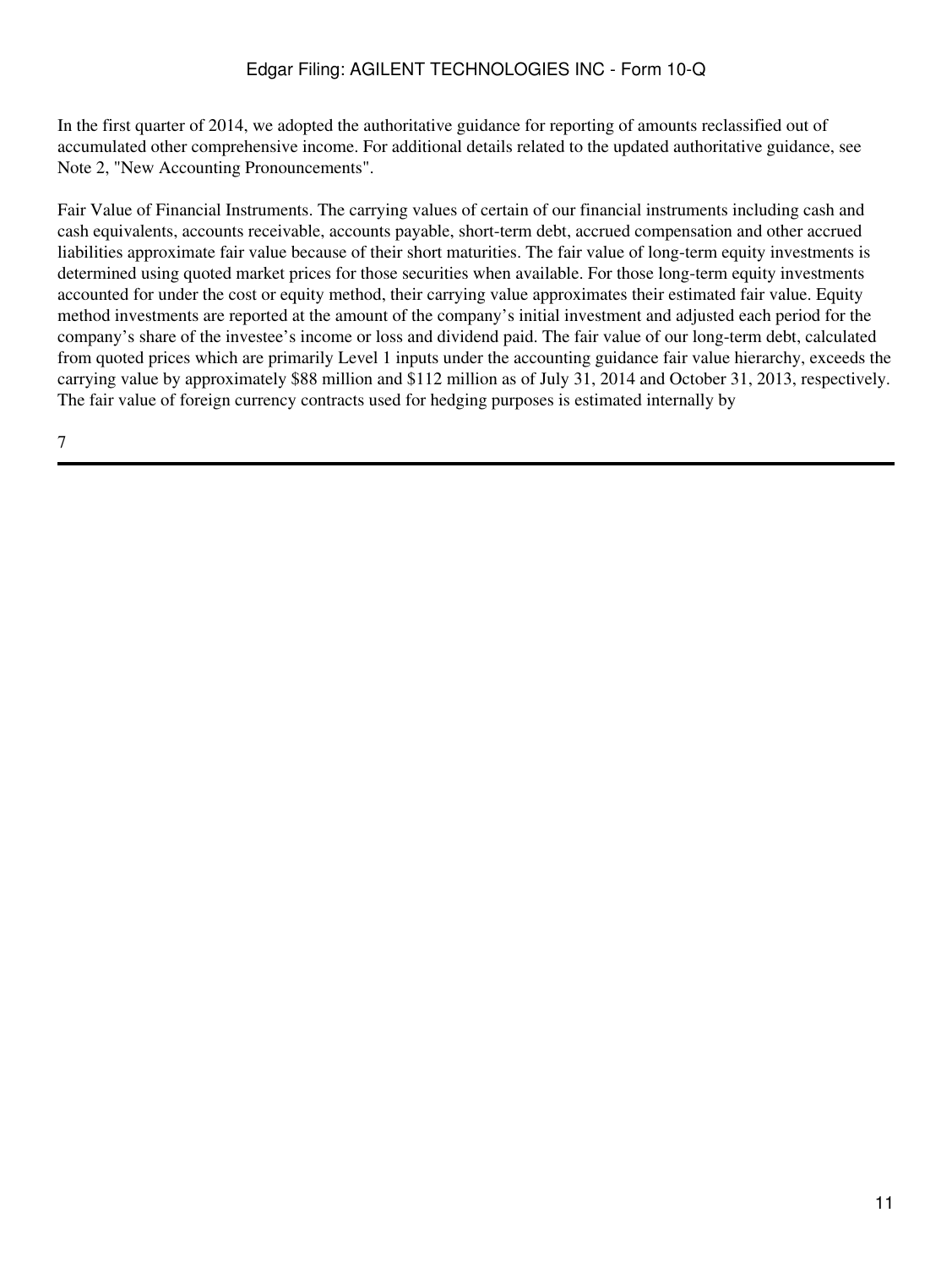#### [Table of Contents](#page-2-0)

using inputs tied to active markets. These inputs, for example, interest rate yield curves, foreign exchange rates, and forward and spot prices for currencies are observable in the market or can be corroborated by observable market data for substantially the full term of the assets or liabilities. See also Note 8, "Fair Value Measurements" for additional information on the fair value of financial instruments.

Goodwill and Purchased Intangible Assets. Under the authoritative guidance we have the option to perform a qualitative assessment to determine whether further impairment testing is necessary. The accounting standard gives an entity the option to first assess qualitative factors to determine whether performing the two-step test is necessary. If an entity believes, as a result of its qualitative assessment, that it is more-likely-than-not (i.e. greater than 50% chance) that the fair value of a reporting unit is less than its carrying amount, the quantitative impairment test will be required. Otherwise, no further testing will be required.

The guidance includes examples of events and circumstances that might indicate that a reporting unit's fair value is less than its carrying amount. These include macro-economic conditions such as deterioration in the entity's operating environment or industry or market considerations; entity-specific events such as increasing costs, declining financial performance, or loss of key personnel; or other events such as an expectation that a reporting unit will be sold or a sustained decrease in the stock price on either an absolute basis or relative to peers.

If it is determined, as a result of the qualitative assessment, that it is more-likely-than-not that the fair value of a reporting unit is less than its carrying amount, the provisions of authoritative guidance require that we perform a two-step impairment test on goodwill. In the first step, we compare the fair value of each reporting unit to its carrying value. The second step (if necessary) measures the amount of impairment by applying fair-value-based tests to the individual assets and liabilities within each reporting unit. As defined in the authoritative guidance, a reporting unit is an operating segment, or one level below an operating segment. We aggregate components of an operating segment that have similar economic characteristics into our reporting units. In October 2013, we combined the life sciences and diagnostics and genomics segments to form the life sciences and diagnostics segment. As a result, Agilent has three segments, life sciences and diagnostics, chemical analysis, and electronic measurement segments.

In fiscal year 2013, we assessed goodwill impairment for our four reporting units which consisted of two segments: chemical analysis and electronic measurement; and two reporting units under the life sciences and diagnostics segment. The first of these two reporting units related to our life sciences business and the second related to our diagnostics business. We performed a qualitative test for goodwill impairment of the following three reporting units, as of September 30, 2013: the chemical analysis segment, the electronic measurement segment, and the reporting unit relating to life sciences. Based on the results of our qualitative testing, we believe that it is more-likely-than-not that the fair value of these reporting units are greater than their respective carrying values. We performed a quantitative test for goodwill impairment of the reporting unit related to our diagnostics business as of September 30, 2013. Based on the results of our quantitative testing, the fair value was significantly in excess of the carrying value. Each quarter we review the events and circumstances to determine if goodwill impairment is indicated. There was no impairment of goodwill during the three and nine months ended July 31, 2014 and 2013.

Purchased intangible assets consist primarily of acquired developed technologies, proprietary know-how, trademarks, and customer relationships and are amortized using the best estimate of the asset's useful life that reflect the pattern in which the economic benefits are consumed or used up or a straight-line method ranging from 6 months to 15 years. In-process research and development ("IPR&D") is initially capitalized at fair value as an intangible asset with an indefinite life and assessed for impairment thereafter. When the IPR&D project is complete, it is reclassified as an amortizable purchased intangible asset and is amortized over its estimated useful life. If an IPR&D project is abandoned, Agilent will record a charge for the value of the related intangible asset to Agilent's condensed consolidated statement of operations in the period it is abandoned.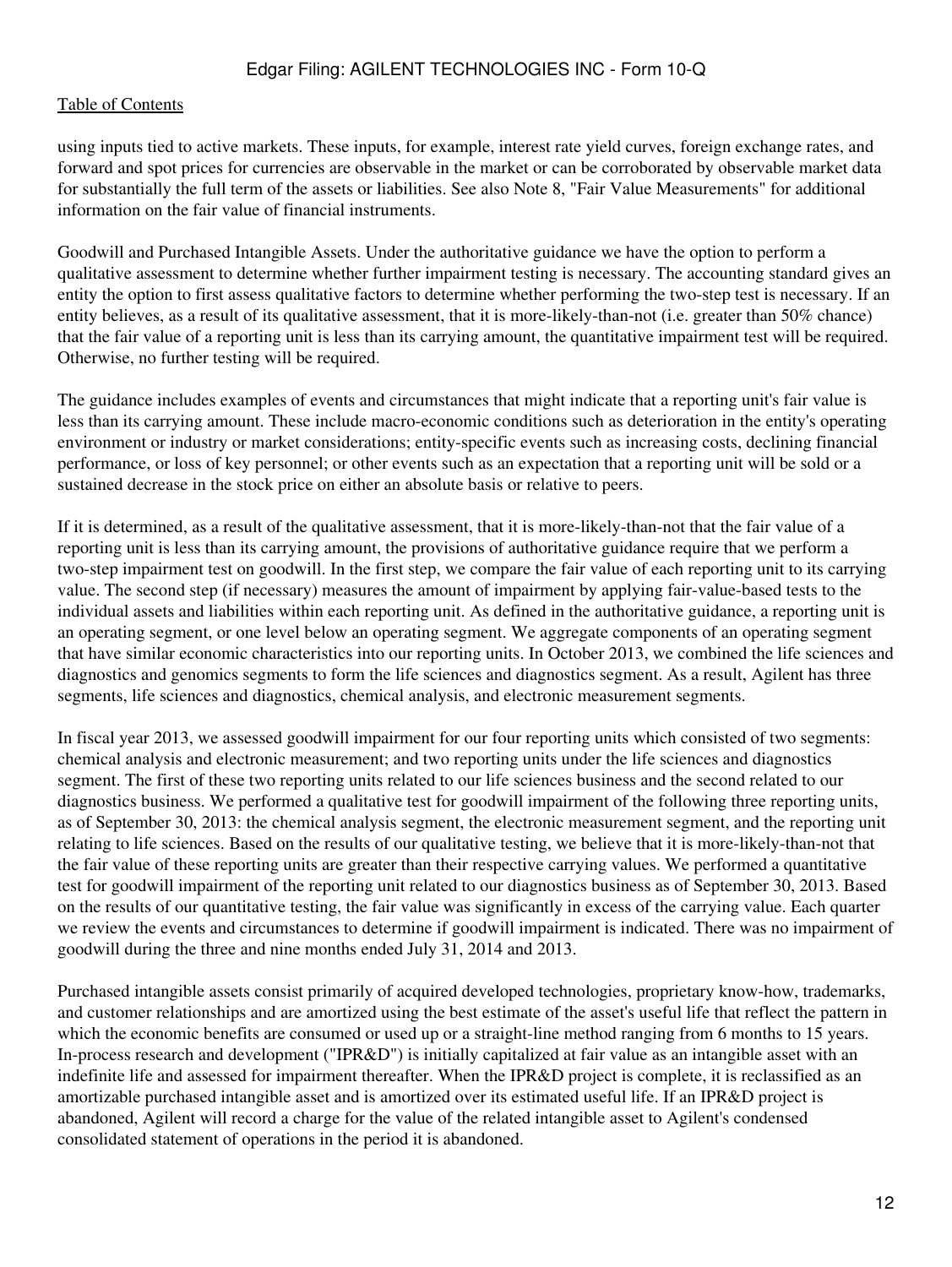In July 2012, the Financial Accounting Standards Board ("FASB") simplified the guidance for testing impairment of indefinite-lived intangible assets other than goodwill. The changes are to reduce compliance costs. Agilent's indefinite-lived intangible assets are IPR&D intangible assets. The revised guidance allows a qualitative approach for testing indefinite-lived intangible assets for impairment, similar to the issued impairment testing guidance for goodwill and allowed the option to first assess qualitative factors (events and circumstances) that could have affected the significant inputs used in determining the fair value of the indefinite-lived intangible asset to determine whether it is more-likely-than-not (i.e. greater than 50% chance) that the indefinite-lived intangible asset is impaired. An organization may choose to bypass the qualitative assessment for any indefinite-lived intangible asset in any period and proceed directly to calculating its fair value. We performed a qualitative test for impairment of indefinite-lived intangible assets as of September 30, 2013. Based on the results of our qualitative testing, we believe that it is more-likely-than-not that the fair value of these indefinite-lived intangible assets is greater than their respective carrying values. Each quarter we review the events and circumstances to determine if impairment of indefinite-lived intangible asset is indicated. There was no impairment of indefinite-lived intangible asset during the three and nine months ended July 31, 2014. In the three and nine months ended July 31, 2013, we recorded an impairment of zero and \$1 million, respectively, due to the cancellation of an IPR&D project within our electronic measurement business.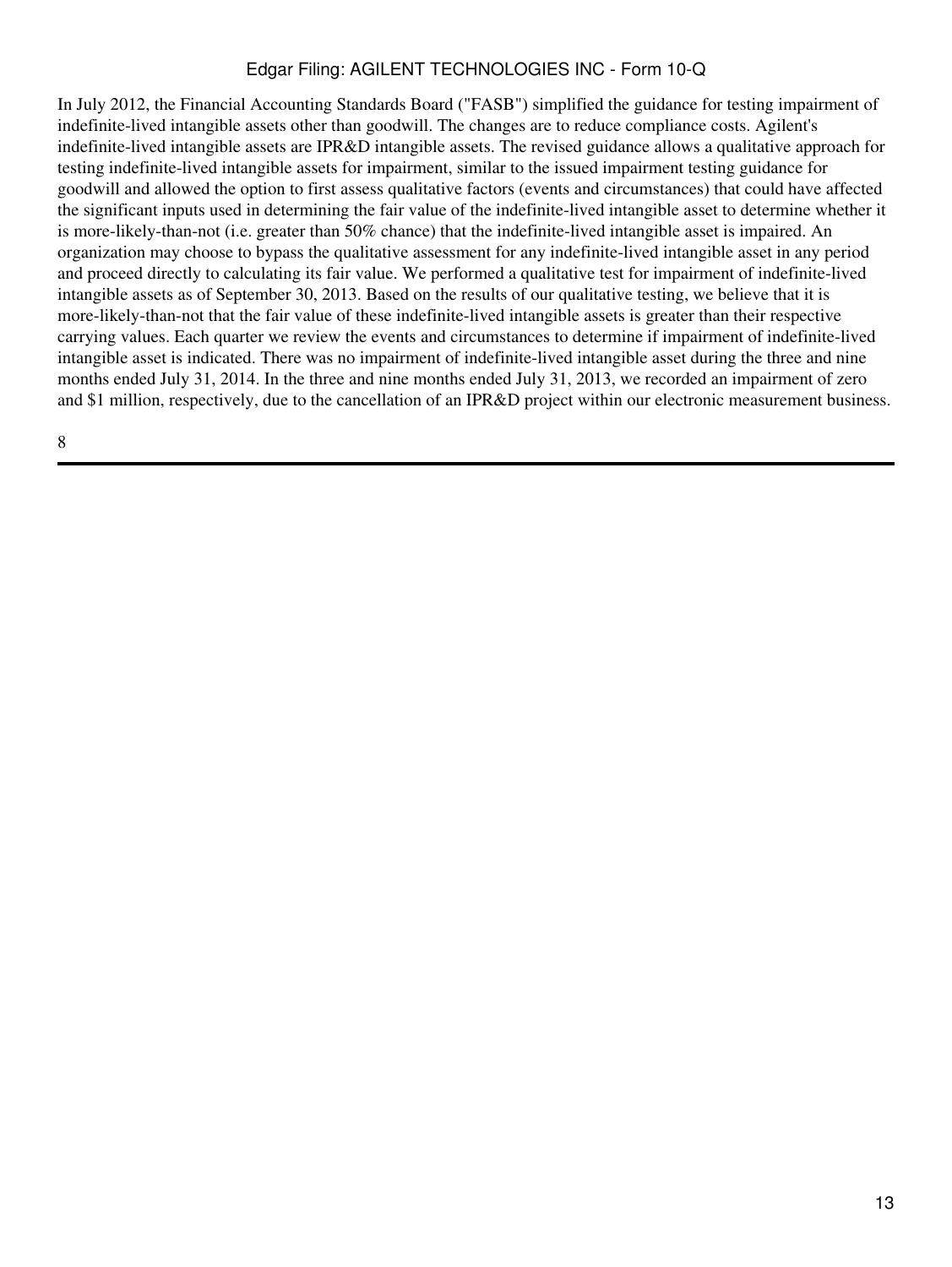#### 2. NEW ACCOUNTING PRONOUNCEMENTS

In December 2011, the FASB issued guidance related to the enhanced disclosures that will enable the users of financial statements to evaluate the effect or potential effect of netting arrangements on an entity's financial position. The amendments require improved information about financial instruments and derivative instruments that are either offset or subject to enforceable master netting arrangements or similar agreement. The guidance is effective for annual reporting periods beginning on or after January 1, 2013, and interim periods within those annual periods. We adopted this guidance in the first quarter of 2014. There was no impact to our consolidated financial statements due to the adoption of this guidance.

In February 2013, the FASB issued an amendment to the accounting guidance for reporting of amounts reclassified out of accumulated other comprehensive income. The amended guidance requires reporting the effect of significant reclassifications out of accumulated other comprehensive income on the respective line items in net income if the amount being reclassified is required to be reclassified in its entirety to net income. For other amounts that are not required to be reclassified in their entirety to net income in the same reporting period, an entity is required to cross-reference other disclosures that provide additional detail about these amounts. The amendments do not change the current requirements for reporting net income or other comprehensive income in financial statements. The guidance is effective prospectively for annual reporting periods beginning after December 15, 2012 and interim periods within those years. We adopted this guidance in the first quarter of 2014 and have presented the requisite disclosures in the condensed consolidated statement of comprehensive income and in the notes to the financial statements.

In March 2013, the FASB issued an amendment to the accounting guidance on foreign currency matters in order to clarify the guidance for the release of cumulative translation adjustment. The guidance requires that a parent deconsolidate a subsidiary or derecognize a group of assets that is a nonprofit activity or a business (other than a sale of in substance real estate or conveyance of oil and gas mineral rights) if the parent ceases to have a controlling financial interest in that group of assets. The guidance is effective for interim and annual periods beginning on or after December 15, 2013. We do not expect a material impact to our consolidated financial statements due to the adoption of this guidance.

In July 2013, the FASB issued an amendment to the accounting guidance related to the financial statement presentation of an unrecognized tax benefit when a net operating loss carryforward, a similar tax loss or a tax credit carryforward exists. The guidance requires an unrecognized tax benefit to be presented as a decrease in a deferred tax asset where a net operating loss, a similar tax loss, or a tax credit carryforward exists and certain criteria are met. This guidance is effective prospectively for annual periods beginning after December 15, 2013 and interim periods within those years. This guidance is consistent with our current practice.

In April 2014, the FASB issued amendments to the guidance on discontinued operations. The guidance changes the criteria for reporting discontinued operations while enhancing disclosures in this area. Under the new guidance, only disposals representing a strategic shift in operations should be presented as discontinued operations. Those strategic shifts should have a major effect on the organization's operations and financial results. Examples include a disposal of a major geographic area, a major line of business, or a major equity method investment. Additionally, the new guidance requires expanded disclosures about discontinued operations that will provide financial statement users with more information about the assets, liabilities, income, expenses of discontinued operations and of the pre-tax income attributable to a disposal of a significant part of an organization that does not qualify for discontinued operations reporting. The new guidance is effective prospectively for all disposals (or classifications as held for sale) of components of an entity that occur within annual periods beginning on or after December 15, 2014, and interim periods within those years. We are evaluating the impact of adopting this prospective guidance to our consolidated financial statements.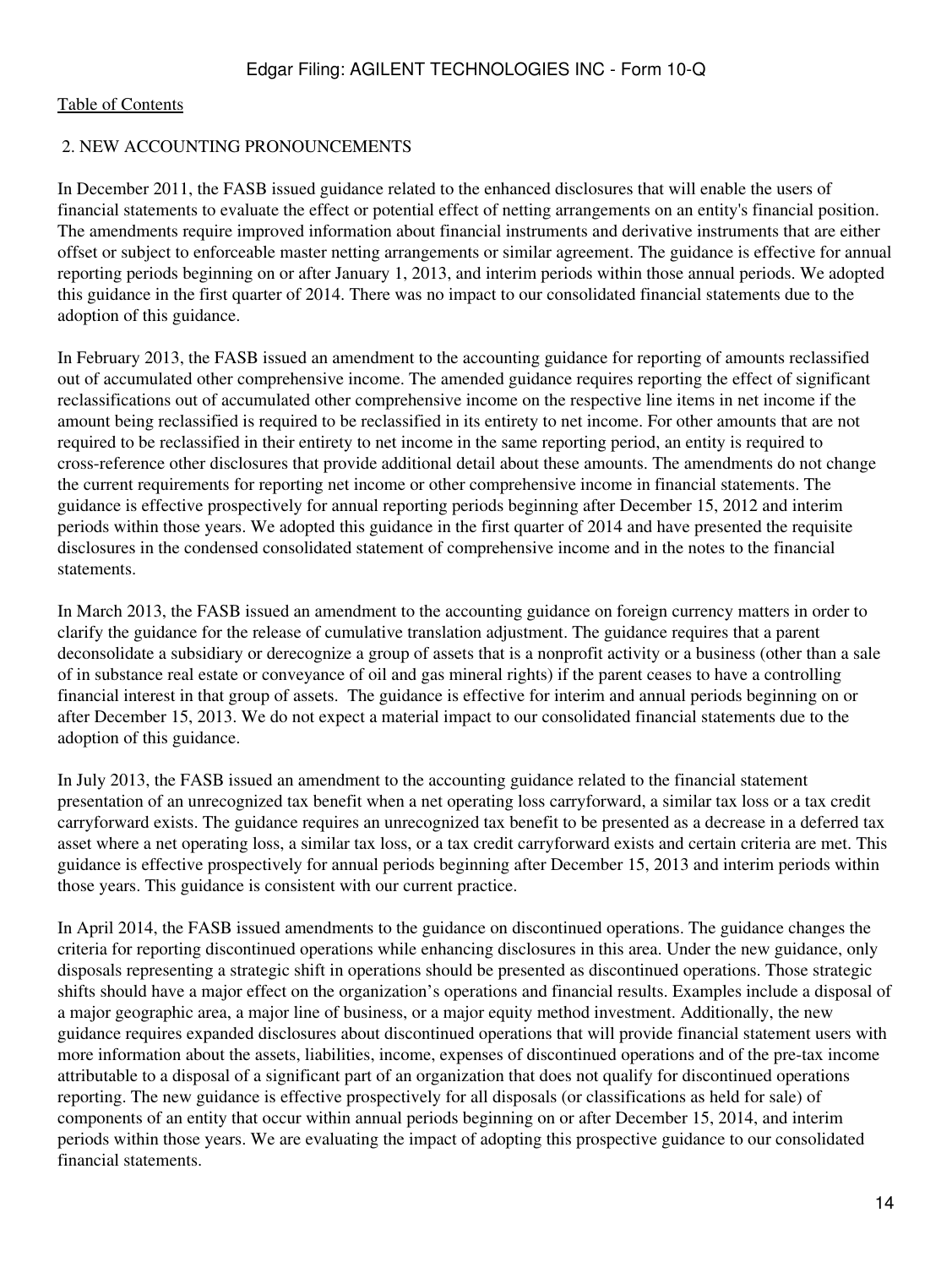In May 2014, the FASB issued an amendment to the accounting guidance related to revenue recognition. The amendment was the result of a joint project between the FASB and the International Accounting Standards Board ("IASB") to clarify the principles for recognizing revenue and to develop common revenue standards for U.S. GAAP and International Financial Reporting Standards ("IFRS"). To meet those objectives, the FASB is amending the FASB Accounting Standards Codification and creating a new Topic 606, Revenue from Contracts with Customers, and the IASB is issuing IFRS 15, Revenue from Contracts with Customers. The new guidance is effective for annual periods beginning after December 15, 2016, and interim periods within those years. Early application is not permitted. We are evaluating the impact of adopting this guidance to our consolidated financial statements.

In June 2014, the FASB issued an amendment to the accounting guidance relating to share-based compensation to resolve what it saw as diverse accounting treatment of certain awards. With this amendment, the FASB has given explicit guidance to treat a performance target that could be achieved after the requisite service period as a performance condition that affects vesting rather than as a non-vesting condition that affects the grant-date fair value of an award. The new guidance is effective for annual periods beginning after December 15, 2015 and for the interim periods within those annual periods. Earlier adoption is permitted. We are evaluating the impact of adopting this prospective guidance to our consolidated financial statements.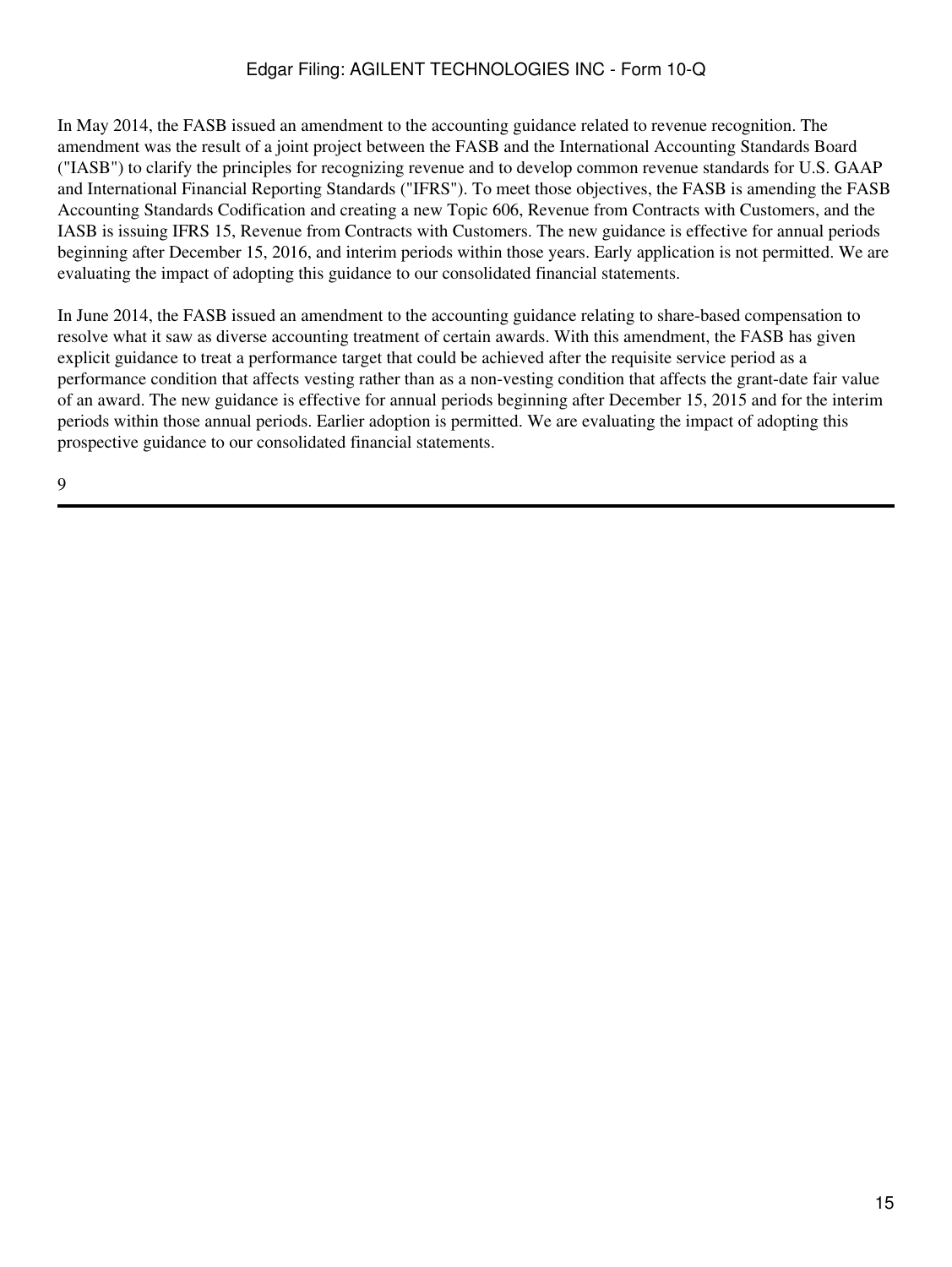Other amendments to GAAP in the U.S. that have been issued by the FASB or other standards-setting bodies that do not require adoption until a future date are not expected to have a material impact on our consolidated financial statements upon adoption.

#### 3. SHARE-BASED COMPENSATION

Agilent accounts for share-based awards in accordance with the provisions of the authoritative accounting guidance which requires the measurement and recognition of compensation expense for all share-based payment awards made to our employees and directors including employee stock option awards, restricted stock units, employee stock purchases made under our employee stock purchase plan ("ESPP") and performance share awards granted to selected members of our senior management under the long-term performance plan ("LTPP") based on estimated fair values.

The impact on our results for share-based compensation was as follows:

|                                        | Three Months Ended<br>July 31, |      | Nine Months Ended |      |  |
|----------------------------------------|--------------------------------|------|-------------------|------|--|
|                                        |                                |      | <b>July 31,</b>   |      |  |
|                                        | 2014                           | 2013 | 2014              | 2013 |  |
|                                        | (in millions)                  |      |                   |      |  |
| Cost of products and services          | \$5                            | \$4  | \$19              | \$15 |  |
| Research and development               |                                | 3    | 11                | 10   |  |
| Selling, general and administrative    | 13                             | 11   | 49                | 43   |  |
| Total share-based compensation expense | \$20                           | \$18 | \$79              | \$68 |  |

At July 31, 2014 and October 31, 2013, there was no share-based compensation capitalized within inventory. For the three and nine months ended July 31, 2014, the windfall tax benefit realized from exercised stock options and similar awards was zero and \$3 million, respectively. For the three and nine months ended July 31, 2013 , the windfall tax benefit realized from exercised stock options and similar awards was zero and \$2 million. During the three months ended July 31, 2014 an out of period adjustment was recorded to reverse previously recognized windfall tax benefits in the amount of \$23 million. Approximately \$11 million of the reversal was related to the favorable settlement of a tax authority examination in the three months ended January 31, 2014. The remainder resulted from the correction of the computation of cash tax benefit realized in prior years. The correction is not considered material to current or prior periods.

The following assumptions were used to estimate the fair value of the options and LTPP grants.

|                                            | Three Months Ended<br>July 31, |        | Nine Months Ended<br>July 31, |           |        |              |      |
|--------------------------------------------|--------------------------------|--------|-------------------------------|-----------|--------|--------------|------|
|                                            | 2014                           |        | 2013                          | 2014      |        | 2013         |      |
| <b>Stock Option Plans:</b>                 |                                |        |                               |           |        |              |      |
| Weighted average risk-free interest rate   | 1.7                            | $\%$ — |                               | 1.7       |        | $\%$ 0.9     | $\%$ |
| Dividend yield                             |                                | $% -$  |                               |           | $\%$ 1 |              | $\%$ |
| Weighted average volatility                | 38                             | $% -$  |                               | 39        |        | %39          | $\%$ |
| Expected life                              | $5.8$ yrs                      |        |                               | $5.8$ yrs |        | $5.8$ yrs    |      |
| LTPP:                                      |                                |        |                               |           |        |              |      |
| Volatility of Agilent shares               | 36                             | %37    |                               | %36       |        | %37          | $\%$ |
| Volatility of selected peer-company shares | 13%-57%                        |        | $6\% - 64\%$                  | 13%-57%   |        | $6\% - 64\%$ |      |
| Price-wise correlation with selected peers | 47                             | % 49   |                               | %47       |        | % 49         | $\%$ |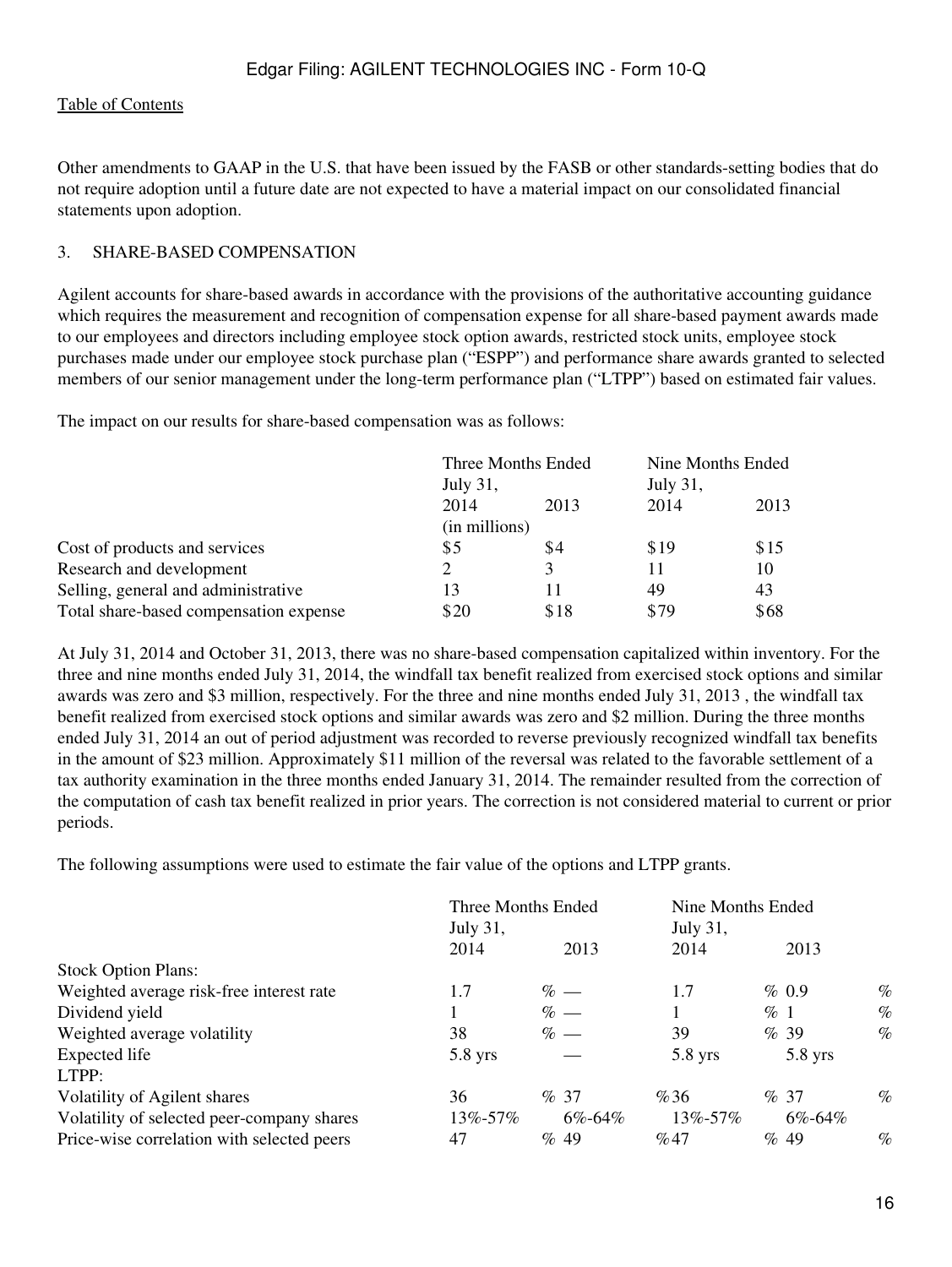The fair value of share-based awards for employee stock option awards was estimated using the Black-Scholes option pricing model. Shares granted under the LTPP were valued using a Monte Carlo simulation model. Both the Black-Scholes and Monte Carlo simulation fair value models require the use of highly subjective and complex assumptions, including the option's expected life and the price volatility of the underlying stock. The estimated fair value of restricted stock unit awards is determined based on the market price of Agilent's common stock on the date of grant adjusted for expected dividend yield. The ESPP allows eligible employees to purchase shares of our common stock at 85 percent of the purchase price and uses the purchase date to establish the fair market value.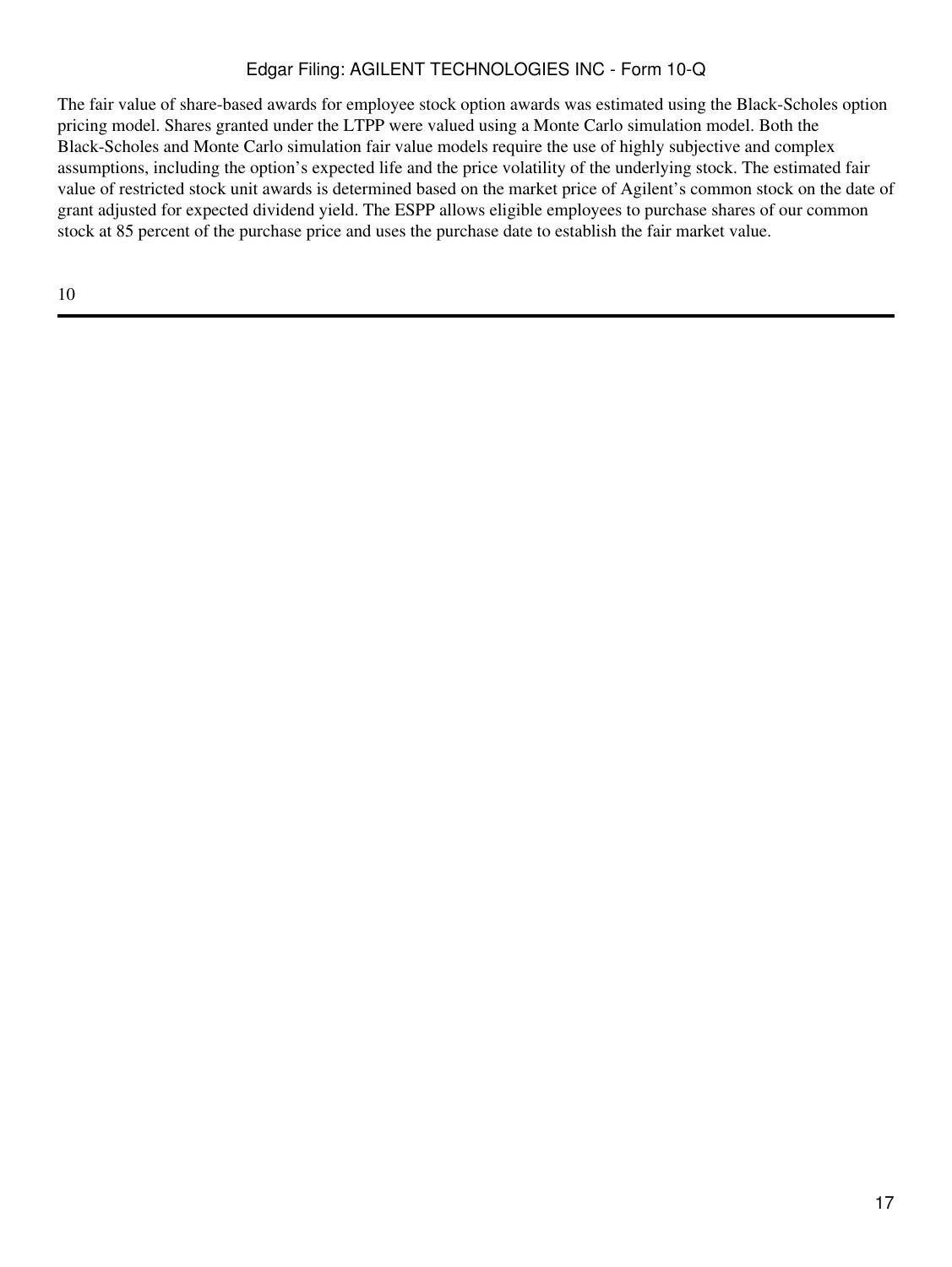We use historical volatility to estimate the expected stock price volatility assumption for employee stock option awards. In reaching the conclusion, we have considered many factors including the extent to which our options are currently traded and our ability to find traded options in the current market with similar terms and prices to the options we are valuing. In estimating the expected life of our options granted we considered the historical option exercise behavior of our executives, which we believe is representative of future behavior.

#### 4. INCOME TAXES

The company's effective tax rate was 20 percent and 14 percent for the three and nine months ended July 31, 2014, respectively. The company's effective tax rate was 21 percent and 15 percent for the three and nine months ended July 31, 2013, respectively.

The income tax provision for the three months and nine months ended July 31, 2014 included a net discrete expense of \$1 million and a net discrete benefit of \$13 million, respectively. The net discrete tax expense for the three months ended July 31, 2014 included \$7 million of tax expense related to non-deductible pre-separation costs for the spin-off of Keysight, \$4 million of tax expense related primarily to the return to provision adjustments in the U.S., and a \$4 million tax benefit resulting from a deduction generated by the redemption of senior notes. In addition, we recorded out of period adjustments consisting of a \$9 million tax benefit related to the correction of tax basis of land in the U.K. and a \$3 million tax expense to correct tax related balance sheet accounts.

In the nine months ended July 31, 2014, the net discrete tax benefit included \$15 million of tax expense related to non-deductible pre-separation costs for the spin-off of Keysight, \$35 million tax benefit primarily due to the settlement of an Internal Revenue Service ("IRS") audit in the U.S. and the recognition of tax expense related to the repatriation of dividends to the U.S. There were out of period adjustments totaling \$6 million of net tax expense composed of \$12 million tax expense recorded in the second quarter of fiscal 2014 for corrections to transfer pricing for tax years 2012 and 2013 in addition to the out of period adjustments totaling \$6 million net tax benefit mentioned in the paragraph above. The corrections are not considered material to current or prior periods.

The income tax provision for the three and nine months ended July 31, 2013 included net discrete tax expense of \$18 million and \$22 million, respectively. The net discrete tax expense for the three months ended July 31, 2013 was primarily driven by a \$7 million decrease in deferred tax assets due to a reduction in the statutory tax rate in the U.K. and \$7 million additional tax expense due to return to provision adjustments associated with the filing of the 2012 tax returns in various jurisdictions. The net discrete tax expense for the nine months ended July 31, 2013 was primarily driven by the above mentioned \$18 million discrete charges recognized in the third quarter of 2013 and a \$12 million out of period adjustment to tax expense, recognized in the second quarter of 2013, associated with the write off of deferred tax assets related to foreign tax credits incorrectly claimed in prior years; partially offset by a \$7 million discrete tax benefit, recognized in the first quarter of 2013, due to research and development tax credits relating to the company's prior fiscal year.

In the U.S., tax years remain open back to the year 2008 for federal income tax purposes and the year 2000 for significant states. On January 29, 2014 we reached an agreement with the IRS for the tax years 2006 through 2007. The settlement resulted in the recognition of previously unrecognized tax benefits of \$160 million, offset by a tax liability on foreign distributions of approximately \$125 million principally related to additional foreign earnings that was recognized in conjunction with the settlement. Agilent's U.S. federal income tax returns for 2008 through 2011 are currently under audit by the IRS.

In connection with the settlement of the 2006-2007 IRS audit, we identified during the first quarter of fiscal year 2014 an overstatement of approximately \$65 million in our long-term tax liabilities. The overstatement was recorded in 2008 as a cumulative effect of a change in accounting principle when we adopted Accounting Standard Codification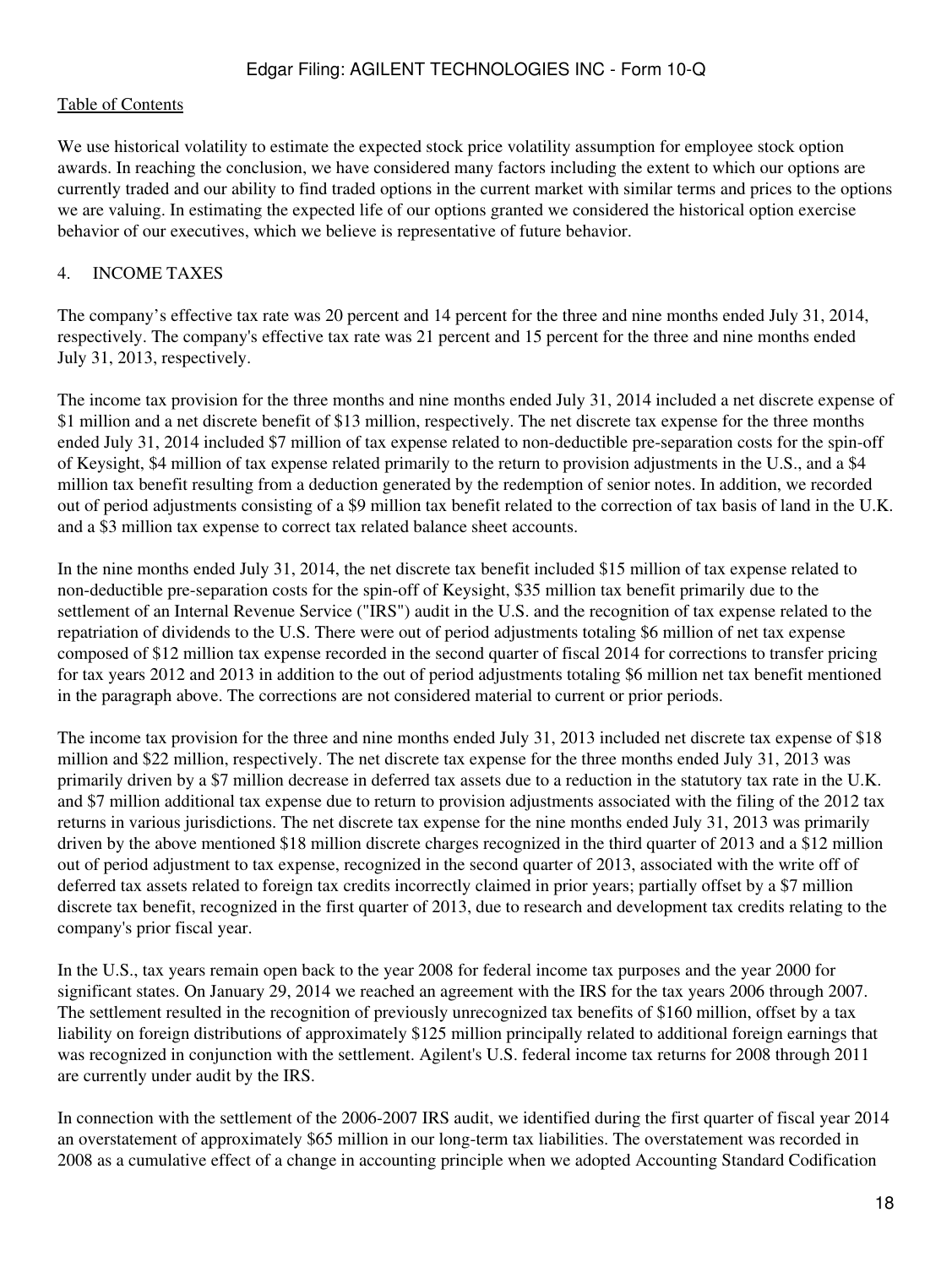740-10, Income Taxes. Accordingly, we corrected the error by reducing long-term tax liabilities and increasing retained earnings by \$65 million in the first quarter of fiscal 2014. The correction had no impact on net income or cash flows in any prior period and is not considered material to total liabilities or equity in any prior period.

In other major jurisdictions where the company conducts business, the tax years generally remain open back to the year 2003. With these jurisdictions and the U.S., it is reasonably possible that there could be significant changes to our unrecognized tax benefits in the next twelve months due to either the expiration of a statute of limitation or a tax audit settlement. Given the number of years and numerous matters that remain subject to examination in various tax jurisdictions, management is unable to estimate the range of possible changes to the balance of our unrecognized tax benefits.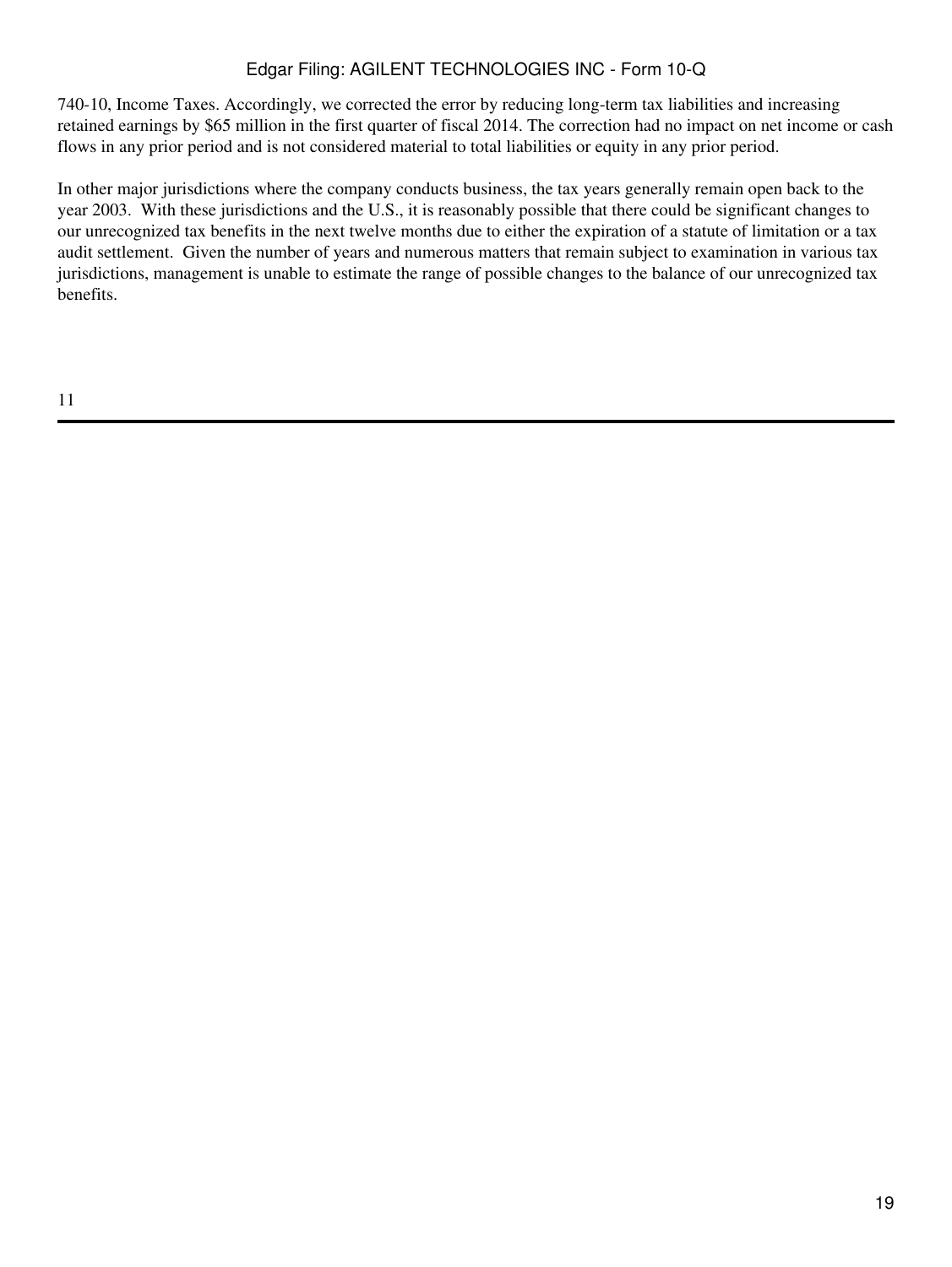#### 5. NET INCOME PER SHARE

The following is a reconciliation of the numerator and denominator of the basic and diluted net income per share computations for the periods presented below:

| Three Months Ended                                        |       | Nine Months Ended |       |  |  |
|-----------------------------------------------------------|-------|-------------------|-------|--|--|
| July 31,                                                  |       | July 31,          |       |  |  |
| 2014                                                      | 2013  | 2014              | 2013  |  |  |
| (in millions)                                             |       |                   |       |  |  |
|                                                           |       |                   |       |  |  |
| \$147                                                     | \$168 | \$481             | \$513 |  |  |
|                                                           |       |                   |       |  |  |
| 334                                                       | 339   | 333               | 344   |  |  |
| Potential common shares— stock options and other employee | 4     | 5                 | 4     |  |  |
| 338                                                       | 343   | 338               | 348   |  |  |
|                                                           |       |                   |       |  |  |

The dilutive effect of share-based awards is reflected in diluted net income per share by application of the treasury stock method, which includes consideration of unamortized share-based compensation expense, the tax benefits or shortfalls recorded to additional paid-in capital and the dilutive effect of in-the-money options and non-vested restricted stock units. Under the treasury stock method, the amount the employee must pay for exercising stock options and unamortized share-based compensation expense and tax benefits or shortfalls collectively are assumed proceeds to be used to repurchase hypothetical shares. An increase in the fair market value of the company's common stock can result in a greater dilutive effect from potentially dilutive awards.

We exclude stock options with exercise prices greater than the average market price of our common stock from the calculation of diluted earnings per share because their effect would be anti-dilutive. For the three and nine months ended July 31, 2014, no options to purchase shares were excluded from the calculation of diluted earnings per share as compared to 5,600 shares for the three and nine months ended July 31, 2013. In addition, we also exclude from the calculation of diluted earnings per share, stock options, ESPP, LTPP and restricted stock awards whose combined exercise price, unamortized fair value and excess tax benefits or shortfalls collectively were greater than the average market price of our common stock because their effect would also be anti-dilutive. For the three and nine months ended July 31, 2014 we excluded an additional 125,900 shares and 480,300 shares as compared to 15,500 and 22,500 additional shares excluded for the three and nine months ended July 31, 2013, respectively.

#### 6. INVENTORY

|                                           | July 31,      | October 31, |
|-------------------------------------------|---------------|-------------|
|                                           | 2014          | 2013        |
|                                           | (in millions) |             |
| Finished goods                            | \$576         | \$552       |
| Purchased parts and fabricated assemblies | 523           | 514         |
| Inventory                                 | \$1,099       | \$1,066     |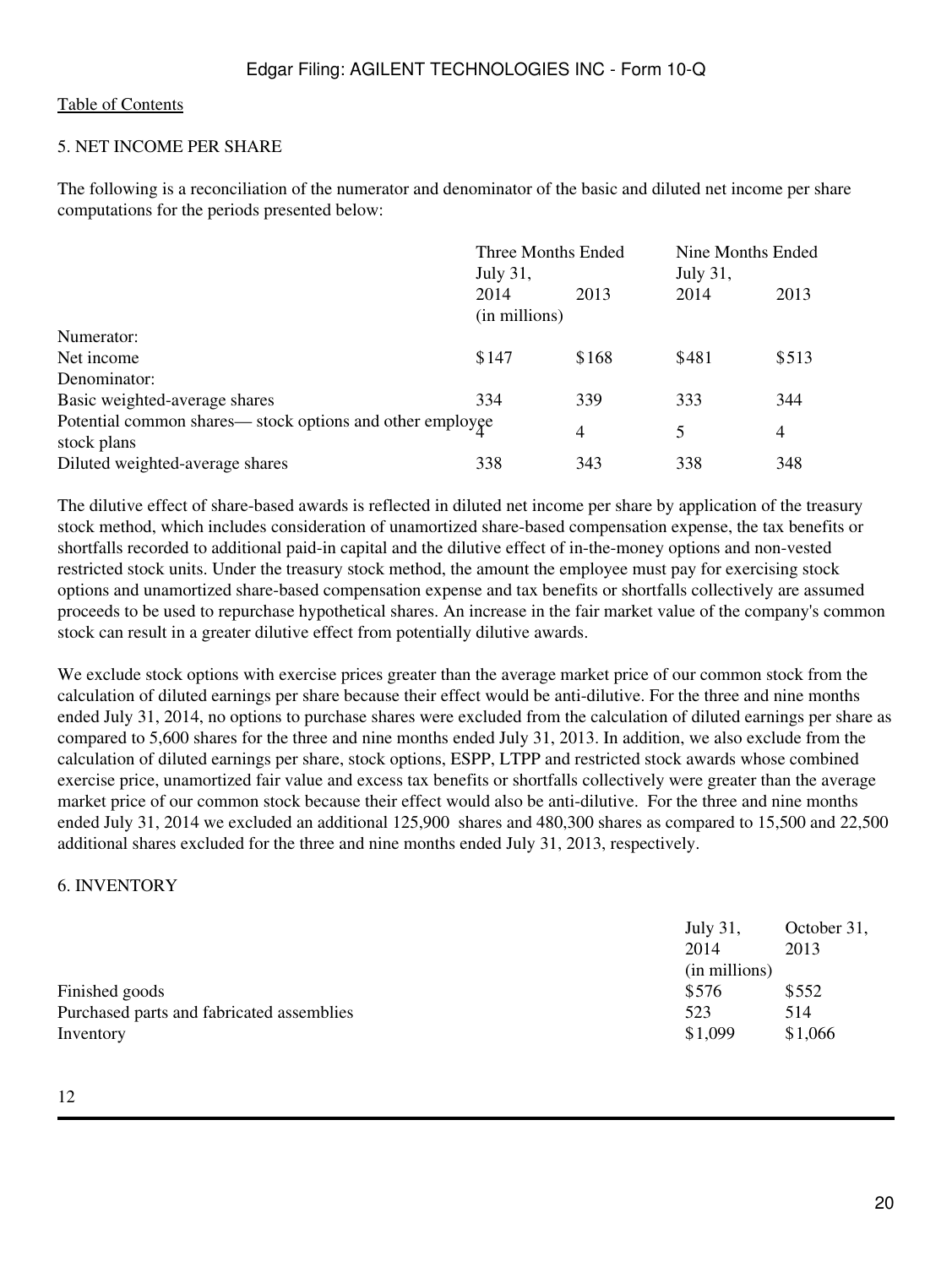# 7. GOODWILL AND OTHER INTANGIBLE ASSETS

The following table presents goodwill balances and the movements for each of our reportable segments during the nine months ended July 31, 2014:

|                                                | Life<br>Sciences<br>and<br>Diagnostics<br>(in millions) | Chemical<br>Analysis | Electronic<br>Measurement | Total   |
|------------------------------------------------|---------------------------------------------------------|----------------------|---------------------------|---------|
| Goodwill as of October 31, 2013                | \$1,883                                                 | \$745                | \$419                     | \$3,047 |
| Foreign currency translation impact            | (19                                                     | (2)                  | (14)                      | (35)    |
| Goodwill arising from acquisitions/adjustments |                                                         |                      |                           |         |
| Goodwill as of July 31, 2014                   | \$1,864                                                 | \$743                | \$405                     | \$3,012 |

The components of other intangibles as of July 31, 2014 and October 31, 2013 are shown in the table below:

|                                     | <b>Purchased Other Intangible Assets</b> |                                                   |                   |  |  |
|-------------------------------------|------------------------------------------|---------------------------------------------------|-------------------|--|--|
|                                     | Gross<br>Carrying<br>Amount              | Accumulated<br>Amortization<br>and<br>Impairments | Net Book<br>Value |  |  |
|                                     | (in millions)                            |                                                   |                   |  |  |
| As of October 31, 2013:             |                                          |                                                   |                   |  |  |
| Purchased technology                | \$1,019                                  | \$460                                             | \$559             |  |  |
| <b>Backlog</b>                      | 14                                       | 14                                                |                   |  |  |
| Trademark/Tradename                 | 176                                      | 40                                                | 136               |  |  |
| Customer relationships              | 401                                      | 215                                               | 186               |  |  |
| Total amortizable intangible assets | 1,610                                    | 729                                               | 881               |  |  |
| In-Process R&D                      | 35                                       |                                                   | 35                |  |  |
| Total                               | \$1,645                                  | \$729                                             | \$916             |  |  |
| As of July 31, 2014:                |                                          |                                                   |                   |  |  |
| Purchased technology                | 1,026                                    | 556                                               | 470               |  |  |
| <b>Backlog</b>                      | 14                                       | 14                                                |                   |  |  |
| Trademark/Tradename                 | 175                                      | 50                                                | 125               |  |  |
| Customer relationships              | 399                                      | 259                                               | 140               |  |  |
| Total amortizable intangible assets | 1,614                                    | 879                                               | 735               |  |  |
| In-Process R&D                      | 23                                       |                                                   | 23                |  |  |
| Total                               | \$1,637                                  | \$879                                             | \$758             |  |  |

 During the nine months ended July 31, 2014, there were no additions to goodwill and there were no additions to other intangible assets. During the nine months ended July 31, 2014, other intangible assets decreased \$8 million, due to the impact of foreign exchange translation. We also transferred \$11 million excluding currency movements from in-process R&D to purchased technology in the nine months ended July 31, 2014, as projects were completed.

 During the nine months ended July 31, 2013, we recorded additions to goodwill of \$10 million and additions to other intangible assets of \$1 million primarily related to the acquisition of two businesses. We also transferred \$148 million from in-process R&D to purchased technology in the nine months ended July 31, 2013, as projects were completed. We recorded an impairment of \$1 million in the nine months ended July 31, 2013 due to the cancellation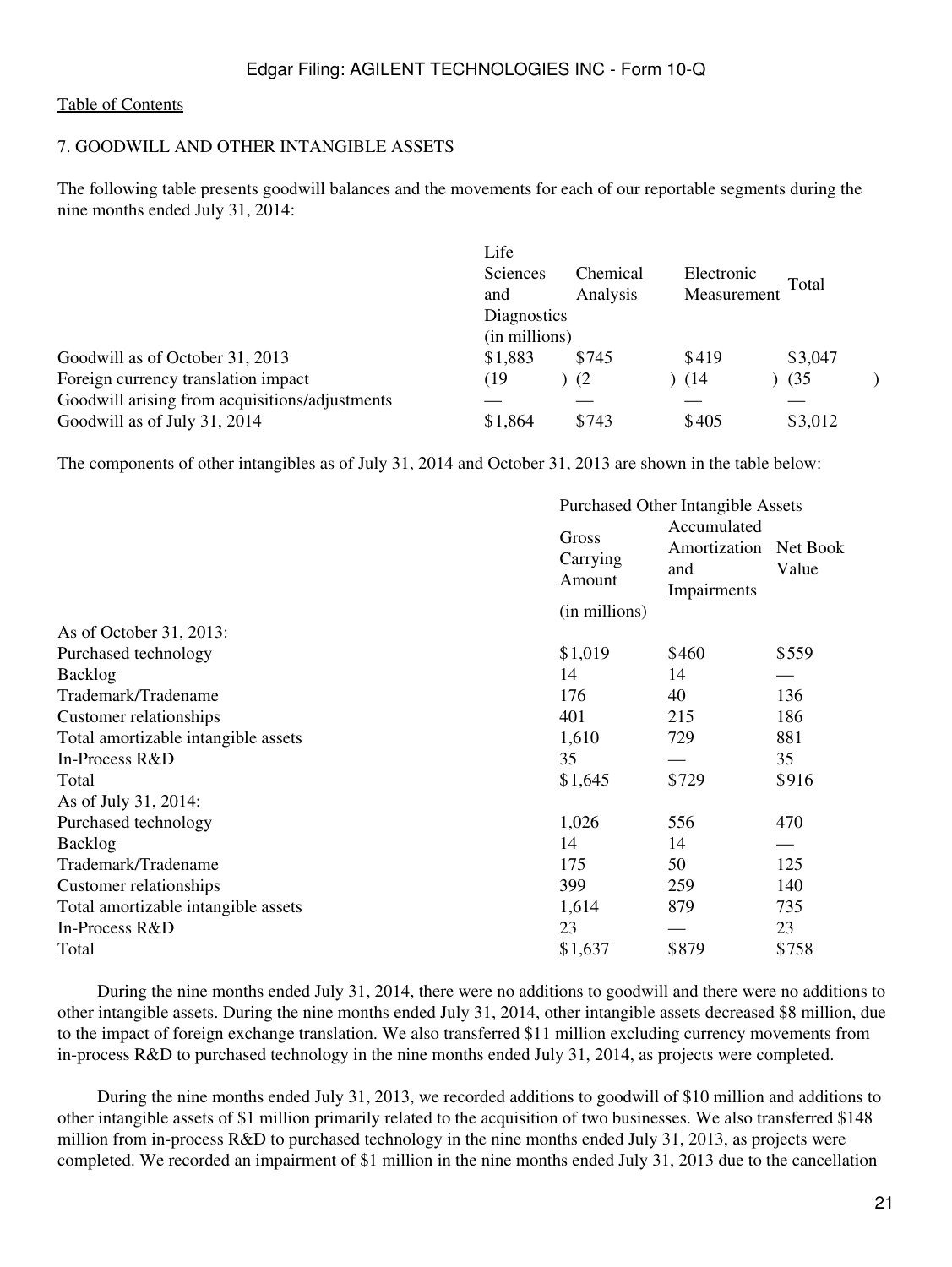of an IPR&D project.

Amortization of intangible assets was \$48 million and \$150 million for the three and nine months ended July 31, 2014, respectively. Amortization of intangible assets was \$48 million and \$149 million for the three and nine months ended July 31, 2013, respectively. Future amortization expense related to existing finite-lived purchased intangible assets is estimated to be \$47 million for the remainder of 2014, \$183 million for 2015, \$156 million for 2016, \$107 million for 2017, \$72 million for 2018, \$56 million for 2019, and \$114 million thereafter.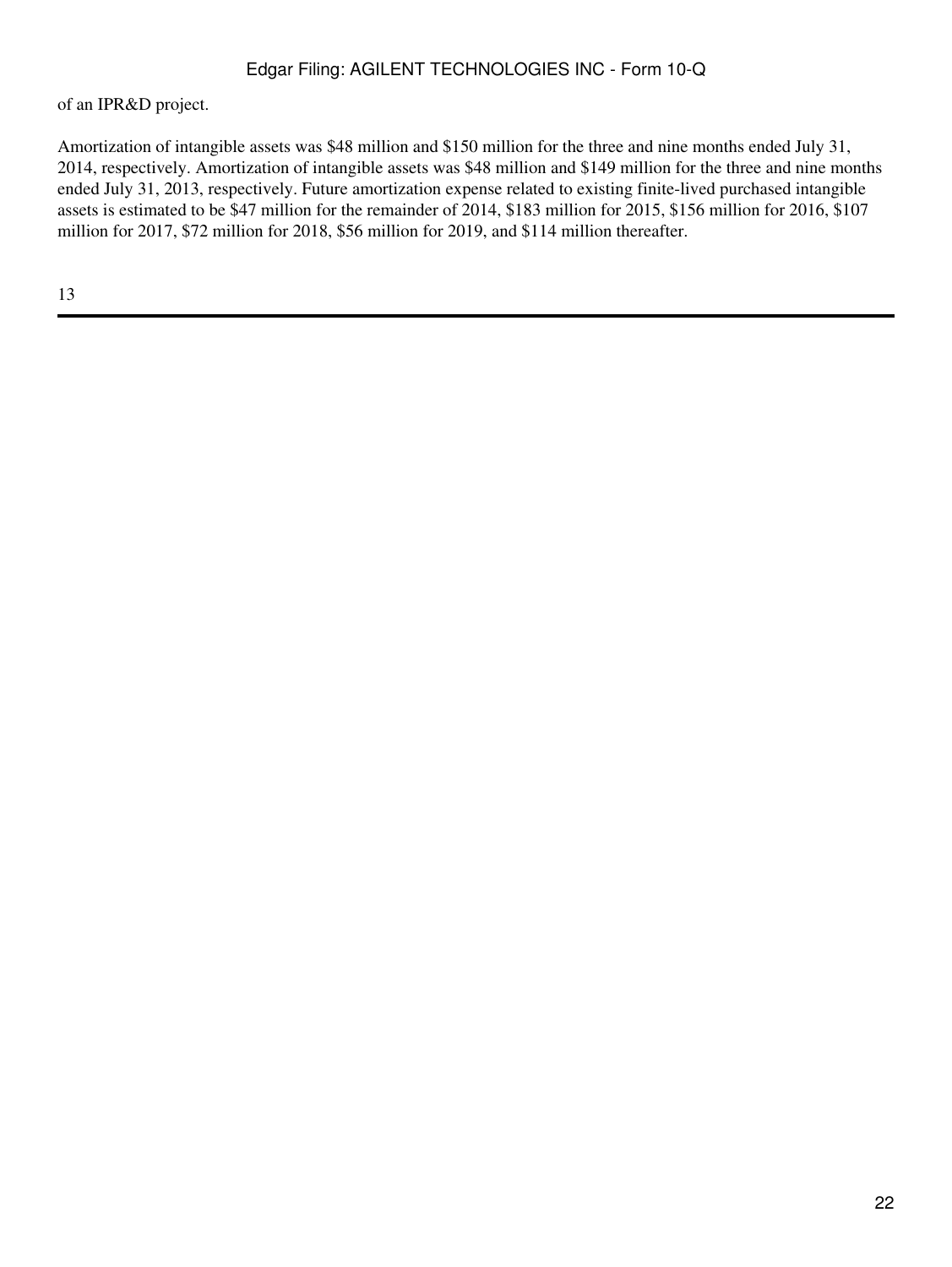#### 8. FAIR VALUE MEASUREMENTS

The authoritative guidance defines fair value as the price that would be received from selling an asset or paid to transfer a liability in an orderly transaction between market participants at the measurement date. When determining the fair value measurements for assets and liabilities required or permitted to be recorded at fair value, we consider the principal or most advantageous market and assumptions that market participants would use when pricing the asset or liability.

Fair Value Hierarchy

The guidance establishes a fair value hierarchy that prioritizes inputs used in valuation techniques into three levels. A financial instrument's categorization within the fair value hierarchy is based upon the lowest level of input that is significant to the fair value measurement. There are three levels of inputs that may be used to measure fair value:

Level 1- applies to assets or liabilities for which there are quoted prices in active markets for identical assets or liabilities.

Level 2- applies to assets or liabilities for which there are inputs other than quoted prices included within level 1 that are observable, either directly or indirectly, for the asset or liability such as: quoted prices for similar assets or liabilities in active markets; quoted prices for identical or similar assets or liabilities in less active markets; or other inputs that can be derived principally from, or corroborated by, observable market data.

Level 3- applies to assets or liabilities for which there are unobservable inputs to the valuation methodology that are significant to the measurement of the fair value of the assets or liabilities.

Assets and Liabilities Measured at Fair Value on a Recurring Basis

Assets and liabilities measured at fair value on a recurring basis as of July 31, 2014 were as follows:

|                                                     |                  | Fair Value Measurement at July 31, 2014                                                                      |                                  |                                                    |
|-----------------------------------------------------|------------------|--------------------------------------------------------------------------------------------------------------|----------------------------------|----------------------------------------------------|
|                                                     | July 31,<br>2014 | Using<br>Quoted Prices Significant<br>in Active<br>Markets for<br><b>Identical AssetsInputs</b><br>(Level 1) | Other<br>Observable<br>(Level 2) | Significant<br>Unobservable<br>Inputs<br>(Level 3) |
|                                                     | (in millions)    |                                                                                                              |                                  |                                                    |
| Assets:                                             |                  |                                                                                                              |                                  |                                                    |
| Short-term                                          |                  |                                                                                                              |                                  |                                                    |
| Cash equivalents (money market funds)               | \$1,582          | \$1,582                                                                                                      |                                  |                                                    |
| Derivative instruments (foreign exchange contracts) | 6                |                                                                                                              | 6                                |                                                    |
| Long-term                                           |                  |                                                                                                              |                                  |                                                    |
| Trading securities                                  | 49               | 49                                                                                                           |                                  |                                                    |
| Available-for-sale investments                      | 33               | 33                                                                                                           |                                  |                                                    |
| Total assets measured at fair value                 | \$1,670          | \$1,664                                                                                                      | \$6                              |                                                    |
| Liabilities:                                        |                  |                                                                                                              |                                  |                                                    |
| Short-term                                          |                  |                                                                                                              |                                  |                                                    |
| Derivative instruments (foreign exchange contracts) | \$9              | \$—                                                                                                          | \$9                              | $\mathsf{s}-$                                      |
| Long-term                                           |                  |                                                                                                              |                                  |                                                    |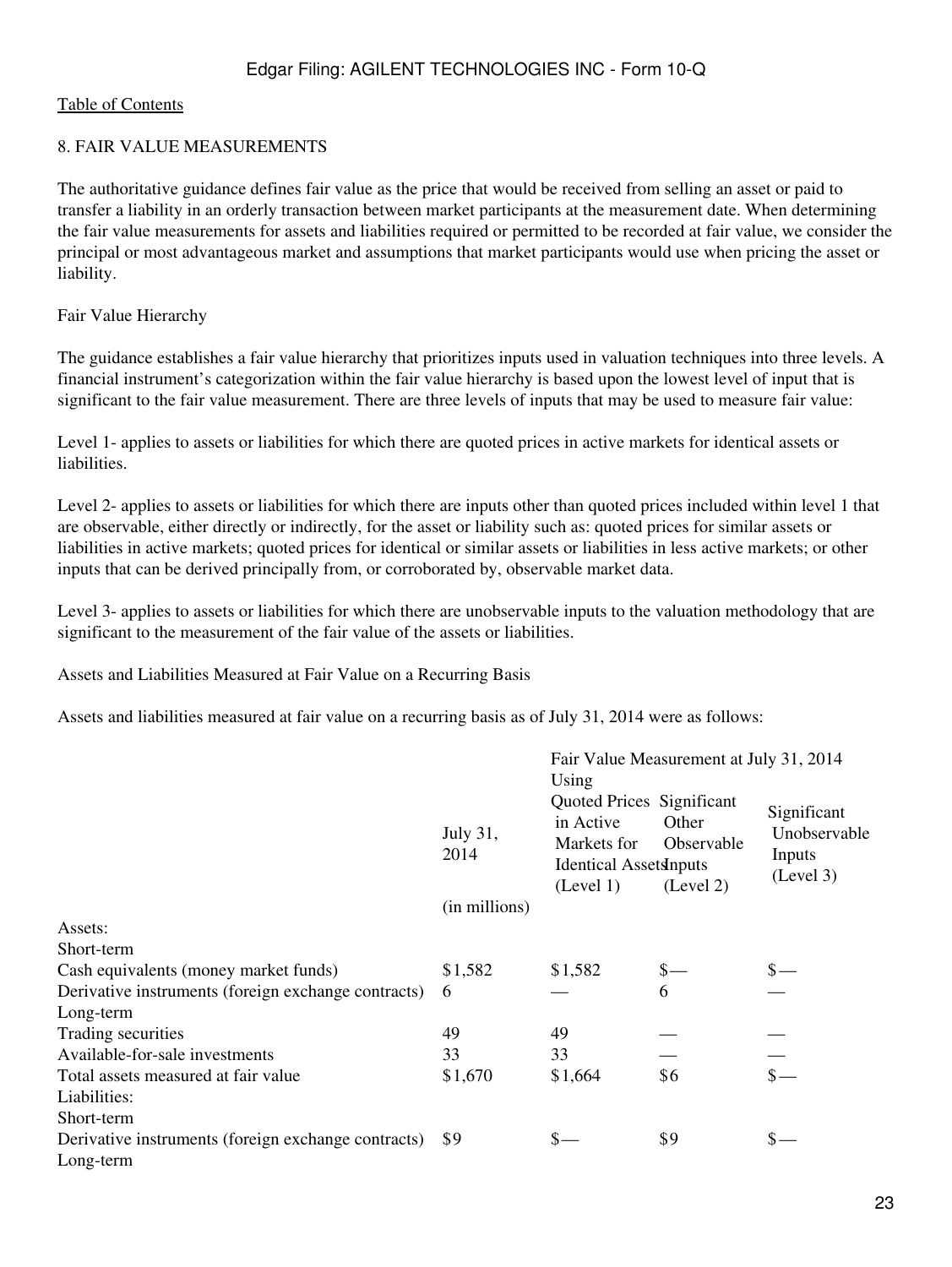| Edgar Filing: AGILENT TECHNOLOGIES INC - Form 10-Q |      |      |  |
|----------------------------------------------------|------|------|--|
| Deferred compensation liability                    | 49   | 49   |  |
| Total liabilities measured at fair value           | \$58 | \$58 |  |
|                                                    |      |      |  |
|                                                    |      |      |  |
| 14                                                 |      |      |  |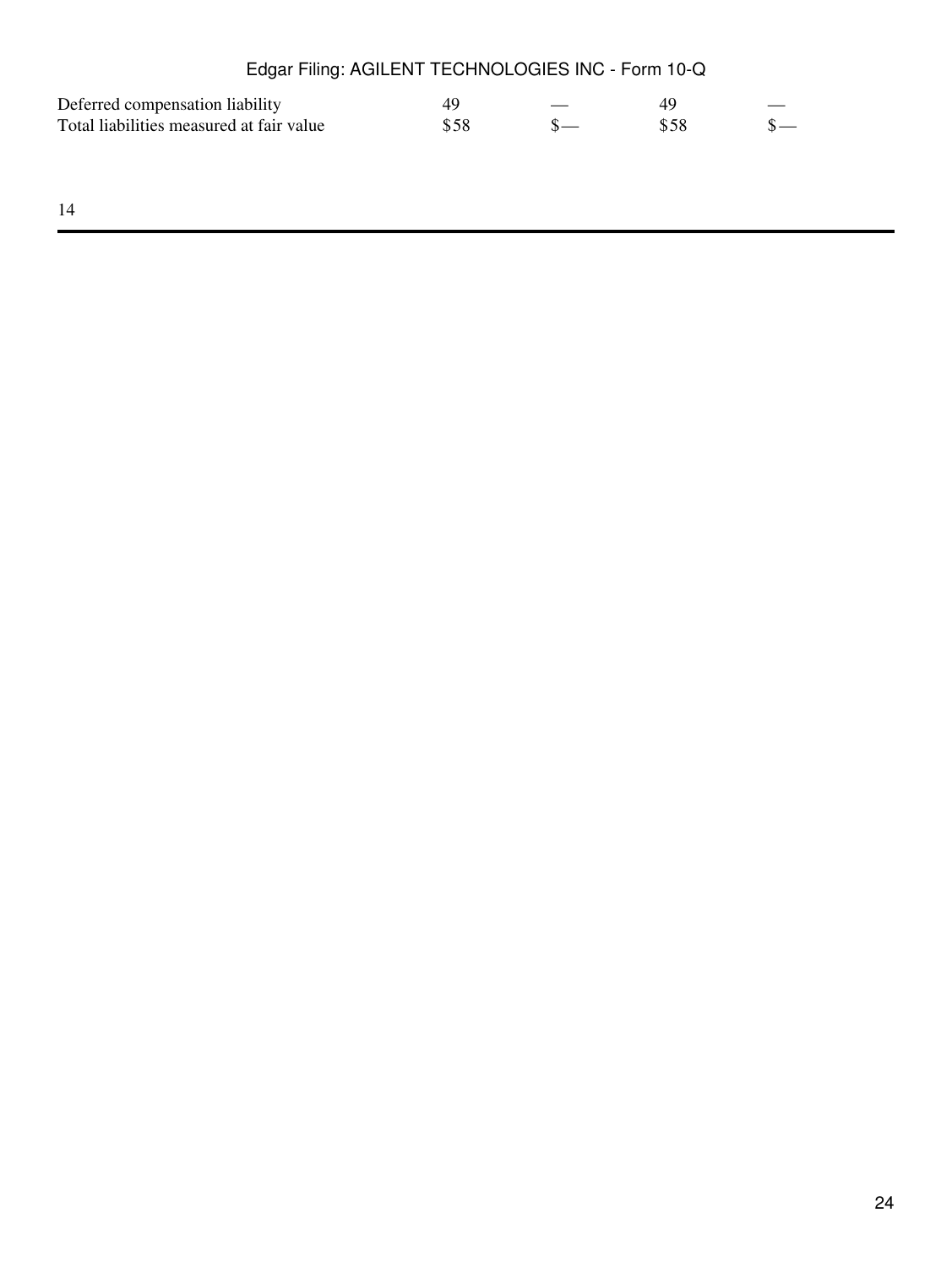Assets and liabilities measured at fair value on a recurring basis as of October 31, 2013 were as follows:

|                                                     |                                                                                                | Using   |                                                               | Fair Value Measurement at October 31, 2013         |
|-----------------------------------------------------|------------------------------------------------------------------------------------------------|---------|---------------------------------------------------------------|----------------------------------------------------|
|                                                     | in Active<br>October 31,<br>Markets for<br>2013<br><b>Identical Assets inputs</b><br>(Level 1) |         | Quoted Prices Significant<br>Other<br>Observable<br>(Level 2) | Significant<br>Unobservable<br>Inputs<br>(Level 3) |
|                                                     | (in millions)                                                                                  |         |                                                               |                                                    |
| Assets:                                             |                                                                                                |         |                                                               |                                                    |
| Short-term                                          |                                                                                                |         |                                                               |                                                    |
| Cash equivalents (money market funds)               | \$1,968                                                                                        | \$1,968 |                                                               |                                                    |
| Derivative instruments (foreign exchange contracts) | 7                                                                                              |         | $\overline{7}$                                                |                                                    |
| Long-term                                           |                                                                                                |         |                                                               |                                                    |
| Trading securities                                  | 51                                                                                             | 51      |                                                               |                                                    |
| Available-for-sale investments                      | 25                                                                                             | 25      |                                                               |                                                    |
| Total assets measured at fair value                 | \$2,051                                                                                        | \$2,044 | \$7                                                           |                                                    |
| Liabilities:                                        |                                                                                                |         |                                                               |                                                    |
| Short-term                                          |                                                                                                |         |                                                               |                                                    |
| Derivative instruments (foreign exchange contracts) | \$6                                                                                            |         | \$6                                                           |                                                    |
| Long-term                                           |                                                                                                |         |                                                               |                                                    |
| Deferred compensation liability                     | 51                                                                                             |         | 51                                                            |                                                    |
| Total liabilities measured at fair value            | \$57                                                                                           |         | \$57                                                          |                                                    |

Our money market funds, trading securities investments and available-for-sale investments are generally valued using quoted market prices and therefore are classified within level 1 of the fair value hierarchy. Our derivative financial instruments are classified within level 2, as there is not an active market for each hedge contract, but the inputs used to calculate the value of the instruments are tied to active markets. Our deferred compensation liability is classified as level 2 because, although the values are not directly based on quoted market prices, the inputs used in the calculations are observable.

Trading securities and deferred compensation liability are reported at fair value, with gains or losses resulting from changes in fair value recognized currently in net income. Investments designated as available-for-sale and certain derivative instruments are reported at fair value, with unrealized gains and losses, net of tax, included in other comprehensive income. Realized gains and losses from the sale of these instruments are recorded in net income.

Impairment of Investments. There were no impairments for investments for the three and nine months ended July 31, 2014 and 2013.

Assets and Liabilities Measured at Fair Value on a Non-Recurring Basis

Long-Lived Assets

For assets measured at fair value on a non-recurring basis, the following table summarizes the impairments included in net income during the three and nine months ended July 31, 2014 and 2013:

> Three Months Ended Nine Months Ended July 31, July 31,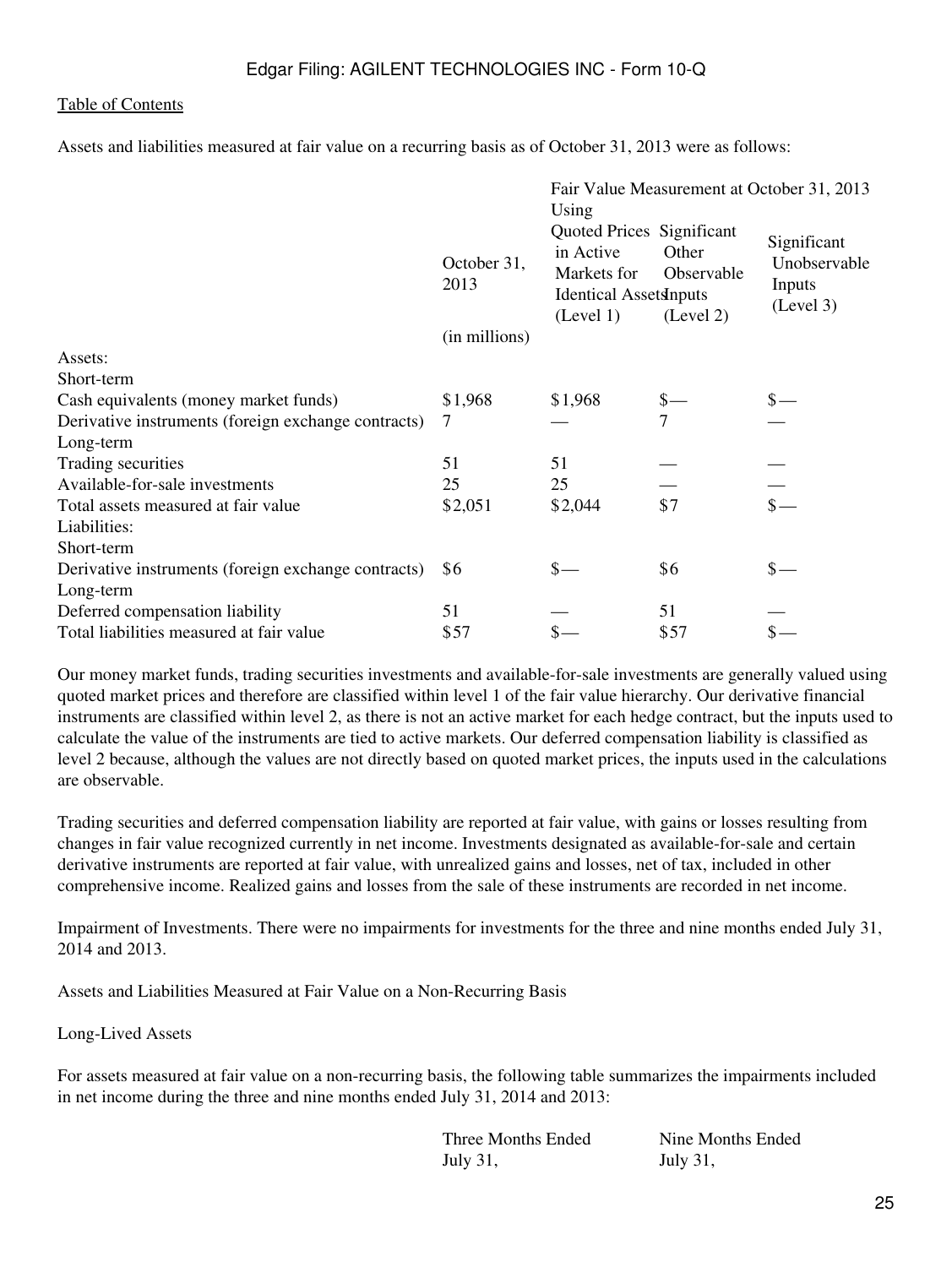|                                 | 2014          | 2013 | 2014 | 2013 |
|---------------------------------|---------------|------|------|------|
|                                 | (in millions) |      |      |      |
| Long-lived assets held and used |               |      |      |      |
| Long-lived assets held for sale |               |      |      |      |

For the three and nine months ended July 31, 2014, there were no impairments of long-lived assets held and used. For the three and nine months ended July 31, 2013, long-lived assets held and used with a carrying value of \$1 million and \$2 million, respectively, were written down to their fair value of zero. For the three and nine months ended July 31, 2014, there were no impairments of long-lived assets held for sale. For the three months ended July 31, 2013, there were no impairments of long-lived assets held for sale. For the nine months ended July 31, 2013, long-lived assets held for sale with a carrying value of \$3 million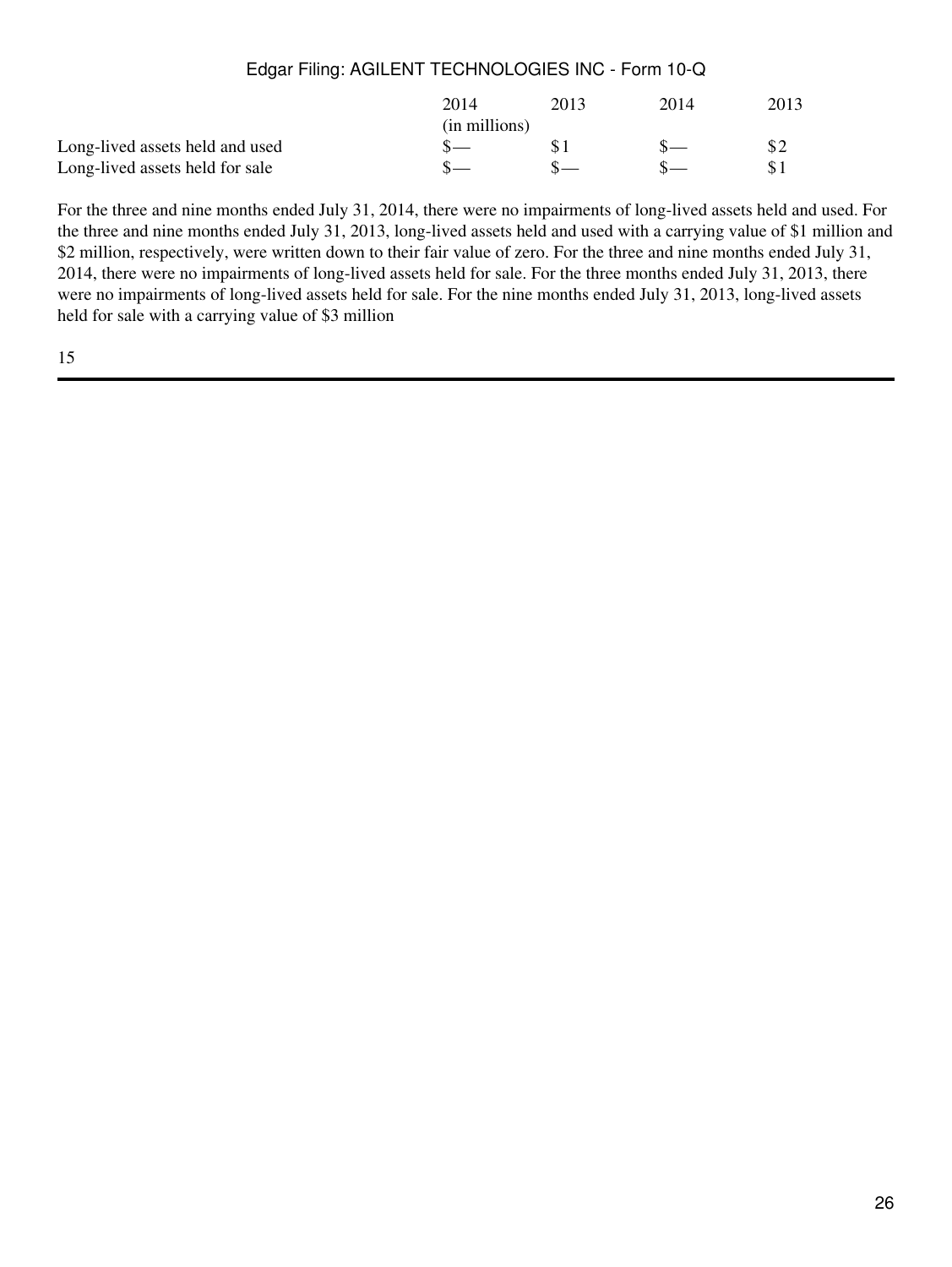were written down to their fair value of \$2 million. Fair value for the impaired long-lived assets was measured using level 2 inputs and impairments were included in net income for the period stated.

### 9. DERIVATIVES

We are exposed to foreign currency exchange rate fluctuations and interest rate changes in the normal course of our business. As part of risk management strategy, we use derivative instruments, primarily forward contracts, purchased options to hedge economic and/or accounting exposures resulting from changes in foreign currency exchange rates.

#### Fair Value Hedges

We are exposed to interest rate risk due to the mismatch between the interest expense we pay on our loans at fixed rates and the variable rates of interest we receive from cash, cash equivalents and other short-term investments. We have issued long-term debt in U.S. dollars at fixed interest rates based on the market conditions at the time of financing. The fair value of our fixed rate debt changes when the underlying market rates of interest change, and, in the past, we have used interest rate swaps to change our fixed interest rate payments to U.S. dollar LIBOR-based variable interest expense to match the floating interest income from our cash, cash equivalents and other short term investments. As of July 31, 2014, all interest rate swap contracts had either been terminated or had expired.

On November 25, 2008, we terminated two interest rate swap contracts associated with our 2017 senior notes that represented the notional amount of \$400 million. The gain to be amortized at July 31, 2014 was \$18 million. On August 9, 2011, we terminated five interest rate swap contracts related to our 2020 senior notes that represented the notional amount of \$500 million. The gain to be amortized at July 31, 2014 was \$23 million. All deferred gains from terminated interest rate swaps are being amortized over the remaining life of the respective senior notes. On July 14, 2014 we prepaid our 2015 senior notes and amortized the remaining \$8 million of deferred gain on the terminated interest rate swap related to those senior notes to other income (expense), net. For more information see note 14, "Long-term debt".

### Cash Flow Hedges

We enter into foreign exchange contracts to hedge our forecasted operational cash flow exposures resulting from changes in foreign currency exchange rates. These foreign exchange contracts, carried at fair value, have maturities between one and twelve months. These derivative instruments are designated and qualify as cash flow hedges under the criteria prescribed in the authoritative guidance. The changes in fair value of the effective portion of the derivative instrument are recognized in accumulated other comprehensive income. Amounts associated with cash flow hedges are reclassified to cost of sales in the condensed consolidated statement of operations when the forecasted transaction occurs. If it becomes probable that the forecasted transaction will not occur, the hedge relationship will be de-designated and amounts accumulated in other comprehensive income will be reclassified to other income (expense) in the current period. Changes in the fair value of the ineffective portion of derivative instruments are recognized in other income (expense) in the condensed consolidated statement of operations in the current period. We record the premium paid (time value) of an option on the date of purchase as an asset. For options designated as cash flow hedges, changes in the time value are excluded from the assessment of hedge effectiveness and are recognized in other income (expense) over the life of the option contract. Ineffectiveness in the three and nine months ended July 31, 2014 and 2013 was not significant. For the three and nine months ended July 31, 2014 and 2013 gains and losses recognized in other income (expense) due to de-designation of cash flow hedge contracts were not significant.

In July 2012, Agilent executed treasury lock agreements for \$400 million in connection with future interest payments to be made on our 2022 senior notes issued on September 10, 2012. We designated the treasury lock as a cash flow hedge. The treasury lock contracts were terminated on September 10, 2012 and we recognized a deferred gain in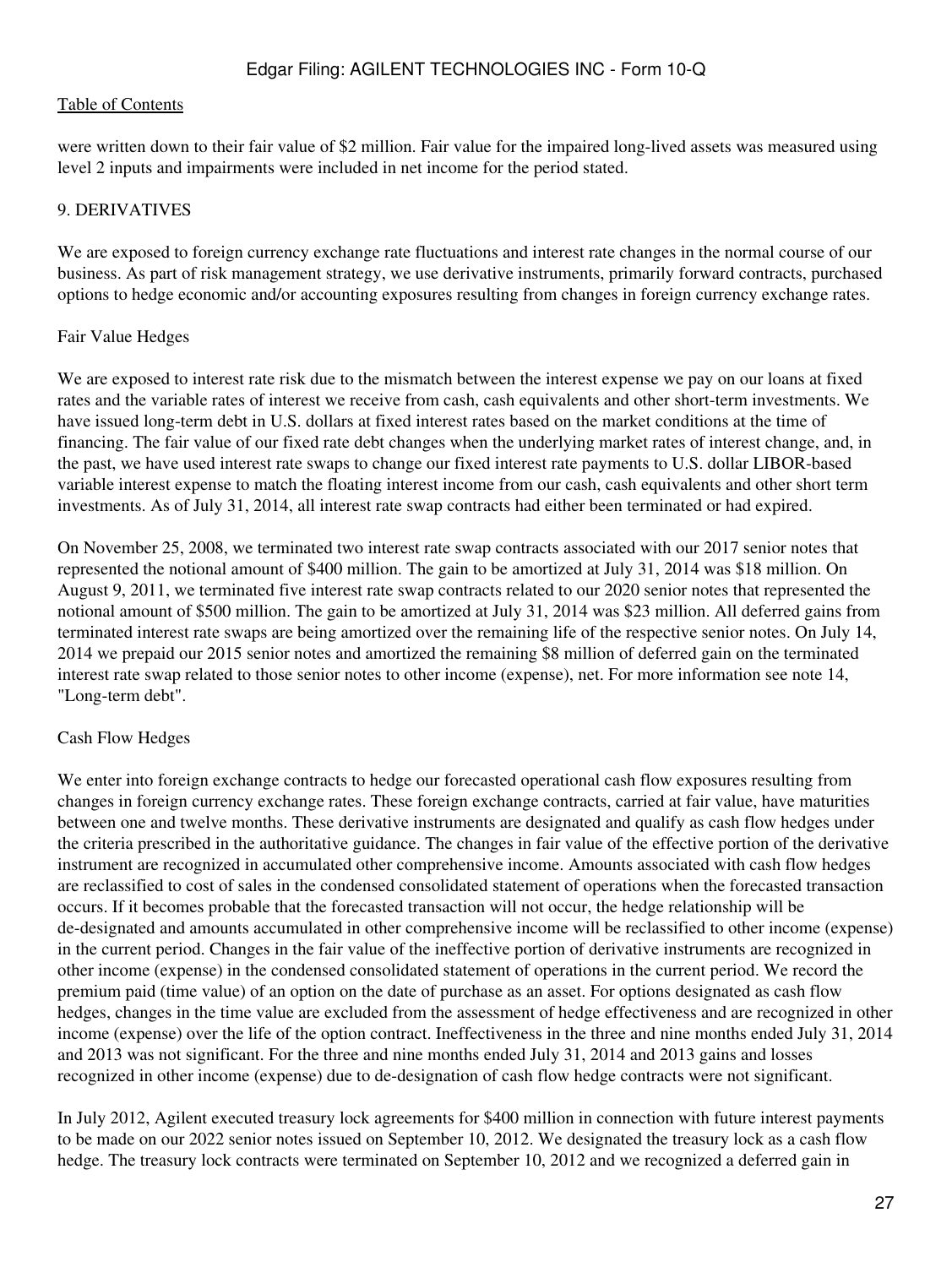accumulated other comprehensive income of \$3 million which is being amortized to interest expense over the life of the 2022 senior notes.

Other Hedges

Additionally, we enter into foreign exchange contracts to hedge monetary assets and liabilities that are denominated in currencies other than the functional currency of our subsidiaries. These foreign exchange contracts are carried at fair value and do not qualify for hedge accounting treatment and are not designated as hedging instruments. Changes in value of the derivative are recognized in other income (expense) in the condensed consolidated statement of operations, in the current period, along with the offsetting foreign currency gain or loss on the underlying assets or liabilities.

Our use of derivative instruments exposes us to credit risk to the extent that the counterparties may be unable to meet the terms of the agreement. We do, however, seek to mitigate such risks by limiting our counterparties to major financial institutions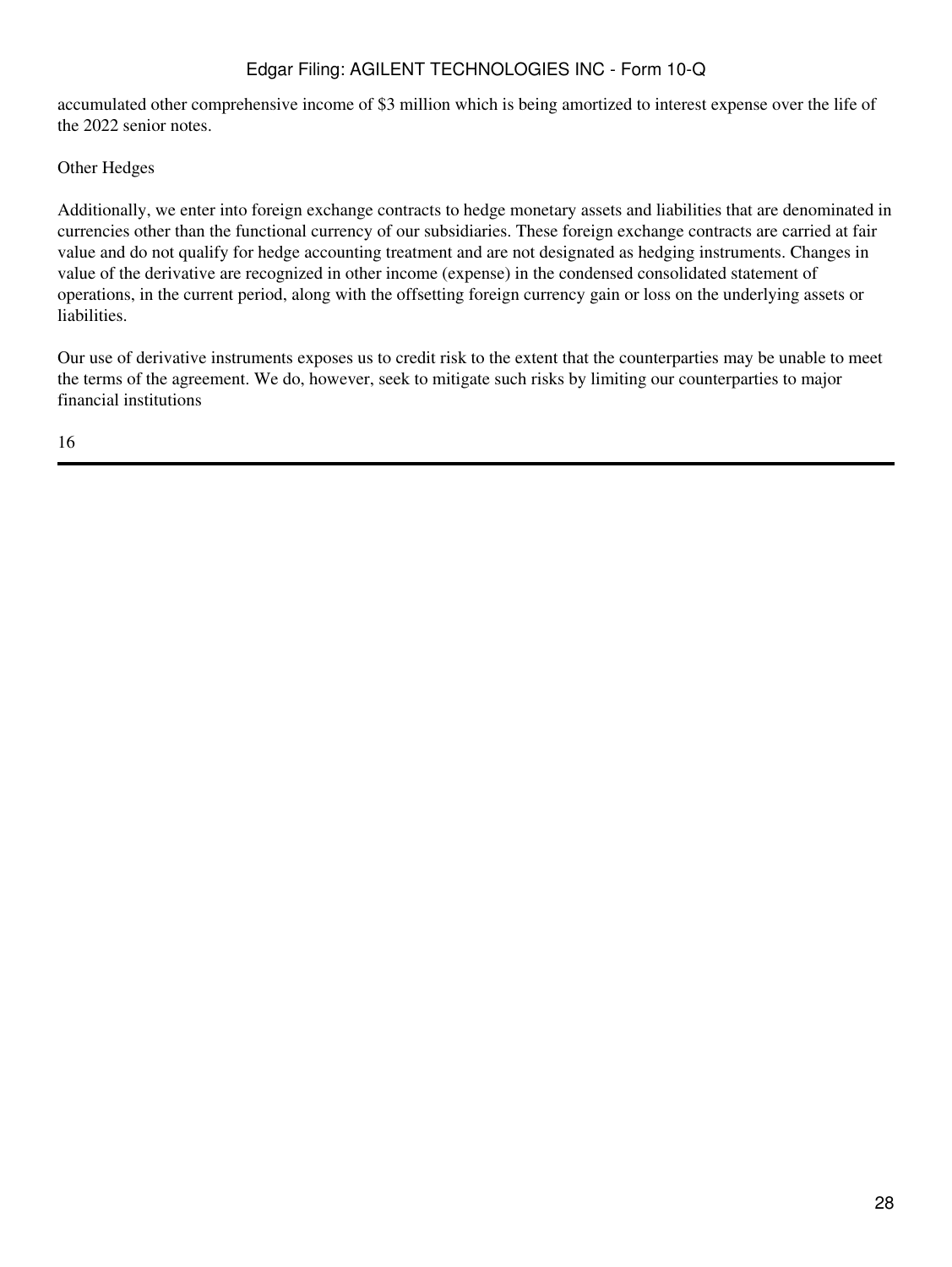Fair Values of Derivative Instruments

which are selected based on their credit ratings and other factors. We have established policies and procedures for mitigating credit risk that include establishing counterparty credit limits, monitoring credit exposures, and continually assessing the creditworthiness of counterparties.

A number of our derivative agreements contain threshold limits to the net liability position with counterparties and are dependent on our corporate credit rating determined by the major credit rating agencies. The counterparties to the derivative instruments may request collateralization, in accordance with derivative agreements, on derivative instruments in net liability positions.

The aggregate fair value of all derivative instruments with credit-risk-related contingent features that were in a net liability position as of July 31, 2014, was \$6 million. The credit-risk-related contingent features underlying these agreements had not been triggered as of July 31, 2014.

There were 117 foreign exchange forward contracts and 10 foreign exchange option contracts open as of July 31, 2014 and designated as cash flow hedges. There were 128 foreign exchange forward contracts open as of July 31, 2014 not designated as hedging instruments. The aggregated notional amounts by currency and designation as of July 31, 2014 were as follows:

|                          | Derivatives in Cash Flow<br><b>Hedging Relationships</b> |            |             |  |
|--------------------------|----------------------------------------------------------|------------|-------------|--|
|                          | Forward                                                  | Option     | Forward     |  |
|                          | Contracts                                                | Contracts  | Contracts   |  |
| Currency                 | Buy/(Sell)                                               | Buy/(Sell) | Buy/(Sell)  |  |
|                          | (in millions)                                            |            |             |  |
| Euro                     | \$35                                                     | \$—        | \$(259)     |  |
| <b>British Pound</b>     | 12                                                       |            | (2)         |  |
| Canadian Dollar          | 30                                                       |            |             |  |
| <b>Australian Dollar</b> | (9)                                                      |            | (3)         |  |
| Malaysian Ringgit        | (95)                                                     |            |             |  |
| Japanese Yen             | 125                                                      | 68         | 5           |  |
| Other                    | 25                                                       |            | (18)        |  |
| Totals                   | \$123                                                    | \$68       | $$^{(277)}$ |  |
|                          |                                                          |            |             |  |

The notional amounts within derivatives not designated as hedging instruments include forward cross currency contracts of Danish Krone equivalent of \$61 million to sell Euro.

Derivative instruments are subject to master netting arrangements and are disclosed gross in the balance sheet in accordance with the authoritative guidance. The gross fair values and balance sheet location of derivative instruments held in the consolidated balance sheet as of July 31, 2014 and October 31, 2013 were as follows:

| <b>Asset Derivatives</b>      |                  |      | <b>Liability Derivatives</b>                                   |            |                     |
|-------------------------------|------------------|------|----------------------------------------------------------------|------------|---------------------|
|                               | Fair Value       |      |                                                                | Fair Value |                     |
| <b>Balance Sheet Location</b> | July 31,<br>2014 | 2013 | October 31, Balance Sheet Location $\frac{July}{2014}$<br>2013 |            | October 31,<br>2013 |
| (in millions)                 |                  |      |                                                                |            |                     |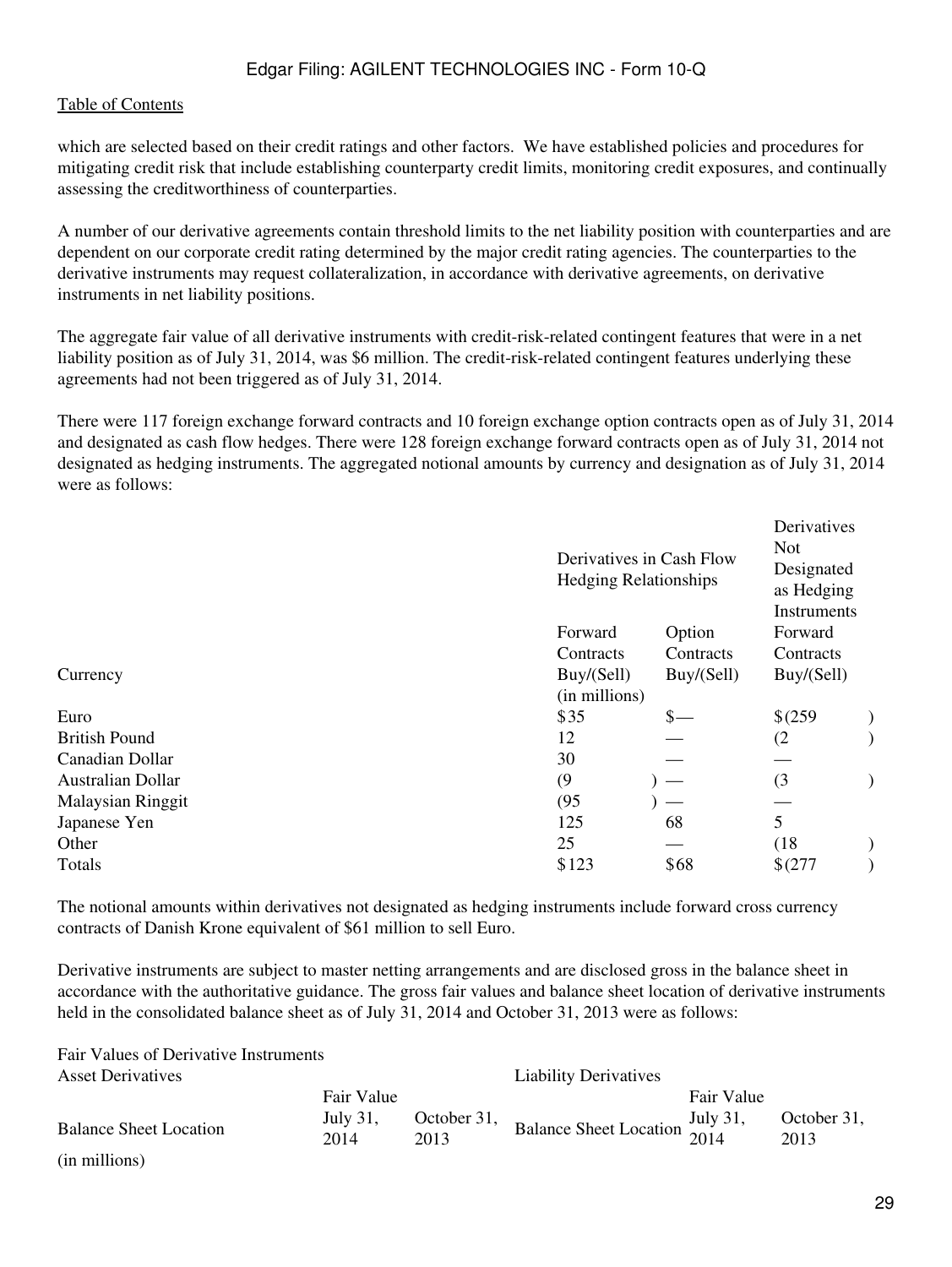| Derivatives designated as hedging |     |     |                              |     |     |  |
|-----------------------------------|-----|-----|------------------------------|-----|-----|--|
| instruments:                      |     |     |                              |     |     |  |
| Cash flow hedges                  |     |     |                              |     |     |  |
| Foreign exchange contracts        |     |     |                              |     |     |  |
| Other current assets              | \$4 | \$4 | Other accrued<br>liabilities | \$2 | \$4 |  |
| Derivatives not designated as     |     |     |                              |     |     |  |
| hedging instruments:              |     |     |                              |     |     |  |
| Foreign exchange contracts        |     |     |                              |     |     |  |
| Other current assets              | \$2 | \$3 | Other accrued<br>liabilities | \$7 | \$2 |  |
| Total derivatives                 | \$6 | \$7 |                              | \$9 | \$6 |  |
|                                   |     |     |                              |     |     |  |
| 17                                |     |     |                              |     |     |  |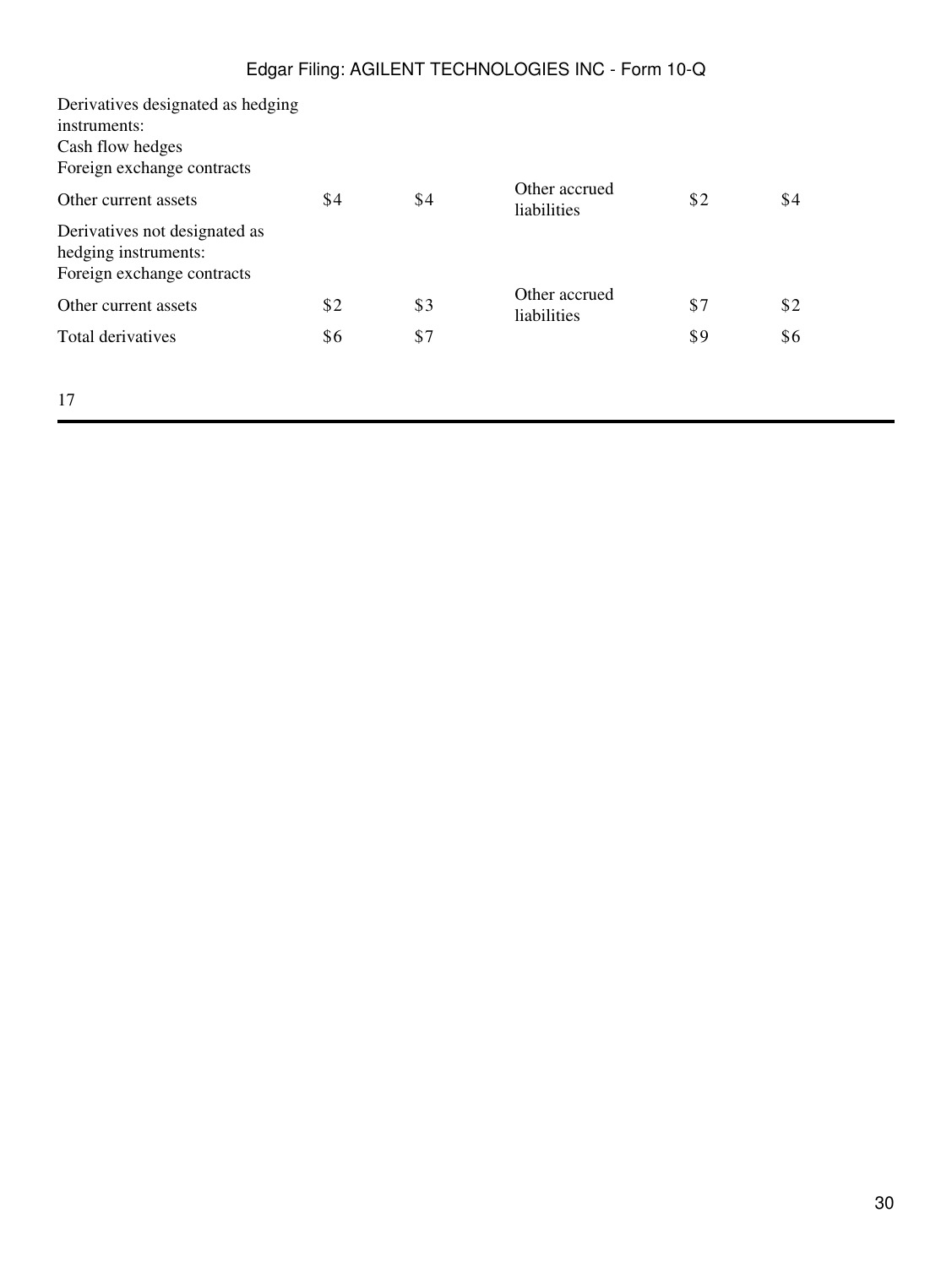The effect of derivative instruments for foreign exchange contracts designated as hedging instruments and not designated as hedging instruments in our consolidated statement of operations were as follows:

|                                                                                                        | Three Months Ended<br>July 31, |       | Nine Months Ended<br>July 31, |          |
|--------------------------------------------------------------------------------------------------------|--------------------------------|-------|-------------------------------|----------|
|                                                                                                        | 2014<br>(in millions)          | 2013  | 2014                          | 2013     |
| Derivatives designated as hedging instruments:                                                         |                                |       |                               |          |
| Cash Flow Hedges                                                                                       |                                |       |                               |          |
| Foreign exchange contracts:                                                                            |                                |       |                               |          |
| Gain (loss) recognized in accumulated other<br>comprehensive income                                    | \$3                            | \$(7) | 51                            | \$9      |
| Gain (loss) reclassified from accumulated other<br>comprehensive income into cost of sales             | \$(1)                          | 34    | $\sqrt{2}$                    | $)$ \$11 |
| Derivatives not designated as hedging instruments:<br>Gain (loss) recognized in other income (expense) | $\sqrt[6]{9}$                  | \$2   | $$^{6}$                       |          |

The estimated amount of existing net loss at July 31, 2014 that is expected to be reclassified from other comprehensive income to cost of sales within the next twelve months is \$2 million.

#### 10. RESTRUCTURING

In the second quarter of 2013, in response to slow revenue growth due to macroeconomic conditions, we accrued for a targeted restructuring program to reduce Agilent's total headcount by approximately 450 regular employees, representing approximately 2 percent of our global workforce. In the fourth quarter of fiscal year 2013, Agilent announced plans to separate the electronic measurement business from Agilent which is expected to be completed early in November 2014. As a result, approximately 50 employees from the targeted restructuring plan have been redeployed within the company, reducing the total headcount under this plan to 400 employees. The timing and scope of workforce reductions will vary based on local legal requirements. When completed, the restructuring program is expected to result in a reduction in annual cost of sales and operating expenses.

As previously announced, we are streamlining our manufacturing operations. As part of this action, we anticipate the reduction of approximately 250 positions to reduce our annual cost of sales.

Total headcount reductions from targeted restructuring and manufacturing streamlining will be approximately 650 positions. Within the U.S., we have substantially completed these restructuring activities. Internationally, we expect to complete the majority of these restructuring activities by the end of the first quarter of fiscal 2015. As of July 31, 2014, approximately 140 employees are pending termination under the above actions.

A summary of the activity in the condensed consolidated statement of operations resulting from all restructuring activities is shown in the table below:

|                                   | Workforce     |
|-----------------------------------|---------------|
|                                   | Reduction     |
|                                   | (in millions) |
| Balance as of October 31, 2013    | \$24          |
| Income statement expense reversal | (4)           |
| Cash payments                     | (14           |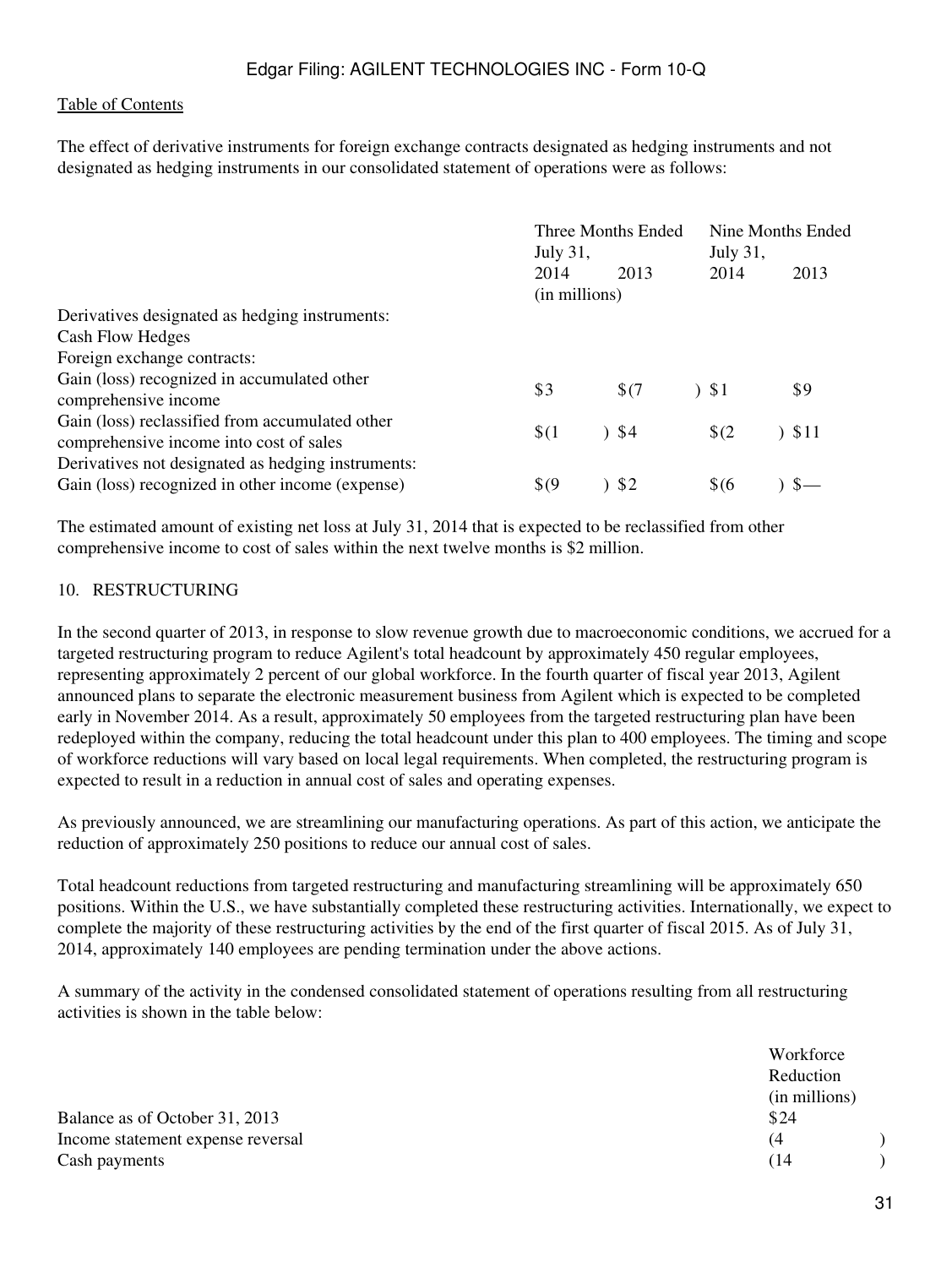Balance as of July 31, 2014  $$6$ 

The restructuring reversal of \$4 million recorded during the nine months ended July 31, 2014 related to approximately 50 employees that have been redeployed within the company as a result of the separation announcement. The restructuring accruals which totaled \$6 million at July 31, 2014, are recorded in other accrued liabilities on the condensed consolidated balance sheet. These balances reflect estimated future cash outlays.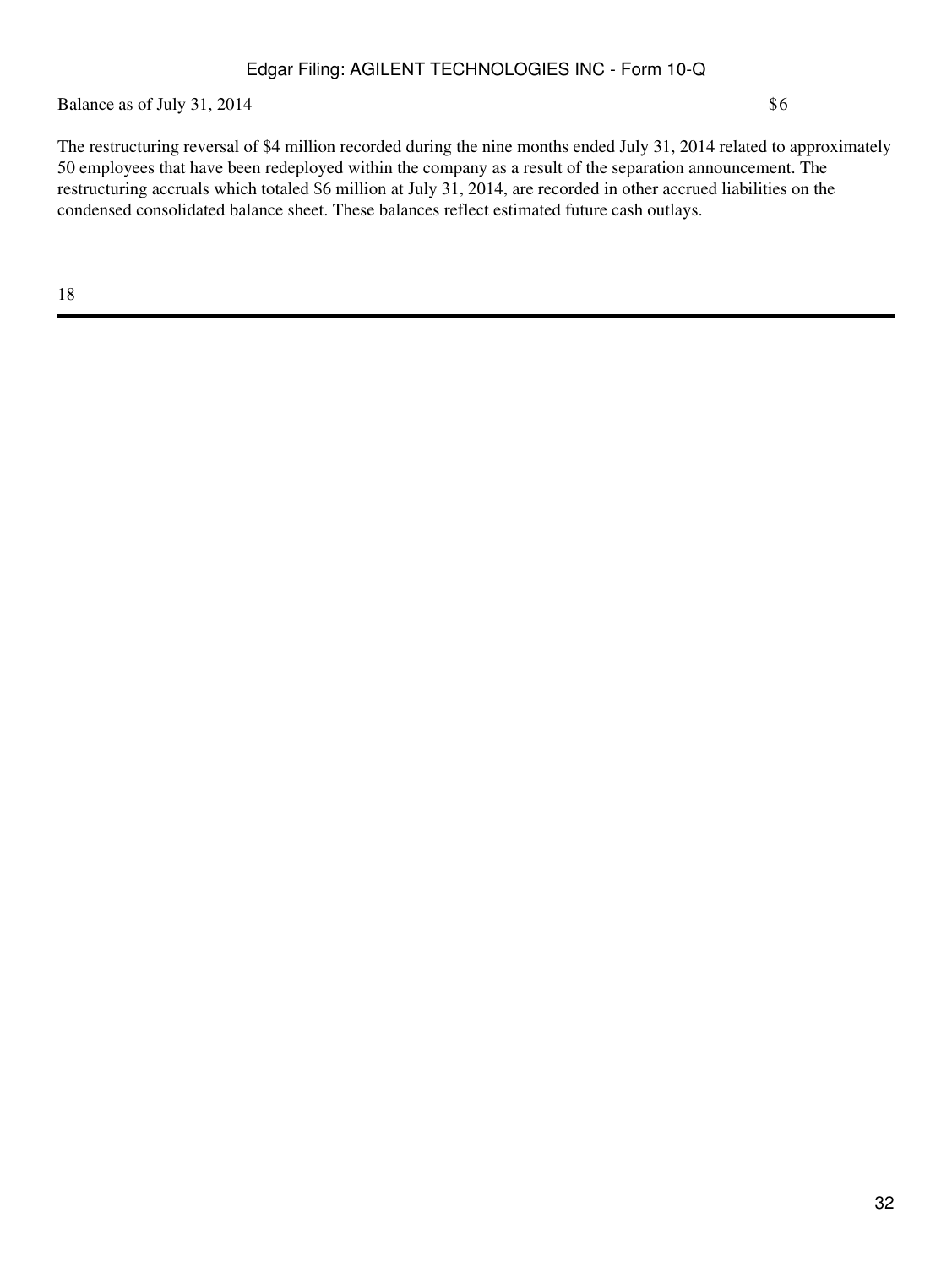A summary of the activity in the condensed consolidated statement of operations resulting from all restructuring activities is shown below:

|                                             | Three Months Ended |                |  | Nine Months Ended |       |  |
|---------------------------------------------|--------------------|----------------|--|-------------------|-------|--|
|                                             | <b>July 31,</b>    |                |  | July 31,          |       |  |
|                                             | 2014               | 2013           |  | 2014              | 2013  |  |
|                                             | (in millions)      |                |  |                   |       |  |
| Cost of products and services               |                    | \$1            |  | \$(1)             | 819 ( |  |
| Research and development                    |                    |                |  | (1                | ) 9   |  |
| Selling, general and administrative         |                    | <sup>(</sup> l |  | - (2              | 28    |  |
| Total restructuring and other related costs |                    | \$1            |  | \$64              | \$56  |  |

#### 11. RETIREMENT PLANS AND POST RETIREMENT PENSION PLANS

Components of net periodic costs. For the three and nine months ended July 31, 2014 and 2013, our net pension and post retirement benefit costs were comprised of the following:

|                                                | Pensions      |                             |                   |      |                      |                      |  |
|------------------------------------------------|---------------|-----------------------------|-------------------|------|----------------------|----------------------|--|
|                                                | U.S. Plans    |                             | Non-U.S.<br>Plans |      | <b>Benefit Plans</b> | U.S. Post Retirement |  |
|                                                |               | Three Months Ended July 31, |                   |      |                      |                      |  |
|                                                | 2014          | 2013                        | 2014              | 2013 | 2014                 | 2013                 |  |
|                                                | (in millions) |                             |                   |      |                      |                      |  |
| Service cost—benefits earned during the period | \$12          | \$11                        | \$9               | \$9  | \$1                  | \$1                  |  |
| Interest cost on benefit obligation            | 8             | 6                           | 19                | 17   | 3                    | 3                    |  |
| Expected return on plan assets                 | (16)          | (13)                        | (30)              | (24) | (6)                  | (5)                  |  |
| Amortization:                                  |               |                             |                   |      |                      |                      |  |
| <b>Actuarial losses</b>                        |               | 3                           | 11                | 13   | 4                    | 4                    |  |
| Prior service cost                             | (3)           | $)$ (3                      |                   |      | (9)                  | (9)                  |  |
| Total net plan costs                           | \$1           | \$4                         | \$9               | \$15 | \$(7)                | $\frac{1}{6}$        |  |

|                                                | Pensions      |                            |                   |      |                      |                      |  |
|------------------------------------------------|---------------|----------------------------|-------------------|------|----------------------|----------------------|--|
|                                                | U.S. Plans    |                            | Non-U.S.<br>Plans |      | <b>Benefit Plans</b> | U.S. Post Retirement |  |
|                                                |               | Nine Months Ended July 31, |                   |      |                      |                      |  |
|                                                | 2014          | 2013                       | 2014              | 2013 | 2014                 | 2013                 |  |
|                                                | (in millions) |                            |                   |      |                      |                      |  |
| Service cost—benefits earned during the period | \$36          | \$33                       | \$27              | \$27 | \$3                  | \$3                  |  |
| Interest cost on benefit obligation            | 24            | 18                         | 56                | 52   | 9                    | 9                    |  |
| Expected return on plan assets                 | (48)          | (39)                       | (88)              | (73) | (17)                 | (15)                 |  |
| Amortization:                                  |               |                            |                   |      |                      |                      |  |
| <b>Actuarial losses</b>                        |               | 10                         | 33                | 41   | 11                   | 13                   |  |
| Prior service cost                             | (9)           | (9)                        |                   |      | (27)                 | (26)                 |  |
| Total net plan costs                           | \$3           | \$13                       | \$28              | \$47 | \$(21)               | \$(16)               |  |

We contributed zero and \$30 million to our U.S. defined benefit plans during the three and nine months ended July 31, 2014, respectively. We also contributed \$19 million and \$54 million to our non-U.S. defined benefit plans during the three and nine months ended July 31, 2014, respectively.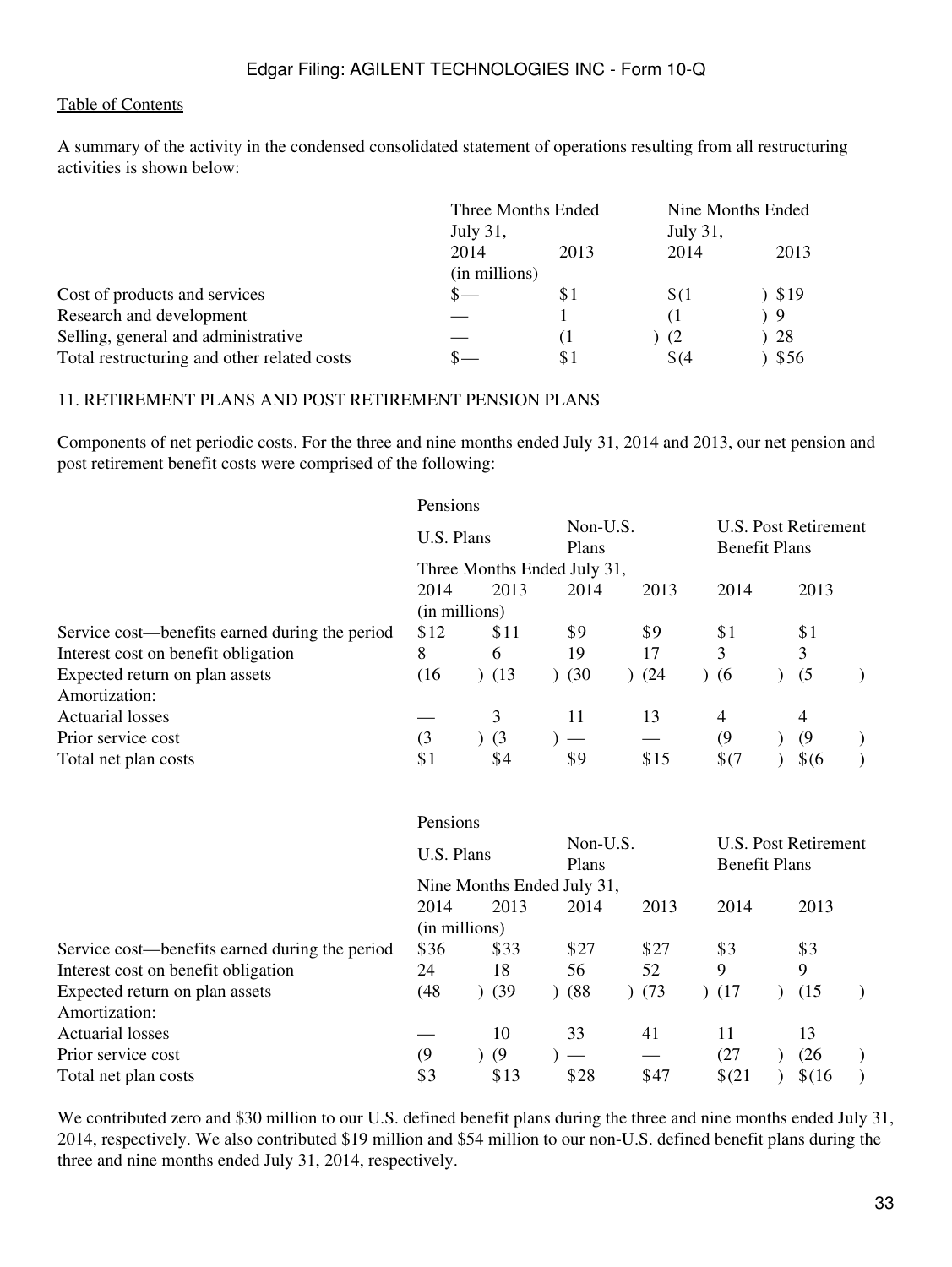We contributed zero and \$30 million to our U.S. defined benefit plans during the three and nine months ended July 31, 2013, respectively. We also contributed \$19 million and \$72 million to our non-U.S. defined benefit plans during the three and nine months ended July 31, 2013, respectively.

We do not expect to contribute to our U.S. defined benefit plans during the remainder of 2014 and we expect to contribute\$19 million to our non-U.S. defined benefit plans during the remainder of 2014.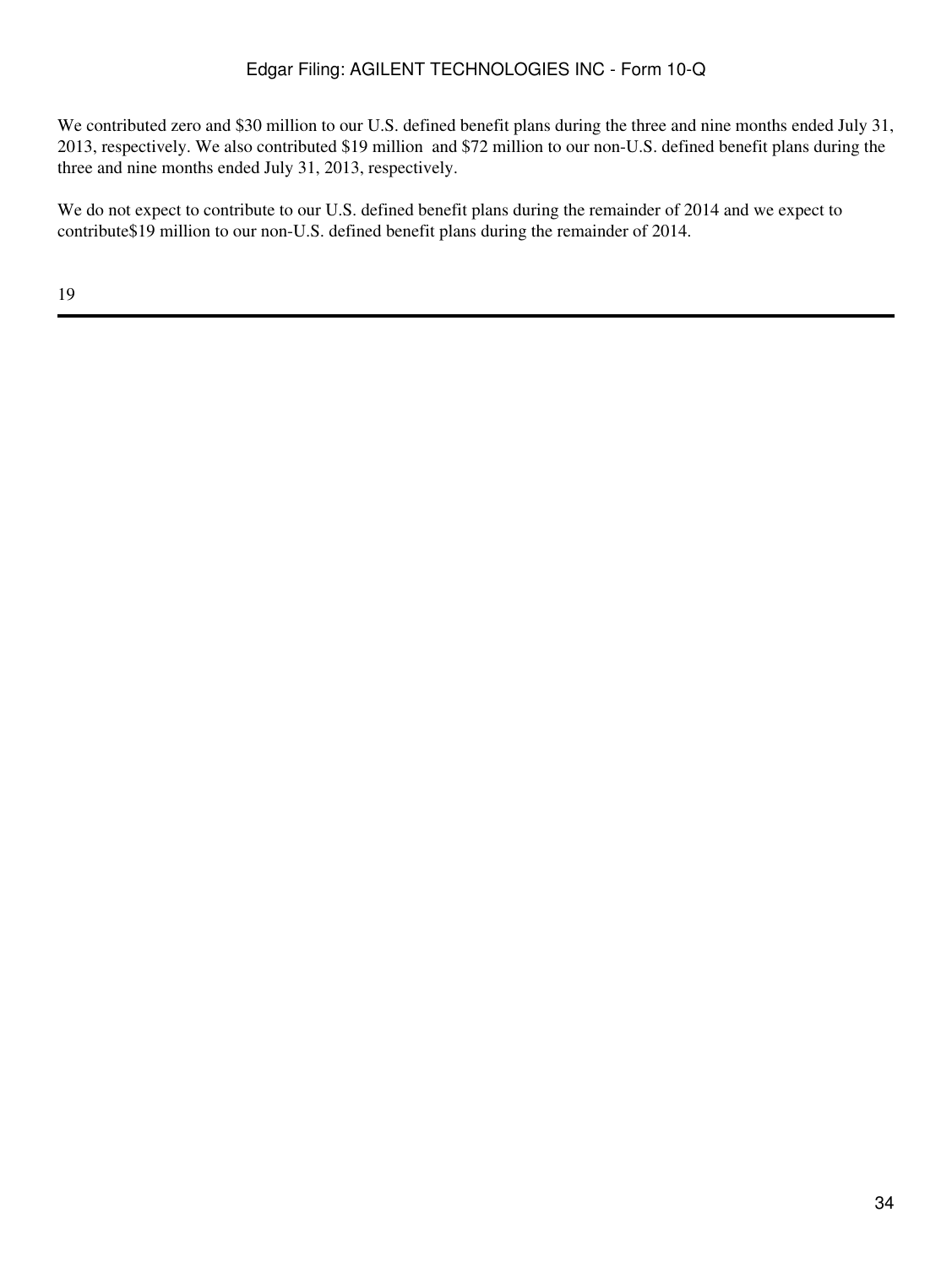#### 12. WARRANTIES AND CONTINGENCIES

#### **Warranties**

We accrue for standard warranty costs based on historical trends in warranty charges as a percentage of net product shipments. The accrual is reviewed regularly and periodically adjusted to reflect changes in warranty cost estimates. Estimated warranty charges are recorded within cost of products at the time products are sold. The standard warranty accrual balances are held in other accrued and other long-term liabilities on our condensed consolidated balance sheet. Our standard warranty terms typically extend between one and three years from the date of delivery, depending on the product.

A summary of the standard warranty accrual activity is shown in the table below:

|                                                      | Nine Months Ended |      |  |
|------------------------------------------------------|-------------------|------|--|
|                                                      | <b>July 31,</b>   |      |  |
|                                                      | 2014              | 2013 |  |
|                                                      | (in millions)     |      |  |
| Beginning balance as of November 1                   | \$69              | \$60 |  |
| Accruals for warranties including change in estimate | 65                | 69   |  |
| Settlements made during the period                   | (58               | (64) |  |
| Ending balance as of July 31                         | \$76              | \$65 |  |
| Accruals for warranties due within one year          | \$55              | \$48 |  |
| Accruals for warranties due after one year           | 21                | 17   |  |
| Ending balance as of July 31                         | \$76              | \$65 |  |

#### Contingencies

We are involved in lawsuits, claims, investigations and proceedings, including patent, commercial and environmental matters. There are no matters pending that we currently believe are probable of having a material impact to our business, consolidated financial condition, results of operations or cash flows.

On March 4, 2013, we made a report to the Inspector General of the Department of Defense ("DOD IG") regarding pricing irregularities relating to certain sales of electronic measurement products to U.S. government agencies. We have conducted a thorough investigation with the help of external counsel, and we have approached the DOD IG with a proposed methodology for resolving possible overcharges to U.S. government purchasers resulting from these sales and now will be discussing the matter with the Department of Justice Civil Division ("DOJ"). Based on our investigation and our interactions with the DOD IG and DOJ, we do not believe that this matter is reasonably possible of having a material impact on Agilent's financial condition, results of operations or cash flows. As of July 31, 2014, we have accrued for this matter based on our current understanding.

As part of routine internal audit activities, the Company determined that certain employees of Agilent's subsidiaries in China did not comply with the Company's Standards of Business Conduct and other policies. Based on those findings, the Company has initiated an internal investigation, with the assistance of outside counsel, relating to certain sales of our products through third party intermediaries in China. The internal investigation includes a review of compliance by our employees in China with the requirements of the U.S. Foreign Corrupt Practices Act and other applicable laws and regulations. On September 5, 2013, the Company voluntarily contacted the United States Securities and Exchange Commission and United States Department of Justice to advise both agencies of this internal investigation. We will cooperate with any government investigation of this matter. At this point, we cannot predict or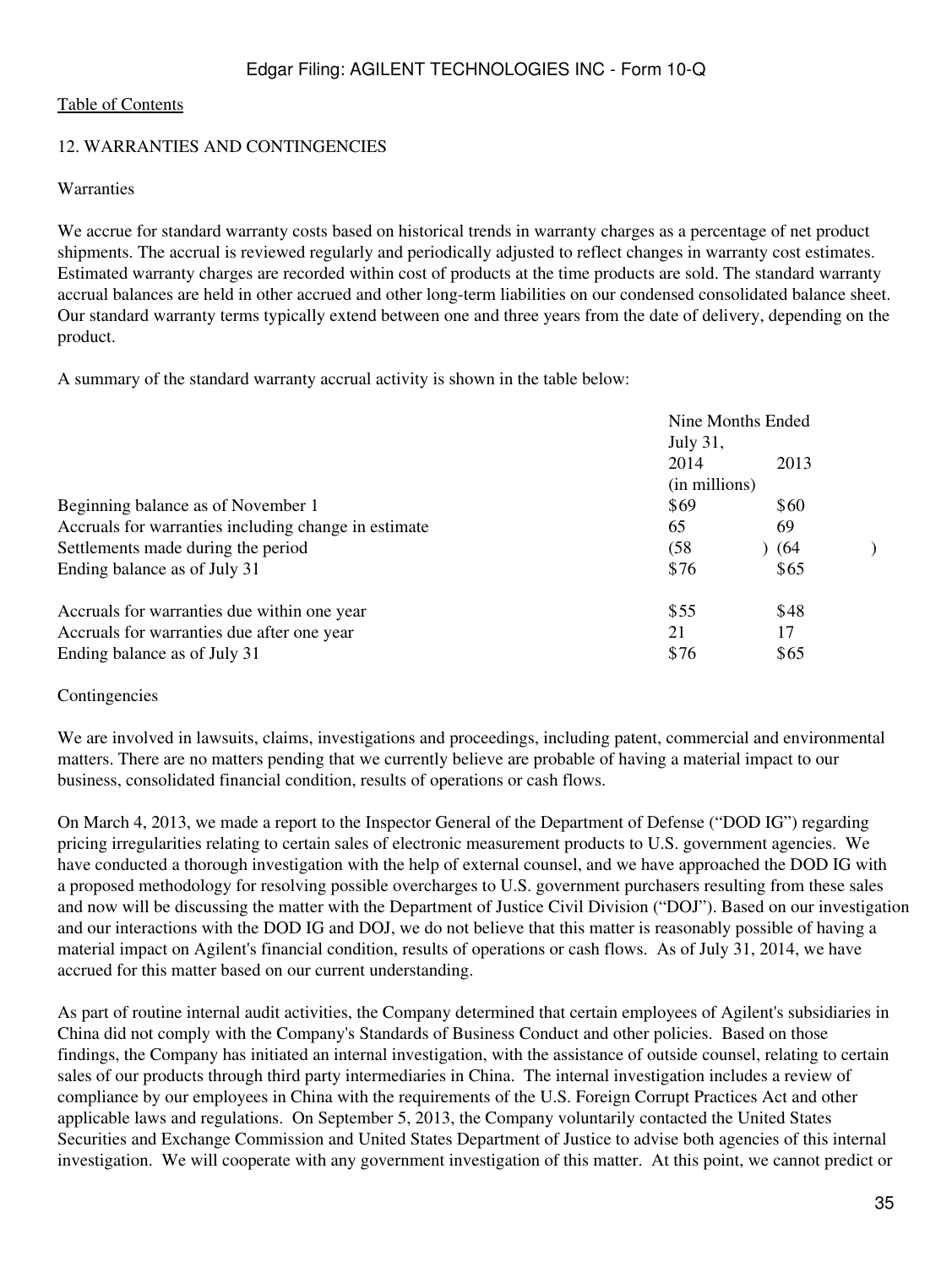estimate the duration, scope, cost, or result of this matter, or whether the government will commence any legal action, which could result in possible fines and penalties, criminal or civil sanctions, or other consequences. Accordingly, no provision with respect to these matters has been made in the Company's consolidated financial statements. Adverse findings or other negative outcomes from any governmental proceedings could have a material impact on the Company's consolidated financial statements in future periods.

#### 13. SHORT-TERM DEBT

Credit Facilities

On October 20, 2011, we entered into a five-year credit agreement, which provides for a \$400 million unsecured credit facility that will expire on October 20, 2016. The company may use amounts borrowed under the facility for general corporate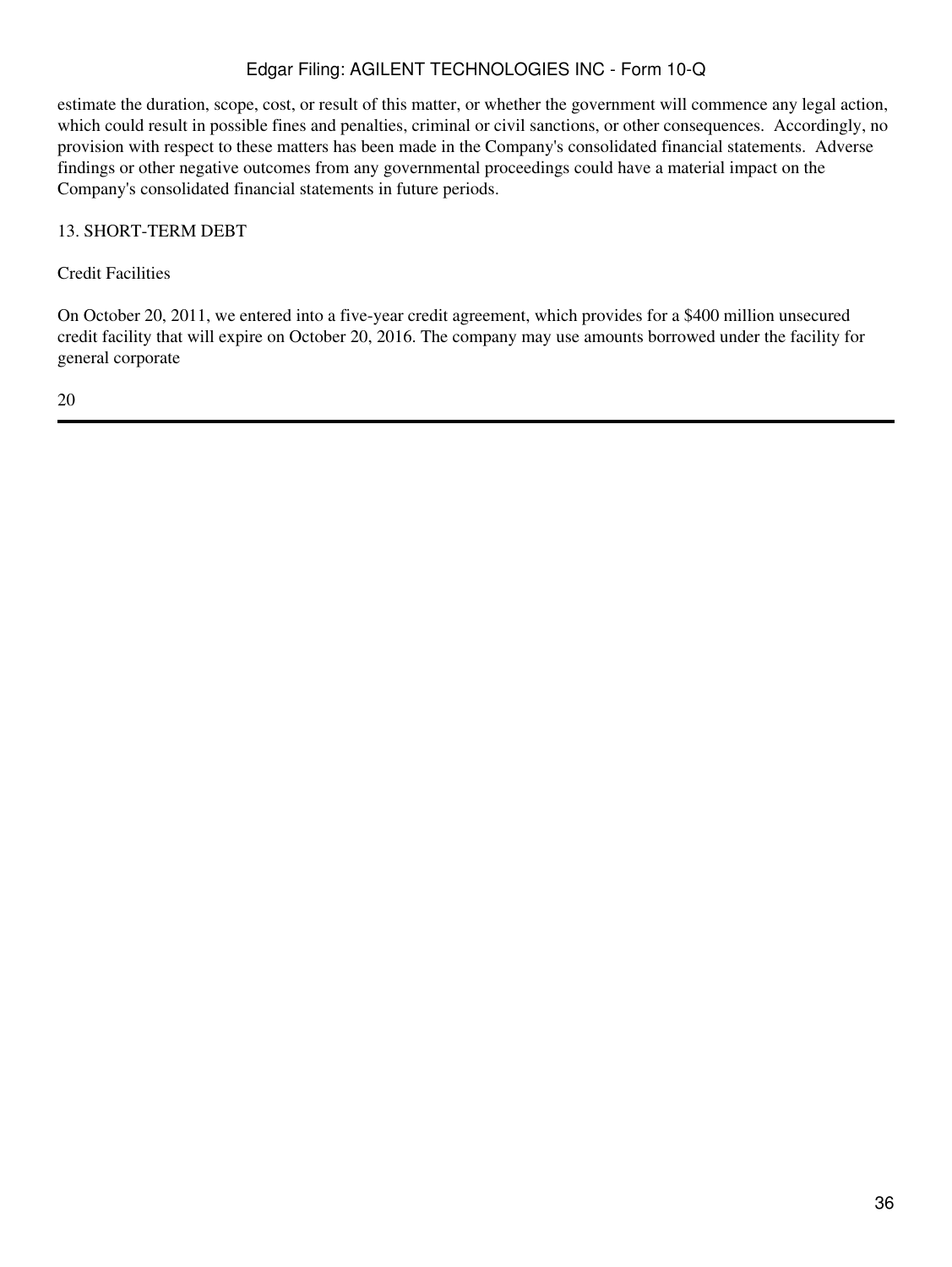#### [Table of Contents](#page-2-0)

purposes. For the nine months ended July 31, 2014 we borrowed \$50 million under the facility and repaid \$50 million by July 31, 2014. As of July 31, 2014 the company had no borrowings outstanding under the facility. We were in compliance with the covenants for the credit facility during the three and nine months ended July 31, 2014.

As a result of the Dako acquisition, we have a credit facility in Danish Krone equivalent of \$9 million with a Danish financial institution. No borrowings were outstanding under the facility as of July 31, 2014.

#### Short- Term Loan

On July 10, 2014, a wholly owned subsidiary of Agilent in India entered into a short-term loan agreement with a financial institution, which provides up to \$50 million of unsecured borrowings. On July 25, 2014, we borrowed \$35 million against the loan agreement at an interest rate of 9.95 percent per annum. The loan will be used for general corporate purposes on a short-term basis and interest will be paid monthly.

#### 14. LONG-TERM DEBT

#### Senior Notes

The following table summarizes the company's long-term senior notes and the related interest rate swaps:

|                   |         | July 31, 2014<br>Amortized<br>Swap<br>Principal<br>(in millions) |         |         | October 31, 2013<br>Amortized<br>Swap | Total   |  |
|-------------------|---------|------------------------------------------------------------------|---------|---------|---------------------------------------|---------|--|
| 2015 Senior Notes |         |                                                                  |         | \$500   | \$12                                  | \$512   |  |
| 2017 Senior Notes | 599     | 18                                                               | 617     | 599     | 22                                    | 621     |  |
| 2020 Senior Notes | 499     | 23                                                               | 522     | 498     | 26                                    | 524     |  |
| 2022 Senior Notes | 399     |                                                                  | 399     | 399     |                                       | 399     |  |
| 2023 Senior Notes | 598     |                                                                  | 598     | 597     |                                       | 597     |  |
| Total             | \$2,095 | \$41                                                             | \$2,136 | \$2,593 | \$60                                  | \$2,653 |  |

On July 14, 2014, we settled the redemption of the outstanding aggregate principal amount of our 5.5% senior notes ("2015 senior notes") due September 14, 2015, that had been called for redemption on June 12, 2014. The redemption price of approximately \$528 million included the \$500 million principal amount and a \$28 million prepayment penalty, computed in accordance with the terms of the 2015 senior notes as the present value of the remaining scheduled payments of principal and unpaid interest. The prepayment penalty less full amortization of previously deferred interest rate swap gain of approximately \$8 million was disclosed in other income (expense), net in the condensed consolidated statement of operations. We also paid accrued and unpaid interest of \$9 million on the 2015 senior notes up to but not including the redemption date.

All outstanding notes listed above are unsecured and rank equally in right of payment with all of Agilent's other senior unsecured indebtedness. There have been no changes to the principal, maturity, interest rates and interest payment terms of the other senior notes, detailed in the table above, in the three and nine months ended July 31, 2014 as compared to the senior notes described in our Annual Report on Form 10-K for the fiscal year ended October 31, 2013. All swap contracts have been terminated and amounts to be amortized over the remaining life of the senior notes as of July 31, 2014 and October 31, 2013 are detailed above.

Other Debt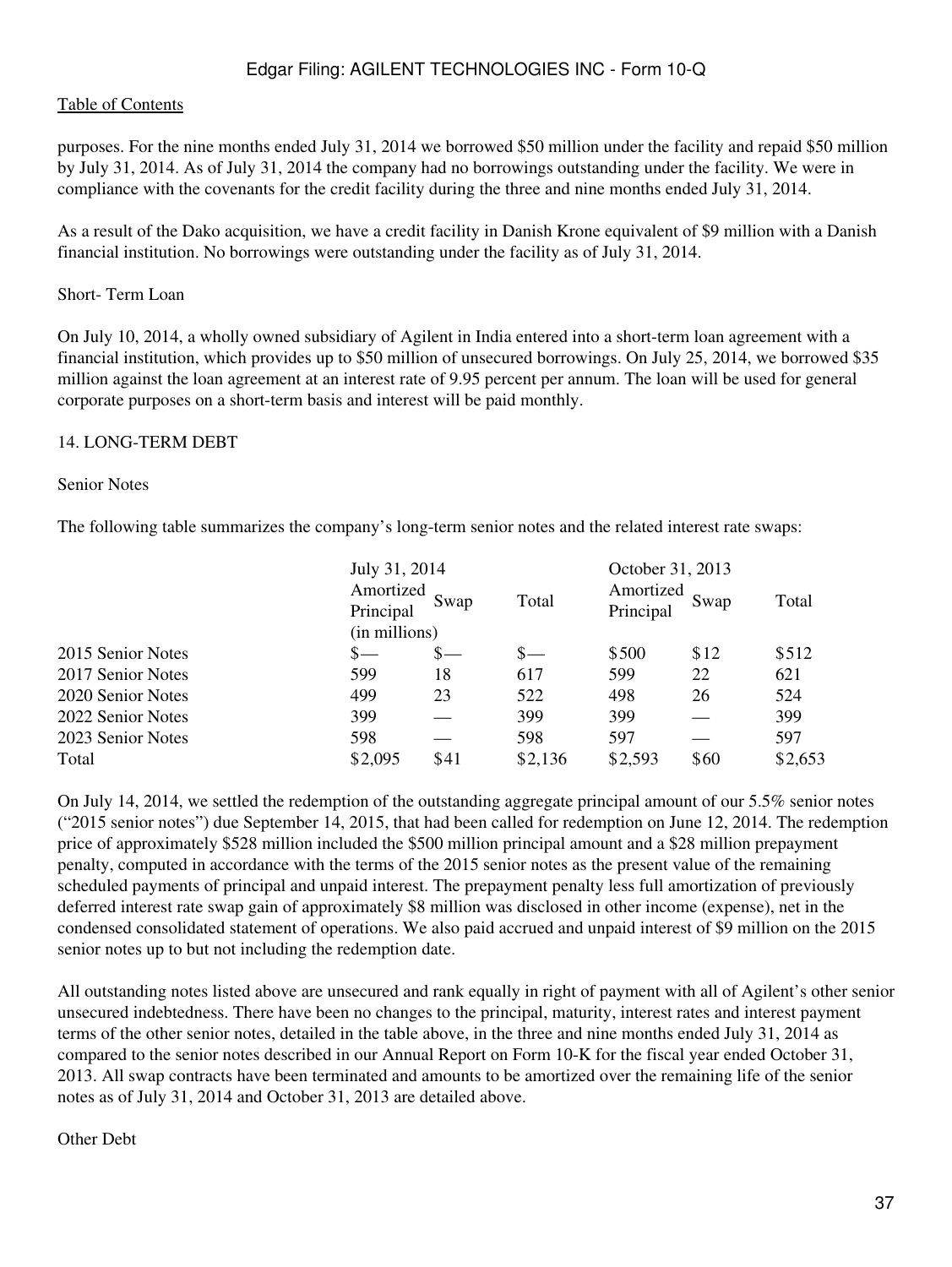As of July 31, 2014, and as a result of the Dako acquisition, we have mortgage debt, secured on buildings in Denmark, in Danish Krone equivalent of \$45 million aggregate principal outstanding with a Danish financial institution. The loans have a variable interest rate based on 3 months Copenhagen Interbank Rate ("Cibor") and will mature on September 30, 2027. Interest payments are made in March, June, September and December of each year.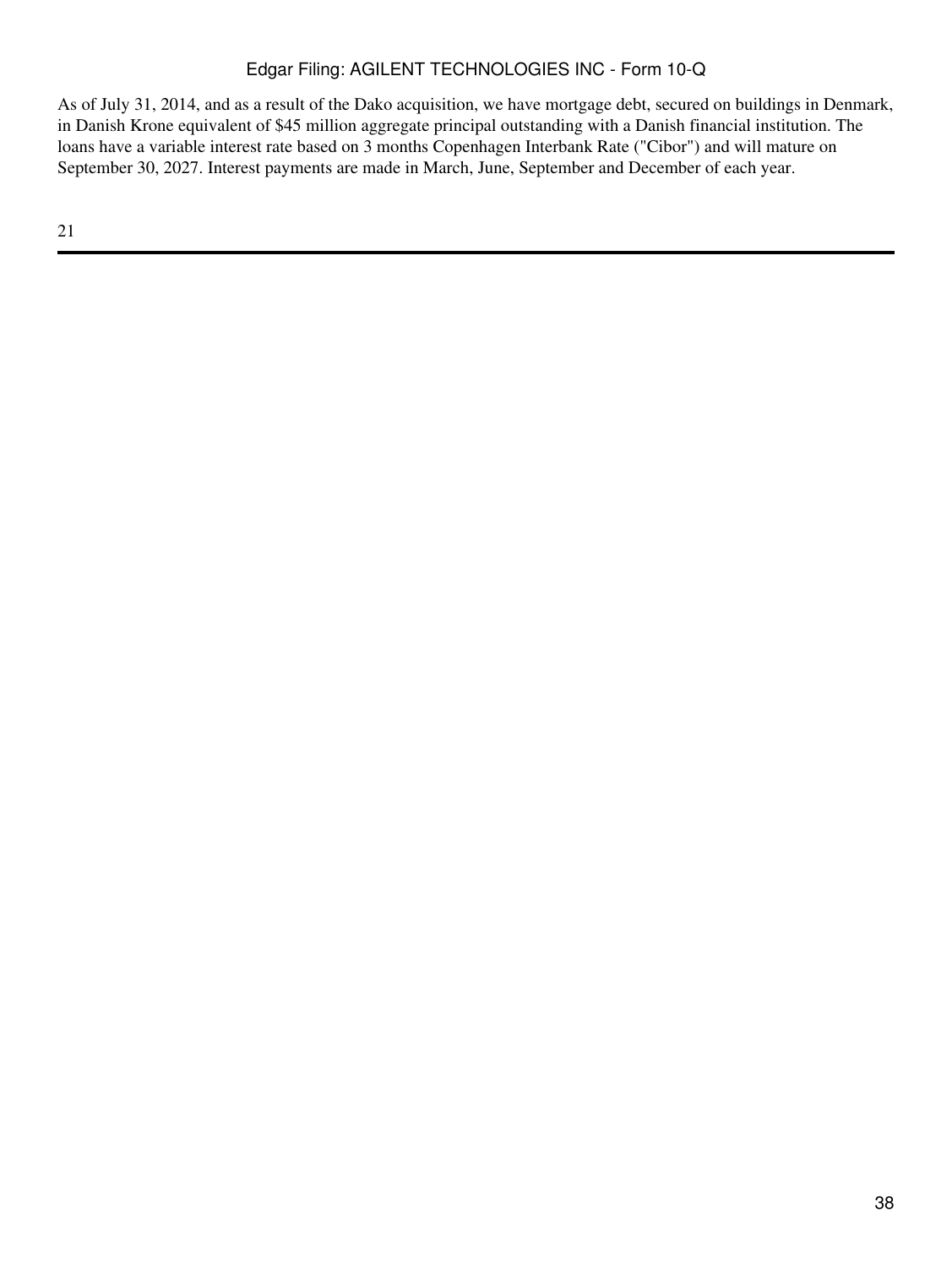## 15. STOCKHOLDERS' EQUITY

## Stock Repurchase Program

On January 16, 2013, our board of directors approved a share-repurchase program (the "2013 repurchase program"). The 2013 repurchase program authorized the use of up to \$500 million to repurchase shares of the company's common stock in open market transactions. On May 14, 2013, we announced that our board of directors authorized an increase of \$500 million to the 2013 repurchase program bringing the cumulative authorization to \$1 billion. As of July 31, 2014, there were no remaining amounts to be repurchased under the 2013 program.

On November 22, 2013 we announced that our board of directors had authorized a new share repurchase program effective upon the conclusion of the company's \$1 billion repurchase program. The new program is designed to reduce or eliminate dilution resulting from issuance of stock under the company's employee equity incentive programs to target maintaining a weighted average share count of approximately 335 million diluted shares.

For the nine months ended July 31, 2014, we repurchased 4 million shares for \$200 million. For the nine months ended July 31, 2013, 20 million shares were repurchased for \$900 million. All such shares and related costs are held as treasury stock and accounted for using the cost method.

Cash Dividends on Shares of Common Stock

During the nine months ended July 31, 2014, we paid cash dividends of \$0.396 per common share or \$132 million on the company's common stock. During the nine months ended July 31, 2013, we paid cash dividends of \$0.34 per common share or \$117 million on the company's common stock.

The timing and amounts of any future dividends are subject to determination and approval by our board of directors.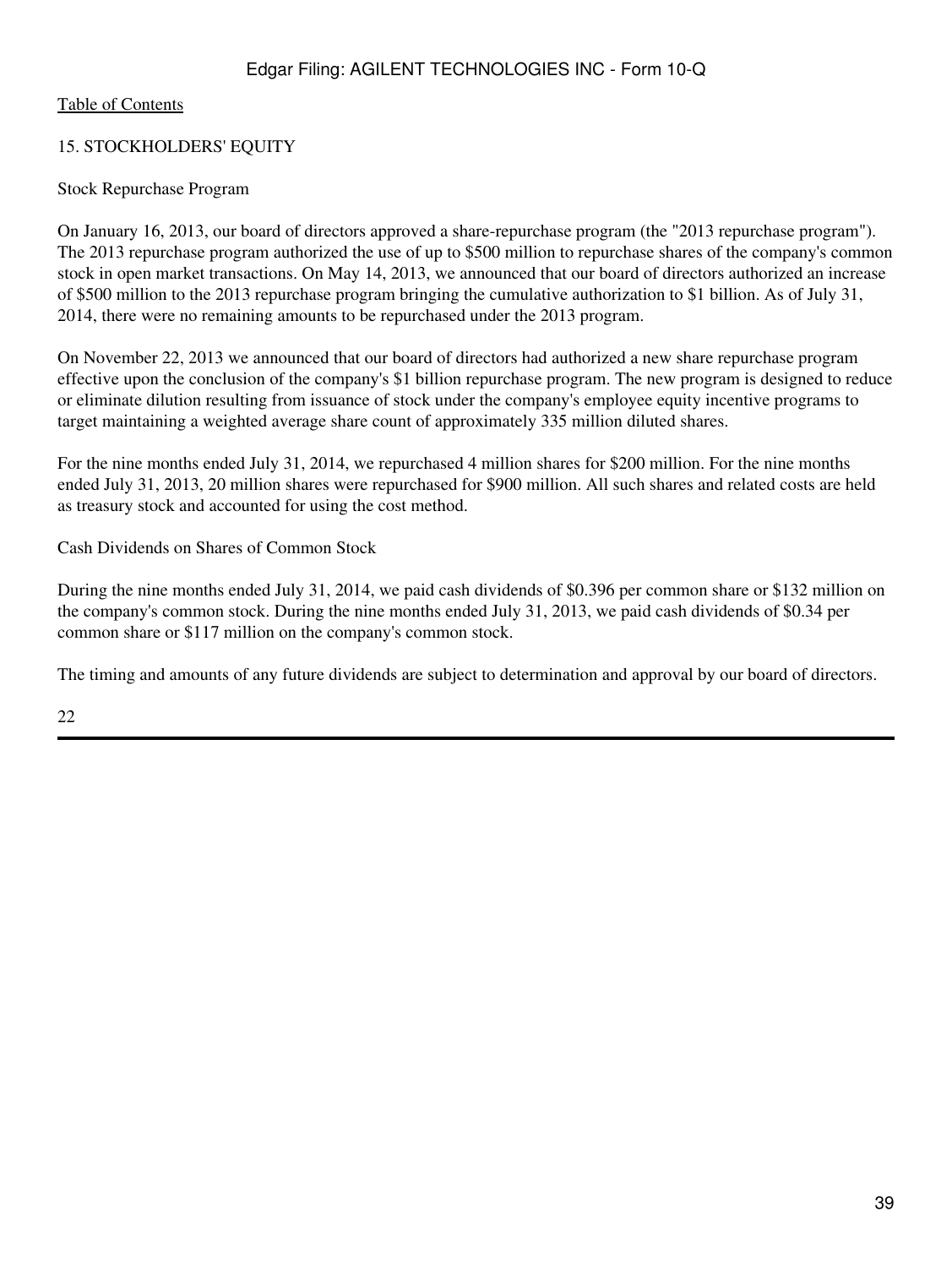Accumulated Other Comprehensive Income

Changes in accumulated other comprehensive income by component and related tax effects for the three and nine months ended July 31, 2014 were as follows (in millions):

|                                                                          |                               |               |                                     |               |                             |           | Net defined benefit<br>pension cost and post<br>retirement plan costs |                                                   |                |               |
|--------------------------------------------------------------------------|-------------------------------|---------------|-------------------------------------|---------------|-----------------------------|-----------|-----------------------------------------------------------------------|---------------------------------------------------|----------------|---------------|
|                                                                          | Unrealized Foreign<br>gain on |               | currency<br>investments translation |               | Prior<br>service<br>credits |           | Actuarial<br>Losses                                                   | Unrealized<br>gains<br>(losses) on<br>derivatives | Total          |               |
| As of April 30, 2014                                                     | (in millions)<br>\$7          |               | \$458                               |               | \$238                       |           | \$(570                                                                | $)$ \$(1)                                         | $)$ \$132      |               |
| Other comprehensive income<br>(loss) before reclassifications            | 10                            |               | (91)                                | $\lambda$     |                             |           |                                                                       | 3                                                 | (78)           | $\mathcal{L}$ |
| Amounts reclassified out of<br>accumulated other<br>comprehensive income | (1)                           |               | $)$ —                               |               | (12)                        |           | 15                                                                    | $\mathbf{1}$                                      | $\mathfrak{Z}$ |               |
| Tax (expense) benefit                                                    | (2)                           |               | (1)                                 |               | $+4$                        |           | (4)                                                                   | (1)                                               | (4)            | $\mathcal{E}$ |
| Other comprehensive income<br>$(\text{loss})$                            | $\overline{7}$                |               | (92)                                | $\mathcal{L}$ | (8)                         | $\lambda$ | 11                                                                    | 3                                                 | (79)           | $\mathcal{E}$ |
| As of July 31, 2014                                                      | \$14                          |               | \$366                               |               | \$230                       |           | \$(559)                                                               | 352                                               | \$53           |               |
| As of October 31, 2013                                                   | \$7                           |               | \$425                               |               | \$254                       |           | \$(595                                                                | $5-$                                              | \$91           |               |
| Other comprehensive income<br>(loss) before reclassifications            |                               |               | (58)                                | $\lambda$     |                             |           |                                                                       | $\mathbf{1}$                                      | (48)           | $\mathcal{E}$ |
| Amounts reclassified out of<br>accumulated other<br>comprehensive income | (1)                           | $\mathcal{L}$ | $\overline{\phantom{m}}$            |               | (36)                        |           | 46                                                                    | $\overline{2}$                                    | 11             |               |
| Tax (expense) benefit                                                    | (1)                           |               | (1)                                 | $\mathcal{L}$ | 12                          |           | (10)                                                                  | (1)                                               | (1)            | $\mathcal{E}$ |
| Other comprehensive income<br>$(\text{loss})$                            | $\overline{7}$                |               | (59)                                | $\mathcal{L}$ | (24)                        |           | )36                                                                   | $\overline{2}$                                    | (38)           | $\mathcal{E}$ |
| As of July 31, 2014                                                      | \$14                          |               | \$366                               |               | \$230                       |           | \$(559                                                                | 32                                                | \$53           |               |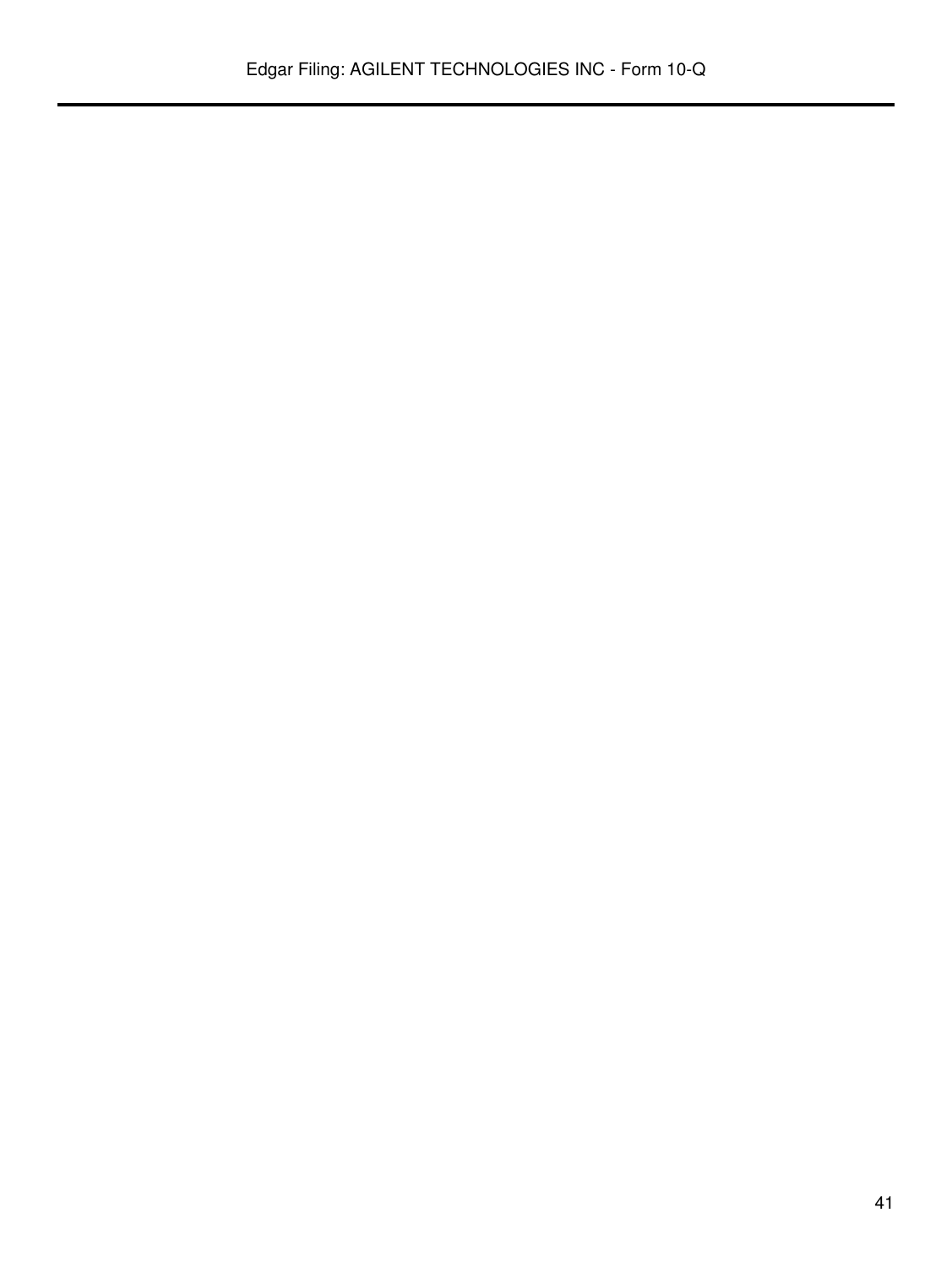Reclassifications out of accumulated other comprehensive income for the three and nine months ended July 31, 2014 and 2013 were as follows (in millions):

| Details about accumulated other<br>comprehensive income components  | <b>Amounts Reclassified</b><br>from other comprehensive income |               |                       |               | Affected line item in<br>statement of operations |                   |                        |               |                                                   |
|---------------------------------------------------------------------|----------------------------------------------------------------|---------------|-----------------------|---------------|--------------------------------------------------|-------------------|------------------------|---------------|---------------------------------------------------|
|                                                                     | Ended                                                          | Three Months  |                       |               |                                                  | Nine Months Ended |                        |               |                                                   |
|                                                                     | July 31,<br>2014                                               |               | 2013                  |               | July 31,<br>2014                                 |                   | 2013                   |               |                                                   |
| Unrealized gain on equity securities                                | \$1                                                            |               | $\frac{\ }{s-}$       |               | \$1                                              |                   | $\frac{\S}{\S}$        |               | Other income<br>(expense), net                    |
|                                                                     | $\mathbf{1}$                                                   |               |                       |               | $\mathbf{1}$                                     |                   |                        |               | Total before income<br>tax                        |
|                                                                     |                                                                |               |                       |               |                                                  |                   |                        |               | Provision for income<br>tax                       |
|                                                                     | 1                                                              |               |                       |               | $\mathbf{1}$                                     |                   |                        |               | Total net of income tax                           |
| Unrealized gains and (losses) on<br>derivatives                     | (1)                                                            | $\mathcal{L}$ | $\overline{4}$        |               | (2)                                              | $\lambda$         | 11                     |               | Cost of products                                  |
|                                                                     | (1)                                                            | $\mathcal{L}$ | $\overline{4}$        |               | (2)                                              | $\lambda$         | 11                     |               | Total before income<br>tax                        |
|                                                                     |                                                                |               | (1)                   |               | )1                                               |                   | (3)                    |               | (Provision)/benefit for<br>income tax             |
| Net defined benefit pension cost and<br>post retirement plan costs: | (1)                                                            | $\mathcal{E}$ | 3                     |               | (1)                                              | $\mathcal{L}$     | $\,8\,$                |               | Total net of income tax                           |
| Actuarial net loss<br>Prior service benefit                         | (15)<br>12                                                     | $\mathcal{L}$ | (21)<br>12            | $\mathcal{L}$ | (46)<br>36                                       | $\mathcal{L}$     | (61)<br>36             | $\mathcal{E}$ |                                                   |
|                                                                     | (3)                                                            | $\mathcal{L}$ | (9)                   |               | (10)                                             | $\mathcal{L}$     | (25)                   | $\mathcal{E}$ | Total before income<br>tax                        |
|                                                                     | (3)                                                            | $\mathcal{L}$ | $\mathfrak{2}$<br>(7) |               | (10)                                             | $\mathcal{L}$     | $\overline{4}$<br>(21) |               | Benefit for income tax<br>Total net of income tax |
| Total reclassifications for the period                              | $\$(3)$                                                        | $\mathcal{L}$ | $\sqrt{4}$            |               | $)$ \$(10)                                       |                   | $)$ \$(13)             | $\mathcal{)}$ |                                                   |

Amounts in parentheses indicate reductions to income and increases to other comprehensive income.

Reclassifications of prior service benefit and actuarial net loss in respect of retirement plans and post retirement pension plans are included in the computation of net periodic cost (see Note 11 "Retirement Plans and Post Retirement Pension Plans").

#### 16. SEGMENT INFORMATION

Description of segments. We are a measurement company providing core bio-analytical and electronic measurement solutions to the life sciences, diagnostics and genomics, chemical analysis, communications and electronics industries. In the fourth fiscal quarter of 2013, we formed a new operating segment from our existing businesses. The new life sciences and diagnostics segment was formed by the combination of the life sciences business plus the diagnostics and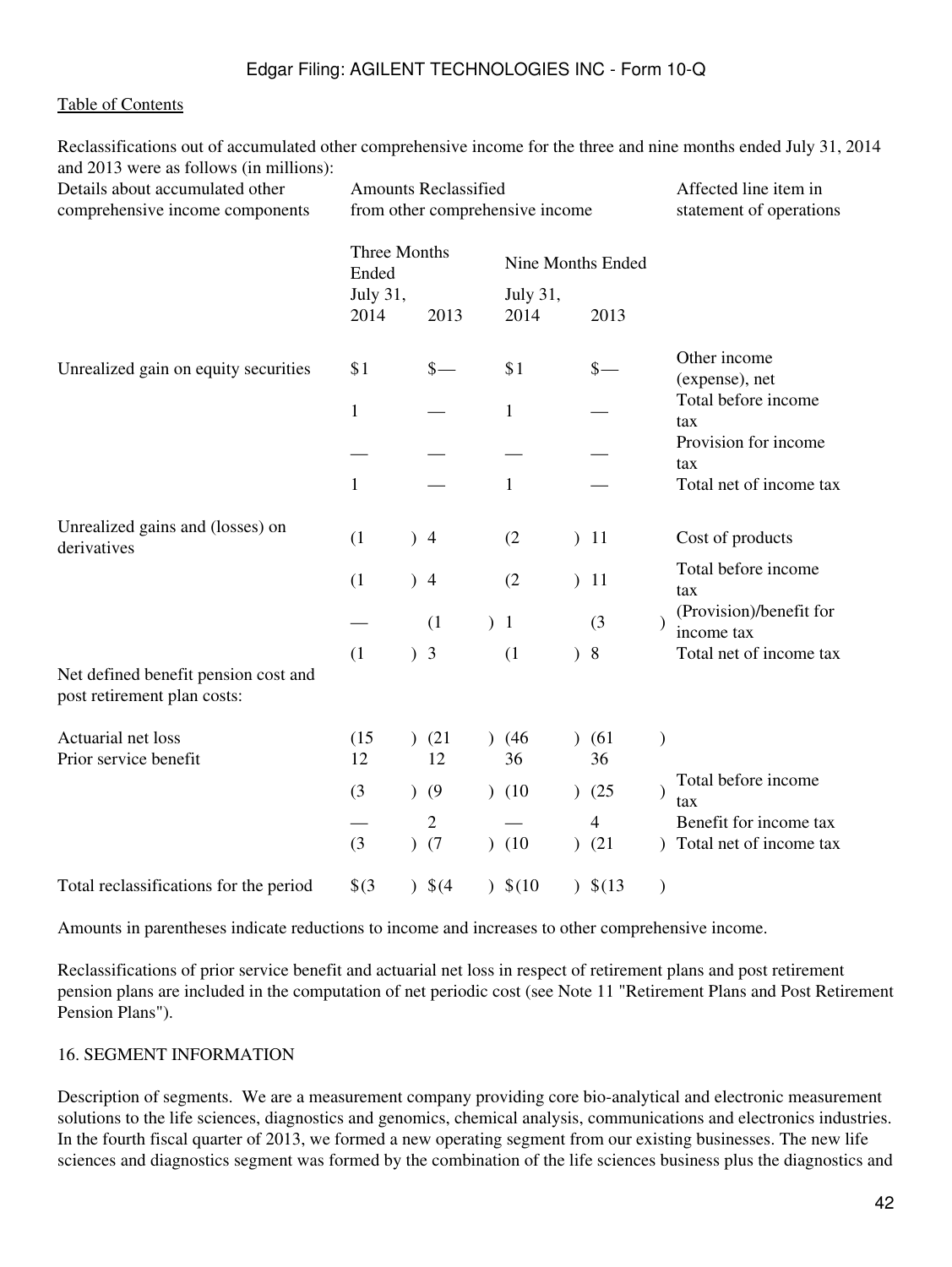genomics business. Following this reorganization, Agilent has three business segments comprised of the life sciences and diagnostics business, the chemical analysis business and the electronic measurement business. The historical segment financial information for the life sciences and diagnostics segment has been recast to conform to this new reporting structure in our financial statements. The three operating segments were determined based primarily on how the chief operating decision maker views and evaluates our operations. Operating results are regularly reviewed by the chief operating decision maker to make decisions about resources to be allocated to the segment and to assess its performance. Other factors, including market separation and customer specific applications, go-to-market channels, products and services and manufacturing are considered in determining the formation of these operating segments.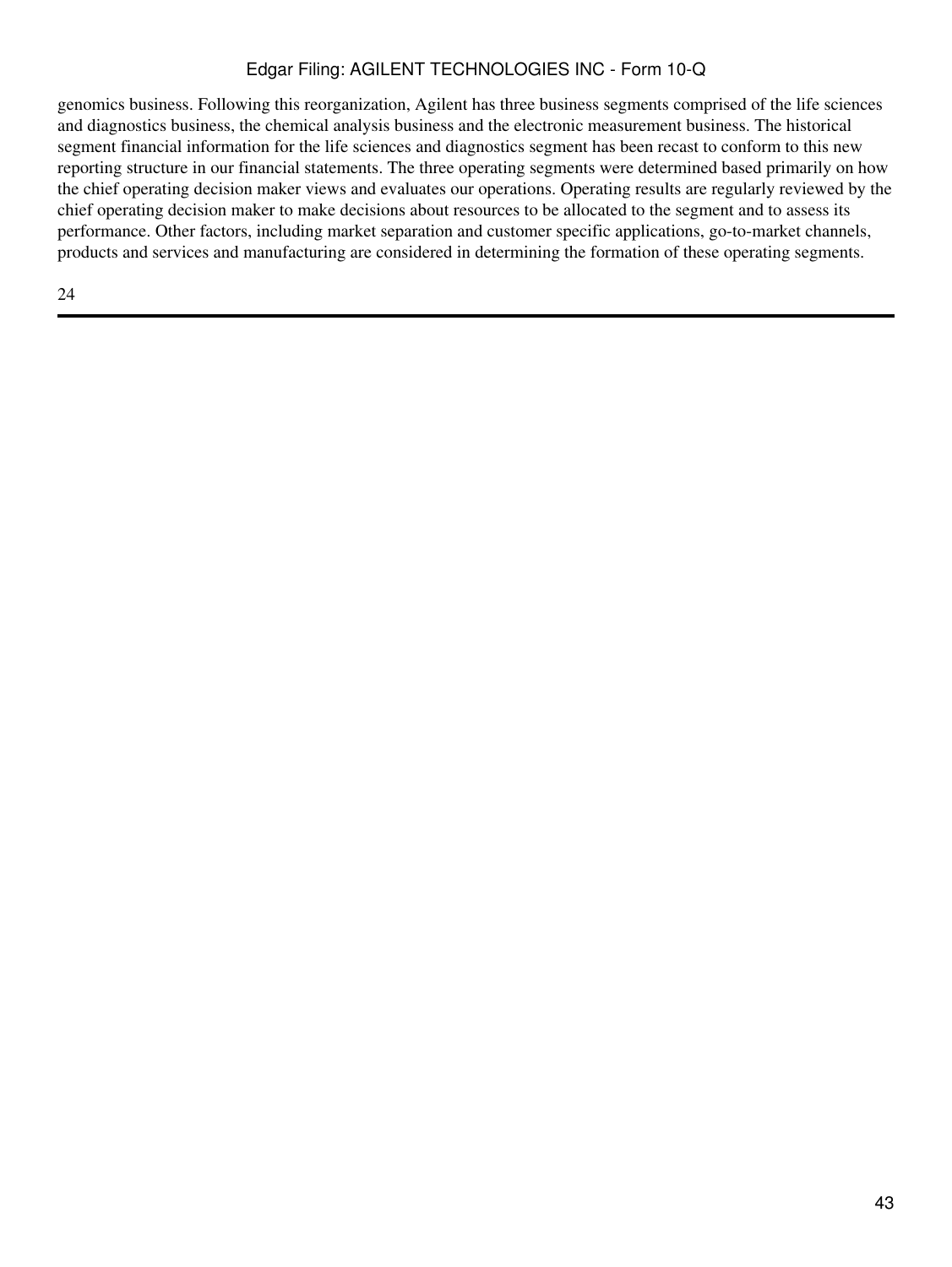A description of our three reportable segments is as follows:

Our life sciences and diagnostics business provides application-focused solutions that include reagents, instruments, software, consumables, and services that enable customers to identify, quantify and analyze the physical and biological properties of substances and products, as well as enable customers in the clinical and life sciences research areas to interrogate samples at the molecular level. Key product categories include: liquid chromatography ("LC") systems, columns and components; liquid chromatography mass spectrometry ("LCMS") systems; laboratory software and informatics systems; laboratory automation and robotic systems; dissolution testing; nucleic acid solutions; Nuclear Magnetic Resonance, and X-Ray Diffraction systems; services and support for the aforementioned products; immunohistochemistry; In Situ Hybridization; Hematoxylin and Eosin staining; special staining, DNA mutation detection; genotyping; gene copy number determination; identification of gene rearrangements; DNA methylation profiling; gene expression profiling; next generation sequencing target enrichment; and automated gel electrophoresis-based sample analysis systems. We also collaborate with a number of major pharmaceutical companies to develop new potential pharmacodiagnostics, also called companion diagnostics, with the potential of identifying patients most likely to benefit from a specific targeted therapy.

Our chemical analysis business provides application-focused solutions that include instruments, software, consumables, and services that enable customers to identify, quantify and analyze the physical and biological properties of substances and products. Key product categories in chemical analysis include: gas chromatography ("GC") systems, columns and components; gas chromatography mass spectrometry ("GC-MS") systems; inductively coupled plasma mass spectrometry ("ICP-MS") instruments; atomic absorption ("AA") instruments; inductively coupled plasma optical emission spectrometry ("ICP-OES") instruments; molecular spectroscopy instruments; software and data systems; vacuum pumps and measurement technologies; services and support for our products. Our electronic measurement business provides electronic measurement solutions to communications and electronics industries. We provide electronic measurement instruments and systems and related software, software design tools and related services that are used in the design, development, manufacture, installation, deployment and operation of electronic components and equipment. Related services include start-up assistance, instrument productivity and application services and instrument calibration and repair. We also offer customization, consulting and optimization services throughout the customer's product lifecycle.

A significant portion of the segments' expenses arise from shared services and infrastructure that we have historically provided to the segments in order to realize economies of scale and to efficiently use resources. These expenses, collectively called corporate charges, include legal, accounting, real estate, insurance services, information technology services, treasury, other corporate infrastructure expenses and, historically, costs of centralized research and development. Charges are allocated to the segments, and the allocations have been determined on a basis that we consider to be a reasonable reflection of the utilization of services provided to or benefits received by the segments. Beginning in fiscal year 2014, we created the order fulfillment and supply chain organization ("OFS") to centralize all order fulfillment and supply chain operations in our life sciences and diagnostics and chemicals analysis businesses. Similarly we created the order fulfillment and infrastructure ("OFI") organization to centralize all order fulfillment and supply organizations and operations within our electronic measurement business. Both OFS and OFI provide resources for manufacturing, engineering and strategic sourcing to our respective businesses. In general, OFS and OFI employees are dedicated to specific businesses and the associated costs are directly allocated to those businesses.

The following tables reflect the results of our reportable segments under our management reporting system. These results are not necessarily in conformity with U.S. GAAP. The performance of each segment is measured based on several metrics, including adjusted income from operations. These results are used, in part, by the chief operating decision maker in evaluating the performance of, and in allocating resources to, each of the segments.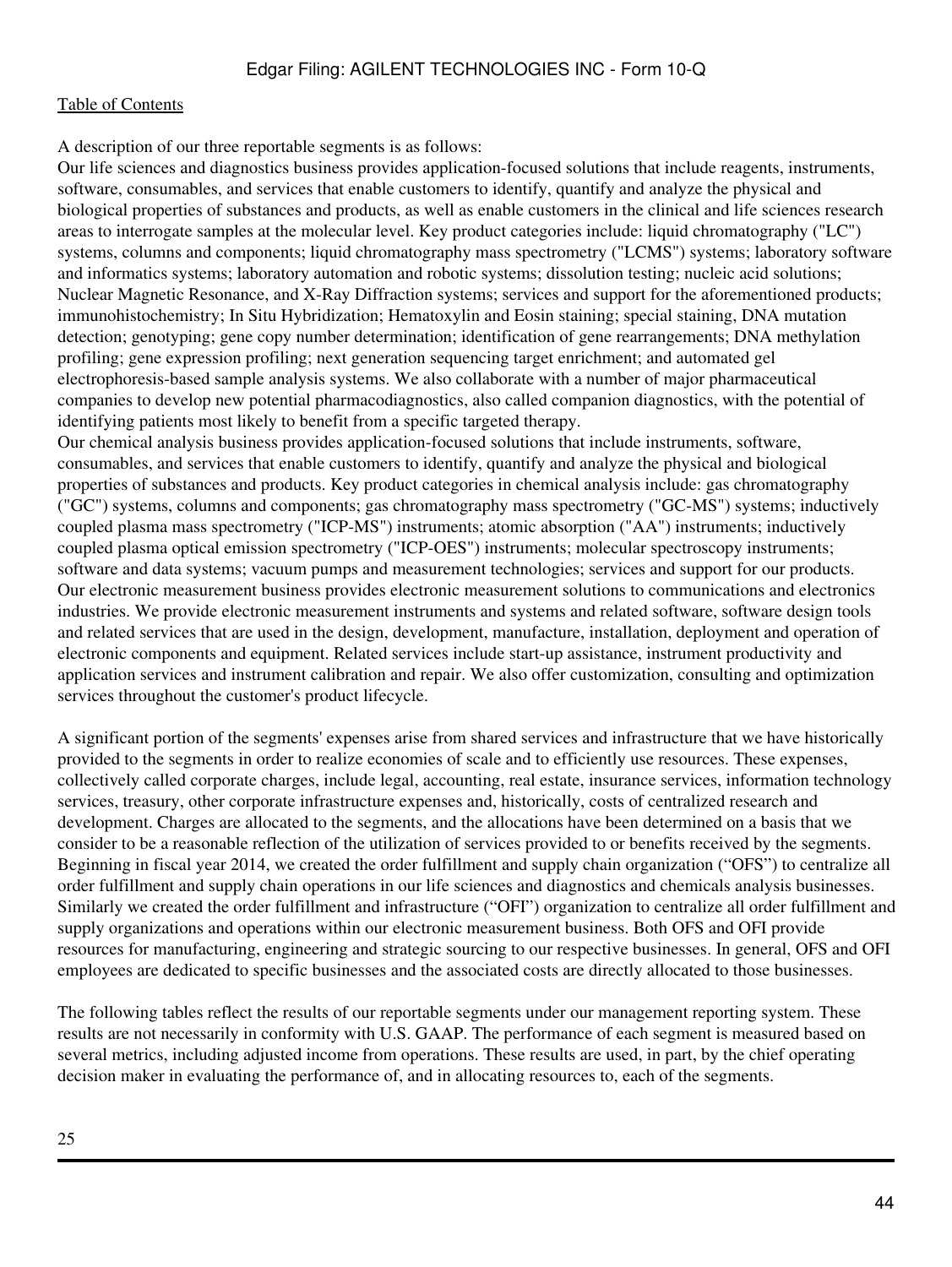The profitability of each of the segments is measured after excluding restructuring and asset impairment charges, investment gains and losses, interest income, interest expense, acquisition and integration costs, pre-separation costs, non-cash amortization and other items as noted in the reconciliations below.

|                                                                     | Life Sciences<br>and<br>(in millions)                | Diagnostics Analysis | Chemical Electronic<br>Measurement          | Total   |
|---------------------------------------------------------------------|------------------------------------------------------|----------------------|---------------------------------------------|---------|
| Three months ended July 31, 2014:                                   |                                                      |                      |                                             |         |
| Total net revenue                                                   | \$592                                                | \$417                | \$757                                       | \$1,766 |
| Segment income from operations<br>Three months ended July 31, 2013: | \$93                                                 | \$97                 | \$149                                       | \$339   |
| Total net revenue                                                   | \$564                                                | \$387                | \$701                                       | \$1,652 |
| Segment income from operations                                      | \$91                                                 | \$83                 | \$129                                       | \$303   |
|                                                                     | Life Sciences<br>and<br>Diagnostics<br>(in millions) |                      | Chemical Electronic<br>Analysis Measurement | Total   |
| Nine months ended July 31, 2014:                                    |                                                      |                      |                                             |         |
| Total net revenue                                                   | \$1,760                                              | \$1,245              | \$2,171                                     | \$5,176 |
| Segment income from operations                                      | \$269                                                | \$281                | \$399                                       | \$949   |
| Nine months ended July 31, 2013:                                    |                                                      |                      |                                             |         |
| Total net revenue                                                   | \$1,699                                              | \$1,182              | \$2,183                                     | \$5,064 |
| Segment income from operations                                      |                                                      |                      |                                             |         |

The following table reconciles reportable segments' income from operations to Agilent's total enterprise income before taxes:

|                                                   | Three Months Ended<br>July 31, |                  | July 31, | Nine Months Ended |  |
|---------------------------------------------------|--------------------------------|------------------|----------|-------------------|--|
|                                                   | 2014                           | 2013             | 2014     | 2013              |  |
|                                                   | (in millions)                  |                  |          |                   |  |
| Total reportable segments' income from operations | \$339                          | \$303            | \$949    | \$925             |  |
| Restructuring (charges) reversals                 |                                | (1)              | 4        | (56)              |  |
| Asset impairments                                 |                                | $\left(1\right)$ |          | (3                |  |
| Transformational initiatives                      | (7)                            | (8)              | (18)     | (14)              |  |
| Amortization of intangibles                       | (48                            | (48)             | (150)    | (149)             |  |
| Acquisition and integration costs                 | (2                             | (6)              | (11)     | (22)              |  |
| Pre-separation costs                              | (62)                           |                  | (123)    |                   |  |
| Other                                             | 9                              | (3)              | 0        | (15)              |  |
| Interest income                                   | 3                              | 2                |          | 5                 |  |
| Interest expense                                  | (28)                           | (27)             | (87)     | (77)              |  |
| Other income (expense), net                       | (20)                           |                  | (16)     | 11                |  |
| Income before taxes, as reported                  | \$184                          | \$212            | \$561    | \$605             |  |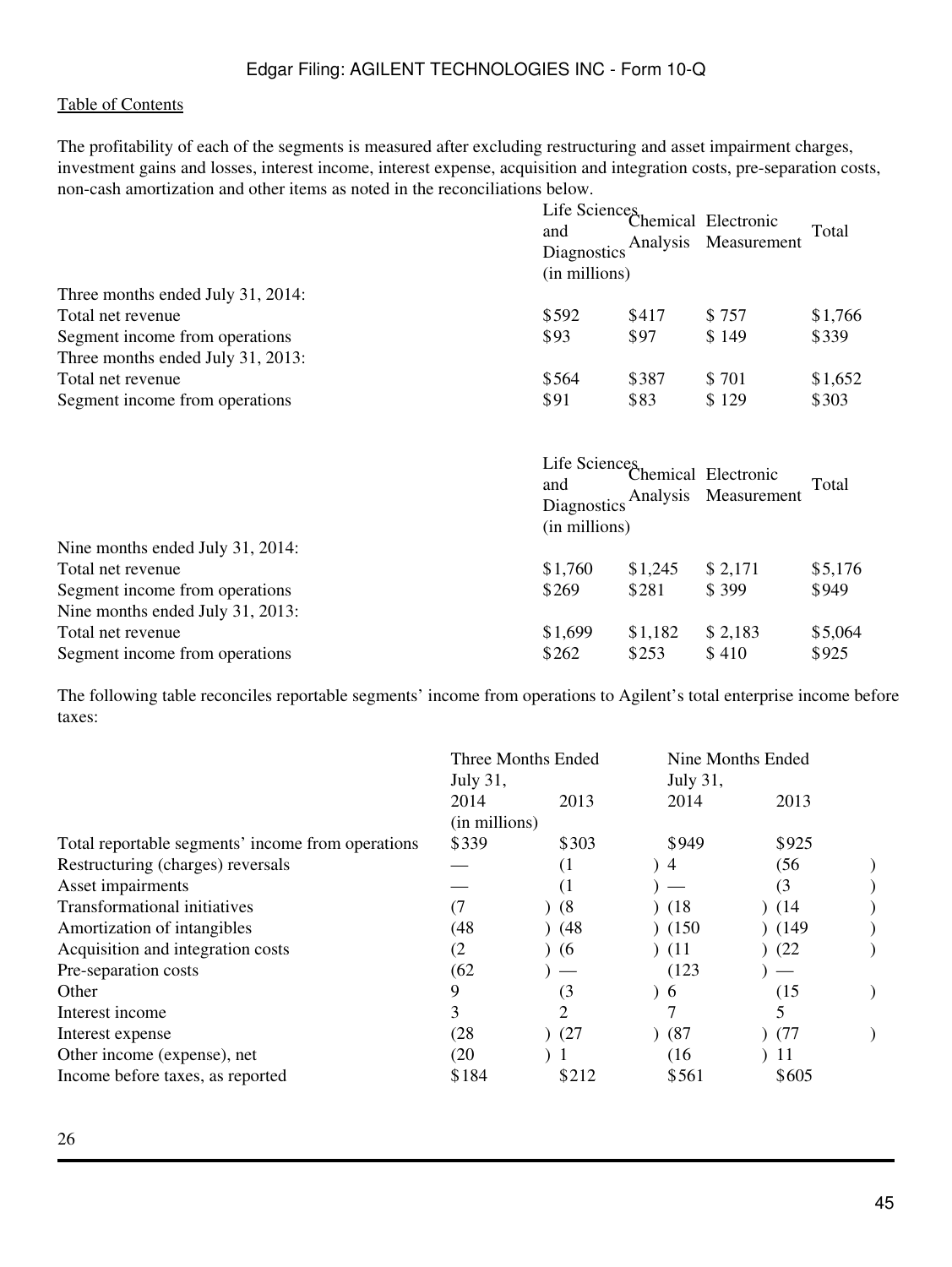#### [Table of Contents](#page-2-0)

The following table reflects segment assets under our management reporting system. Segment assets include allocations of corporate assets, including deferred tax assets, goodwill, other intangibles and other assets. Unallocated assets primarily consist of cash, cash equivalents, accumulated amortization of other intangibles, the valuation allowance relating to deferred tax assets and other assets.

| and<br>Diagnostics<br>(in millions) | Analysis | Electronic<br>Measurement | Total   |  |
|-------------------------------------|----------|---------------------------|---------|--|
|                                     |          |                           |         |  |
| \$4,305                             | \$1,791  | \$1,963                   | \$8,059 |  |
| \$4,291                             | \$1,756  | \$1,997                   | \$8,044 |  |
|                                     |          | Life Sciences Chemical    |         |  |

## 17. LAND SALE

On April 30, 2014, Agilent entered into a binding sales contract with real estate developers to sell land in the U.K. The contract calls for proportionate transfers and payments of three separate land tracts totaling approximately \$34 million in May 2014, November 2015 and November 2016. Under the authoritative accounting guidance the full accrual method will be used to account for these transactions and gains on the sales recognized at each sale and payment date. In the three and nine months ended July 31, 2014 we recognized \$11 million gain on sale of land in respect of the first of three land tracts in selling, general and administrative expenses. The property transfers to Keysight at distribution and the two remaining future payments in November 2015 and November 2016 from the developers will become due to and collected by Keysight.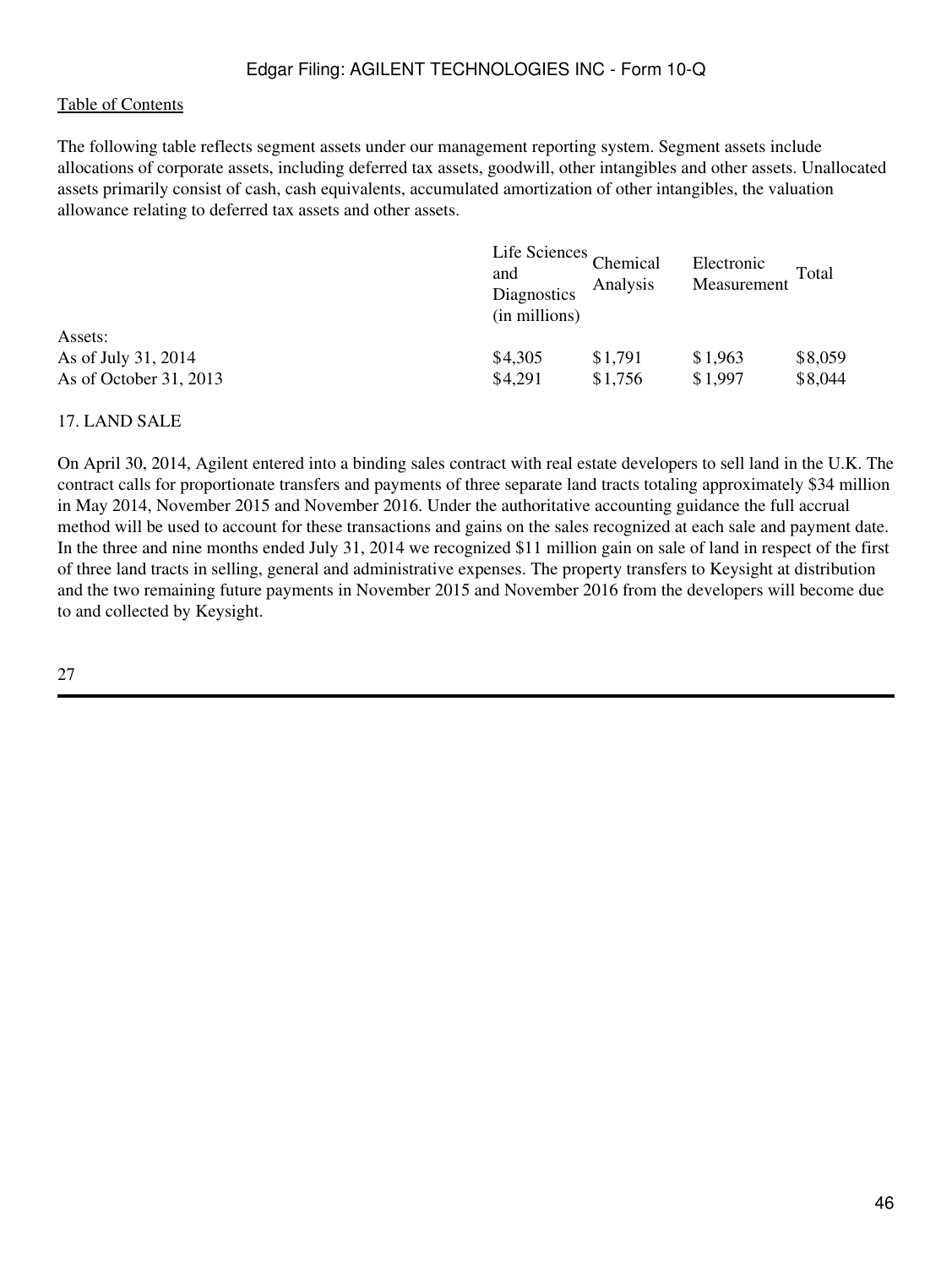## ITEM 2. MANAGEMENT'S DISCUSSION AND ANALYSIS OF FINANCIAL CONDITION AND RESULTS OF OPERATIONS (UNAUDITED)

The following discussion should be read in conjunction with the consolidated financial statements and notes thereto included elsewhere in this Form 10-Q and our Annual Report on Form 10-K. This report contains forward-looking statements including, without limitation, statements regarding trends, seasonality, cyclicality and growth in, and drivers of, the markets we sell into, our strategic direction, our future effective tax rate and tax valuation allowance, earnings from our foreign subsidiaries, remediation activities, new product and service introductions, the ability of our products to meet market needs, changes to our manufacturing processes, the use of contract manufacturers, the impact of local government regulations on our ability to pay vendors or conduct operations, our liquidity position, our ability to generate cash from operations, growth in our businesses, our investments, the potential impact of adopting new accounting pronouncements, our financial results, our purchase commitments, our contributions to our pension plans, the selection of discount rates and recognition of any gains or losses for our benefit plans, our cost-control activities, savings and headcount reduction recognized from our restructuring programs and other cost saving initiatives, uncertainties relating to Food and Drug Administration ("FDA") and other regulatory approvals, the integration of our acquisitions and other transactions, the separation of the electronic measurement business, pre-separation expenses, transaction expenses related to the separation, post-separation expenses, our stock repurchase program, our declared dividends, annual meeting of stockholders ' proposals, our transition to lower-cost regions, and the existence of economic instability, that involve risks and uncertainties. Our actual results could differ materially from the results contemplated by these forward-looking statements due to various factors, including those discussed in Part II Item 1A and elsewhere in this Form 10-Q.

#### Basis of Presentation

The financial information presented in this Form 10-Q is not audited and is not necessarily indicative of our future consolidated financial position, results of operations, comprehensive income or cash flows. Our fiscal year-end is October 31, and our fiscal quarters end on January 31, April 30 and July 31. Unless otherwise stated, these dates refer to our fiscal year and fiscal periods.

#### Executive Summary

Agilent Technologies, Inc. ("we", "Agilent" or the "company"), incorporated in Delaware in May 1999, is the world's premier measurement company providing core bio-analytical and electronic measurement solutions to the life sciences, diagnostics and genomics, chemical analysis, communications and electronics industries.

On September 19, 2013, Agilent announced plans to separate into two publicly traded companies, one comprising of the life sciences, diagnostics and chemical analysis businesses that will retain the Agilent name, and the other one that will be comprised of the electronic measurement business that will be renamed Keysight Technologies, Inc. ("Keysight"). Keysight was incorporated in Delaware as a wholly-owned subsidiary of Agilent on December 6, 2013. As the next part of the separation, Agilent transferred substantially all of the assets, liabilities and operations of the electronic measurement business to Keysight as of August 1, 2014. The separation is expected to occur through a tax-free pro rata distribution of Keysight shares to Agilent shareholders and is expected to be completed early in November 2014. We expect to incur pre-separation expenses of approximately \$180 million in fiscal 2014 and have incurred approximately \$123 million of pre-separation expense in the nine months ended July 31, 2014. Pre-separation costs include all incremental expenses incurred or expected to be incurred by Agilent in order to effect the separation until the planned distribution date, early in November 2014. They also include the cost of all new employees recruited in fiscal 2014 to operate the two separate companies. In the nine months ended July 31, 2014, we incurred \$21 million of non-operating expenses related to the redemption of Agilent's debt obligations as part of our debt repositioning ahead of the distribution of Keysight. We also expect to incur, upon separation, transaction expenses, which, among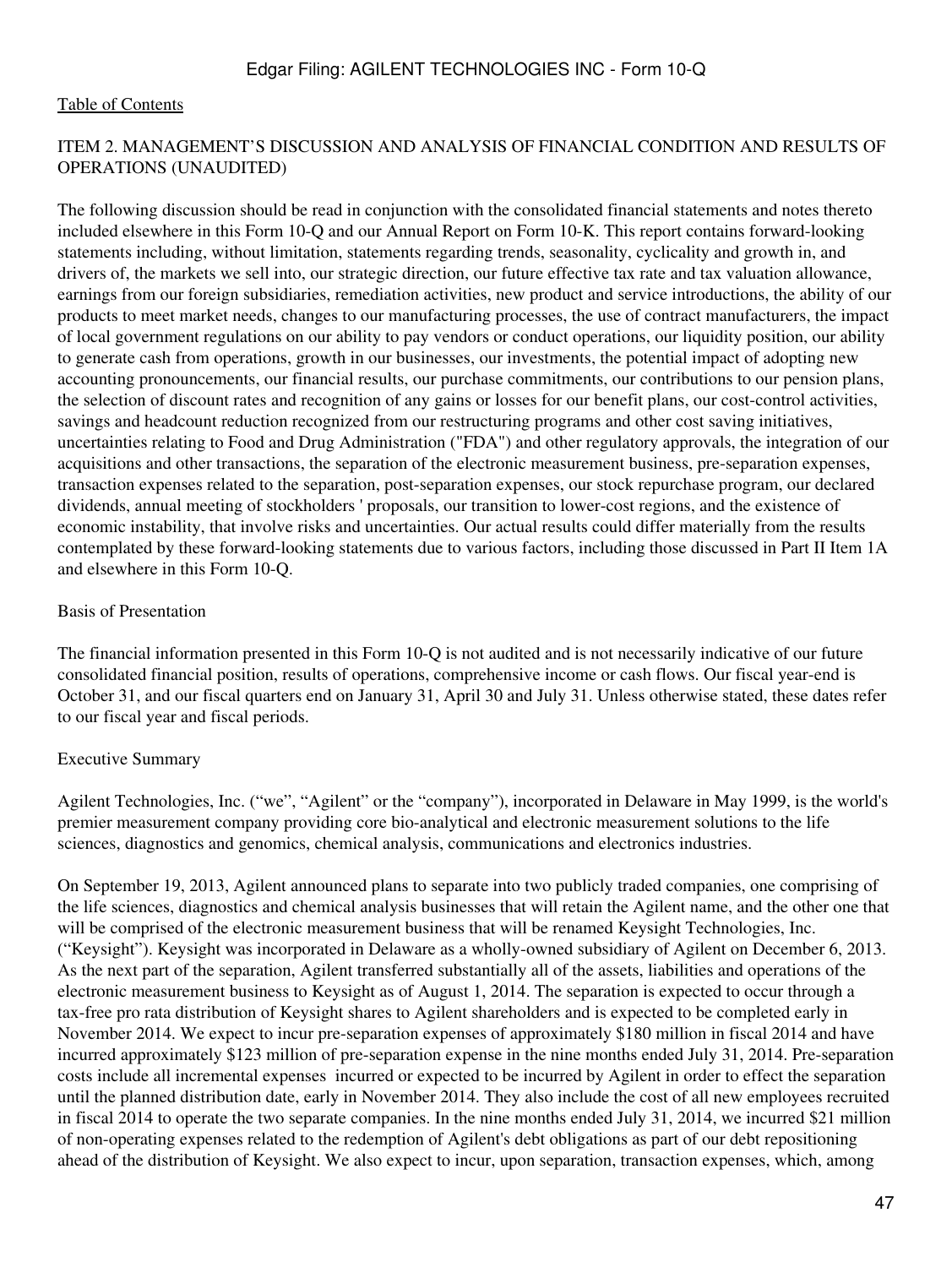other things, relate to investment banking and other advisory fees as well as tax costs related to the distribution. Finally, we expect to incur some post-separation expenses until the final separation of and optimization of all IT systems during fiscal 2015.

In addition to the announcement to separate into two companies, we formed a new operating segment in the fourth fiscal quarter of 2013. The new life sciences and diagnostics segment was formed by the combination of the life sciences business plus the diagnostics and genomics business. Following this reorganization, Agilent has three business segments comprised of the life sciences and diagnostics business, the chemical analysis business and the electronic measurement business. The historical segment financial information for the life sciences and diagnostics segment has been recast to conform to this new reporting structure in our financial statements.

Total orders for the three and nine months ended July 31, 2014 increased 9 percent and 5 percent, respectively, compared to the same periods last year. Foreign currency movements for the three and nine months ended July 31, 2014, had a favorable impact of approximately 1 percentage point and no impact, respectively, when compared to the same periods last year. For the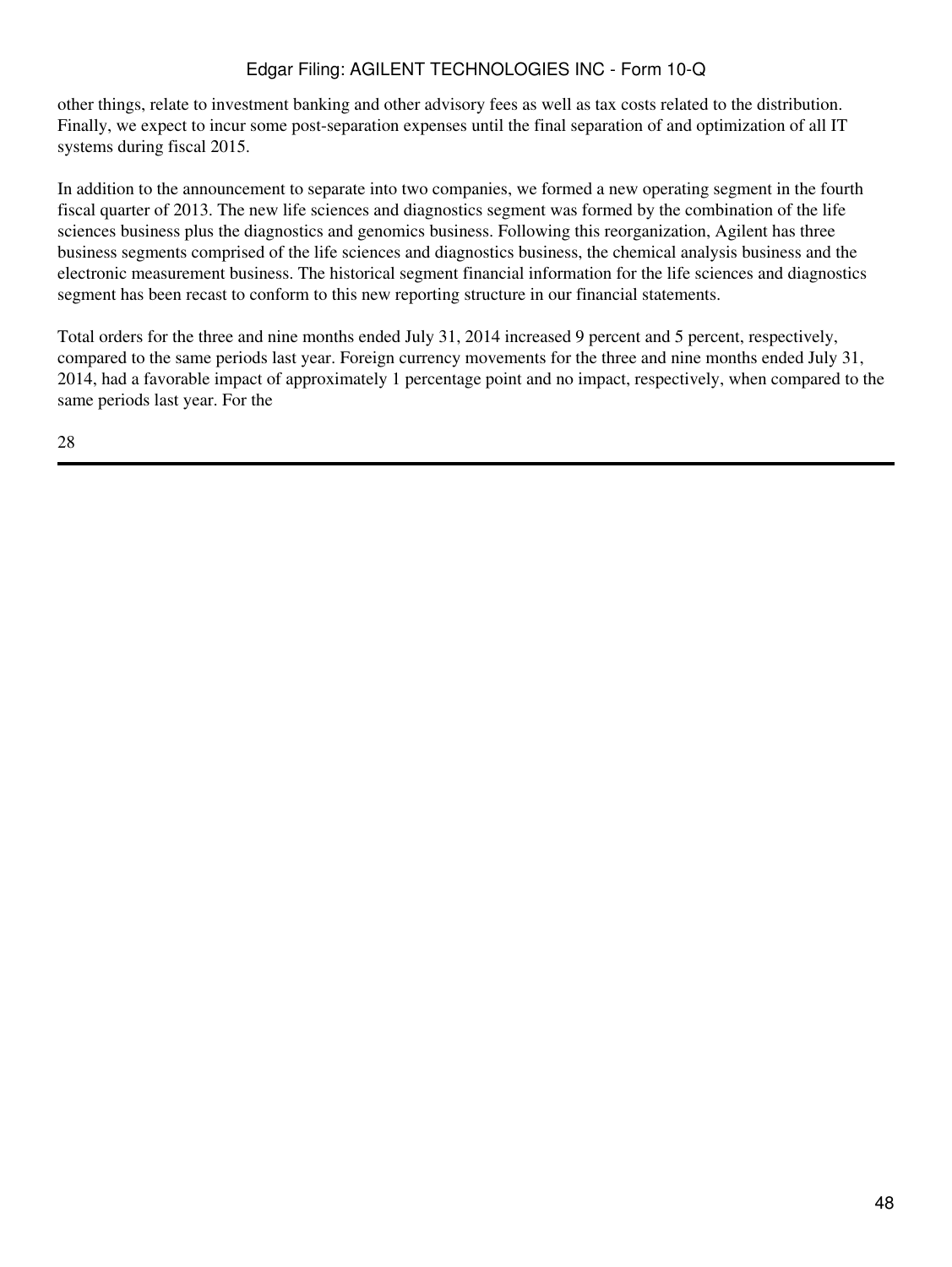three months ended July 31, 2014, life sciences and diagnostics increased 11 percent, chemical analysis orders increased 8 percent and electronic measurement orders increased 7 percent when compared to the same period last year. For the nine months ended July 31, 2014, life sciences and diagnostics increased 5 percent, chemical analysis orders increased 6 percent and electronic measurement orders increased 4 percent when compared to the same period last year.

Net revenue of \$1,766 million and \$5,176 million for the three and nine months ended July 31, 2014, respectively, increased 7 percent and 2 percent, respectively, when compared to the same periods last year. Foreign currency movements for the three and nine months ended July 31, 2014 had a favorable impact of approximately 1 percentage point and an unfavorable impact of approximately 1 percentage point, respectively, when compared to the same periods last year. Revenue grew 5 percent and 4 percent in the life sciences and diagnostics business for the three and nine months ended July 31, 2014, respectively, when compared to the same periods last year. Increased revenue in the three and nine months ended July 31, 2014 was led by demand for products, consumables and services in pharmaceutical and biotechnology as well as the clinical and diagnostics markets. Also within the life sciences and diagnostics business life science research into academic and government markets showed slight growth in the three months ended July 31, 2014, but declined in the nine months ended July 31, 2014 when compared to same periods last year. Revenue increased 8 percent and 5 percent within the chemical analysis business in the three and nine months ended July 31, 2014, respectively, when compared to the same periods last year. Revenue generated within food safety, forensics and environmental markets increased in both the three and nine months ended July 31, 2014 when compared to the same periods last year. Revenue from chemical and energy markets was more mixed with a slight decline in the three months ended July 31, 2014 and modest growth in the nine months ended July 31, 2014. Electronic measurement revenue increased 8 percent and decreased 1 percent in the three and nine months ended July 31, 2014, respectively, when compared to the same periods last year. Within electronic measurement, revenue from aerospace and defense markets increased in the three months ended July 31, 2014, but decreased in the nine months ended July 31, 2014 when compared to the same periods last year. The remainder of the general purpose market (computers, semiconductor and industrial) was flat in the in the three months ended July 31, 2014 and grew slightly in the nine months ended July 31, 2014 when compared to the same periods last year. In addition, electronic measurement saw growth in revenue within the wireless R&D test market in the three months ended July 31, 2014 whereas the nine months ended July 31, 2014 showed a slight decline when compared to the same periods last year. The revenue within the wireless manufacturing market increased strongly in the three months ended July 31, 2014 and showed moderate growth in the nine months ended July 31, 2014 when compared to the same periods last year.

Net income for the three and nine months ended July 31, 2014 was \$147 million and \$481 million, respectively, compared to \$168 million and \$513 million, respectively, for the corresponding periods last year. In the nine months ended July 31, 2014, we generated \$547 million of cash from operations compared with \$775 million generated in the same period last year.

For the nine months ended July 31, 2014, cash dividends of \$132 million were paid on the company's outstanding common stock. For the nine months ended July 31, 2013, cash dividends of \$117 million were paid on the company's outstanding common stock. The timing and amounts of any future dividends are subject to determination and approval by our board of directors.

On July 14, 2014, we settled the redemption of all \$500 million outstanding aggregate principal amount of our 5.5% senior notes ("2015 senior notes") due September 14, 2015 that had been called for redemption on June 12, 2014. The redemption price of approximately \$528 million included a \$28 million prepayment penalty offset by the amortization of a deferred gain on the terminated interest rate swap related to those senior notes of approximately \$8 million. We also paid accrued and unpaid interest of \$9 million on the 2015 senior notes up to but not including the redemption date.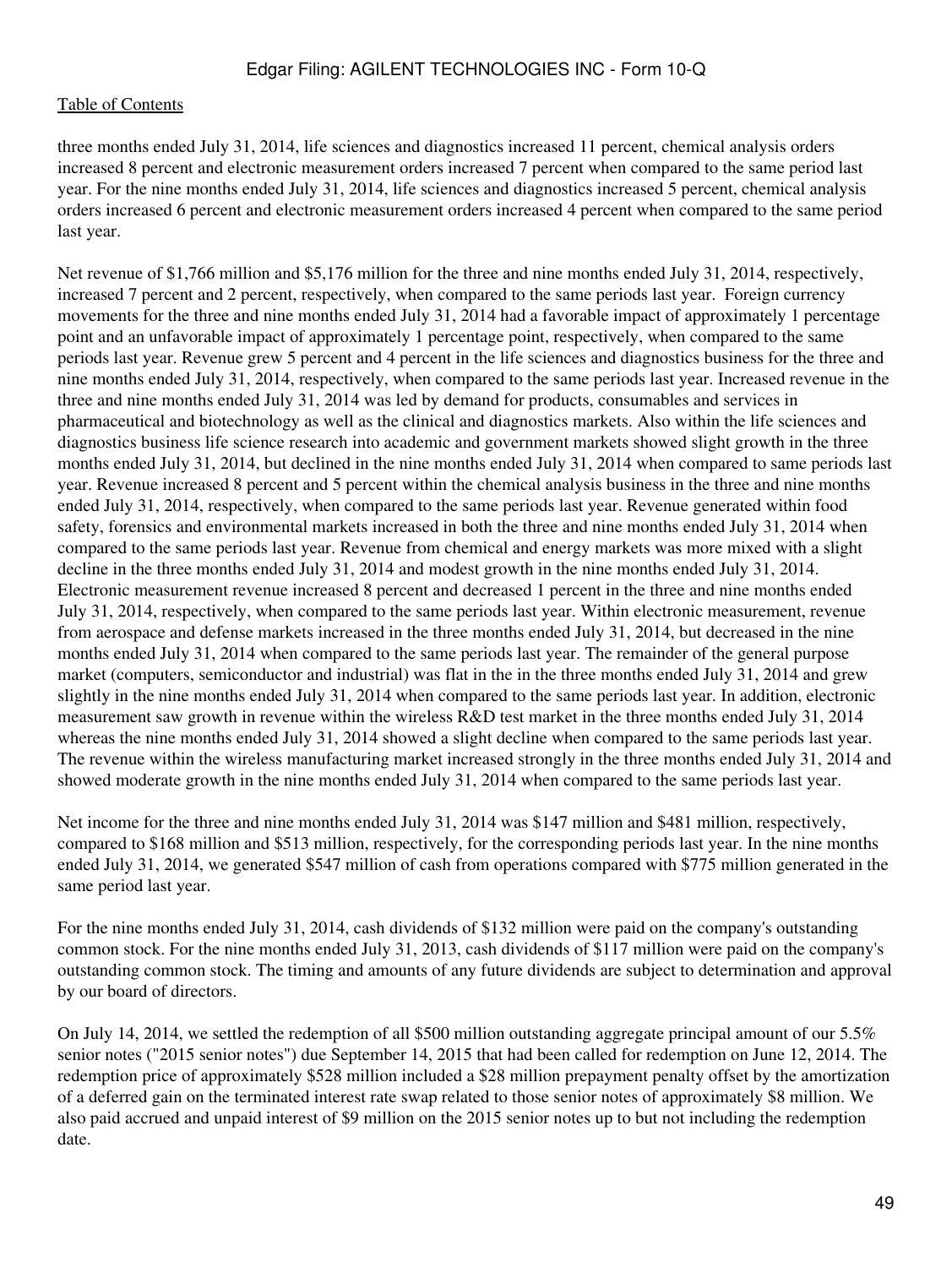On November 22, 2013 we announced that our board of directors had authorized a new share repurchase program. The new program is designed to reduce or eliminate dilution resulting from issuance of stock under the company's employee equity incentive programs to target maintaining a weighted average share count of approximately 335 million diluted shares. For the nine months ended July 31, 2014, we repurchased 4 million shares for \$200 million.

Looking forward, we expect that our electronic measurement business will continue to maintain its growth position for the remainder of this fiscal year. We expect positive trends to continue in our other businesses as we continue to invest in research and development and to improve our applications and solutions portfolio through the introduction of new products.

At our 2015 annual meeting of stockholders, our board of directors expects to submit to our stockholders a proposal for an amendment to our certificate of incorporation seeking the declassification of our board of directors.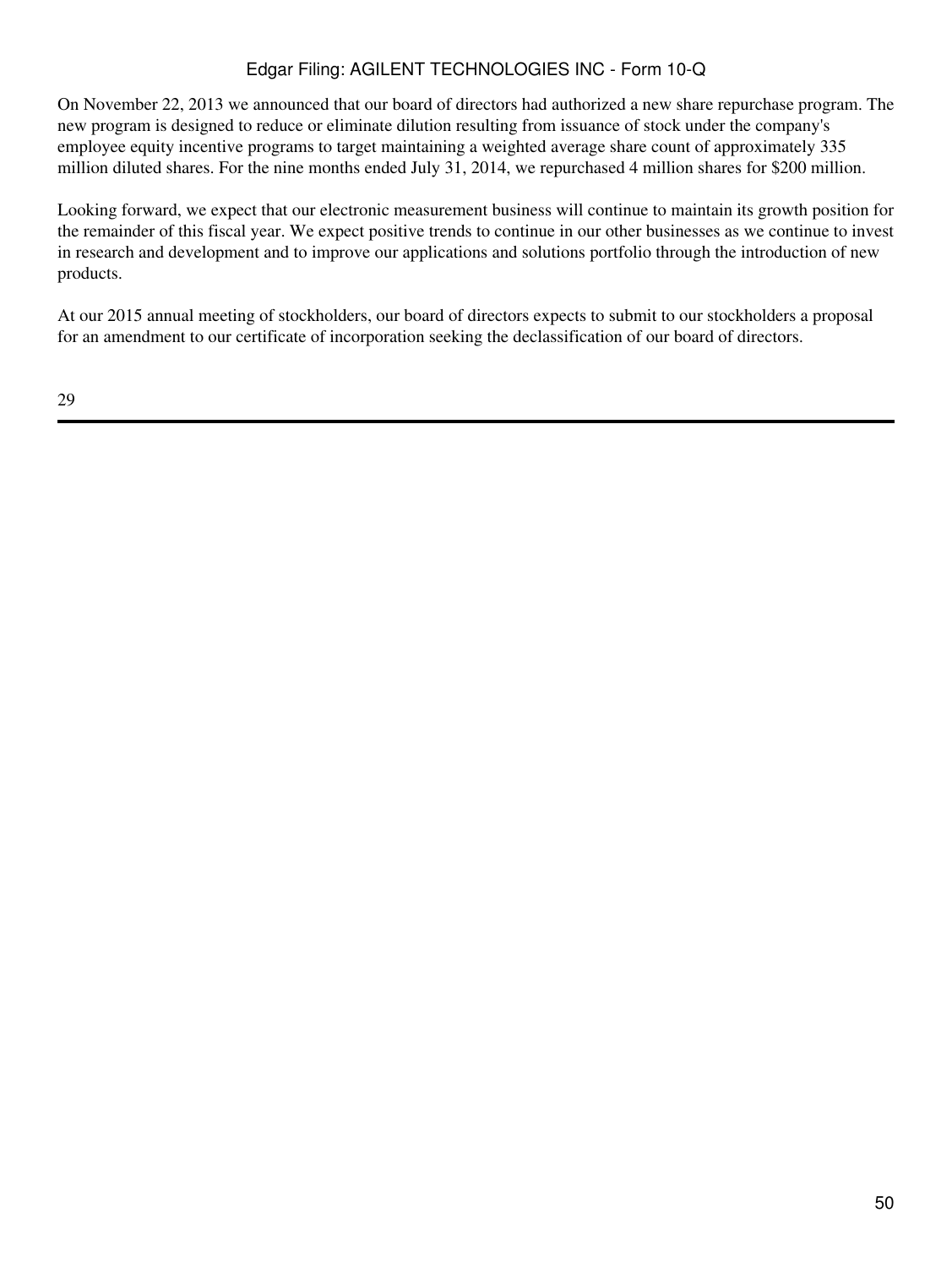### Critical Accounting Policies and Estimates

Management's Discussion and Analysis of Financial Condition and Results of Operations is based upon our condensed consolidated financial statements, which have been prepared in accordance with generally accepted accounting principles ("GAAP") in the U.S. The preparation of condensed consolidated financial statements in conformity with GAAP in the U.S. requires management to make estimates, judgments and assumptions that affect the amounts reported in our condensed consolidated financial statements and accompanying notes. Our critical accounting policies are those that affect our financial statements materially and involve difficult, subjective or complex judgments by management. Those policies are revenue recognition, inventory valuation, restructuring, share-based compensation, retirement and post-retirement benefit plan assumptions, goodwill and purchased intangible assets and accounting for income taxes. There have been no significant changes to our critical accounting policies as described in our Annual Report on Form 10-K for the fiscal year ended October 31, 2013. A number of our critical accounting policies are described in the following paragraphs. Management bases its estimates on historical experience and various other assumptions believed to be reasonable. Although these estimates are based on management's best knowledge of current events and actions that may impact the company in the future, actual results may be different from the estimates.

An accounting policy is deemed to be critical if it requires an accounting estimate to be made based on assumptions about matters that are highly uncertain at the time the estimate is made, and if different estimates that reasonably could have been used or changes in the accounting estimate that are reasonably likely to occur could materially change the financial statements.

Share-based compensation. We estimate the stock price volatility using the historical volatility of Agilent's stock options over the most recent historical period equivalent to the expected life of stock options. In reaching this conclusion, we have considered many factors including the extent to which our options are currently traded and our ability to find traded options in the current market with similar terms and prices to the options we are valuing. A 10 percent increase in our estimated historical volatility from 38 percent to 48 percent for our most recent employee stock option grant would generally increase the value of an award and the associated compensation cost by approximately 22 percent if no other factors were changed. In estimating the expected life of our options granted we considered the historical option exercise behavior of our executive employees, which we believe is representative of future behavior.

Goodwill and Purchased Intangible Assets. Under the authoritative guidance we have the option to perform a qualitative assessment to determine whether further impairment testing is necessary. The accounting standard gives an entity the option to first assess qualitative factors to determine whether performing the two-step test is necessary. If an entity believes, as a result of its qualitative assessment, that it is more-likely-than-not (i.e. greater than 50% chance) that the fair value of a reporting unit is less than its carrying amount, the quantitative impairment test will be required. Otherwise, no further testing will be required.

The guidance includes examples of events and circumstances that might indicate that a reporting unit's fair value is less than its carrying amount. These include macro-economic conditions such as deterioration in the entity's operating environment or industry or market considerations; entity-specific events such as increasing costs, declining financial performance, or loss of key personnel; or other events such as an expectation that a reporting unit will be sold or a sustained decrease in the stock price on either an absolute basis or relative to peers.

If it is determined, as a result of the qualitative assessment, that it is more-likely-than-not that the fair value of a reporting unit is less than its carrying amount, the provisions of authoritative guidance require that we perform a two-step impairment test on goodwill. In the first step, we compare the fair value of each reporting unit to its carrying value. The second step (if necessary) measures the amount of impairment by applying fair-value-based tests to the individual assets and liabilities within each reporting unit. As defined in the authoritative guidance, a reporting unit is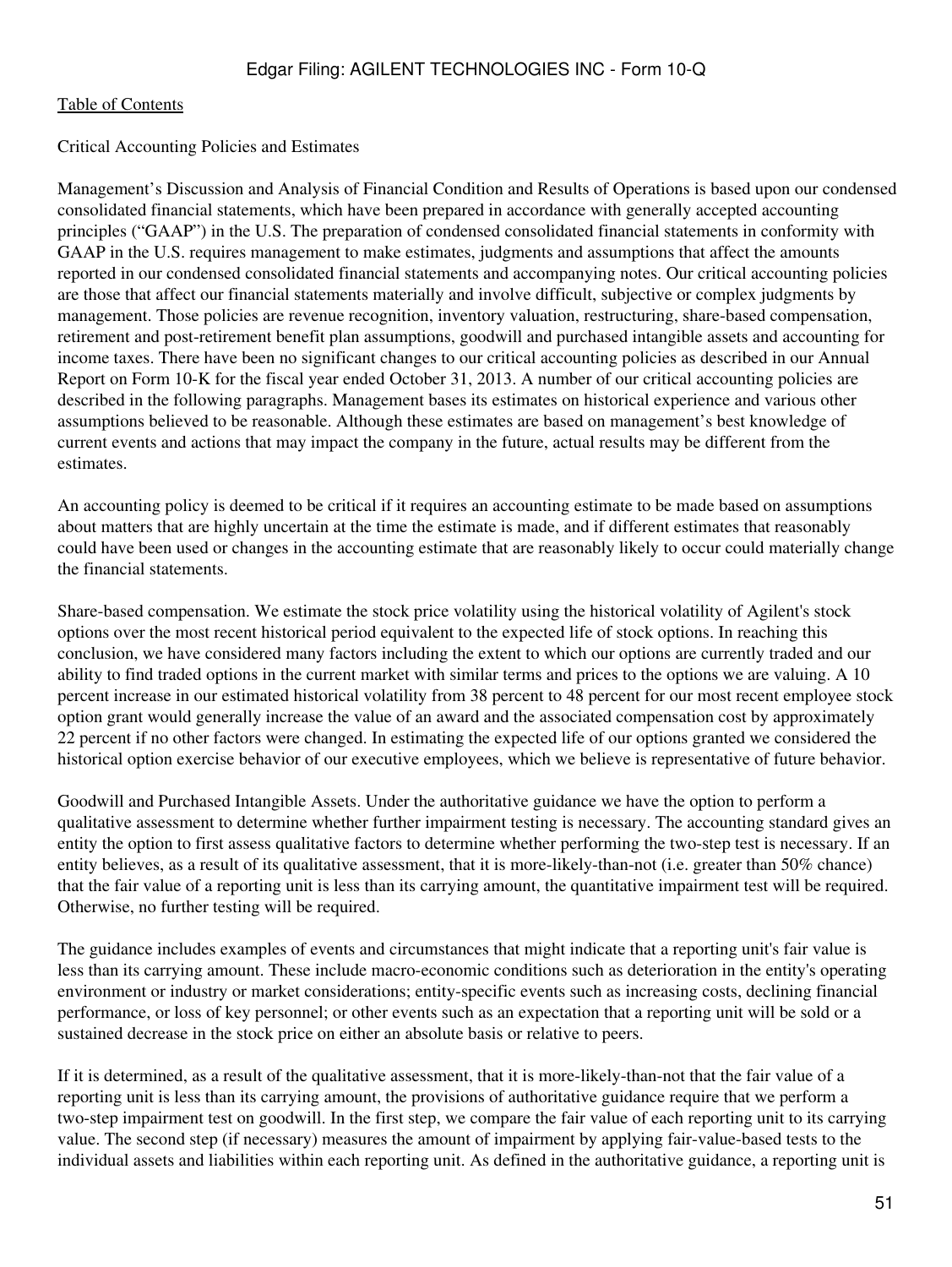an operating segment, or one level below an operating segment. We aggregate components of an operating segment that have similar economic characteristics into our reporting units. In October 2013, we combined the life sciences and diagnostics and genomics segments to form the life sciences and diagnostics segment. As a result, Agilent has three segments, life sciences and diagnostics, chemical analysis, and electronic measurement segments.

In fiscal year 2013, we assessed goodwill impairment for our four reporting units which consisted of two segments: chemical analysis and electronic measurement; and two reporting units under the life sciences and diagnostics segment. The first of these two reporting units related to our life sciences business and the second related to our diagnostics business. We performed a qualitative test for goodwill impairment of the following three reporting units, as of September 30, 2013: the chemical analysis segment, the electronic measurement segment, and the reporting unit relating to life sciences. Based on the results of our qualitative testing, we believe that it is more-likely-than-not that the fair value of these reporting units are greater than their respective carrying values. We performed a quantitative test for goodwill impairment of the reporting unit related to our diagnostics business as of September 30, 2013. Based on the results of our quantitative testing, the fair value was significantly in excess of the carrying value. Each quarter we review the events and circumstances to determine if goodwill impairment is indicated. There was no impairment of goodwill during the three and nine months ended July 31, 2014 and 2013.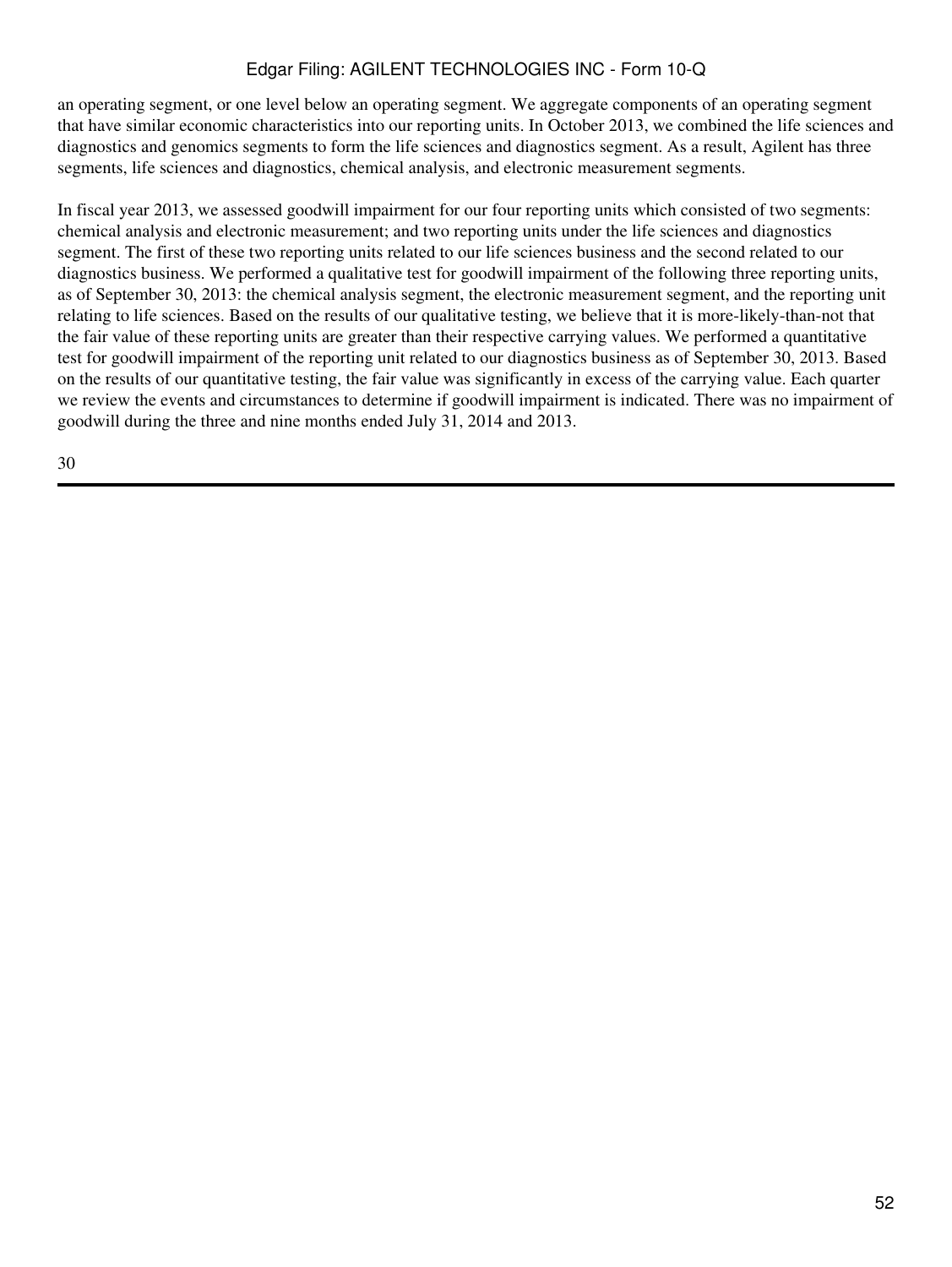Purchased intangible assets consist primarily of acquired developed technologies, proprietary know-how, trademarks, and customer relationships and are amortized using the best estimate of the asset's useful life that reflect the pattern in which the economic benefits are consumed or used up or a straight-line method ranging from 6 months to 15 years. In-process research and development ("IPR&D") is initially capitalized at fair value as an intangible asset with an indefinite life and assessed for impairment thereafter. When the IPR&D project is complete, it is reclassified as an amortizable purchased intangible asset and is amortized over its estimated useful life. If an IPR&D project is abandoned, Agilent will record a charge for the value of the related intangible asset to Agilent's condensed consolidated statement of operations in the period it is abandoned.

In July 2012, the Financial Accounting Standards Board simplified the guidance for testing impairment of indefinite-lived intangible assets other than goodwill. The changes are to reduce compliance costs. Agilent's indefinite-lived intangible assets are IPR&D intangible assets. The revised guidance allows a qualitative approach for testing indefinite-lived intangible assets for impairment, similar to the issued impairment testing guidance for goodwill and allowed the option to first assess qualitative factors (events and circumstances) that could have affected the significant inputs used in determining the fair value of the indefinite-lived intangible asset to determine whether it is more-likely-than-not (i.e. greater than 50% chance) that the indefinite-lived intangible asset is impaired. An organization may choose to bypass the qualitative assessment for any indefinite-lived intangible asset in any period and proceed directly to calculating its fair value. We performed a qualitative test for impairment of indefinite-lived intangible assets as of September 30, 2013. Based on the results of our qualitative testing, we believe that it is more-likely-than-not that the fair value of these indefinite-lived intangible assets is greater than their respective carrying values. Each quarter we review the events and circumstances to determine if impairment of indefinite-lived intangible asset is indicated. There was no impairment of indefinite-lived intangible asset during the three and nine months ended July 31, 2014. In the three and nine months ended July 31, 2013, we recorded an impairment of zero and \$1 million, respectively, due to the cancellation of an IPR&D project within our electronic measurement business.

Accounting for income taxes. We must make certain estimates and judgments in determining income tax expense for financial statement purposes. These estimates and judgments occur in the calculation of tax credits, benefits and deductions, and in the calculation of certain tax assets and liabilities which arise from differences in the timing of recognition of revenue and expense for tax and financial statement purposes, as well as interest and penalties related to uncertain tax positions. Significant changes to these estimates may result in an increase or decrease to our tax provision in a subsequent period.

Significant management judgment is also required in determining whether deferred tax assets will be realized in full or in part. When it is more-likely-than-not that all or some portion of specific deferred tax assets such as net operating losses or foreign tax credit carryforwards will not be realized, a valuation allowance must be established for the amount of the deferred tax assets that cannot be realized. We consider all available positive and negative evidence on a jurisdiction-by-jurisdiction basis when assessing whether it is more likely than not that deferred tax assets are recoverable. We consider evidence such as our past operating results, the existence of losses in recent years and our forecast of future taxable income. In the fourth quarter of fiscal 2012 we released the valuation allowance for the majority of our U.S. deferred tax assets. At July 31, 2014, we continue to recognize a valuation allowance for certain U.S. state and foreign deferred tax assets. We intend to maintain a valuation allowance in these jurisdictions until sufficient positive evidence exists to support its reversal.

We have not provided for all U.S. federal income and foreign withholding taxes on the undistributed earnings of some of our foreign subsidiaries because we intend to reinvest such earnings indefinitely. Should we decide to remit this income to the U.S. in a future period, our provision for income taxes will increase materially in that period.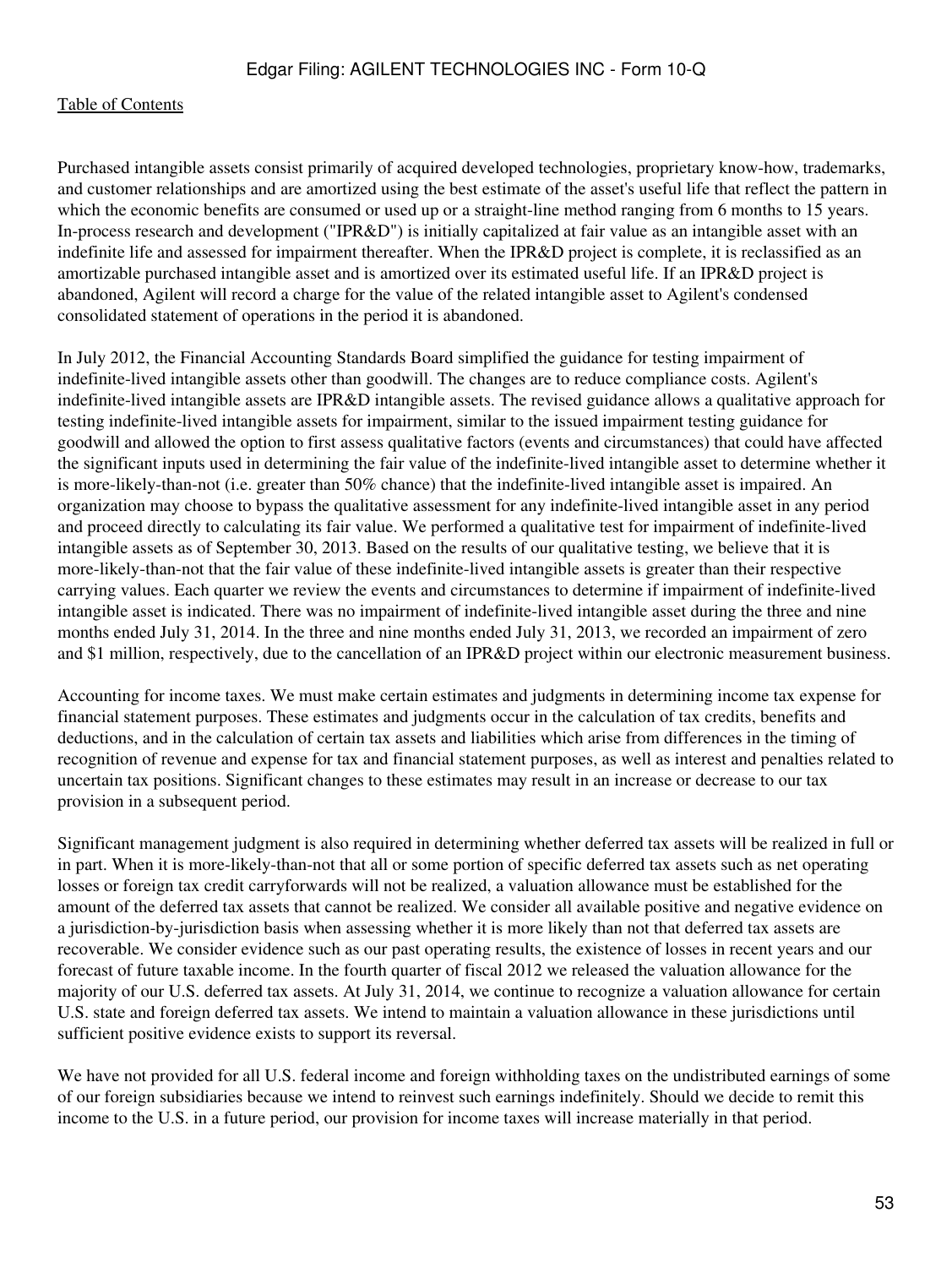The calculation of our tax liabilities involves dealing with uncertainties in the application of complex tax law and regulations in a multitude of jurisdictions. Although the guidance on the accounting for uncertainty in income taxes prescribes the use of a recognition and measurement model, the determination of whether an uncertain tax position has met those thresholds will continue to require significant judgment by management. In accordance with the guidance on the accounting for uncertainty in income taxes, for all U.S. and other tax jurisdictions, we recognize potential liabilities for anticipated tax audit issues based on our estimate of whether, and the extent to which, additional taxes and interest will be due. The ultimate resolution of tax uncertainties may differ from what is currently estimated, which could result in a material impact on income tax expense. If our estimate of income tax liabilities proves to be less than the ultimate assessment, a further charge to expense would be required. If events occur and the payment of these amounts ultimately proves to be unnecessary, the reversal of the liabilities would result in tax benefits being recognized in the period when we determine the liabilities are no longer necessary. We include interest and penalties related to unrecognized tax benefits within the provision for income taxes on the consolidated statements of operations.

As a part of our accounting for business combinations, intangible assets are recognized at fair values and goodwill is measured as the excess of consideration transferred over the net estimated fair values of assets acquired. Impairment charges associated with goodwill are generally not tax deductible and will result in an increased effective income tax rate in the period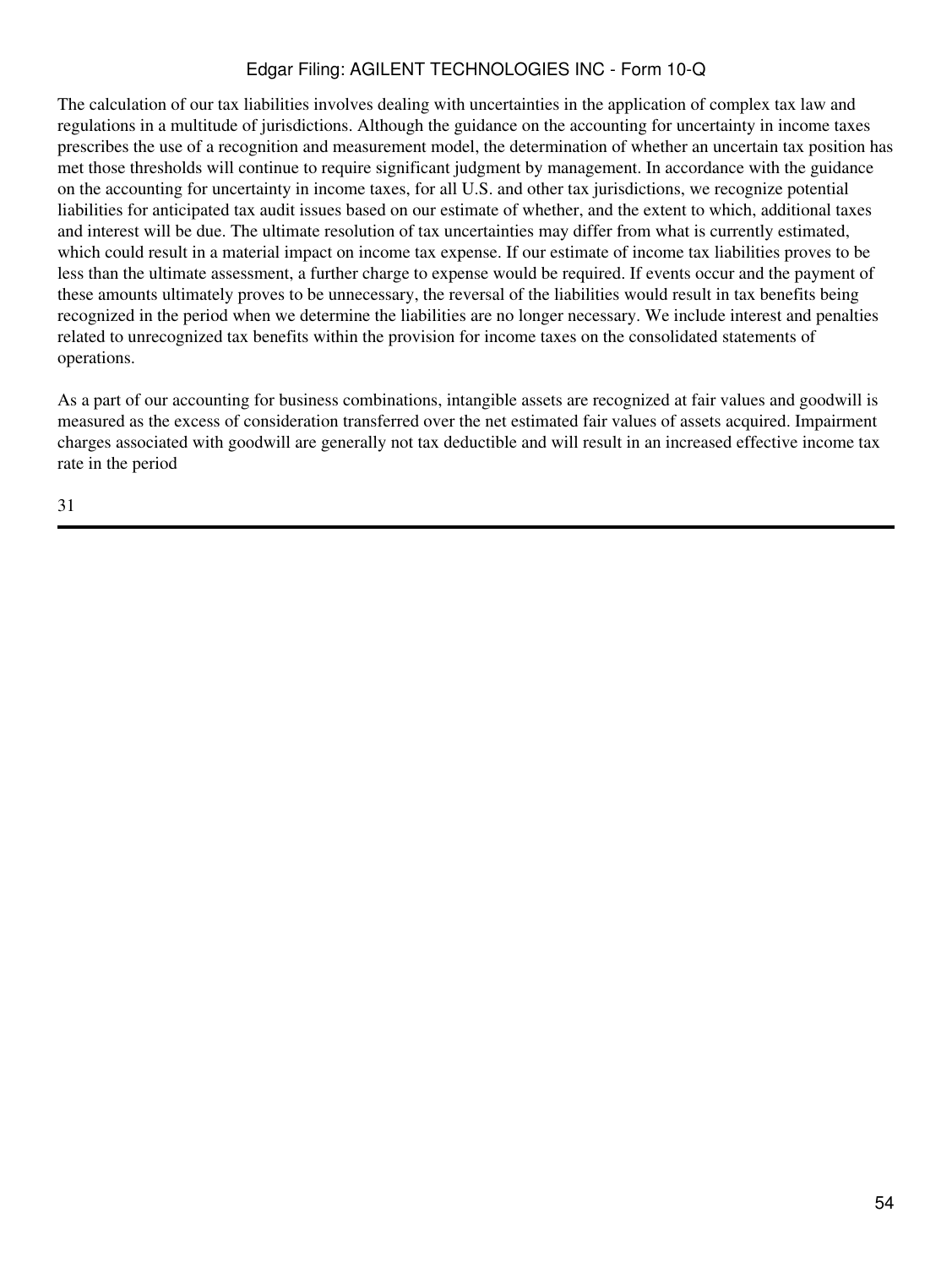that any impairment is recorded. Amortization expenses associated with acquired intangible assets are generally not tax deductible and therefore deferred tax liabilities have been recorded for non-deductible amortization expenses as a part of the accounting for business combinations.

#### Adoption of New Pronouncements

See Note 2, "New Accounting Pronouncements," to the condensed consolidated financial statements for a description of new accounting pronouncements.

### Restructuring

In the second quarter of 2013, we accrued for a targeted restructuring program to reduce Agilent's total headcount by approximately 450 regular employees, representing approximately 2 percent of our global workforce. In the fourth quarter of fiscal year 2013, Agilent announced plans to separate the electronic measurement business from Agilent which is expected to be completed early in November 2014. As a result, approximately 50 employees from the targeted restructuring plan have been redeployed within the company, reducing the total headcount under this plan to 400 employees. The timing and scope of workforce reductions will vary based on local legal requirements. When completed, the restructuring program is expected to result in an approximately \$50 million reduction in annual cost of sales and operating expenses. In addition we have been streamlining our manufacturing operations. As part of this action, we anticipate the reduction of approximately 250 positions to reduce our annual cost of sales.

For the nine months ended July 31, 2014 we reversed \$4 million associated with employees that have been redeployed within the company. Within the U.S, we have substantially completed these restructuring activities. Internationally, we expect to complete the majority of these restructuring activities by the end of the first quarter of fiscal 2015. As of July 31, 2014, approximately 140 employees are pending termination and approximately \$43 million was been paid under the above actions. In the three and nine months ended July 31, 2014 we have realized the expected savings within our business operations as a result of these restructuring activities.

## Foreign Currency

Our revenues, costs and expenses, and monetary assets and liabilities are exposed to changes in foreign currency exchange rates as a result of our global operating and financing activities. We hedge revenues, expenses and balance sheet exposures that are not denominated in the functional currencies of our subsidiaries on a short term and anticipated basis. We do experience some fluctuations within individual lines of the condensed consolidated statement of operations and balance sheet because our hedging program is not designed to offset the currency movements in each category of revenues, expenses, monetary assets and liabilities. Our hedging program is designed to hedge currency movements on a relatively short-term basis (up to a rolling twelve month period). Therefore, we are exposed to currency fluctuations over the longer term. To the extent that we are required to pay for all, or portions, of an acquisition price in foreign currencies, Agilent may enter into foreign exchange contracts to reduce the risk that currency movements will impact the U.S. dollar cost of the transaction.

Results from Operations

Orders and Net Revenue

| Three Months Ended |      | Nine Months Ended |      | Year over Year Change |               |  |  |  |
|--------------------|------|-------------------|------|-----------------------|---------------|--|--|--|
| July 31,           |      | July 31,          |      | Three                 | Nine          |  |  |  |
| 2014               | 2013 | 2014              | 2013 | <b>Months</b>         | <b>Months</b> |  |  |  |
| (in millions)      |      |                   |      |                       |               |  |  |  |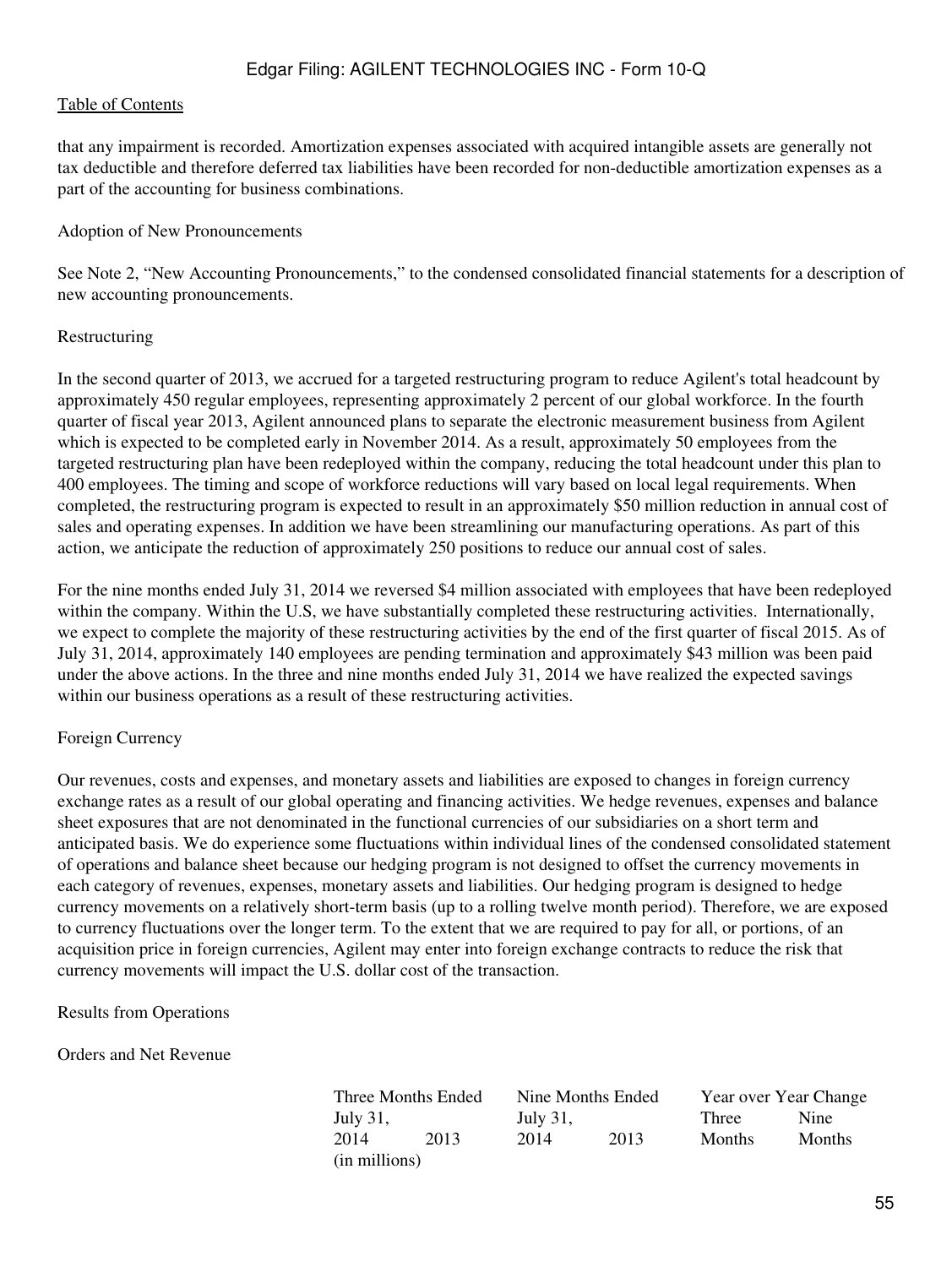| Orders             | \$1.739 | \$1,600 | \$5,229 | \$4,998 | $9\%$ | 5%    |
|--------------------|---------|---------|---------|---------|-------|-------|
| Net revenue:       |         |         |         |         |       |       |
| <b>Products</b>    | \$1,438 | \$1,335 | \$4.209 | \$4,139 | $8\%$ | 2%    |
| Services and other | 328     | 317     | 967     | 925     | $3\%$ | 5%    |
| Total net revenue  | \$1,766 | \$1,652 | \$5,176 | \$5,064 | $7\%$ | $2\%$ |

Total orders for the three and nine months ended July 31, 2014 increased 9 percent and 5 percent, respectively, compared to the same periods last year. Foreign currency movements for the three and nine months ended July 31, 2014, had a favorable impact of approximately 1 percentage point and no impact, respectively, when compared to the same periods last year. For the three months ended July 31, 2014, life sciences and diagnostics increased 11 percent, chemical analysis orders increased 8 percent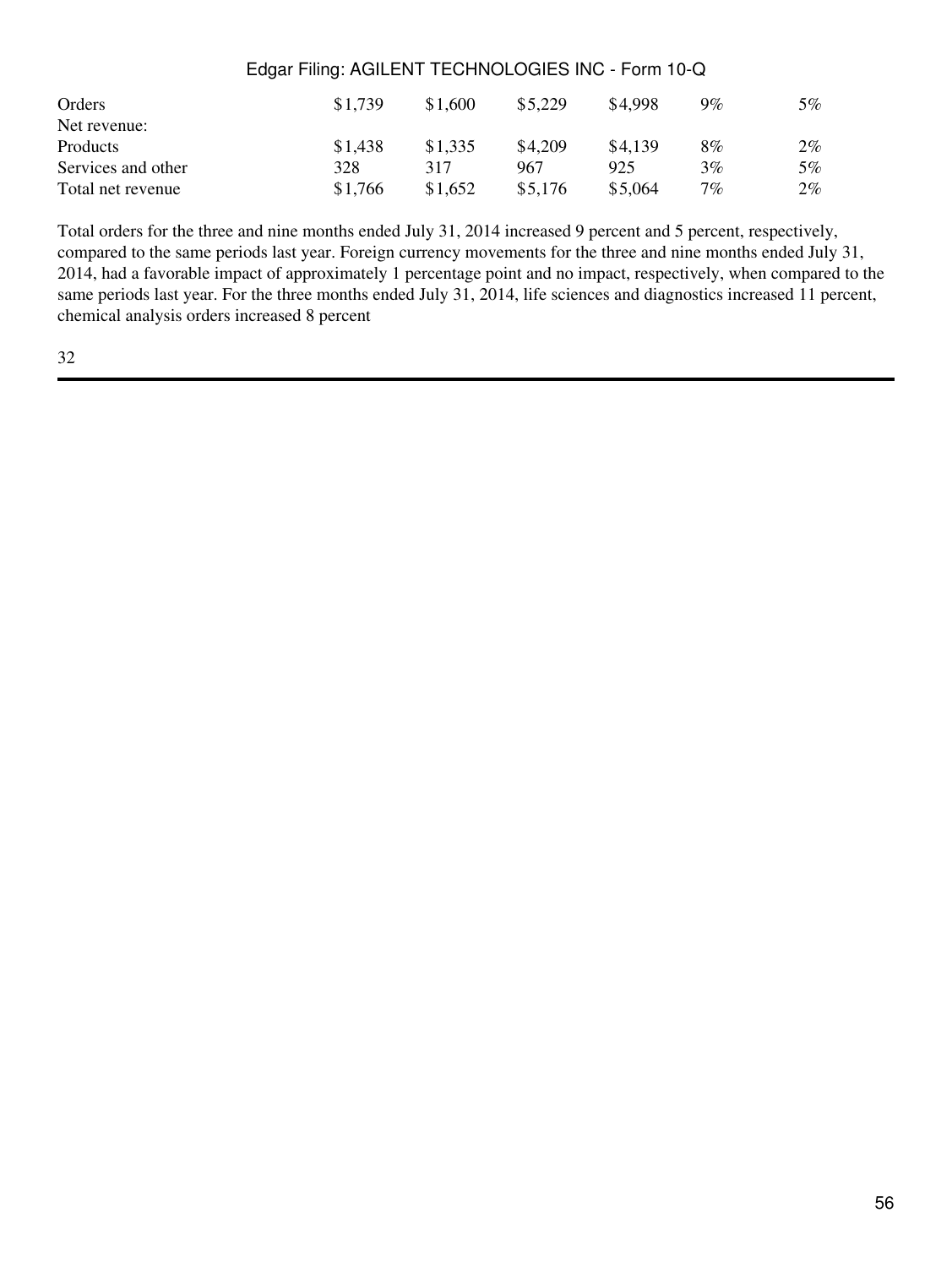and electronic measurement orders increased 7 percent when compared to the same period last year. For the nine months ended July 31, 2014, life sciences and diagnostics increased 5 percent, chemical analysis orders increased 6 percent and electronic measurement orders increased 4 percent when compared to the same period last year.

Net revenue of \$1,766 million and \$5,176 million for the three and nine months ended July 31, 2014, respectively, increased 7 percent and 2 percent, respectively, when compared to the same periods last year. Foreign currency movements for the three and nine months ended July 31, 2014 had a favorable impact of approximately 1 percentage point and an unfavorable impact of approximately 1 percentage point, respectively, when compared to the same periods last year. Revenue grew 5 percent and 4 percent in the life sciences and diagnostics business for the three and nine months ended July 31, 2014, respectively, when compared to the same periods last year. Increased revenue in the three and nine months ended July 31, 2014 was led by demand for products, consumables and services in pharmaceutical and biotechnology as well as the clinical and diagnostics markets. Also within the life sciences and diagnostics business life science research into academic and government markets showed slight growth in the three months ended July 31, 2014, but declined in the nine months ended July 31, 2014 when compared to same periods last year. Revenue increased 8 percent and 5 percent within the chemical analysis business in the three and nine months ended July 31, 2014, respectively, when compared to the same periods last year. Revenue generated within food safety, forensics and environmental markets increased in both the three and nine months ended July 31, 2014 when compared to the same periods last year. Revenue from chemical and energy markets was more mixed with a slight decline in the three months ended July 31, 2014 and modest growth in the nine months ended July 31, 2014. Electronic measurement revenue increased 8 percent and decreased 1 percent in the three and nine months ended July 31, 2014, respectively, when compared to the same periods last year. Within electronic measurement, revenue from aerospace and defense markets increased in the three months ended July 31, 2014, but decreased in the nine months ended July 31, 2014 when compared to the same periods last year. The remainder of the general purpose market (computers, semiconductor and industrial) was flat in the in the three months ended July 31, 2014 and grew slightly in the nine months ended July 31, 2014 when compared to the same periods last year. In addition, electronic measurement saw growth in revenue within the wireless R&D test market in the three months ended July 31, 2014 whereas the nine months ended July 31, 2014 showed a slight decline when compared to the same periods last year. The revenue within the wireless manufacturing market increased strongly in the three months ended July 31, 2014 and showed moderate growth in the nine months ended July 31, 2014 when compared to the same periods last year.

Services and other revenue include revenue generated from servicing our installed base of products, warranty extensions and consulting. Services and other revenue increased 3 percent and 5 percent in the three and nine months ended July 31, 2014, respectively, compared to the same periods last year. The service and other revenue growth is impacted by a portion of the revenue being driven by the current and previously installed product base. Service and other revenue increased in the three and nine months ended July 31, 2014 when compared to the same periods last year due to increased service contract renewals and laboratory productivity services, but revenue from the sale of extended warranties within our electronic measurement business declined due to the extension of standard terms from one year to three years in 2013.

Operating Results

|                          | Three Months Ended<br>July 31, |       | July 31, | Nine Months Ended | Three         | Year over Year Change<br>Nine |  |
|--------------------------|--------------------------------|-------|----------|-------------------|---------------|-------------------------------|--|
|                          | 2014                           | 2013  | 2014     | 2013              | <b>Months</b> | Months                        |  |
| Total gross margin       | 51.7                           | %51.8 | % 52.1   | % 51.9            | $\%$ —        |                               |  |
| Operating margin         | 13.0                           | %14.3 | %12.7    | % 13.2            | $\%$ (1)ppt   | $(1)$ ppt                     |  |
| (in millions)            |                                |       |          |                   |               |                               |  |
| Research and development | \$177                          | \$171 | \$530    | \$531             | $4\%$         |                               |  |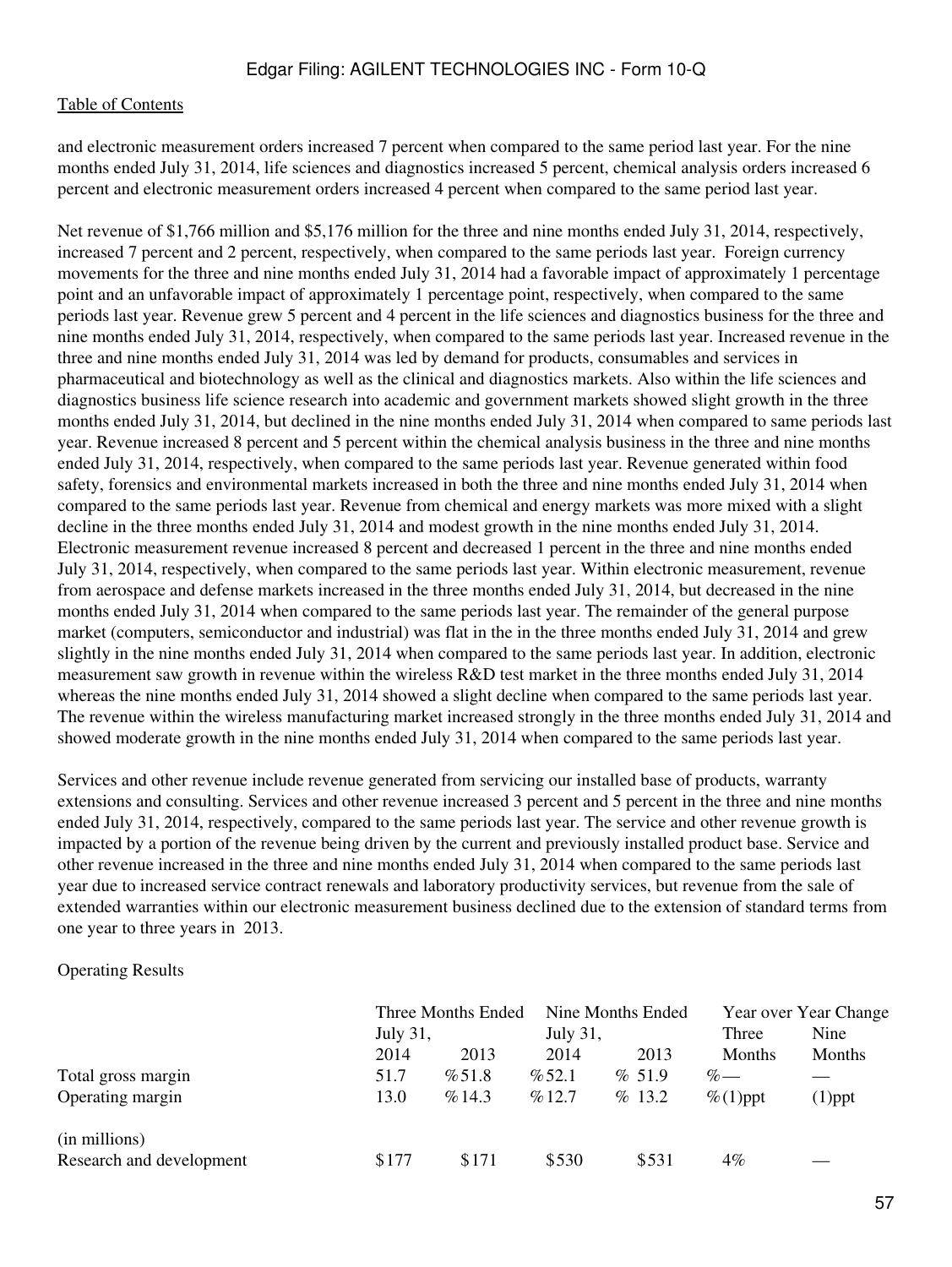| Selling, general and<br>\$508<br>$$1,509$ $$1,430$<br>\$449<br>administrative | 13\% | 6% |
|-------------------------------------------------------------------------------|------|----|
|-------------------------------------------------------------------------------|------|----|

Total gross margins for the three and nine months ended July 31, 2014 were flat in both periods when compared to the same periods last year. Gross margins in our life sciences and diagnostics business were flat, up in our chemicals analysis business and down slightly within our electronic measurement business in the three and nine months ended July 31, 2014 when compared to the same periods last year. There were changes in gross margin due product mix, including a refreshed product portfolio within the chemical analysis business, offset by increases in inventory charges and the impact of wages and benefits which resulted in gross margins being unchanged from the prior periods. Operating margins declined by 1 percentage point in both the three and nine months ended July 31, 2014 when compared to the same periods last year. The overall decline in operating margin for the three and nine months ended July 31, 2014 was partially due to pre-separation costs. Operating margins within our life sciences and diagnostics business was flat and in the chemical analysis business operating margins increased in the three and nine months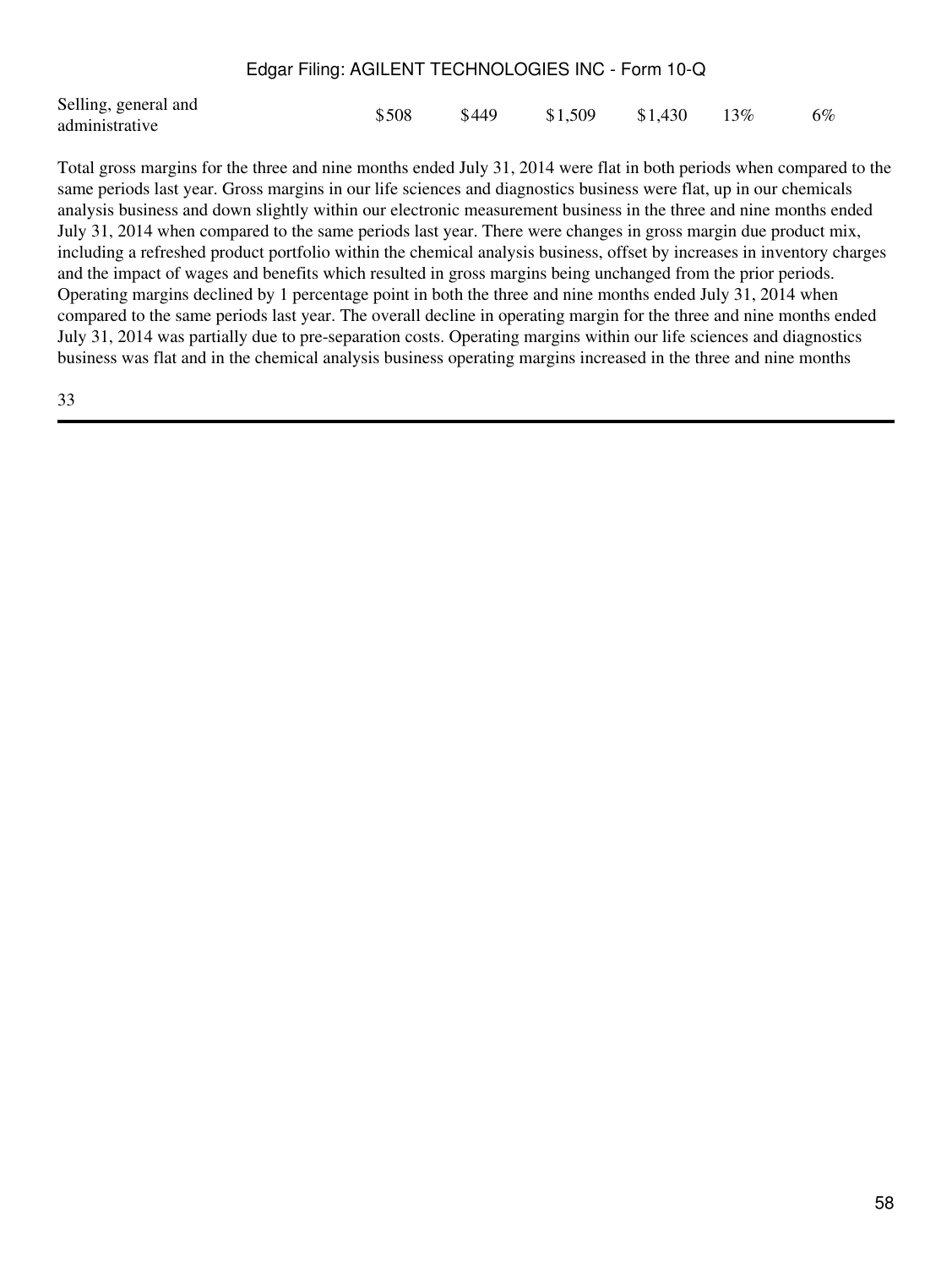ended July 31, 2014. Within electronic measurement operating margins increased in the three months but was flat for the nine months ended July 31, 2014 when compared to the same periods last year.

Research and development expenses increased 4 percent and was flat in the three and nine months ended July 31, 2014, respectively, compared to the same periods last year. For both the three and nine months ended July 31, 2014 R&D expenditure increased within our life sciences and diagnostics and chemical analysis businesses with investments for product and software R&D together with wage increases. Within our electronic measurement business R&D costs increased slightly in the three months ended July, 31 2014 as discretionary expenditure increased partially offset by lower wages and benefits. In the nine months ended July 31, 2014 there was a reduction in R&D expenditure within electronic measurement business due to savings from prior year's restructuring. We remain committed to invest approximately 10 percent of revenues in research and development and have focused our development efforts on key strategic opportunities in order to align our business with available markets and position ourselves to capture market share.

Selling, general and administrative expenses increased 13 percent and 6 percent for the three and nine months ended July 31, 2014, respectively, compared to the same periods last year. Selling, general and administrative expenditure increased mostly due to pre-separation costs with other increases in wages, higher commissions and investments in sales channel coverage partially offset by the gain on sale of land and savings due to restructuring charges incurred in the prior year. For the three and nine months ended July 31, 2014, pre-separation costs had a 13 percentage point and 9 percentage point impact, respectively, on the increase in selling, general and administrative expenses.

At July 31, 2014, our headcount was approximately 21,200 as compared to approximately 20,600 at July 31, 2013.

#### Other income (expense)

In the three and nine months ended July 31, 2014 other income (expense), net includes a net loss on the early redemption of the 2015 senior notes of \$21 million consisting of the prepayment penalty of \$28 million, \$1 million of amortization of debt issuance costs and discount and the amortization of interest rate swap gain of \$8 million.

## Income Taxes

The company's effective tax rate was 20 percent and 14 percent for the three and nine months ended July 31, 2014, respectively. The company's effective tax rate was 21 percent and 15 percent for the three and nine months ended July 31, 2013, respectively.

The income tax provision for the three months and nine months ended July 31, 2014 included a net discrete expense of \$1 million and a net discrete benefit of \$13 million, respectively. The net discrete tax expense for the three months ended July 31, 2014 included \$7 million of tax expense related to non-deductible pre-separation costs for the spin-off of Keysight, \$4 million of tax expense related primarily to the return to provision adjustments in the U.S., and a \$4 million tax benefit resulting from a deduction generated by the redemption of senior notes. In addition, we recorded out of period adjustments consisting of a \$9 million tax benefit related to the correction of tax basis of land in the U.K. and a \$3 million tax expense to correct tax related balance sheet accounts.

In the nine months ended July 31, 2014, the net discrete tax benefit included \$15 million of tax expense related to non-deductible pre-separation costs for the spin-off of Keysight, \$35 million tax benefit primarily due to the settlement of an Internal Revenue Service ("IRS") audit in the U.S. and the recognition of tax expense related to the repatriation of dividends to the U.S. There were out of period adjustments totaling \$6 million of net tax expense composed of \$12 million tax expense recorded in the second quarter of fiscal 2014 for corrections to transfer pricing for tax years 2012 and 2013 in addition to the out of period adjustments totaling \$6 million net tax benefit mentioned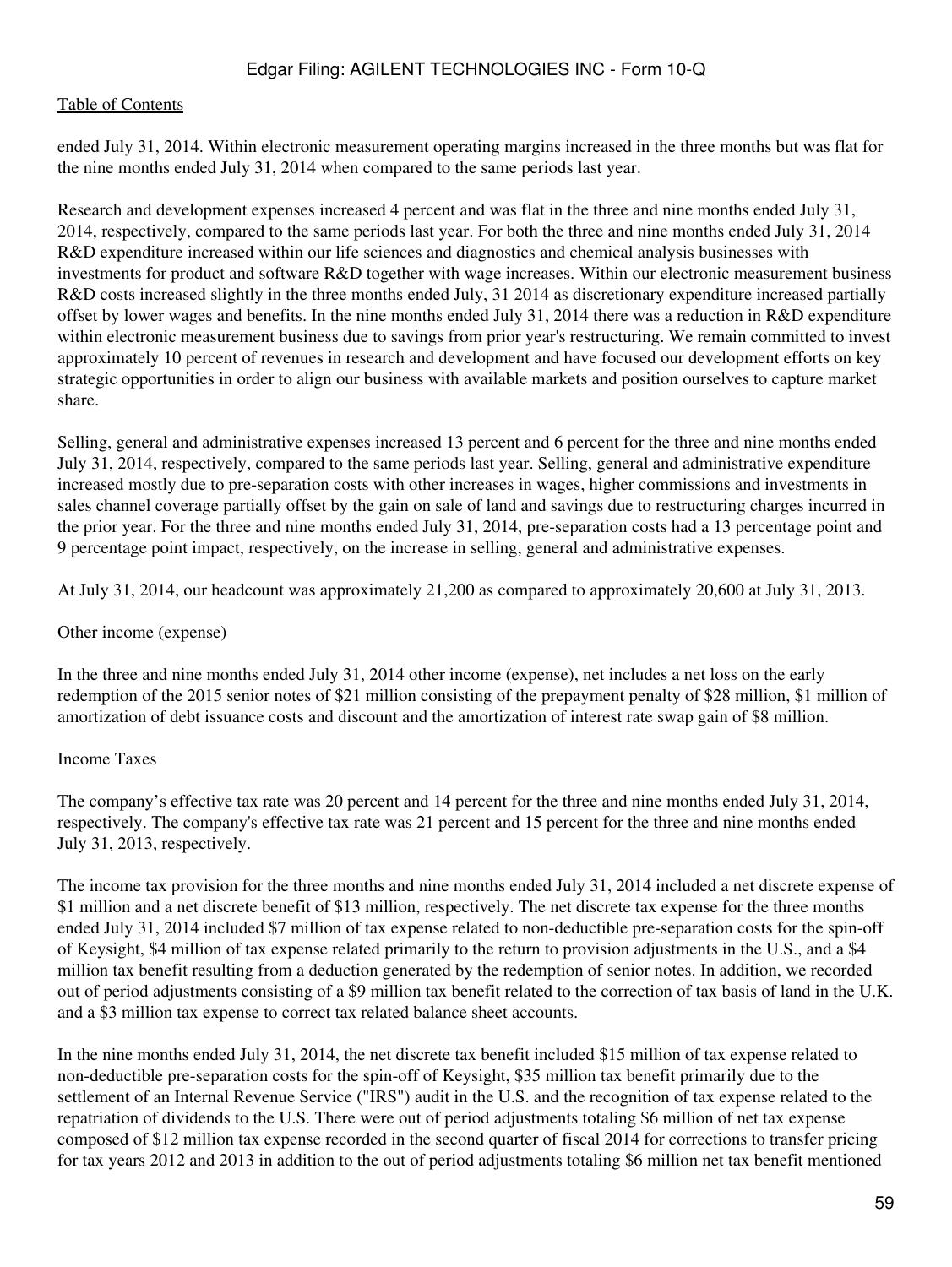in the paragraph above. The corrections are not considered material to current or prior periods.

The income tax provision for the three and nine months ended July 31, 2013 included net discrete tax expense of \$18 million and \$22 million, respectively. The net discrete tax expense for the three months ended July 31, 2013 was primarily driven by a \$7 million decrease in deferred tax assets due to a reduction in the statutory tax rate in the U.K. and \$7 million additional tax expense due to return to provision adjustments associated with the filing of the 2012 tax returns in various jurisdictions. The net discrete tax expense for the nine months ended July 31, 2013 was primarily driven by the above mentioned \$18 million discrete charges recognized in the third quarter of 2013 and a \$12 million out of period adjustment to tax expense, recognized in the second quarter of 2013, associated with the write off of deferred tax assets related to foreign tax credits incorrectly claimed in prior years; partially offset by a \$7 million discrete tax benefit, recognized in the first quarter of 2013, due to research and development tax credits relating to the company's prior fiscal year.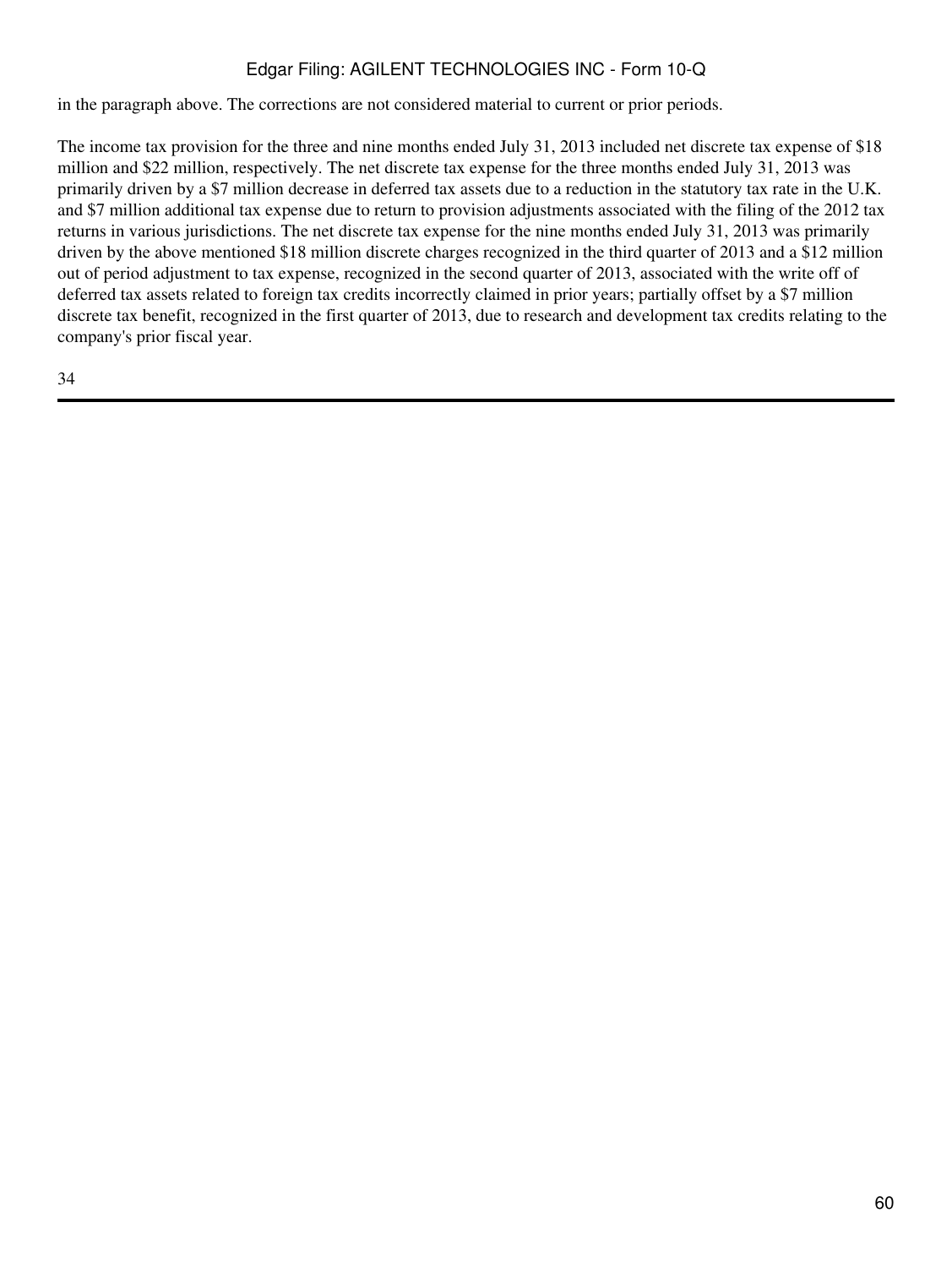At July 31, 2014, our estimate of annual effective tax rate is 16.5 percent excluding discrete items and 15.7 percent including discrete items. We determine our interim tax provision using an estimated annual effective tax rate methodology except in jurisdictions where we anticipate a full year loss or we have a year-to-date ordinary loss for which no tax benefit can be recognized. In these jurisdictions, tax expense is computed separately. Our effective tax rate differs from the U.S. statutory rate primarily due to the impact of foreign tax credits, research and development credits, business acquisitions and dispositions, changes to valuation allowances and the mix of earnings in non-U.S. jurisdictions taxed at lower statutory rates; in particular Singapore where we enjoy tax holidays.

In the U.S., tax years remain open back to the year 2008 for federal income tax purposes and the year 2000 for significant states. On January 29, 2014 we reached an agreement with the IRS for the tax years 2006 through 2007. The settlement resulted in the recognition of previously unrecognized tax benefits of \$160 million, offset by a tax liability on foreign distributions of approximately \$125 million principally related to additional foreign earnings that was recognized in conjunction with the settlement. Agilent's U.S. federal income tax returns for 2008 through 2011 are currently under audit by the IRS.

In connection with the settlement of the 2006-2007 IRS audit, we identified during the first quarter of fiscal year 2014 an overstatement of approximately \$65 million in our long-term tax liabilities. The overstatement was recorded in 2008 as a cumulative effect of a change in accounting principle when we adopted Accounting Standard Codification 740-10, Income Taxes. Accordingly, we corrected the error by reducing long-term tax liabilities and increasing retained earnings by \$65 million in the first quarter of fiscal 2014. The correction had no impact on net income or cash flows in any prior period and is not considered material to total liabilities or equity in any prior period.

In other major jurisdictions where the company conducts business, the tax years generally remain open back to the year 2003. With these jurisdictions and the U.S., it is reasonably possible that there could be significant changes to our unrecognized tax benefits in the next twelve months due to either the expiration of a statute of limitation or a tax audit settlement. Given the number of years and numerous matters that remain subject to examination in various tax jurisdictions, management is unable to estimate the range of possible changes to the balance of our unrecognized tax benefits.

## Segment Overview

We formed a new operating segment in the fourth fiscal quarter of 2013. The new life sciences and diagnostics segment was formed by the combination of the life sciences business plus the diagnostics and genomics business. Following this reorganization, we have three business segments comprised of the life sciences and diagnostics business, the chemical analysis business and the electronic measurement business. The historical segment financial information for the life sciences and diagnostics segment has been recast to conform to this new reporting structure in our financial statements.

## Life Sciences and Diagnostics

Our life sciences and diagnostics business provides application-focused solutions that include reagents, instruments, software, consumables, and services that enable customers to identify, quantify and analyze the physical and biological properties of substances and products, as well as enable customers in the clinical and life sciences research areas to interrogate samples at the molecular level. Key product categories include: liquid chromatography ("LC") systems, columns and components; liquid chromatography mass spectrometry ("LCMS") systems; laboratory software and informatics systems; laboratory automation and robotic systems; dissolution testing; nucleic acid solutions; Nuclear Magnetic Resonance, and X-Ray Diffraction systems; services and support for the aforementioned products; immunohistochemistry; In Situ Hybridization; Hematoxylin and Eosin staining; special staining, DNA mutation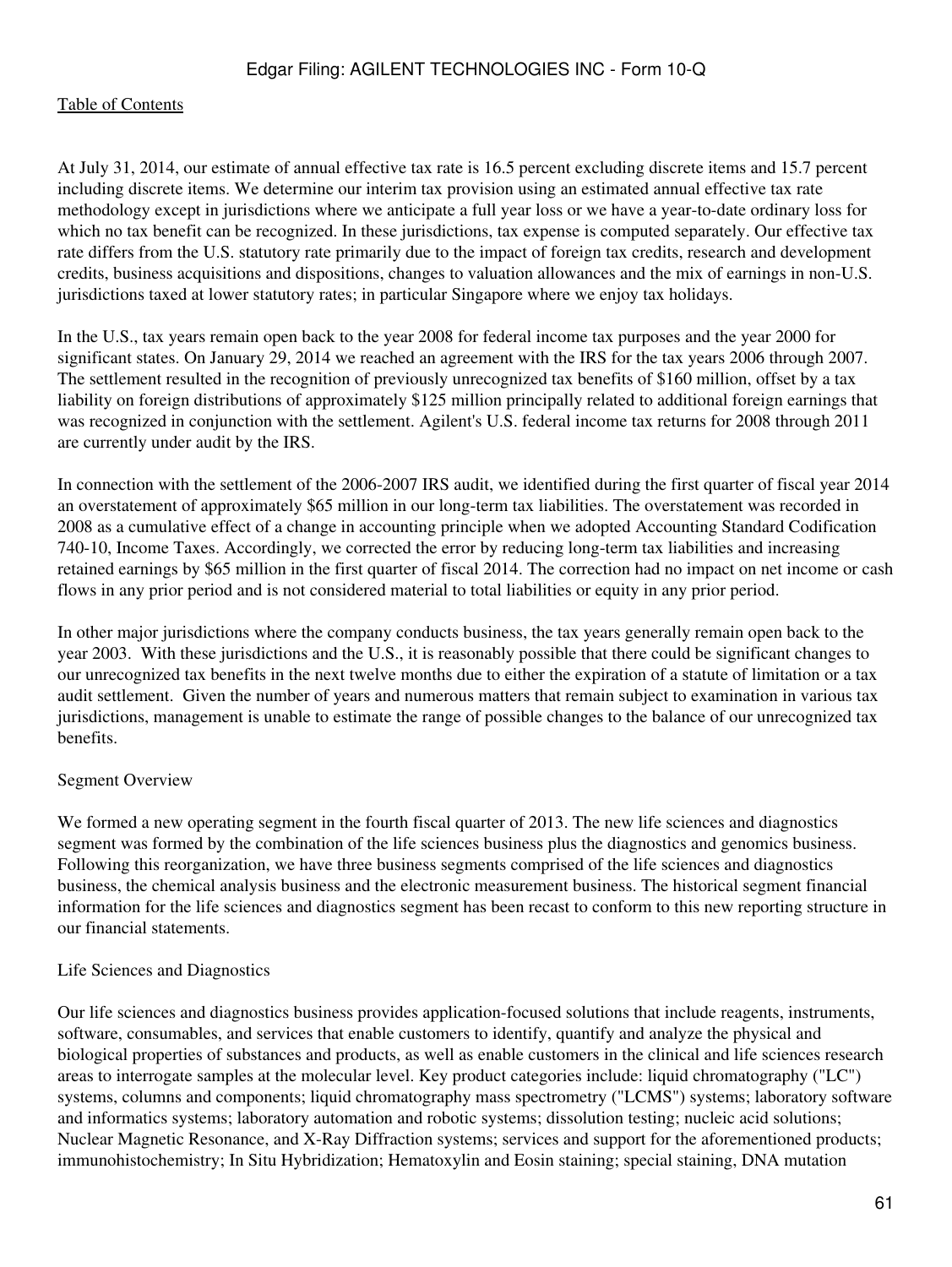detection; genotyping; gene copy number determination; identification of gene rearrangements; DNA methylation profiling; gene expression profiling; next generation sequencing target enrichment; and automated gel electrophoresis-based sample analysis systems. We also collaborate with a number of major pharmaceutical companies to develop new potential pharmacodiagnostics, also called companion diagnostics, with the potential of identifying patients most likely to benefit from a specific targeted therapy.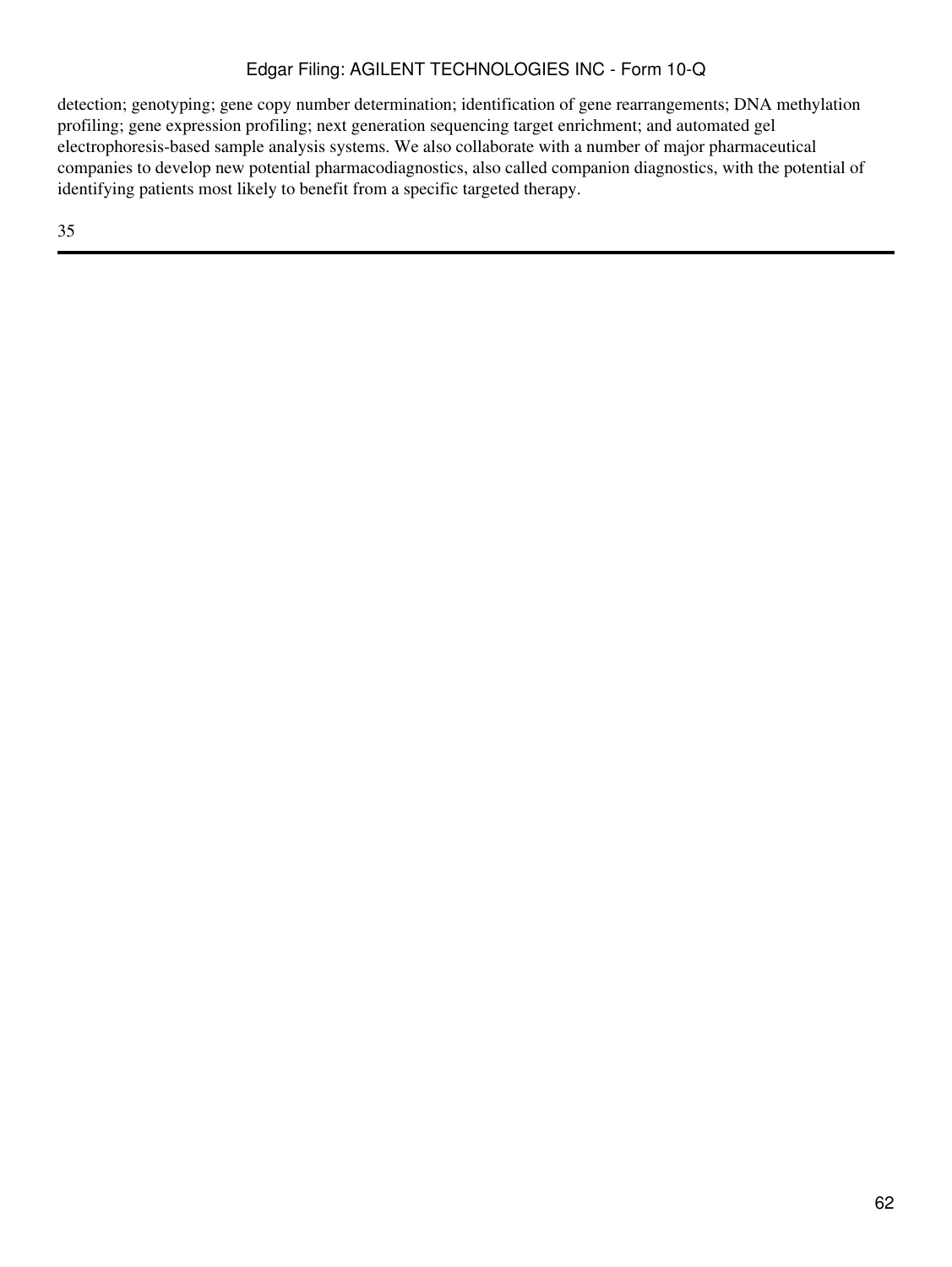#### Orders and Net Revenue

|             | Three Months<br>Ended<br>July 31, |       | Nine Months<br>Ended |         | Year over Year Change |        |  |
|-------------|-----------------------------------|-------|----------------------|---------|-----------------------|--------|--|
|             |                                   |       | July 31,             |         | Three                 | Nine   |  |
|             | 2014<br>2013                      |       | 2014                 | 2013    | <b>Months</b>         | Months |  |
|             | (in millions)                     |       |                      |         |                       |        |  |
| Orders      | \$597                             | \$536 | \$1,759              | \$1,677 | $11\%$                | 5%     |  |
| Net revenue | \$592                             | \$564 | \$1,760              | \$1,699 | 5%                    | $4\%$  |  |

Life sciences and diagnostics order growth for the three and nine months ended July 31, 2014 was 11 percent and 5 percent compared to the same periods last year. Foreign currency movements had a favorable impact of 1 percentage point on order growth for the three months ended July 31, 2014, while currency movements for the nine months ended July 31, 2014 was negligible when compared to the same periods last year. Solid order results for the three months ended July 31, 2014 reflected broad strength across all product portfolios. Geographically, orders for the three months ended July 31, 2014 grew 14 percent in the Americas and 13 percent in Europe compared to the same period last year, with economic recovery and government funding driving the growth in these regions. Asia Pacific excluding Japan grew 8 percent, and Japan declined 2 percent due to unfavorable currency impact compared to the same period last year. Order growth for the nine months ended July 31, 2014 was led by strength in services and consumables, LCMS, nucleic acid solutions, and genomics portfolio. For the nine months ended July 31, 2014, orders grew 4 percent in the Americas, 10 percent in Europe, 2 percent in Asia Pacific excluding Japan, and declined 6 percent in Japan due to unfavorable currency impact when compared to the same period last year. Order growth for the nine months ended July 31, 2014 reflected softness in the first half of fiscal year 2014 from government spending restrictions and softer instrument demand in China, but was partially offset by the reversal in government spending trends in the U.S. and Europe in the third quarter.

Life sciences and diagnostics net revenue for the three and nine months ended July 31, 2014 grew 5 percent and 4 percent, respectively, compared to the same periods last year. Foreign currency movements had a favorable impact of 1 percentage point on revenue growth for the three months ended July 31, 2014, while currency movements for the nine months ended July 31, 2014 was negligible when compared to the same periods last year. Revenue improved as growth in services and consumables offset continued softness in instrumentation. Geographically, for the three months ended July 31, 2014, revenue grew 4 percent in the Americas, 8 percent in Europe and 5 percent in Asia Pacific excluding Japan, while Japan declined 5 percent compared to the same period last year. For the nine months ended July 31, 2014, revenues grew 2 percent in the Americas, 8 percent in Europe, 2 percent in Asia Pacific excluding Japan, and Japan was relatively flat as the unfavorable impact of currency accounted for 13 percentage points, compared to the same period last year. For both periods, strength in the Americas and Europe was driven by good demand in life science research market and the services portfolio. Revenue in Asia Pacific was impacted by softness in China, as China continues to work through government reform.

End market revenue performance reflected broad strength across all markets, highlighted by increased government and pharmaceutical demand, and improvement in the U.S. market. Strength in the pharmaceutical and biotech market was led by continued demand from mid-sized and specialized pharmaceutical customers. Life science research returned to growth this quarter, driven by increased government spending on capital equipment in the U.S. and Europe. Sustained growth in the diagnostics and clinical market was led by demand in CGH microarray and target enrichment solutions, as well as strength in pathology in the U.S. and Europe. Growth in the applied markets reflected increased government spending, partially offset by the continued impact of the CFDA restructuring in China. Looking forward, we are optimistic about our growth opportunities in the life sciences and diagnostics markets as our broad portfolio of products and solutions are well suited to address customer needs. We continue to invest in expanding and improving our applications and solutions portfolio. We expect spending levels similar to the third quarter to continue in the remainder of the year for the pharmaceutical and life science research markets. We also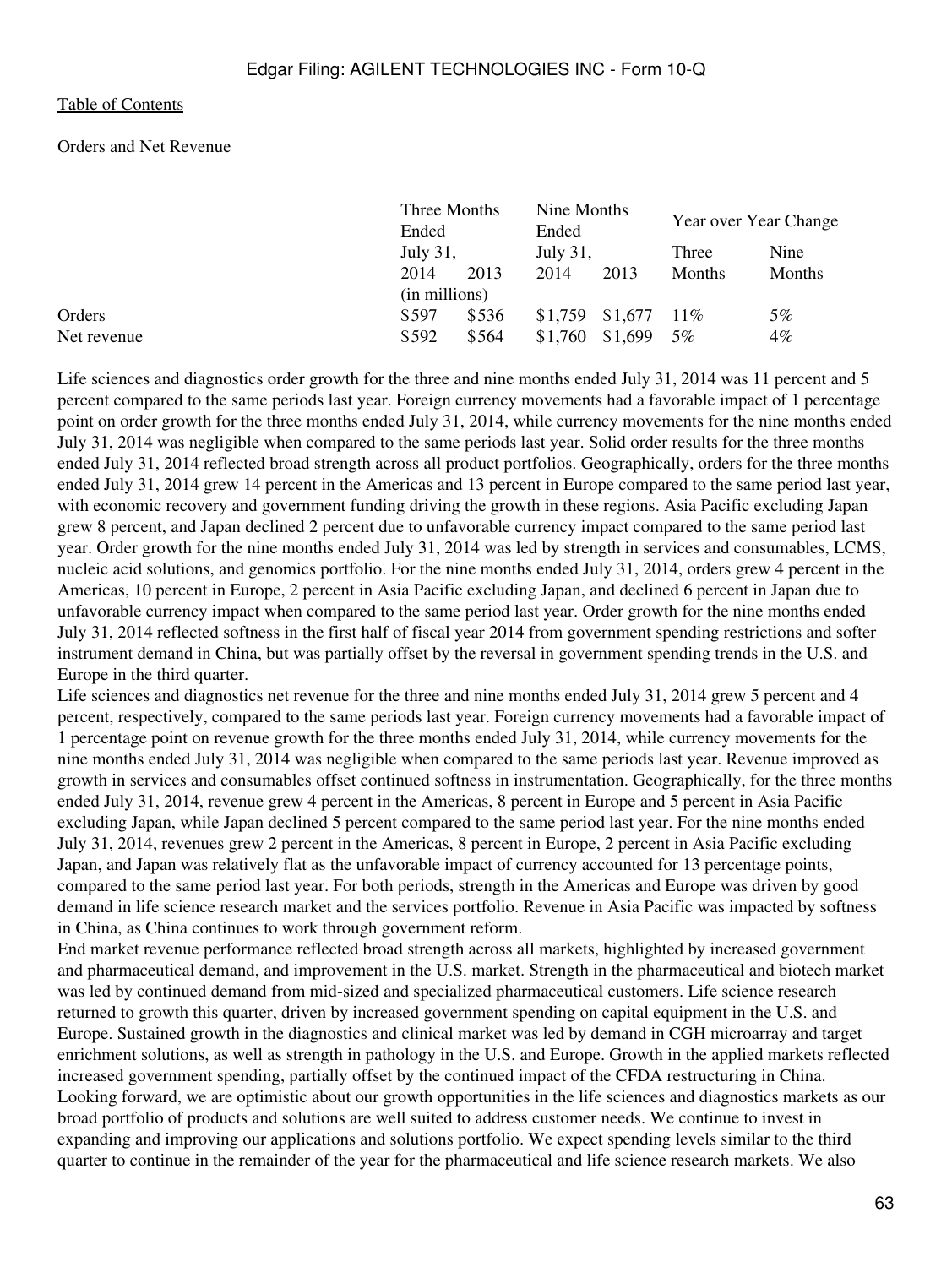remain positive about the growth potential in our clinical research and diagnostics markets, for both our Dako advanced staining solutions as well as our microarray and next-generation sequencing target enrichment solutions.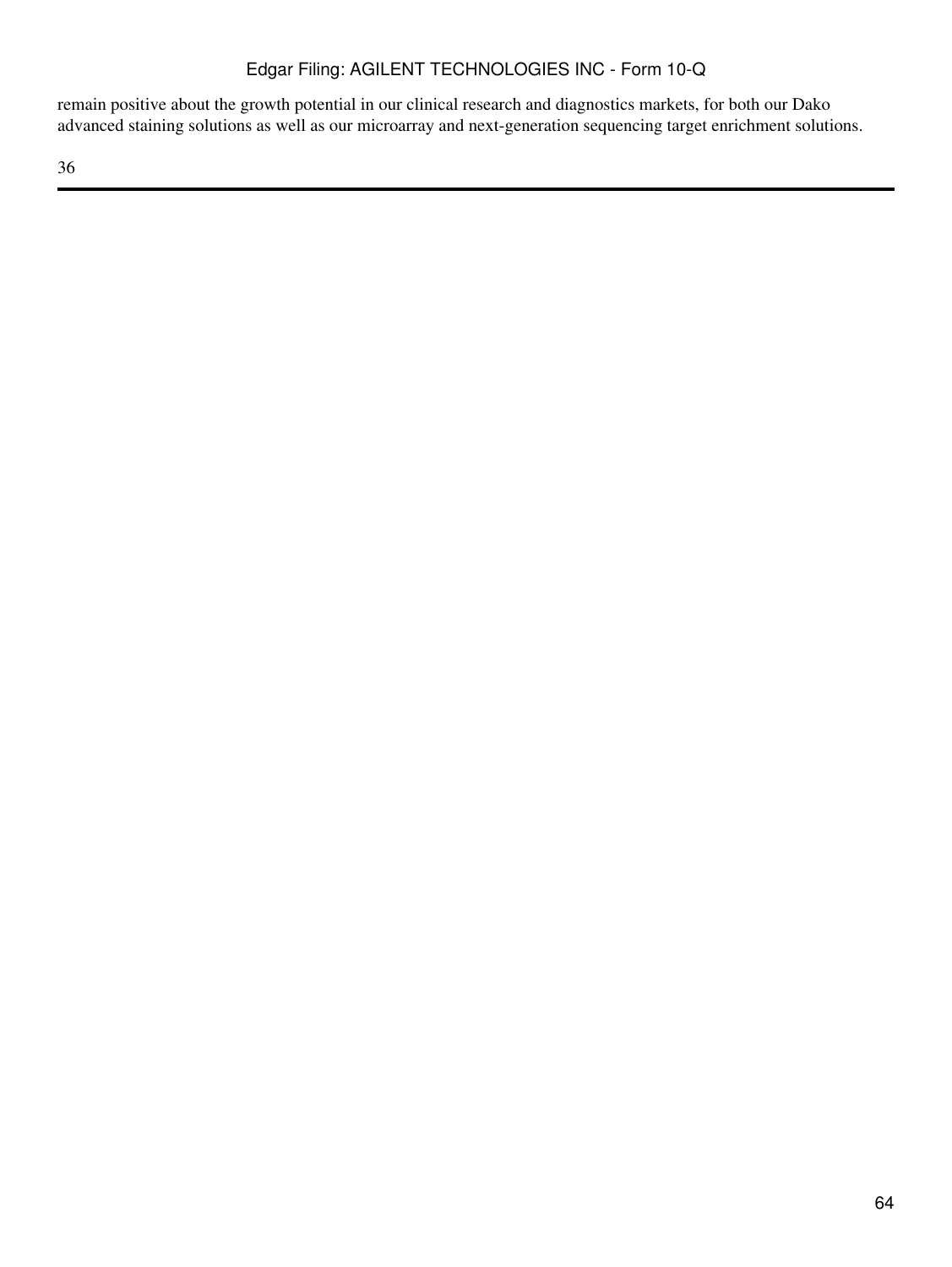### Operating Results

|                                     | Three Months<br>Ended<br>July 31, |                |       | <b>July 31,</b> |           |       |  | Nine Months Ended Year over Year Change |        |
|-------------------------------------|-----------------------------------|----------------|-------|-----------------|-----------|-------|--|-----------------------------------------|--------|
|                                     |                                   |                |       |                 |           |       |  | Three                                   | Nine   |
|                                     | 2014                              | 2013           |       | 2014            |           | 2013  |  | Months                                  | Months |
| Gross margin                        | 53.6                              | % 53.6<br>$\%$ | 54.1  |                 | $\%$ 54.1 |       |  | $% -$                                   |        |
| Operating margin                    | 15.7                              | %16.0          | %15.3 |                 | $\%$ 15.4 |       |  | $\%$ —                                  |        |
| (in millions)                       |                                   |                |       |                 |           |       |  |                                         |        |
| Research and development            | \$61                              | \$56           |       | \$183           |           | \$168 |  | 8%                                      | $9\%$  |
| Selling, general and administrative | \$164                             | \$156          |       | \$501           |           | \$489 |  | 5%                                      | $3\%$  |

Gross margins for products and services for both the three and nine months ended July 31, 2014, were unchanged compared to the same periods last year. Gross margins reflect higher infrastructure expenses and wage increases, entirely offset by favorable product mix, lower inventory charges and lower benefit costs.

Research and development expenses for the three and nine months ended July 31, 2014 increased 8 percent and 9 percent, respectively, compared to the same periods last year. The increase was due to greater investment in software and next generation products, higher infrastructure expenses and wage increases.

Selling, general and administrative expenses for the three and nine months ended July 31, 2014 increased 5 percent and 3 percent, respectively, compared to the same periods last year. The increase was due to higher commissions, higher infrastructure expenses, wage increases, and investments in sales channel coverage with a continued focus on emerging markets.

Operating margins for products and services for both the three months and nine months ended July 31, 2014, were relatively flat, compared to the same periods last year on higher revenue offset by increased operating expenses.

#### Income from Operations

Income from operations for the three and nine months ended July 31, 2014, increased \$2 million and \$7 million, respectively, on corresponding revenue increases of \$28 million and \$61 million.

#### Chemical Analysis

Our chemical analysis business provides application-focused solutions that include instruments, software, consumables, and services that enable customers to identify, quantify and analyze the physical and biological properties of substances and products. Key product categories in chemical analysis include: gas chromatography ("GC") systems, columns and components; gas chromatography mass spectrometry ("GC-MS") systems; inductively coupled plasma mass spectrometry ("ICP-MS") instruments; atomic absorption ("AA") instruments; inductively coupled plasma optical emission spectrometry ("ICP-OES") instruments; molecular spectroscopy instruments; software and data systems; vacuum pumps and measurement technologies; services and support for our products.

#### Orders and Net Revenue

| Three Months | Nine Months | Year over Year Change |      |  |  |  |  |
|--------------|-------------|-----------------------|------|--|--|--|--|
| Ended        | Ended       |                       |      |  |  |  |  |
| July 31,     | July 31,    | Three                 | Nine |  |  |  |  |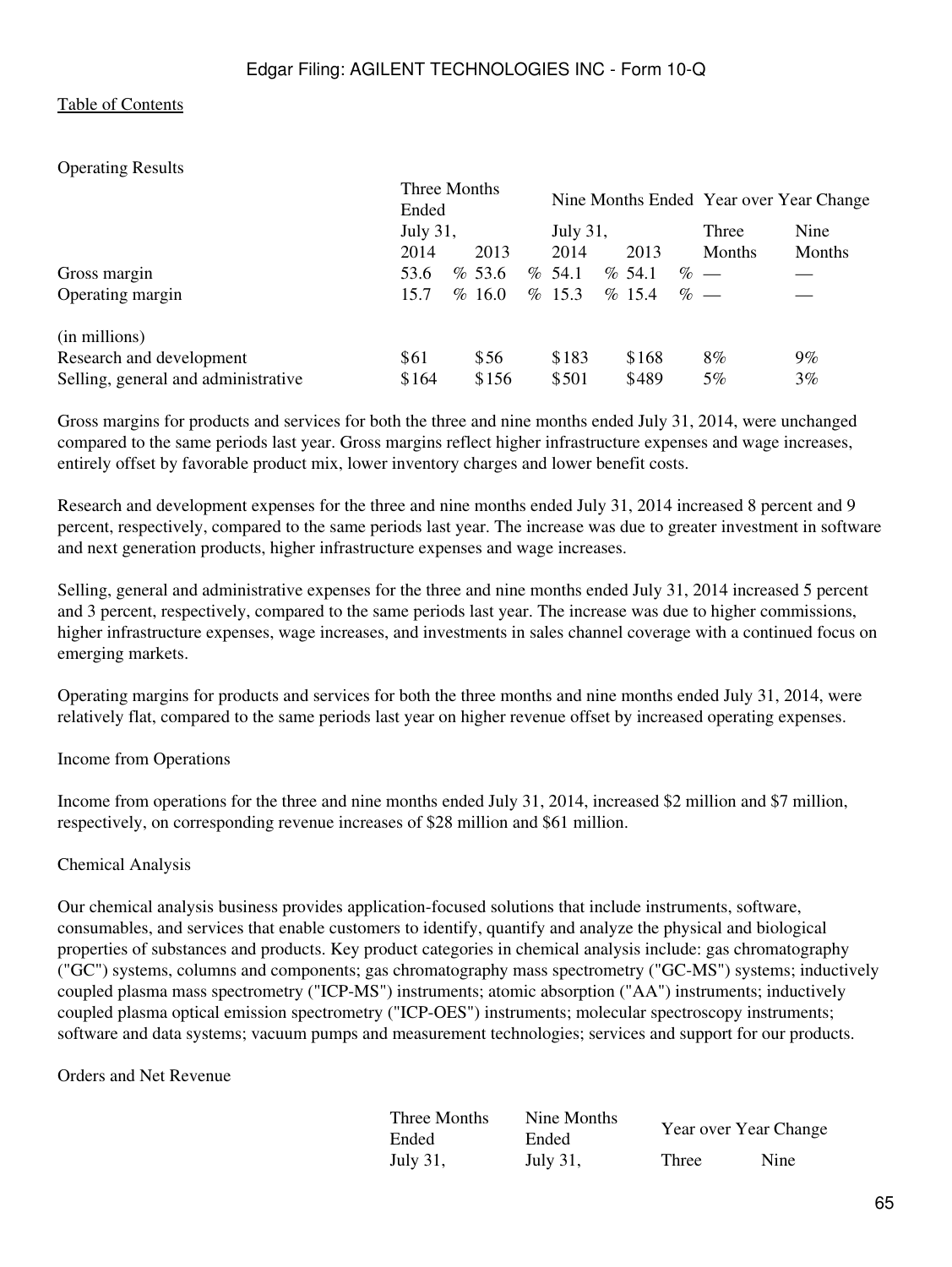|             | 2014          | 2013  | 2014                    | 2013                    | <b>Months</b> | <b>Months</b> |  |  |  |  |
|-------------|---------------|-------|-------------------------|-------------------------|---------------|---------------|--|--|--|--|
|             | (in millions) |       |                         |                         |               |               |  |  |  |  |
| Orders      | \$420         | \$390 |                         | $$1,267$ $$1,197$ $8\%$ |               | 6%            |  |  |  |  |
| Net revenue | \$417         | \$387 | $$1,245$ $$1,182$ $8\%$ |                         |               | 5%            |  |  |  |  |
| ____        |               |       |                         |                         |               |               |  |  |  |  |

Chemical analysis orders for the three and nine months ended July 31, 2014 increased 8 percent and 6 percent, respectively, compared to the same periods last year. Foreign currency movements for the three and nine months ended July 31, 2014 had a favorable currency impact on orders of 1 percentage point and no impact, respectively. Order results were led by solid performance in high end GC's and ICP-MS instruments, along with consumables and services. Geographically, we saw order growth in all regions; orders grew 9 percent in the Americas, 12 percent in Europe, 12 percent in Japan, and 3 percent in Asia Pacific excluding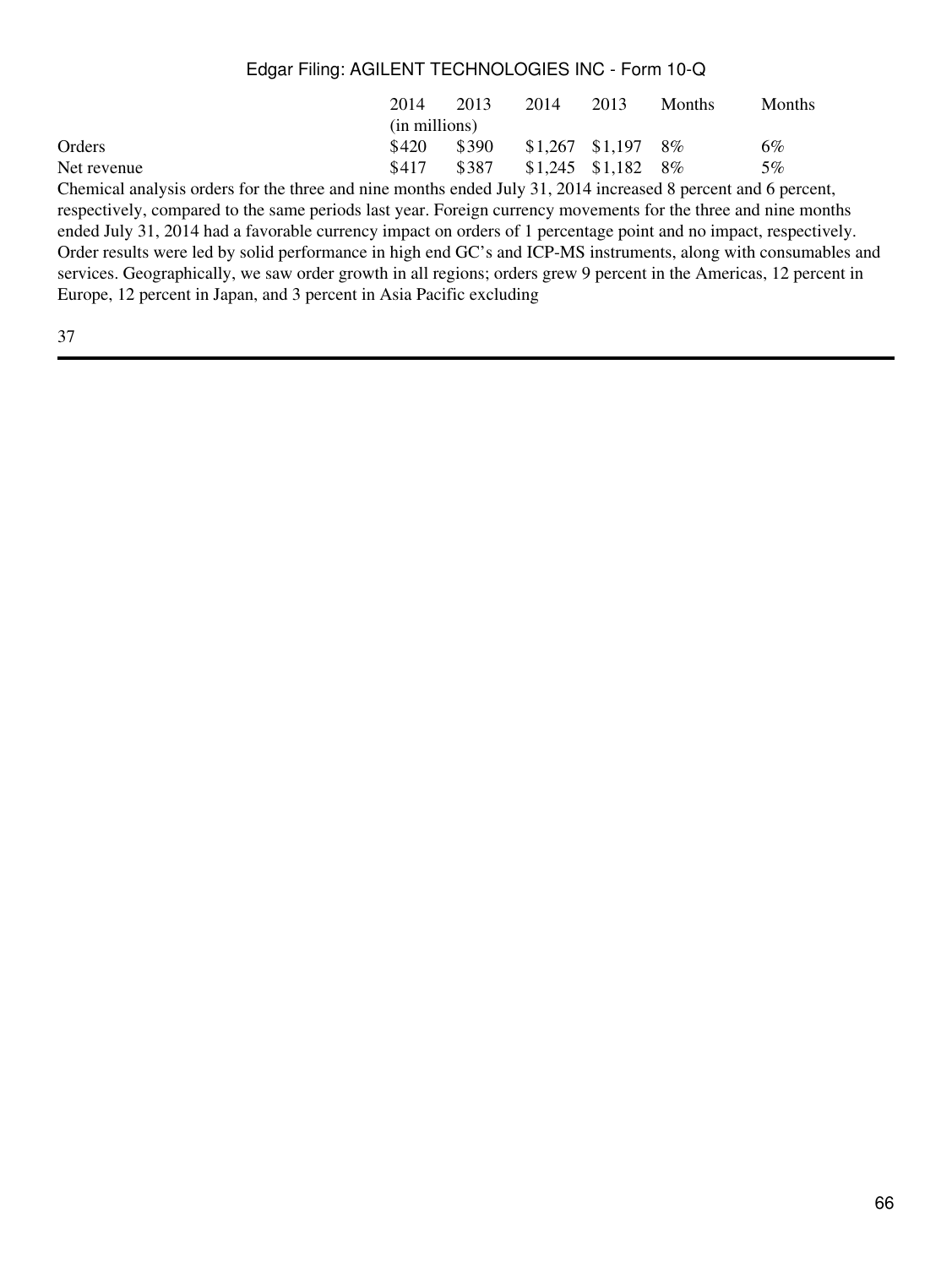#### [Table of Contents](#page-2-0)

Japan for the three months ended July 31, 2014 compared to the same period last year. Orders rebounded across regions, mainly due to improved government spending in the US, continued growth in Europe and China improved late in the quarter. In addition, India showed signs of recovery with the new government taking charge after elections. For the nine months ended July 31, 2014 orders grew 3 percent in the Americas, grew 13 percent in Europe, were flat in Japan, and grew 4 percent in Asia Pacific excluding Japan compared to the same period last year. Though Japan has had positive growth in local currency, growth has been impacted by unfavorable currency exchange. The unfavorable currency impact in Japan was 3 percentage points in the three months ended July 31, 2014 and 12 percentage points for the nine months ended July 31, 2014.

Chemical analysis revenues for the three and nine months ended July 31, 2014 increased 8 percent and 5 percent respectively compared to the same periods last year. Foreign currency movements for the three and nine months ended July 31, 2014 had a favorable currency impact on revenues of 1 percentage point and an unfavorable currency impact of 1 percentage point, respectively compared to the same periods last year. Solid revenue growth was seen virtually across the portfolio with strength in consumables, services, spectroscopy, and gas phase offset by weakness isolated to our vacuum business. The vacuum business declined low single digit for the three months ended July 31, 2014 due to soft industrial markets and weakness in China and Asia. Services growth was highlighted by strong aftermarket sales of service contracts as well as education related business.

Geographically, revenues grew 10 percent in the Americas and Europe, declined 8 percent in Japan (including an unfavorable currency impact of 3 percentage points), and grew 7 percent in Asia Pacific excluding Japan for the three months ended July 31, 2014 compared to the same period last year. The Americas improved and Europe showed continued strength in the three months ended July 31, 2014. However, Japan declined due to currency issues and lack of stimulus money versus the same period last year. Revenues grew 3 percent in the Americas, grew 12 percent in Europe, grew 2 percent in Japan (including an unfavorable currency impact of 12 percentage points), and grew 2 percent in Asia Pacific excluding Japan for the nine months ended July 31, 2014 compared to the same period last year.

In the three months ended July 31, 2014 applied markets saw solid growth in forensics and environmental reflecting significant improvement in government spending. Food testing markets continued to be strong, while chemical and energy grew slightly, largely due to softer demand from China.

Investments in the food market continue across geographies given the increasing focus on ensuring the safety of global food imports and exports. Hydraulic fracturing remains the big story in the energy sector; increased activity in this area is providing footing for growth. Opportunities in forensics are expanding globally for drugs of abuse testing, including test of new designer drugs, especially for the identification of new synthetic designer drugs. Worldwide focus in these areas will provide a boost to the longer term growth engines for chemical analysis.

#### Operating Results

|                                     | Three Months<br>Ended |  |        |  | Nine Months Ended Year over Year Change |  |        |  |               |        |
|-------------------------------------|-----------------------|--|--------|--|-----------------------------------------|--|--------|--|---------------|--------|
|                                     | July 31,              |  |        |  | July 31,                                |  |        |  | Three         | Nine   |
|                                     | 2014                  |  | 2013   |  | 2014                                    |  | 2013   |  | <b>Months</b> | Months |
| Gross margin                        | 52.7                  |  | % 51.0 |  | % 52.5                                  |  | % 51.2 |  | $\%$ 2 ppts   | 1 ppt  |
| Operating margin                    | 23.3                  |  | % 21.5 |  | % 22.6                                  |  | % 21.4 |  | $\%$ 2 ppts   | 1 ppt  |
| (in millions)                       |                       |  |        |  |                                         |  |        |  |               |        |
| Research and development            | \$26                  |  | \$23   |  | \$76                                    |  | \$70   |  | 14%           | $9\%$  |
| Selling, general and administrative | \$96                  |  | \$91   |  | \$295                                   |  | \$282  |  | 6%            | 5%     |

Gross margins for products and services for the three months ended July 31, 2014 increased 2 percentage points compared to the same period last year. The increase was mainly due to a refreshed spectroscopy portfolio with multiple new products over the past year; lower logistics costs, and controlled overhead spending. Gross margins for products and services for the nine months ended July 31, 2014 increased 1 percentage point compared to the same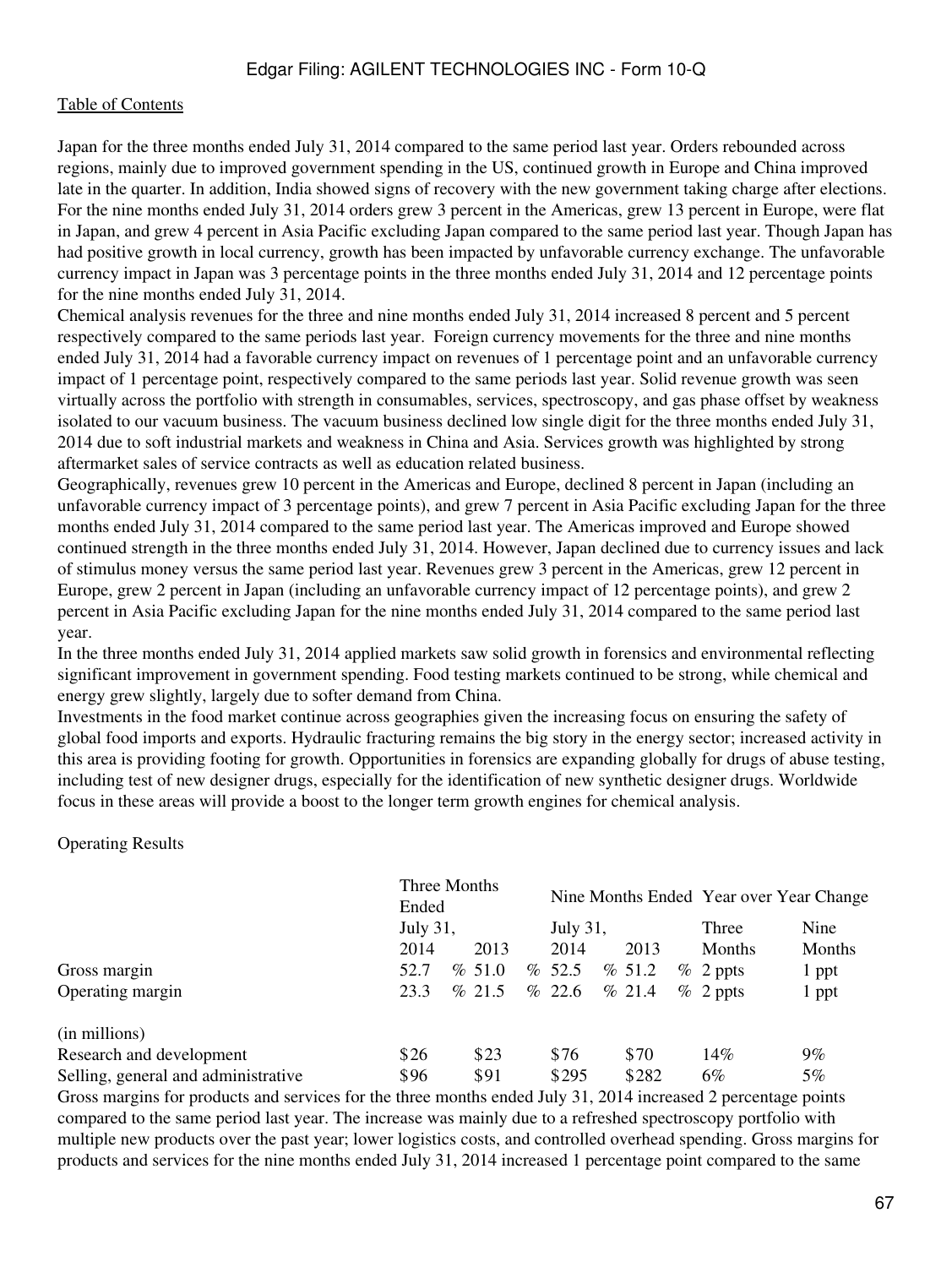period last year. The increase was mainly due to manufacturing transfers to lower cost locations, materials savings, as well as product mix.

Research and development expenses for the three and nine months ended July 31, 2014 increased 14 percent and 9 percent compared to the same periods last year, however, remained relatively flat as a percentage of revenue, as we continue to invest in R&D for current and future products.

Selling, general and administrative expenses for the three months ended July 31, 2014 increased 6 percent compared to the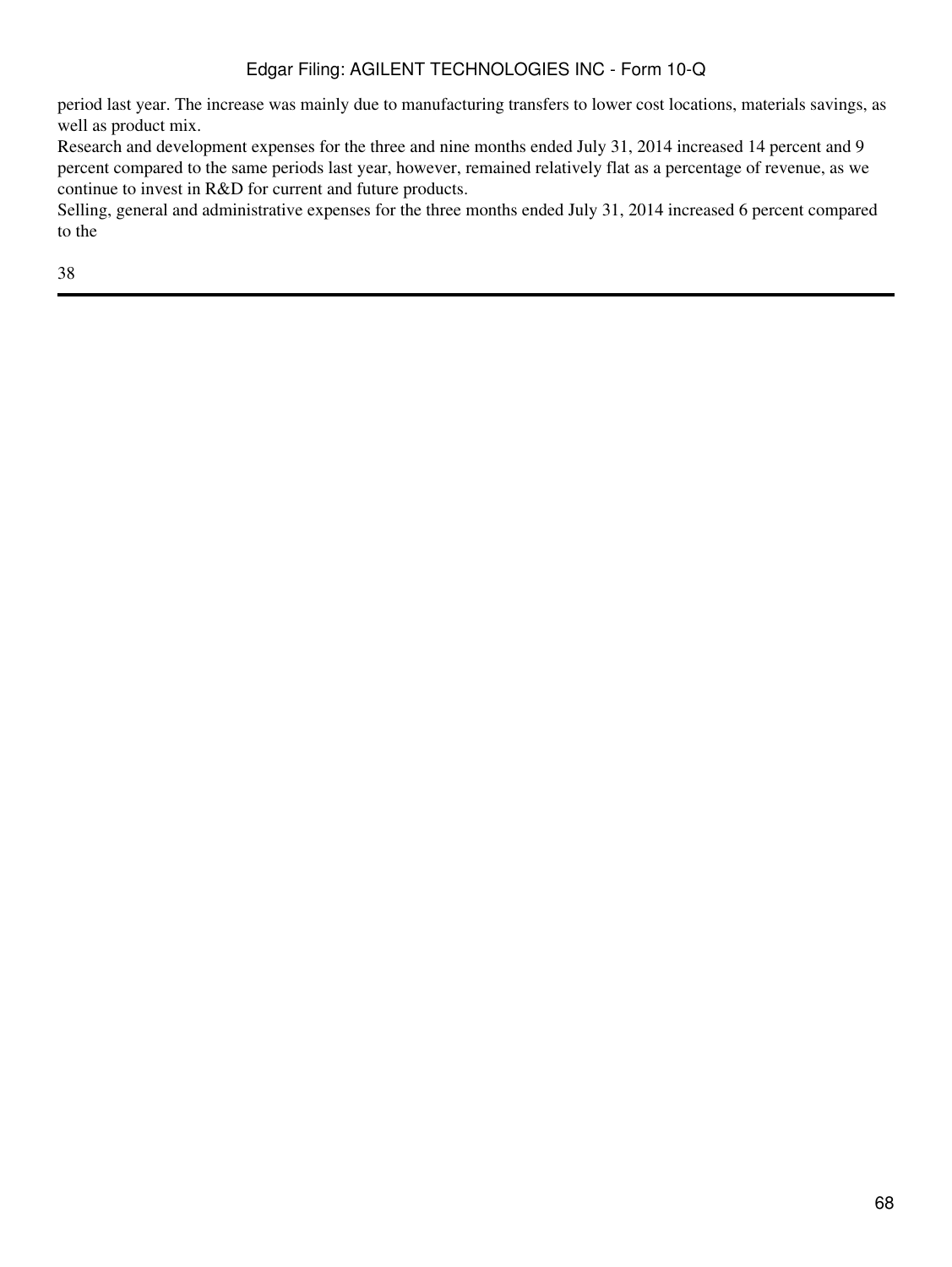#### [Table of Contents](#page-2-0)

same period last year. Selling, general and administrative expenses for the nine months ended July 31, 2014 increased 5 percent compared to the same period last year. The increase was mainly due to higher infrastructure expenses, higher commissions, wage increases and higher variable pay.

Operating margins for products and services for the three months ended July 31, 2014 increased 2 percentage points compared to the same periods last year. Operating margins increased 1 percentage point for the nine months ended July 31, 2014. The increases were mainly due to favorable gross margin performance outpacing operating expense growth.

Income from Operations

Income from operations for the three and nine months ended July 31, 2014, increased \$14 million and \$28 million, respectively, on corresponding revenue increases of \$30 million and \$63 million. The resulting year-over-year operating margin incremental was 47 percent and 45 percent for the three and nine months ended July 31, 2014. Operating margin incremental is measured by the increase in income from operations compared to the prior period divided by the increase in revenue compared to the prior period.

#### Electronic Measurement

Our electronic measurement business provides electronic measurement solutions to communications and electronics industries. We provide electronic measurement instruments and systems and related software, software design tools and related services that are used in the design, development, manufacture, installation, deployment and operation of electronic components and equipment. Related services include start-up assistance, instrument productivity and application services and instrument calibration and repair. We also offer customization, consulting and optimization services throughout the customer's product lifecycle.

Orders and Net Revenue

|             | Three Months<br>Ended    |       | Nine Months<br>Ended |         | Year over Year Change |         |  |
|-------------|--------------------------|-------|----------------------|---------|-----------------------|---------|--|
|             | July 31,<br>2014<br>2013 |       | July 31,             |         | Three                 | Nine    |  |
|             |                          |       | 2014<br>2013         |         | <b>Months</b>         | Months  |  |
|             | (in millions)            |       |                      |         |                       |         |  |
| Orders      | \$722                    | \$674 | \$2,203              | \$2,124 | 7%                    | $4\%$   |  |
| Net revenue | \$757                    | \$701 | \$2,171              | \$2,183 | 8%                    | $(1)\%$ |  |

Electronic measurement orders for the three and nine months ended July 31, 2014, increased 7 percent and 4 percent, respectively, when compared to the same periods last year. There was no foreign currency impact on order growth for the three months ended July 31, 2014, and an unfavorable impact of 1 percentage points for the nine months ended July 31, 2014. The year-over-year increase in orders for the three months ended July 31, 2014, reflected stronger growth in general purpose business driven by aerospace and defense demand, and a moderate increase in communications test. For the three and nine period ending July 31, 2014, orders from Asia Pacific excluding Japan increased 16 percent and 11 percent, respectively, when compared to the same periods last year. There was growth in all market segments with particular strength in computers and semiconductors and aerospace and defense. Europe orders for the three and nine-month periods increased 14 percent and 10 percent with strength in communications offset by declines in industrial, computers and semiconductors. Orders for the Americas was flat and increased 1 percent, respectively, when compared to the same periods last year with strength in aerospace and defense offset by declines in communications, computer and semiconductor test business. Japan orders decreased 5 percent year-over-year in the three months ended July 31, 2014, including 2 percentage points from unfavorable currency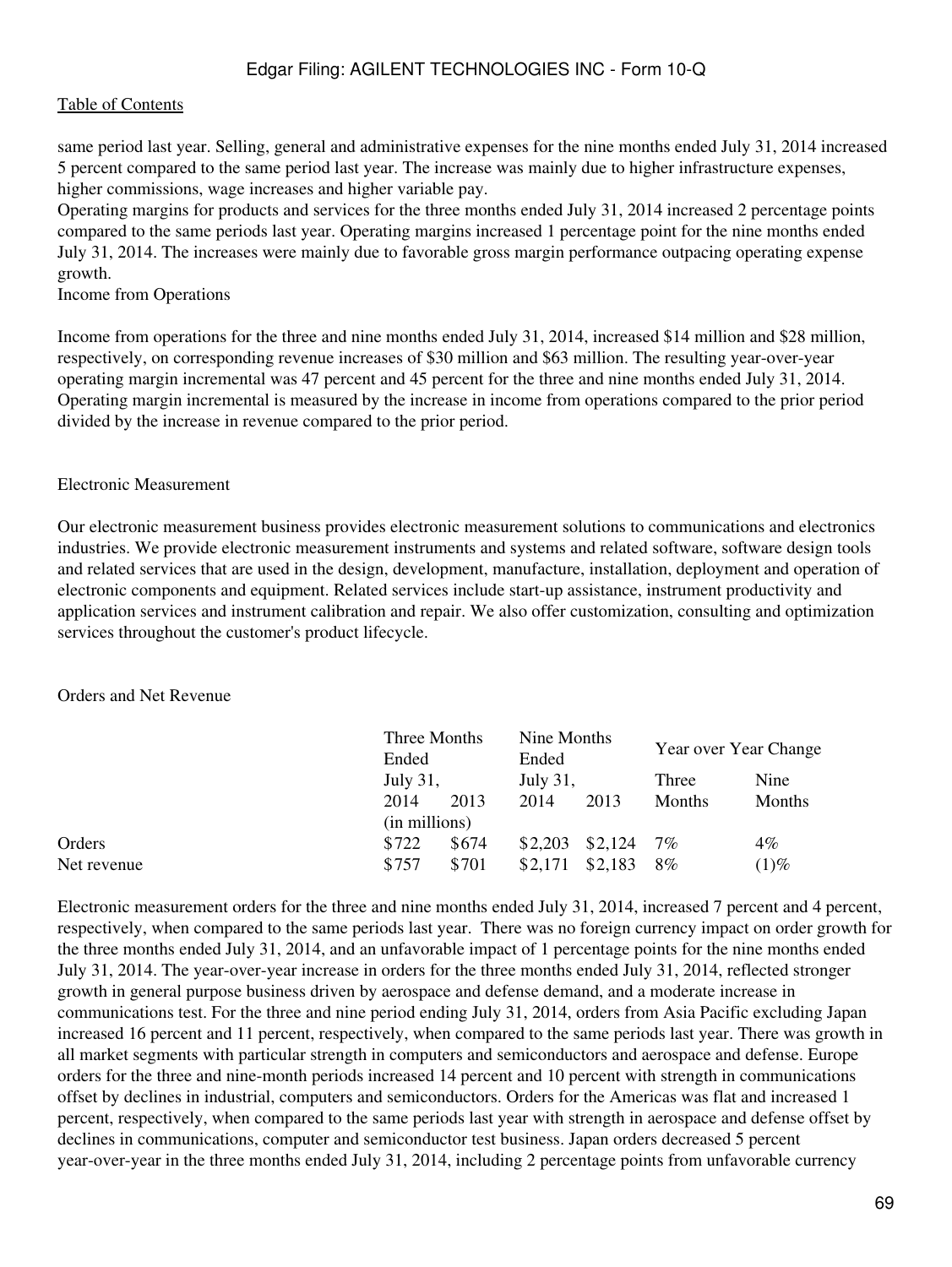movements and decreased 16 percent year-over-year in the nine months ended July 31, 2014 with 8 percentage points from unfavorable currency impact; the market weakness was primarily in aerospace and defense. Electronic measurement revenue for the three and nine months ended July 31, 2014, increased 8 percent and decreased 1 percent, respectively, when compared to the same periods last year. There was no foreign currency impact on revenue growth for the three months ended July 31, 2014, and an unfavorable impact of 1 percentage points for the nine months ended July 31, 2014. Asia Pacific excluding Japan increased 11 percent and 12 percent year-over-year for the three and nine months ended July 31, 2014, respectively, with growth in all market segments. Europe revenue increased 16 percent and 5 percent year-over-year for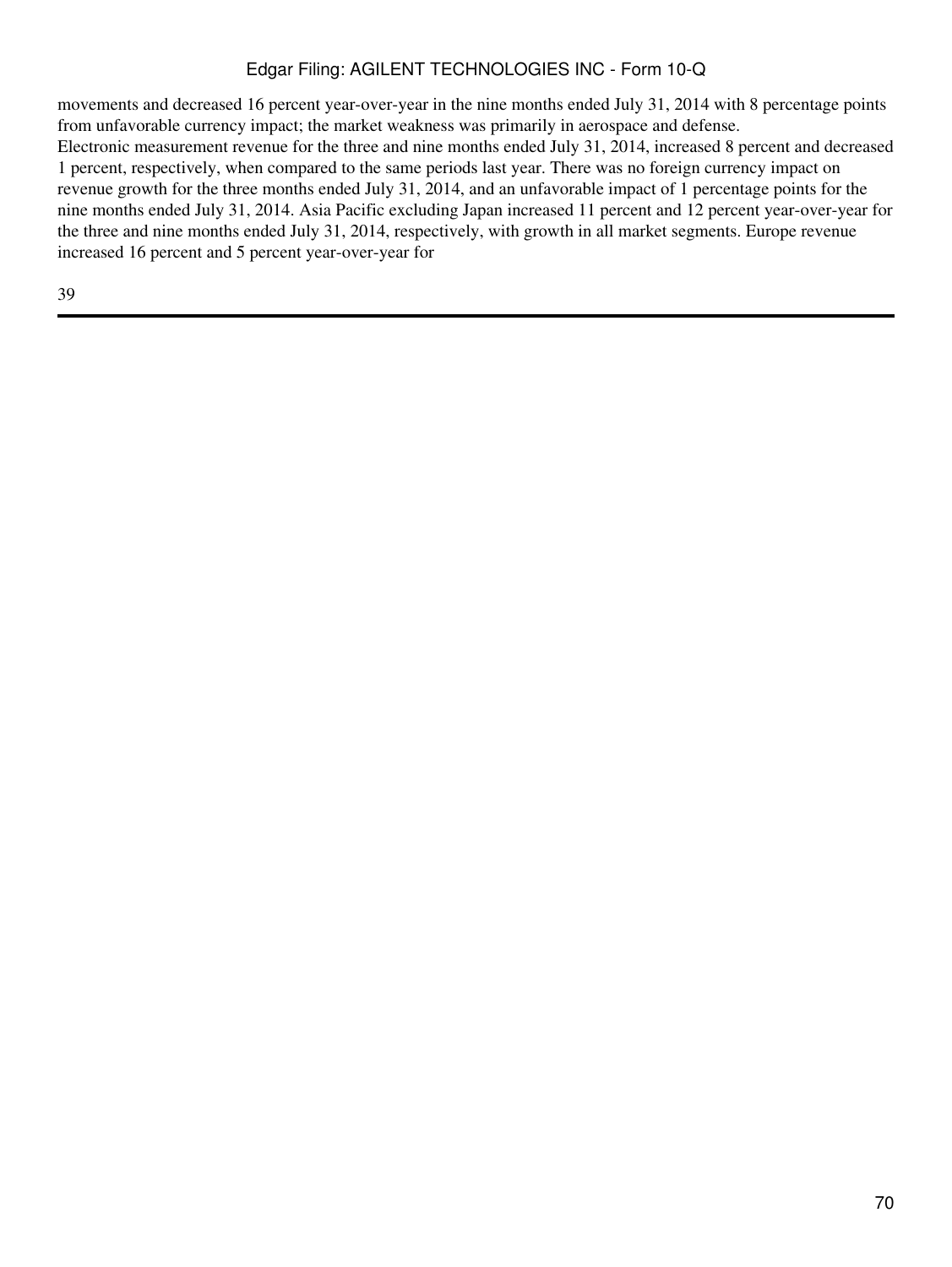the three and nine months ended July 31, 2014, with strength in communications and aerospace and defense partially offset by declines in industrial, computers and semiconductors. Americas revenue increased 8 percent for the three months ended July 31, 2014 driven by growth in aerospace and defense and communications for the three months ending July 31, 2014. For the nine months ended July 31, 2014, the Americas declined 9 percent due to aerospace and defense and the communication test businesses. Japan revenue declined 13 percent for both the three month and nine months ended July 31, 2014, with 2 points and 9 points from unfavorable currency movements respectively with declines in the aerospace and defense and communications markets.

General purpose test, representing approximately 63 percent of electronic measurement revenue, reflected moderate growth in the three months ending July 31, 2014, with a slight decline for the nine month period. Aerospace and defense had strong growth in the three month period with growth in all regions except Japan. In spite of the current three month growth, aerospace and defense revenue for the nine month period declined when compared to the same periods last year. Industrial, computer and semiconductor revenue was flat and up slightly, for the three and nine months ended July 31, 2014. There was continued strength in semiconductor driven by investments in manufacturing capacity which was offset by lower demand in the computer segment.

Communications test, representing approximately 37 percent of electronic measurement revenue increased year-over-year for the three and nine months ended July 31, 2014. Wireless R&D grew in the three months ended July 31, 2014, with strength from China 4G related investments, though there is still a slight decline for the nine month period. Wireless manufacturing grew with strength in 4G base station/infrastructure manufacturing offset by continued weakness in handset/device manufacturing.

Looking forward, the macroeconomic indicators support modest growth. The geopolitical situation does represent risk, particularly related to the situation in Russia. We expect modest seasonal improvement in aerospace and defense business next quarter driven by U.S. government related spending. The communication test market projections continues to be mixed with base station spending expected to remain steady and handset/device manufacturing projected to remain soft in the short-term.

#### Operating Results

|                                     | Three Months<br>Ended |  |        |  |          |        | Nine Months Ended Year over Year Change |           |
|-------------------------------------|-----------------------|--|--------|--|----------|--------|-----------------------------------------|-----------|
|                                     | <b>July 31,</b>       |  |        |  | July 31, |        | Three                                   | Nine      |
|                                     | 2014                  |  | 2013   |  | 2014     | 2013   | <b>Months</b>                           | Months    |
| Gross margin                        | 55.3                  |  | % 56.6 |  | % 55.7   | % 57.0 | $\%$ (1) ppt                            | $(1)$ ppt |
| Operating margin                    | 19.7                  |  | %18.5  |  | % 18.4   | %18.8  | $\%$ 1 ppt                              |           |
| (in millions)                       |                       |  |        |  |          |        |                                         |           |
| Research and development            | \$90                  |  | \$89   |  | \$269    | \$277  | $1\%$                                   | (3)%      |
| Selling, general and administrative | \$179                 |  | \$178  |  | \$541    | \$557  |                                         | (3)%      |

Gross margins for products and services for the three and nine months ended July 31, 2014, decreased 1 percentage point for both periods, compared to the same periods last year. The decline was impacted by a change in product mix and an increase in inventory charges.

Research and development expenses for the three and nine months ended July 31, 2014, increased 1 percent and decreased 3 percent, respectively, compared to the same periods last year. The increase in discretionary expenses from development spending was partially offset by lower wages and benefits for the three months period ending July 31, 2014. The decrease for the nine month period was driven by lower wages and benefits impacted by cost savings from prior restructuring.

Selling, general and administrative expenses for the three and nine months ended July 31, 2014, was flat and decreased 3 percent, respectively, compared to the same periods last year. Reductions from lower infrastructure costs were partially offset by wage increases.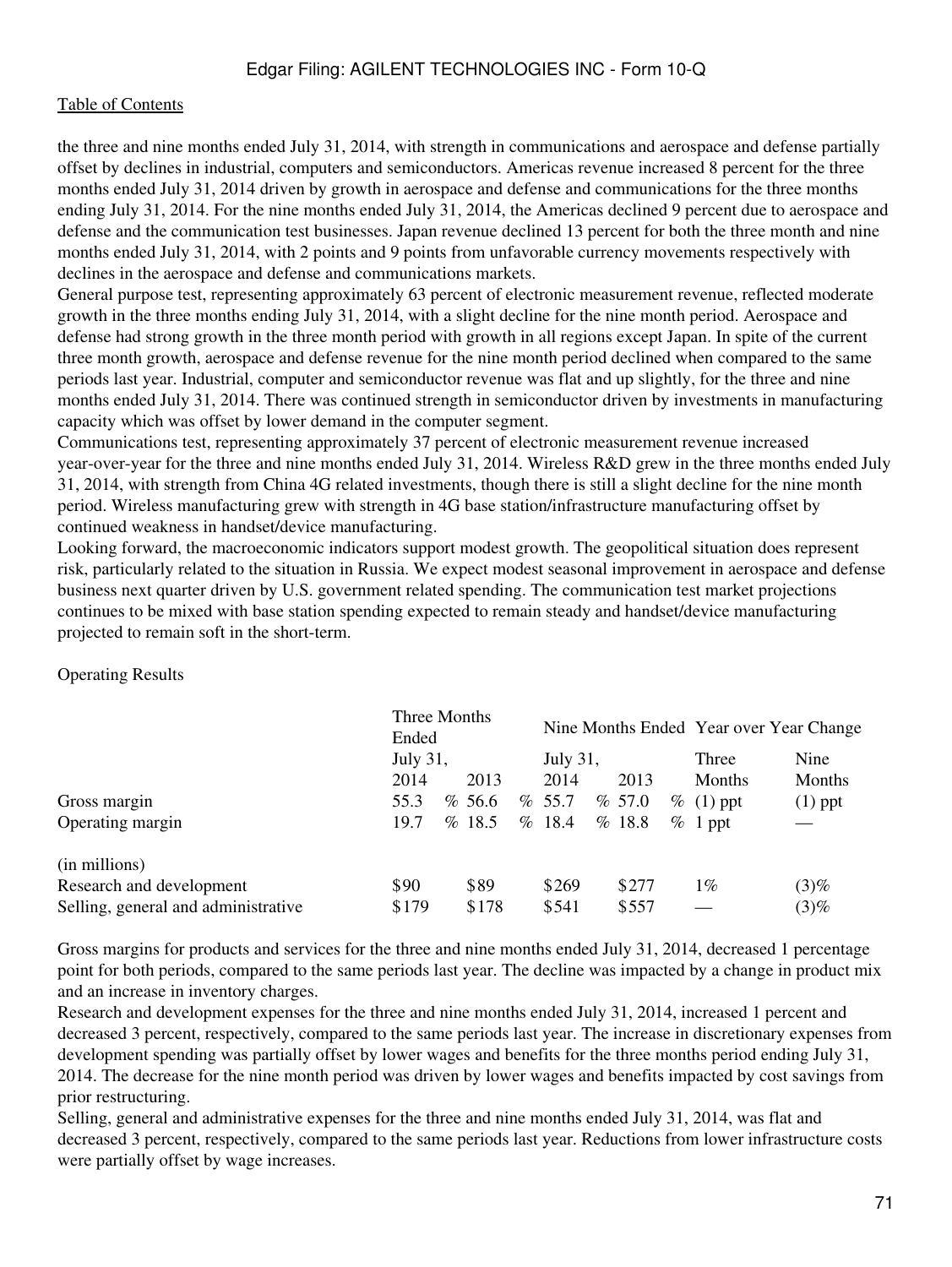Operating margins for products and services for the three and nine months ended July 31, 2014, increased 1 percentage point and was flat, respectively, compared to the same periods last year. Income from Operations

Income from operations for the three and nine months ended July 31, 2014, increased \$20 million and decreased \$11 million, respectively, on a corresponding revenue increases of \$56 million and decreases of \$12 million. The resultant year-over-year operating margin incremental was 36 percent and a decrement of 94 percent for these periods, respectively.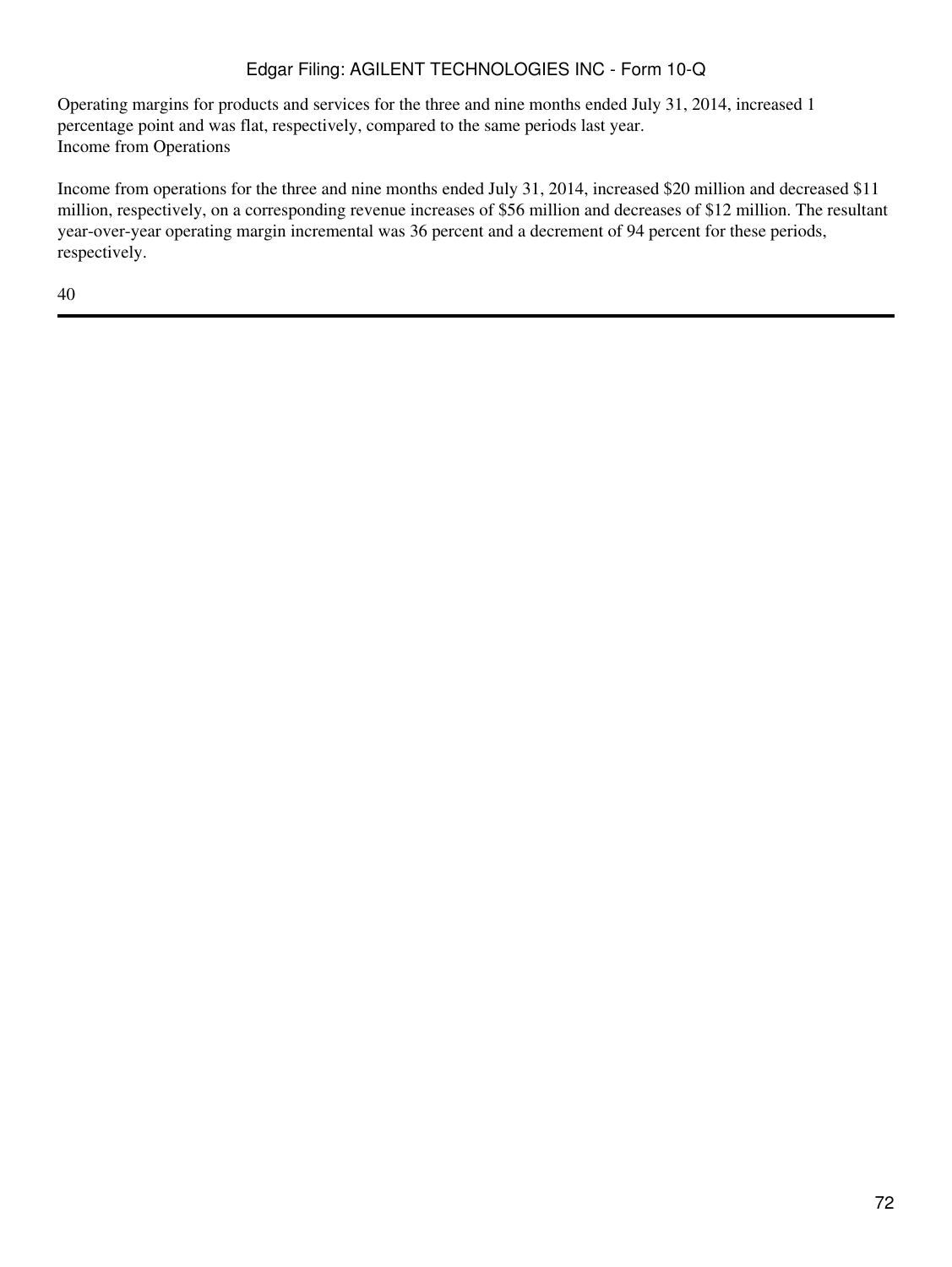## FINANCIAL CONDITION

### Liquidity and Capital Resources

Our financial position as of July 31, 2014 consisted of cash and cash equivalents of \$2,391 million as compared to \$2,675 million as of October 31, 2013.

As of July 31, 2014, approximately \$ 2,266 million of our cash and cash equivalents is held outside of the U.S. in our foreign subsidiaries. Most of the amounts held outside of the U.S. could be repatriated to the U.S. but, under current law, would be subject to U.S. federal and state income taxes, less applicable foreign tax credits. Agilent has accrued for U.S. federal and state tax liabilities on the earnings of its foreign subsidiaries except when the earnings are considered indefinitely reinvested outside of the U.S. Repatriation could result in additional material U.S. federal and state income tax payments in future years. We utilize a variety of funding strategies in an effort to ensure that our worldwide cash is available in the locations in which it is needed.

We believe our cash and cash equivalents, cash generated from operations, and ability to access capital markets and credit lines will satisfy, for the foreseeable future, our liquidity requirements, both globally and domestically, including the following: working capital needs, capital expenditures, business acquisitions, stock repurchases, cash dividends, contractual obligations, commitments, principal and interest payments on debt, and other liquidity requirements associated with our operations.

### Net Cash Provided by Operating Activities

Net cash provided by operating activities was \$547 million for the nine months ended July 31, 2014 compared to cash provided of \$775 million for the same period in 2013. In the nine months ended July 31, 2014, we paid approximately \$89 million under our variable and incentive pay programs, as compared to \$98 million paid out during the same period of 2013. Net cash paid for income taxes was approximately \$71 million and \$93 million in the nine months ended July 31, 2014 and 2013, respectively. For the nine months ended July 31, 2014 and 2013, other assets and liabilities used cash of \$208 million and provided cash of \$10 million, respectively. The usage of cash in other assets and liabilities was largely the result of changes in prepaid assets, defined benefit plan liabilities, interest accruals, restructuring accruals and income and transaction tax assets and liabilities.

In the nine months ended July 31, 2014, accounts receivable provided cash of less than \$1 million compared to cash provided of \$31 million for the same period in 2013. Revenue increased by approximately 2 percent in the nine months ended July 31, 2014 as compared to the same period in 2013. Days' sales outstanding decreased to 45 days as of July 31, 2014 from 48 days a year ago. Accounts payable used cash of \$ 29 million for the nine months ended July 31, 2014 compared to cash used of \$47 million in the same period in 2013. Cash used for inventory was \$73 million for the nine months ended July 31, 2014 compared to cash used of \$81 million for the same period in 2013. Inventory days on-hand decreased to 116 days as of July 31, 2014 compared to 119 days as of the end of the same period last year.

Net cash provided by operating activities within the nine months ended July 31, 2014 was negatively impacted by: advanced accounts payable payments of approximately \$60 million made to suppliers prior to the separation activities related to Keysight, the prepayment penalty of \$28 million for the redemption of the 2015 senior notes and approximately \$18 million associated with accelerated interest payments related to the redemption of 2015 senior notes and additional interest payments on 2023 senior notes issued in June 2013.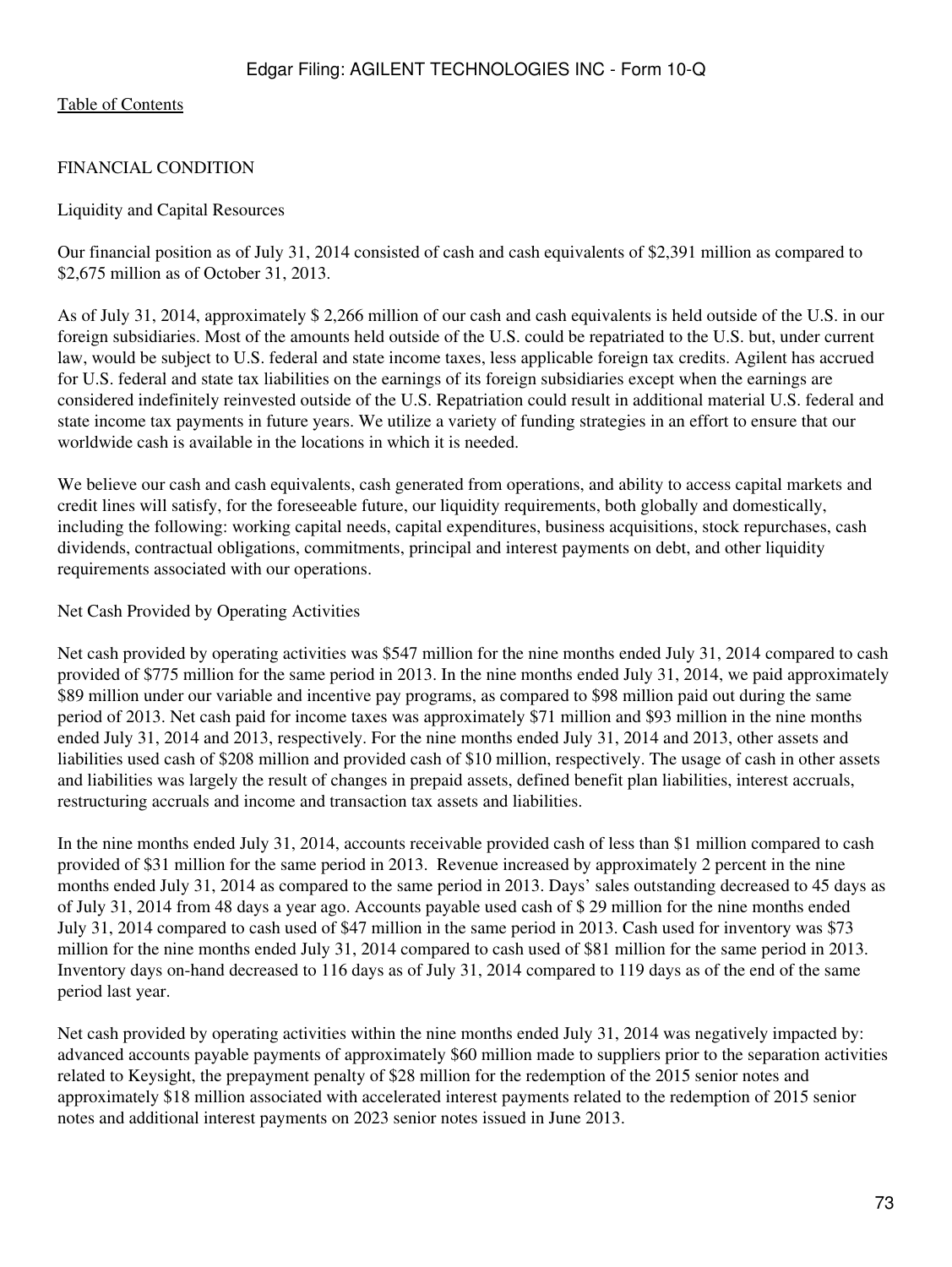We contributed approximately \$84 million and \$102 million to our defined benefit plans in the nine months ended July 31, 2014 and 2013, respectively. Our annual contributions are highly dependent on the relative performance of our assets versus our projected liabilities, among other factors. We expect to contribute approximately \$19 million to our defined benefit plans during the remainder of 2014.

Net Cash Used in Investing Activities

Net cash used in investing activities was \$172 million for the nine months ended July 31, 2014 as compared to net cash used in investing activities of \$197 million for the same period of 2013. Investments in property, plant and equipment were \$162 million for the nine months ended July 31, 2014 compared to \$163 million in the same period of 2013. We expect that total capital expenditures for the current year will be approximately \$210 million. In the nine months ended July 31, 2014, there were \$25 million of purchases of equity method investments including a \$3.5 million loan converted to equity compared with \$36 million of purchases of investments including \$21 million for equity method investments in the same period last year. Proceeds from the sale of investments was \$1 million and \$11 million in the nine months ended July 31, 2014 and 2013, respectively. In the nine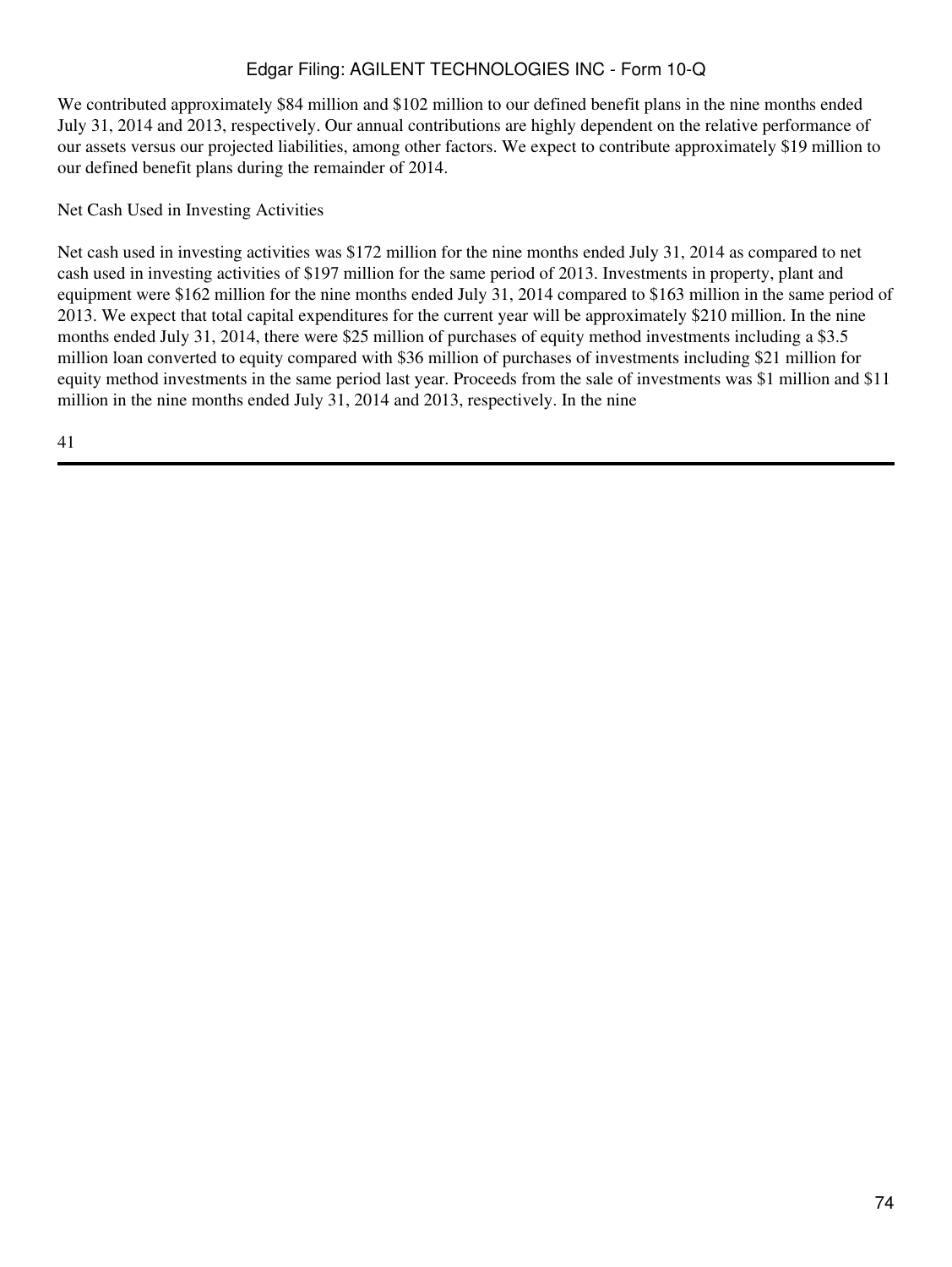#### [Table of Contents](#page-2-0)

months ended July 31, 2014, there were \$3 million of business acquisitions and intangibles assets, net of cash acquired, compared to \$11 million in same period last year.

On April 30, 2014, Agilent entered into a binding sales contract with real estate developers to sell land in the U.K. The contract calls for proportionate transfers and payments of three separate land tracts totaling approximately \$34 million in May 2014, November 2015 and November 2016. Under the authoritative accounting guidance the full accrual method will be used to account for these transactions and gains on the sales recognized at each sale and payment date. In the three and nine months ended July 31, 2014 we recognized \$11 million gain on sale of land in respect of the first of three land tracts in selling, general and administrative expenses. The property transfers to Keysight at distribution and the two remaining future payments in November 2015 and November 2016 from the developers will become due to and collected by Keysight.

#### Net Cash Used in Financing Activities

Net cash used in financing activities for the nine months ended July 31, 2014 was \$ 658 million compared to cash used of \$560 million for the same period of 2013.

#### Treasury stock repurchases

On January 16, 2013, our board of directors approved a share-repurchase program (the "2013 repurchase program"). The 2013 repurchase program authorized the use of up to \$500 million to repurchase shares of the company's common stock in open market transactions. On May 14, 2013, we announced that our board of directors authorized an increase of \$500 million to the 2013 repurchase program bringing the cumulative authorization to \$1 billion. As of July 31, 2014, there were no remaining amounts to be repurchased under the 2013 program.

On November 22, 2013 we announced that our board of directors had authorized a new share repurchase program effective upon the conclusion of the company's \$1 billion repurchase program. The new program is designed to reduce or eliminate dilution resulting from issuance of stock under the company's employee equity incentive programs to target maintaining a weighted average share count of approximately 335 million diluted shares.

For the nine months ended July 31, 2014, we repurchased 4 million shares for \$200 million. For the nine months ended July 31, 2013, 20 million shares were repurchased for \$900 million. All such shares and related costs are held as treasury stock and accounted for using the cost method.

#### Dividends

During the nine months ended July 31, 2014, we paid cash dividends of \$0.396 per common share or \$132 million on the company's common stock. During the nine months ended July 31, 2013, we paid cash dividends of \$0.34 per common share or \$117 million on the company's common stock.

The timing and amounts of any future dividends are subject to determination and approval by our board of directors.

#### Credit Facilities and Short-term loans

On October 20, 2011, we entered into a five-year credit agreement, which provides for a \$400 million unsecured credit facility that will expire on October 20, 2016. The company may use amounts borrowed under the facility for general corporate purposes. For the nine months ended July 31, 2014 we borrowed \$50 million under the facility and repaid \$50 million by July 31, 2014. As of July 31, 2014 the company had no borrowings outstanding under the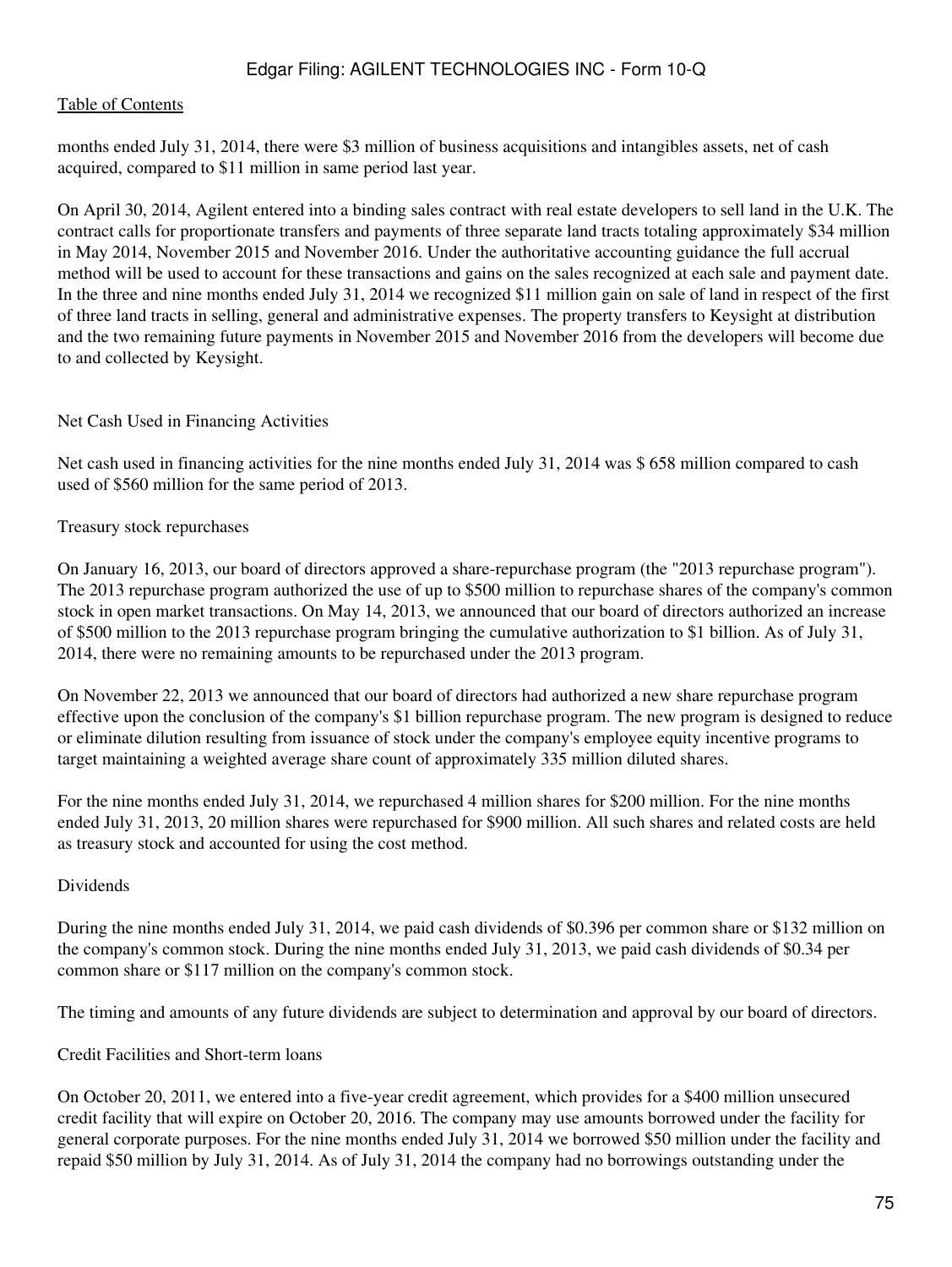facility. We were in compliance with the covenants for the credit facilities during the nine months ended July 31, 2014.

As a result of the Dako acquisition, we have a credit facility in Danish Krone equivalent of \$9 million with a Danish financial institution. As of July 31, 2014 the company had no borrowings outstanding under the facility.

On July 10, 2014, a wholly owned subsidiary of Agilent in India entered into a short-term loan agreement with a financial institution, which provides up to \$50 million of unsecured borrowings. On July 25, 2014, we borrowed \$35 million against the loan agreement at an interest rate of 9.95 percent per annum. The loan will be used for general corporate purposes on a short-term basis and interest will be paid monthly.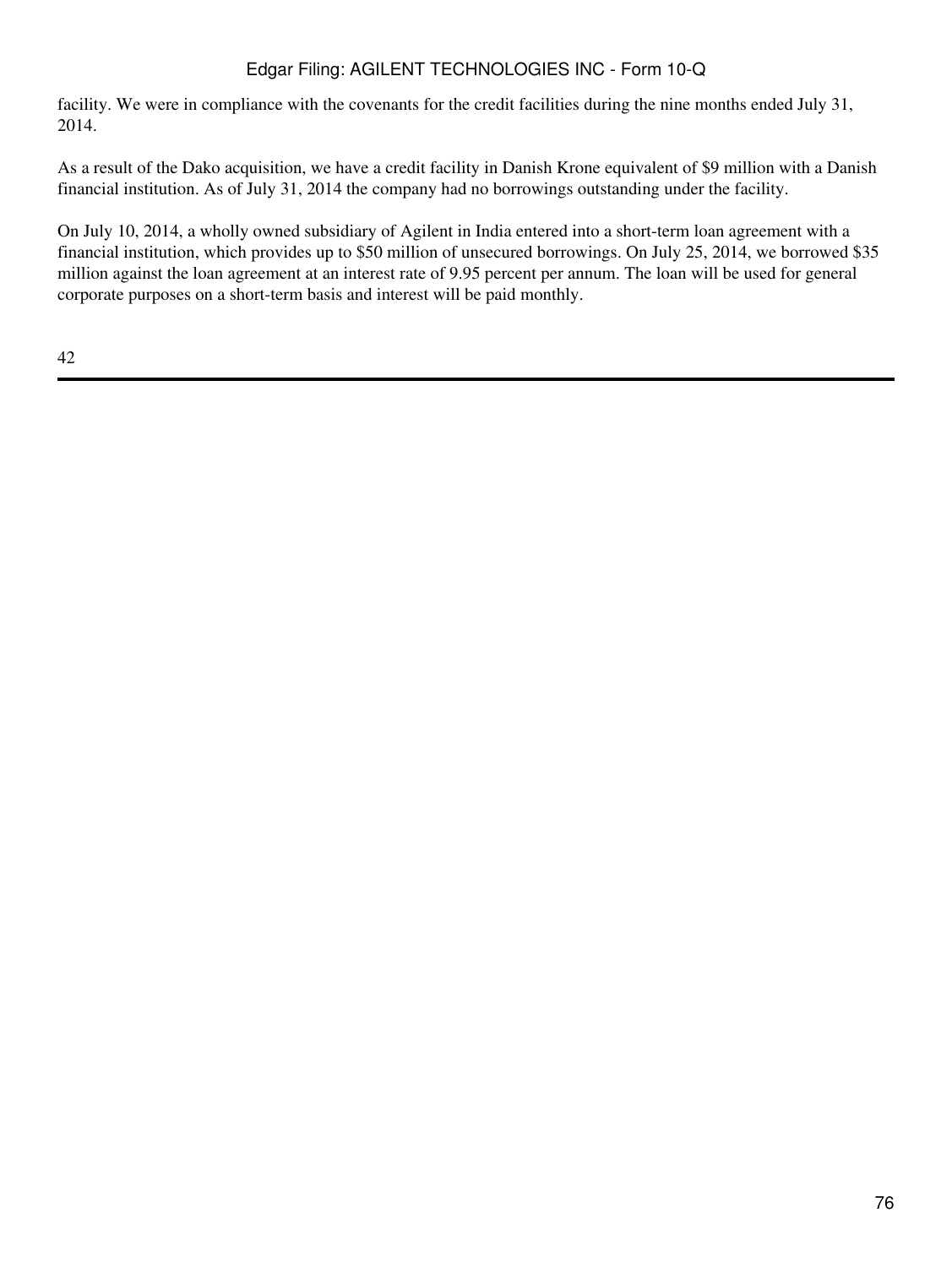### [Table of Contents](#page-2-0)

### Long-term debt

On July 14, 2014, we settled the redemption of the outstanding aggregate principal amount of our 5.5% senior notes ("2015 senior notes") due September 14, 2015, that had been called for redemption on June 12, 2014. The redemption price of approximately \$528 million included the \$500 million principal amount and a \$28 million prepayment penalty. The prepayment penalty less full amortization of previously deferred interest rate swap gain of approximately \$8 million was disclosed in other income (expense), net in the condensed consolidated statement of operations. The amortization of the interest rate swap gain has been recognized as an adjustment to reconcile net income to net cash provided by operating activities in the condensed consolidated statement of cash flows. We also paid accrued and unpaid interest of \$9 million on the 2015 senior notes up to but not including the redemption date.

There have been no changes to the principal, maturity, interest rates and interest payment terms of the outstanding senior notes and mortgage debt in the nine months ended July 31, 2014 as compared to the senior notes and mortgage debt as described in our Annual Report on Form 10-K for the fiscal year ended October 31, 2013, except for the repayment of the 2015 senior notes mentioned above.

#### **Other**

As of July 31, 2014 our contractual obligations under "other purchase commitments" were approximately \$96 million for the next fiscal year as compared to \$70 million at October 31, 2013. The increase is due to additional contracts associated with our pre-separation expenditures and the duplication of a number of contracts related to the separation activities of our electronic measurement business on August 1, 2014.

There were no other material changes from our 2013 Annual Report on Form 10-K, to our contractual commitments in the first nine months of 2014. We have contractual commitments for non-cancelable operating leases. We have no other material non-cancelable guarantees or commitments.

Other long-term liabilities include \$321 million and \$341 million of liabilities related to uncertain tax positions as of July 31, 2014 and October 31, 2013, respectively. We are unable to accurately predict when these amounts will be realized or released. However, it is reasonably possible that there could be significant changes to our unrecognized tax benefits in the next twelve months due to either the expiration of a statute of limitations or a tax audit adjustment.

## ITEM 3. QUANTITATIVE AND QUALITATIVE DISCLOSURES ABOUT MARKET RISK

We are exposed to foreign currency exchange rate risks inherent in our sales commitments, anticipated sales, and assets and liabilities denominated in currencies other than the functional currency of our subsidiaries. We hedge future cash flows denominated in currencies other than the functional currency using sales forecasts up to twelve months in advance. Our exposure to exchange rate risks is managed on an enterprise-wide basis. This strategy utilizes derivative financial instruments, including option and forward contracts, to hedge certain foreign currency exposures with the intent of offsetting gains and losses that occur on the underlying exposures with gains and losses on the derivative contracts hedging them. We do not currently and do not intend to utilize derivative financial instruments for speculative trading purposes. To the extent that we are required to pay for all, or portions, of an acquisition price in foreign currencies, we may enter into foreign exchange contracts to reduce the risk that currency movements will impact the cost of the transaction.

Our operations generate non-functional currency cash flows such as revenues, third party vendor payments and inter-company payments. In anticipation of these foreign currency cash flows and in view of volatility of the currency market, we enter into such foreign exchange contracts as are described above to manage our currency risk. Approximately 64 percent of our revenues were generated in U.S. dollars during the three months ended July 31, 2014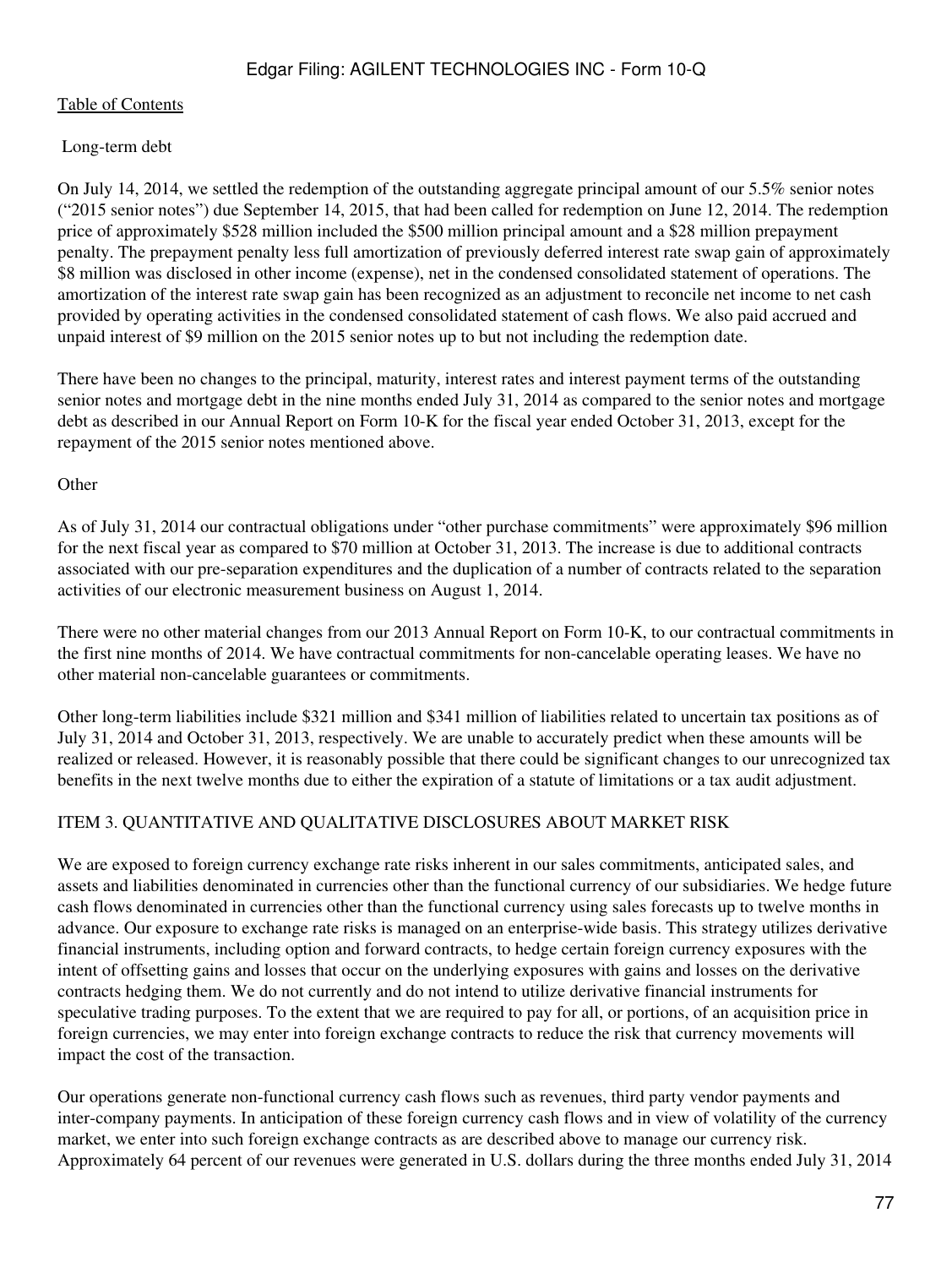### and 2013.

We performed a sensitivity analysis assuming a hypothetical 10 percent adverse movement in foreign exchange rates to the hedging contracts and the underlying exposures described above. As of July 31, 2014, the analysis indicated that these hypothetical market movements would not have a material effect on our condensed consolidated financial position, results of operations or cash flows.

We are also exposed to interest rate risk due to the mismatch between the interest expense we pay on our loans at fixed rates and the variable rates of interest we receive from cash, cash equivalents and other short-term investments. We have issued long-term debt in U.S. dollars or foreign currencies at fixed interest rates based on the market conditions at the time of financing. We believe that the fair value of our fixed rate debt changes when the underlying market rates of interest change, and we may use interest rate swaps to modify such market risk.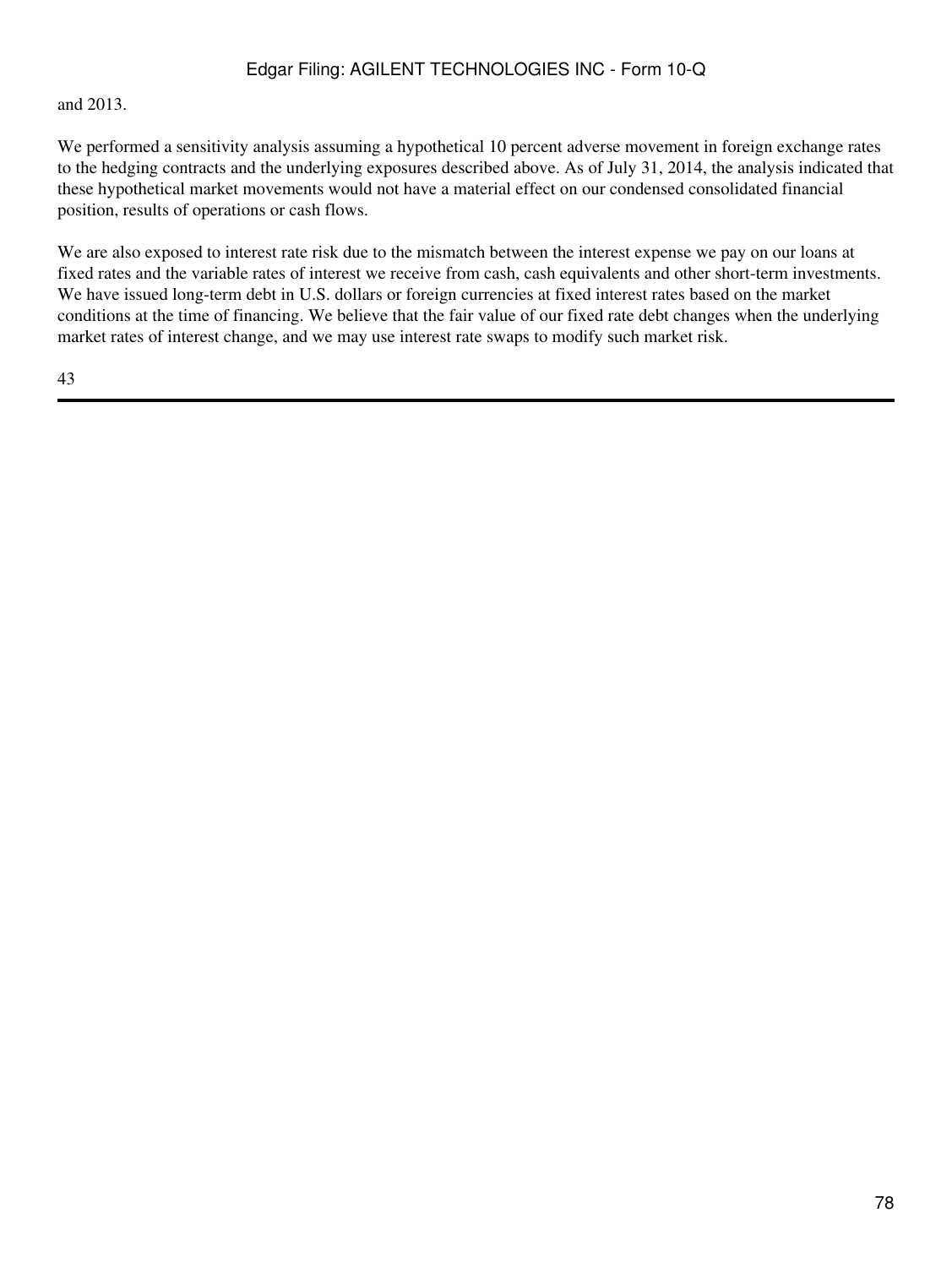### [Table of Contents](#page-2-0)

We performed a sensitivity analysis assuming a hypothetical 10 percent adverse movement in interest rates relating to the underlying fair value of our fixed rate debt. As of July 31, 2014, the sensitivity analyses indicated that a hypothetical 10 percent adverse movement in interest rates would result in an immaterial impact to the fair value of our fixed interest rate debt.

## ITEM 4. CONTROLS AND PROCEDURES

#### Evaluation of Disclosure Controls and Procedures

Under the supervision and with the participation of our management, including the Chief Executive Officer and Chief Financial Officer, we have evaluated the effectiveness of our disclosure controls and procedures as required by Exchange Act Rule 13a-15(b) as of the end of the period covered by this report. Based on that evaluation, the Chief Executive Officer and Chief Financial Officer have concluded that these disclosure controls and procedures are effective.

Changes in Internal Control over Financial Reporting

There were no changes in our internal control over financial reporting during the quarter ended July 31, 2014 that have materially affected, or are reasonably likely to materially affect, our internal control over financial reporting.

#### PART II — OTHER INFORMATION

#### ITEM 1. LEGAL PROCEEDINGS

We are involved in lawsuits, claims, investigations and proceedings, including, but not limited to, patent, commercial and environmental matters, which arise in the ordinary course of business. There are no matters pending that we currently believe are probable of having a material impact to our business, consolidated financial condition, results of operations or cash flows.

On March 4, 2013, we made a report to the Inspector General of the Department of Defense ("DOD IG") regarding pricing irregularities relating to certain sales of electronic measurement products to U.S. government agencies. We have conducted a thorough investigation with the help of external counsel, and we have approached the DOD IG with a proposed methodology for resolving possible overcharges to U.S. government purchasers resulting from these sales and now will be discussing the matter with the Department of Justice Civil Division ("DOJ"). Based on our investigation and our interactions with the DOD IG and DOJ, we do not believe that this matter is reasonably possible of having a material impact on Agilent's financial condition, results of operations or cash flows. As of July 31, 2014, we have accrued for this matter based on our current understanding.

As part of routine internal audit activities, the Company determined that certain employees of Agilent's subsidiaries in China did not comply with the Company's Standards of Business Conduct and other policies. Based on those findings, the Company has initiated an internal investigation, with the assistance of outside counsel, relating to certain sales of our products through third party intermediaries in China. The internal investigation includes a review of compliance by our employees in China with the requirements of the U.S. Foreign Corrupt Practices Act and other applicable laws and regulations. On September 5, 2013, the Company voluntarily contacted the United States Securities and Exchange Commission and United States Department of Justice to advise both agencies of this internal investigation. We will cooperate with any government investigation of this matter. At this point, we cannot predict or estimate the duration, scope, cost, or result of this matter, or whether the government will commence any legal action, which could result in possible fines and penalties, criminal or civil sanctions, or other consequences. Accordingly, no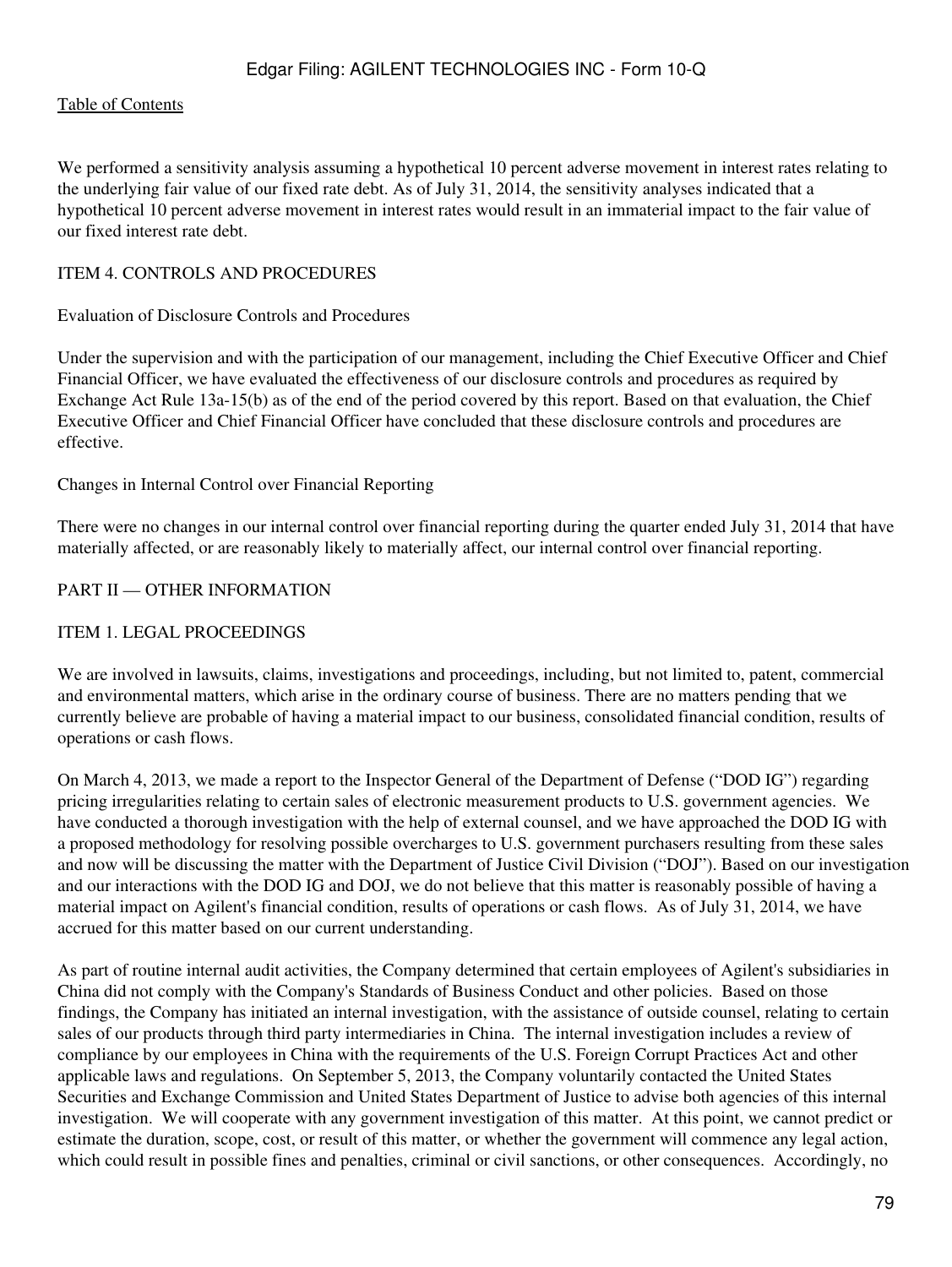provision with respect to these matters has been made in the Company's consolidated financial statements. Adverse findings or other negative outcomes from any governmental proceedings could have a material impact on the Company's consolidated financial statements in future periods.

## ITEM 1A. RISK FACTORS

Risks, Uncertainties and Other Factors That May Affect Future Results

Uncertain general economic conditions may adversely affect our operating results and financial condition.

Our business is sensitive to negative changes in general economic conditions, both inside and outside the U.S. Slower global economic growth and uncertainty in the markets in which we operate may adversely impact our business resulting in:

•reduced demand for our products, delays in the shipment of orders, or increases in order cancellations; increased risk of excess and obsolete inventories;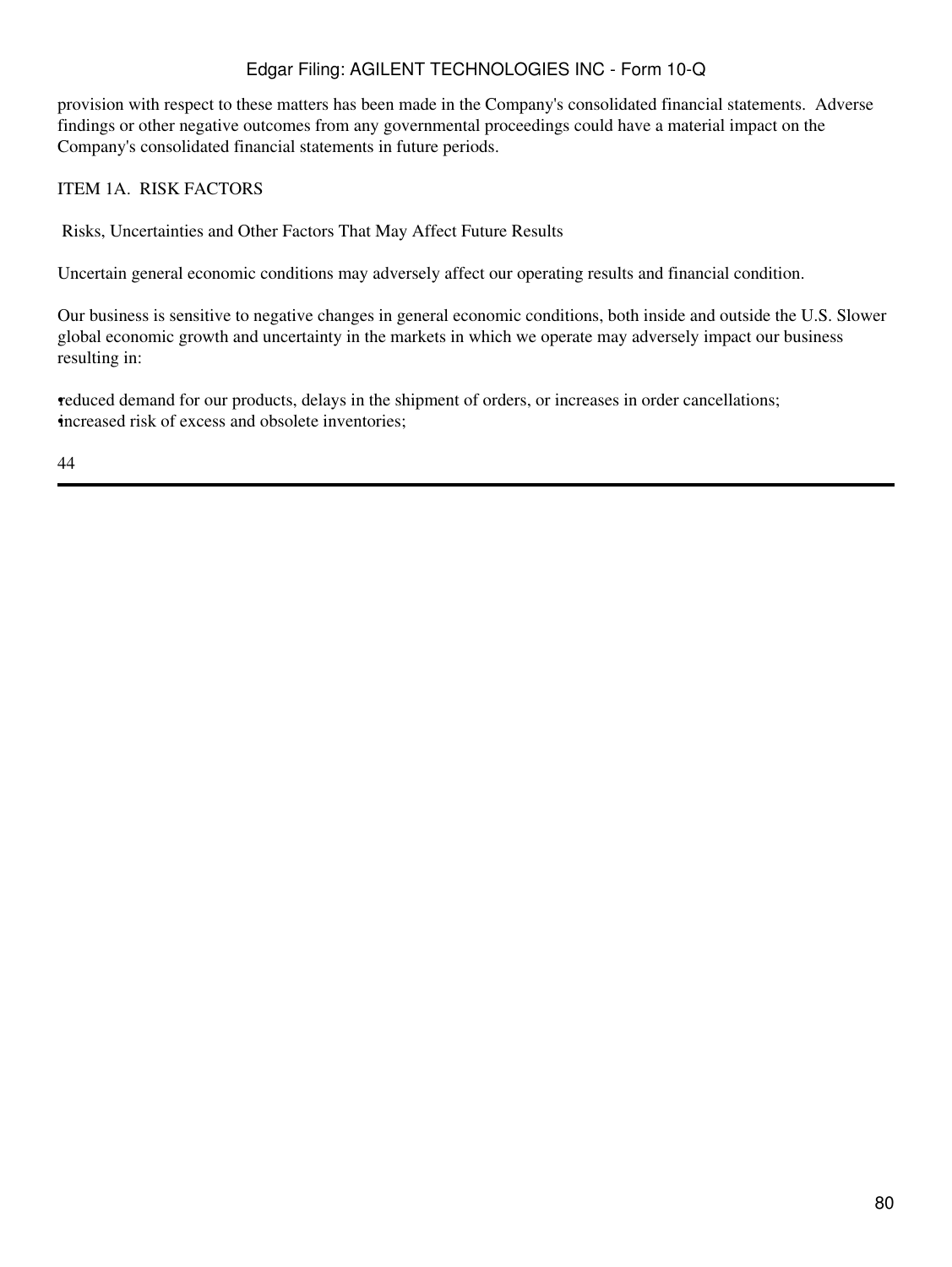#### [Table of Contents](#page-2-0)

•increased price pressure for our products and services; and •greater risk of impairment to the value, and a detriment to the liquidity, of our investment portfolio.

Our operating results and financial condition could be harmed if the markets into which we sell our products decline or do not grow as anticipated.

Visibility into our markets is limited. Our quarterly sales and operating results are highly dependent on the volume and timing of orders received during the fiscal quarter, which are difficult to forecast and may be cancelled by our customers. In addition, our revenues and earnings forecasts for future fiscal quarters are often based on the expected seasonality or cyclicality of our markets. However, the markets we serve do not always experience the seasonality or cyclicality that we expect. Any decline in our customers' markets or in general economic conditions, including declines related to the current market disruptions described above, would likely result in a reduction in demand for our products and services. The broader semiconductor market is one of the drivers for our electronic measurement business, and therefore, a decrease in the semiconductor market could harm our electronic measurement business. Also, if our customers' markets decline, we may not be able to collect on outstanding amounts due to us. Such declines could harm our consolidated financial position, results of operations, cash flows and stock price, and could limit our profitability. Also, in such an environment, pricing pressures could intensify. Since a significant portion of our operating expenses is relatively fixed in nature due to sales, research and development and manufacturing costs, if we were unable to respond quickly enough these pricing pressures could further reduce our operating margins.

If we do not introduce successful new products and services in a timely manner, our products and services will become obsolete, and our operating results will suffer.

We generally sell our products in industries that are characterized by rapid technological changes, frequent new product and service introductions and changing industry standards. In addition, many of the markets in which we operate are seasonal and cyclical. Without the timely introduction of new products, services and enhancements, our products and services will become technologically obsolete over time, in which case our revenue and operating results would suffer. The success of our new products and services will depend on several factors, including our ability to:

properly identify customer needs;

innovate and develop new technologies, services and applications;

successfully commercialize new technologies in a timely manner;

•manufacture and deliver our products in sufficient volumes and on time;

•differentiate our offerings from our competitors' offerings;

•price our products competitively;

•anticipate our competitors' development of new products, services or technological innovations; and

• control product quality in our manufacturing process.

We are pursuing a plan to spin-off our electronic measurement business into a new, independent publicly traded company. The proposed separation may not be completed on the currently contemplated timeline or at all and may not achieve the intended benefits.

In September 2013, we announced a plan to separate into two independent public companies through a spin-off of our electronic measurement business. Unanticipated developments, including possible delays in obtaining various tax rulings, regulatory approvals or clearances and trade qualifications, uncertainty of the financial markets and challenges in establishing infrastructure or processes, could delay or prevent the proposed separation or cause the proposed separation to occur on terms or conditions that are less favorable and/or different than expected. Even if the transaction is completed, we may not realize some or all of the anticipated benefits from the spin-off. Expenses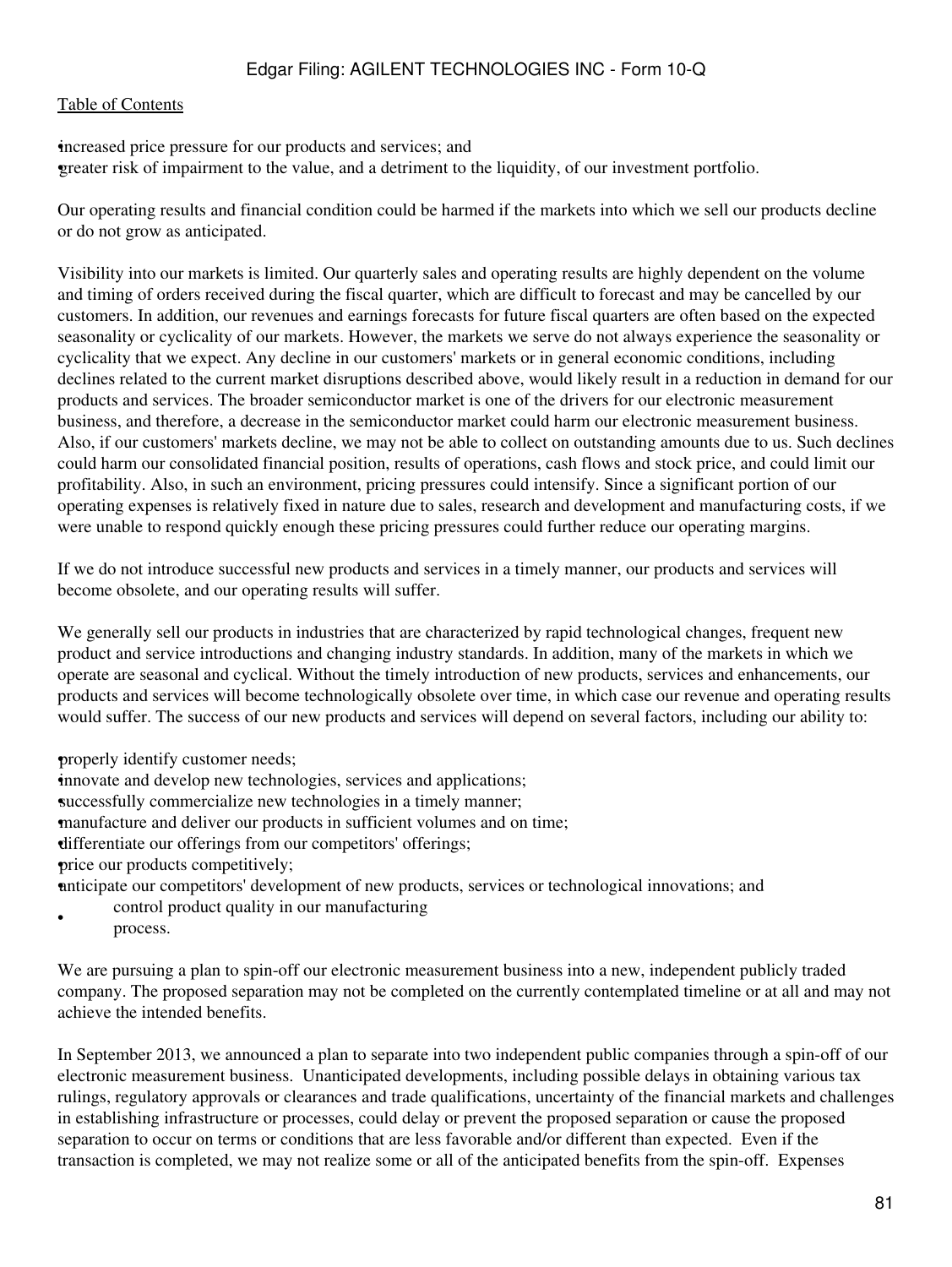incurred to accomplish the proposed separation may be significantly higher than what we currently anticipate. Executing the proposed separation also requires significant time and attention from management, which could distract them from other tasks in operating our business. Following the proposed separation, the combined value of the common stock of the two publicly-traded companies may not be equal to or greater than what the value of our common stock would have been had the proposed separation not occurred, and the dividend yield is likely to decrease.

Failure to adjust our purchases due to changing market conditions or failure to estimate our customers' demand could adversely affect our income.

Our income could be harmed if we are unable to adjust our purchases to reflect market fluctuations, including those caused by the seasonal or cyclical nature of the markets in which we operate. The sale of our products and services are dependent, to a large degree, on customers whose industries are subject to seasonal or cyclical trends in the demand for their products. For example,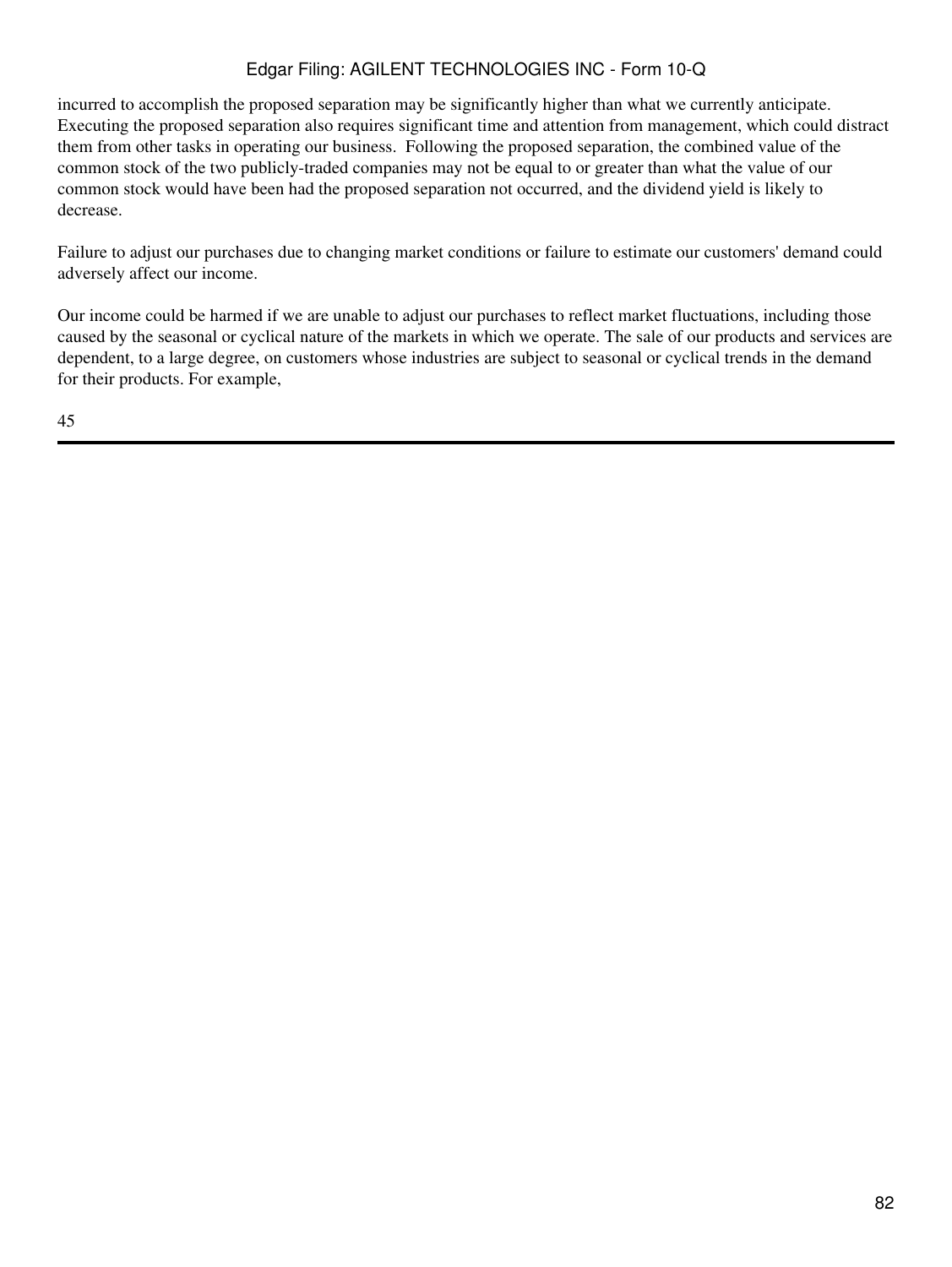the consumer electronics market is particularly volatile, making demand difficult to anticipate. During a market upturn, we may not be able to purchase sufficient supplies or components to meet increasing product demand, which could materially affect our results. In the past we have seen a shortage of parts for some of our products. In addition, some of the parts that require custom design are not readily available from alternate suppliers due to their unique design or the length of time necessary for design work. Should a supplier cease manufacturing such a component, we would be forced to reengineer our product. In addition to discontinuing parts, suppliers may also extend lead times, limit supplies or increase prices due to capacity constraints or other factors. In order to secure components for the production of products, we may continue to enter into non-cancelable purchase commitments with vendors, or at times make advance payments to suppliers, which could impact our ability to adjust our inventory to declining market demands. Prior commitments of this type have resulted in an excess of parts when demand for our communications and electronics products has decreased. If demand for our products is less than we expect, we may experience additional excess and obsolete inventories and be forced to incur additional charges.

Economic, political and other risks associated with international sales and operations could adversely affect our results of operations.

Because we sell our products worldwide, our business is subject to risks associated with doing business internationally. We anticipate that revenue from international operations will continue to represent a majority of our total revenue. In addition, many of our employees, contract manufacturers, suppliers, job functions and manufacturing facilities are located outside the U.S. Accordingly, our future results could be harmed by a variety of factors, including:

•interruption to transportation flows for delivery of parts to us and finished goods to our customers;

•changes in foreign currency exchange rates;

•changes in a specific country's or region's political, economic or other conditions;

•trade protection measures and import or export licensing requirements;

**Figure consequences** from consequences negative consequences from changes in tax laws including changes to U.S. tax legislation that could materially

•difficulty in staffing and managing widespread operations;

•differing labor regulations;

•differing protection of intellectual property;

•unexpected changes in regulatory requirements; and

•geopolitical turmoil, including terrorism and war.

We centralized most of our accounting processes to two locations: India and Malaysia. These processes include general accounting, cost accounting, accounts payable and accounts receivables functions. If conditions change in those countries, it may adversely affect operations, including impairing our ability to pay our suppliers and collect our receivables. Our results of operations, as well as our liquidity, may be adversely affected and possible delays may occur in reporting financial results.

Additionally, we must comply with complex foreign and U.S. laws and regulations, such as the U.S. Foreign Corrupt Practices Act, the U.K. Bribery Act, and other local laws prohibiting corrupt payments to governmental officials, and anti-competition regulations. Violations of these laws and regulations could result in fines and penalties, criminal sanctions, restrictions on our business conduct and on our ability to offer our products in one or more countries, and could also materially affect our brand, our ability to attract and retain employees, our international operations, our business and our operating results. Although we have implemented policies and procedures designed to ensure compliance with these laws and regulations, there can be no assurance that our employees, contractors, or agents will not violate our policies. See Item 1. "Legal Proceedings". If government action results from our China investigation, we could face possible fines and penalties, criminal or civil sanctions, or other consequences, and our business could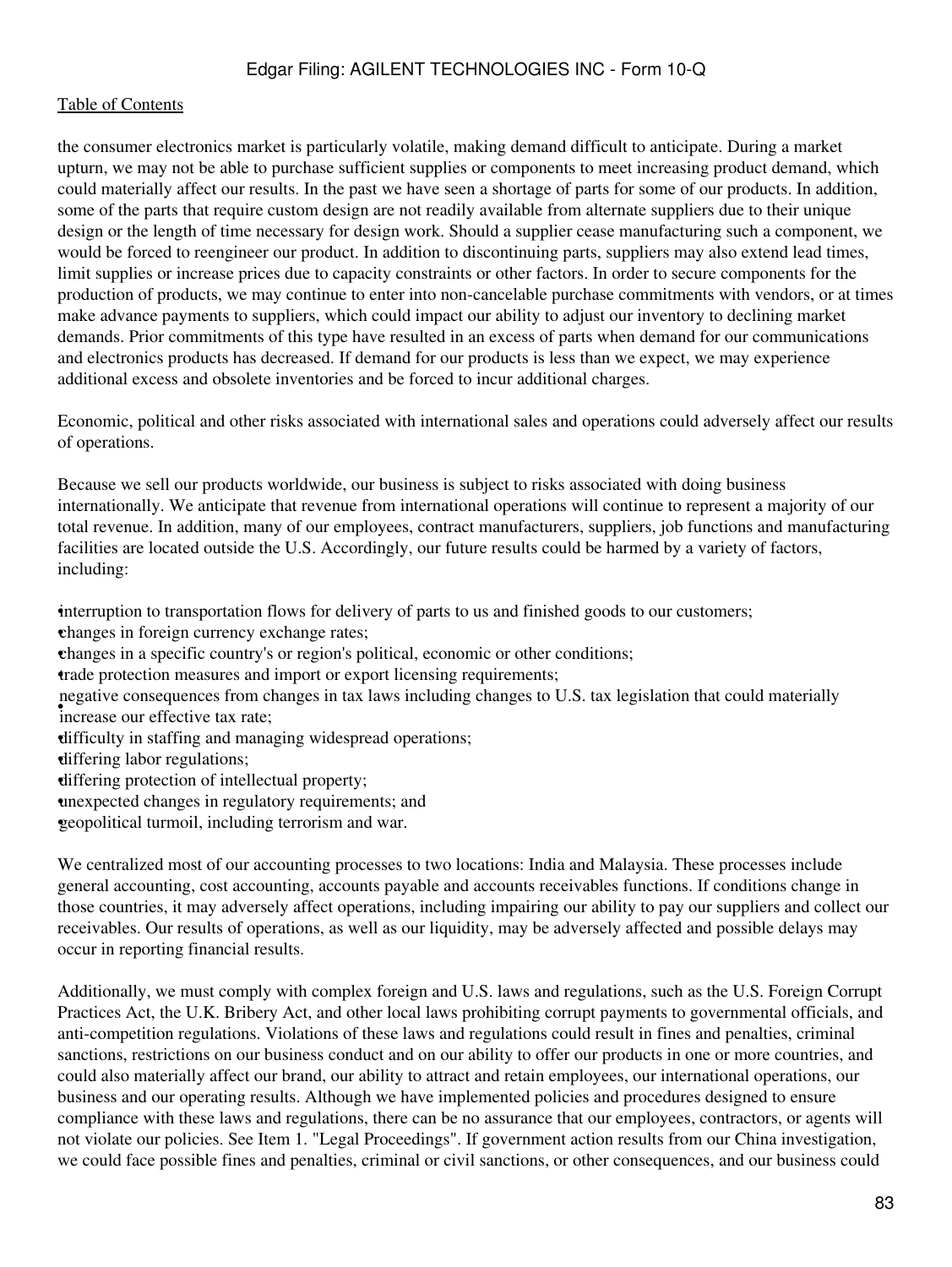#### suffer.

In addition, although the majority of our products are priced and paid for in U.S. dollars, a significant amount of certain types of expenses, such as payroll, utilities, tax, and marketing expenses, are paid in local currencies. Our hedging programs reduce, but do not always entirely eliminate, within any given twelve month period, the impact of currency exchange rate movements, and therefore fluctuations in exchange rates, including those caused by currency controls, could impact our business operating results and financial condition by resulting in lower revenue or increased expenses. However, for expenses beyond that twelve month period, our hedging strategy does not mitigate our exposure. In addition, our currency hedging programs involve third party financial institutions as counterparties. The weakening or failure of financial institution counterparties may adversely affect our hedging programs and our financial condition through, among other things, a reduction in available counterparties, increasingly unfavorable terms, and the failure of the counterparties to perform under hedging contracts.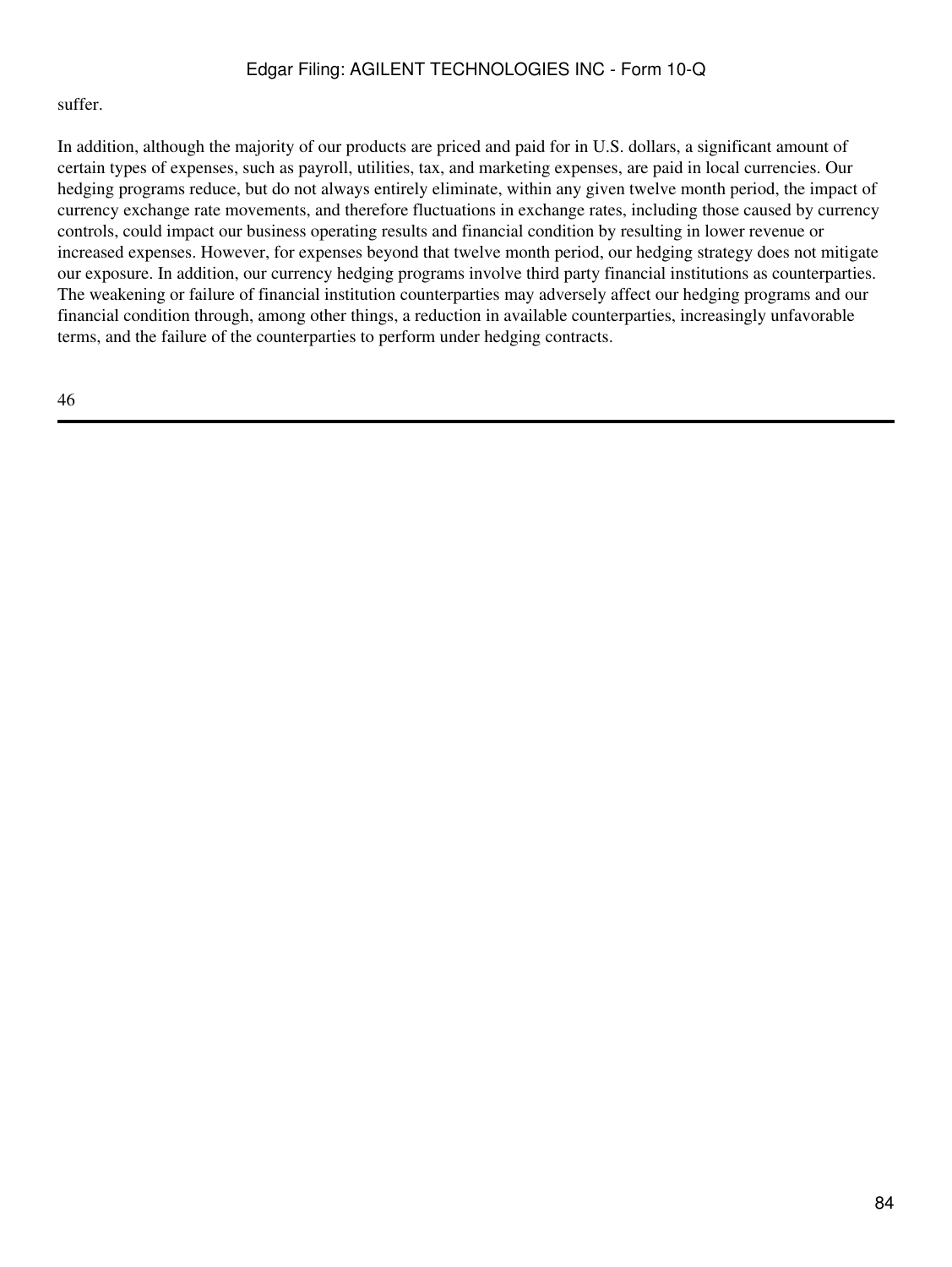Significant key customers or large orders may expose us to additional business and legal risks that could have a material adverse impact on our operating results and financial condition.

Certain significant key customers have substantial purchasing power and leverage in negotiating contractual arrangements with us. These customers may demand contract terms that differ considerably from our standard terms and conditions. Large orders may also include severe contractual liabilities for us if we fail to provide the quantity and quality of product at the required delivery times. While we attempt to contractually limit our potential liability under such contracts, we expect to be forced to agree to some or all of these types of provisions to secure these orders and to continue to grow our business. Such actions expose us to significant additional risks which could result in a material adverse impact on our operating results and financial condition.

Our business will suffer if we are not able to retain and hire key personnel.

Our future success depends partly on the continued service of our key research, engineering, sales, marketing, manufacturing, executive and administrative personnel. If we fail to retain and hire a sufficient number of these personnel, we will not be able to maintain or expand our business. The markets in which we operate are very dynamic, and our businesses continue to respond with reorganizations, workforce reductions and site closures. We believe our pay levels are very competitive within the regions that we operate. However, there is an intense competition for certain highly technical specialties in geographic areas where we continue to recruit, and it may become more difficult to retain our key employees, especially in light of our ongoing restructuring efforts.

Our acquisitions, strategic alliances, joint ventures and divestitures may result in financial results that are different than expected.

In the normal course of business, we frequently engage in discussions with third parties relating to possible acquisitions, strategic alliances, joint ventures and divestitures, and generally expect to complete several transactions per year. For example in the past we completed various acquisitions, including Dako A/S, Halo Genomics AB and the test systems division of AT4 wireless. As a result of such transactions, our financial results may differ from our own or the investment community's expectations in a given fiscal quarter, or over the long term. Such transactions often have post-closing arrangements including but not limited to post-closing adjustments, transition services, escrows or indemnifications, the financial results of which can be difficult to predict. In addition, acquisitions and strategic alliances may require us to integrate a different company culture, management team and business infrastructure. We may have difficulty developing, manufacturing and marketing the products of a newly acquired company in a way that enhances the performance of our combined businesses or product lines to realize the value from expected synergies. Depending on the size and complexity of an acquisition, our successful integration of the entity depends on a variety of factors, including:

the retention of key employees;

•the management of facilities and employees in different geographic areas;

the retention of key customers;

•the compatibility of our sales programs and facilities with those of the acquired company; and •the compatibility of our existing infrastructure with that of an acquired company.

In addition, effective internal controls are necessary for us to provide reliable and accurate financial reports and to effectively prevent fraud. The integration of acquired businesses is likely to result in our systems and controls becoming increasingly complex and more difficult to manage. We devote significant resources and time to comply with the internal control over financial reporting requirements of the Sarbanes-Oxley Act of 2002. However, we cannot be certain that these measures will ensure that we design, implement and maintain adequate control over our financial processes and reporting in the future, especially in the context of acquisitions of other businesses. Any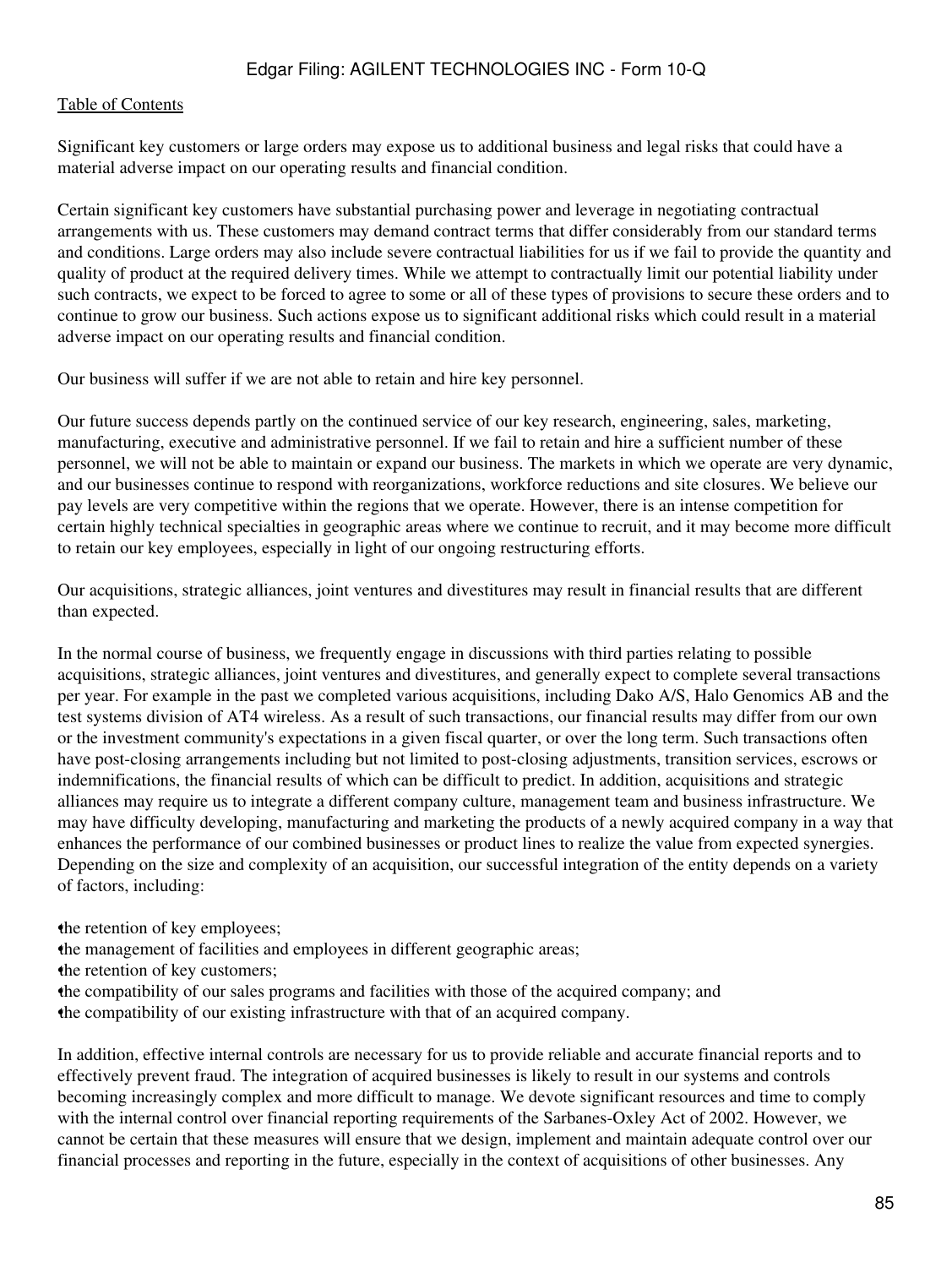difficulties in the assimilation of acquired businesses into our control system could harm our operating results or cause us to fail to meet our financial reporting obligations. Inferior internal controls could also cause investors to lose confidence in our reported financial information, which could have a negative effect on the trading price of our stock and our access to capital.

A successful divestiture depends on various factors, including our ability to:

•effectively transfer liabilities, contracts, facilities and employees to the purchaser;

•identify and separate the intellectual property to be divested from the intellectual property that we wish to keep; and • reduce fixed costs previously associated with the divested assets or

business.

In addition, if customers of the divested business do not receive the same level of service from the new owners, this may adversely affect our other businesses to the extent that these customers also purchase other Agilent products. All of these efforts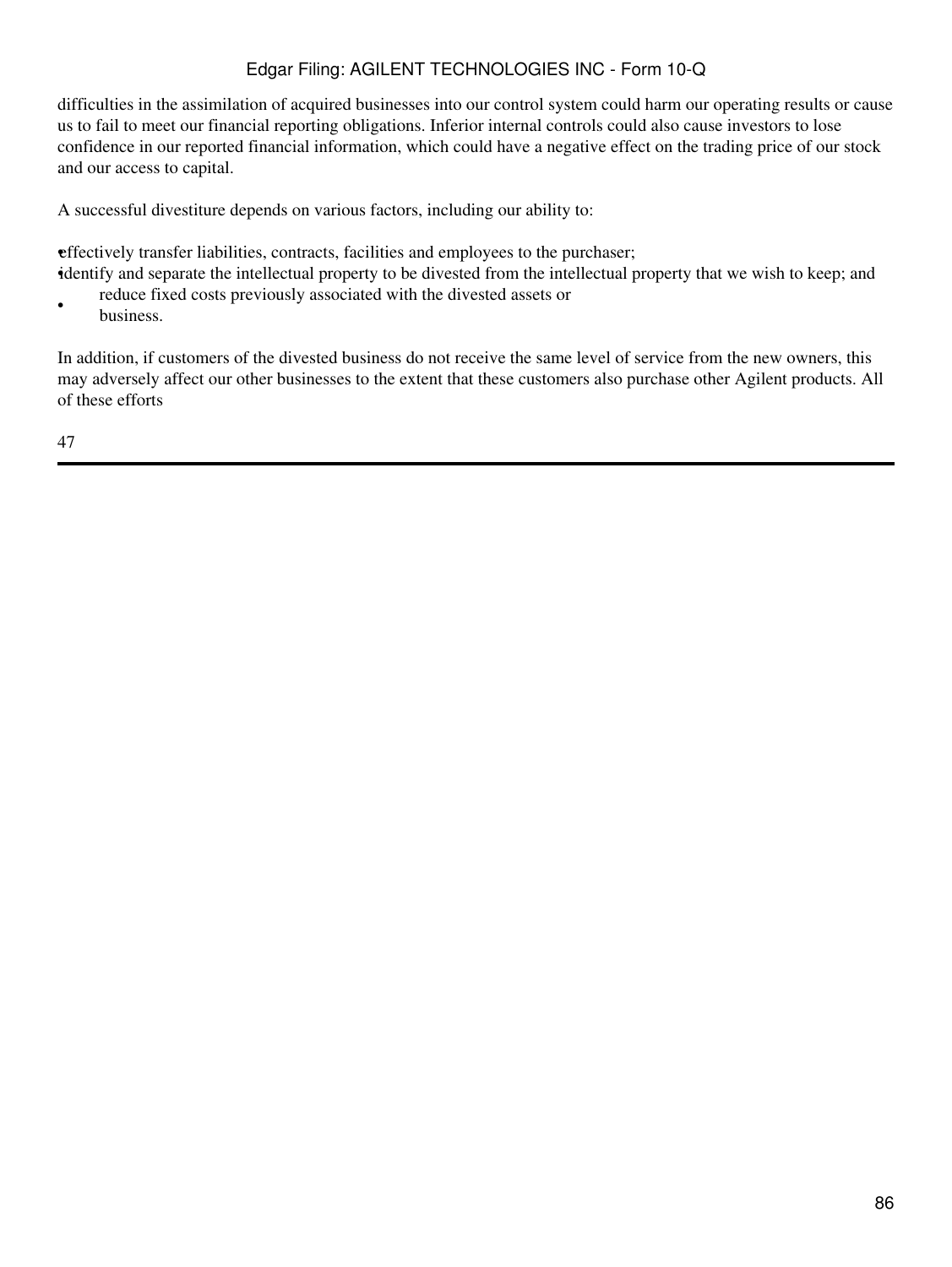#### [Table of Contents](#page-2-0)

require varying levels of management resources, which may divert our attention from other business operations. Further, if market conditions or other factors lead us to change our strategic direction, we may not realize the expected value from such transactions. If we do not realize the expected benefits or synergies of such transactions, our consolidated financial position, results of operations, cash flows and stock price could be negatively impacted.

If we do not achieve the contemplated benefits of our acquisition and integration of Dako A/S, our business and financial condition may be materially impaired.

We may not achieve the desired benefits from our acquisition and integration of Dako. In addition, the operation of Dako within Agilent could be a costly and time-consuming process that involves a number of risks, including, but not limited to:

well as in the assimilation of directive corporate called stylength and safety and safety and distribution included vertex well as in the assimilation and retention of geographically dispersed, decentralized operations and difficulties in the assimilation of different corporate cultures, practices and sales and distribution methodologies, as •increased exposure to certain governmental regulations and compliance requirements;

•the potential loss of key personnel who choose not to remain with Dako or Agilent;

•the potential loss of key customers or suppliers who choose not to do business with the combined business; and • activities in excess of our current expectations, which could offset any synergies resulting from the Dako acquisition the use of cash resources and increased capital expenditures on additional investment or research and development and limit other potential uses of our cash, including stock repurchases and retirement of outstanding debt.

Even if we are able to successfully operate Dako within Agilent, we may not be able to realize the revenue and other synergies and growth that we anticipate from the acquisition in the time frame that we currently expect, and the costs of achieving these benefits may be higher than what we currently expect, because of a number of risks, including, but not limited to:

•the possibility that the acquisition may not further our business strategy as we expected;

• expected; the possibility that we may not be able to expand the reach and customer base for Dako current and future products as

•the possibility that we may not be able to expand the reach and customer base for Agilent products as expected; •the possibility that the carrying amounts of goodwill and other purchased intangible assets may not be recoverable; and

growth in that market. the fact that the acquisition will substantially expand our diagnostics business, and we may not experience anticipated

As a result of these risks, the Dako acquisition and integration may not contribute to our earnings as expected, we may not achieve expected revenue synergies or our return on invested capital targets when expected, or at all, and we may not achieve the other anticipated strategic and financial benefits of this transaction.

Our customers and we are subject to various governmental regulations, compliance with or changes in such regulations may cause us to incur significant expenses, and if we fail to maintain satisfactory compliance with certain regulations, we may be forced to recall products and cease their manufacture and distribution, and we could be subject to civil or criminal penalties.

Our customers and we are subject to various significant international, federal, state and local regulations, including but not limited to health and safety, packaging, product content, labor and import/export regulations. These regulations are complex, change frequently and have tended to become more stringent over time. We may be required to incur significant expenses to comply with these regulations or to remedy violations of these regulations. Any failure by us to comply with applicable government regulations could also result in cessation of our operations or portions of our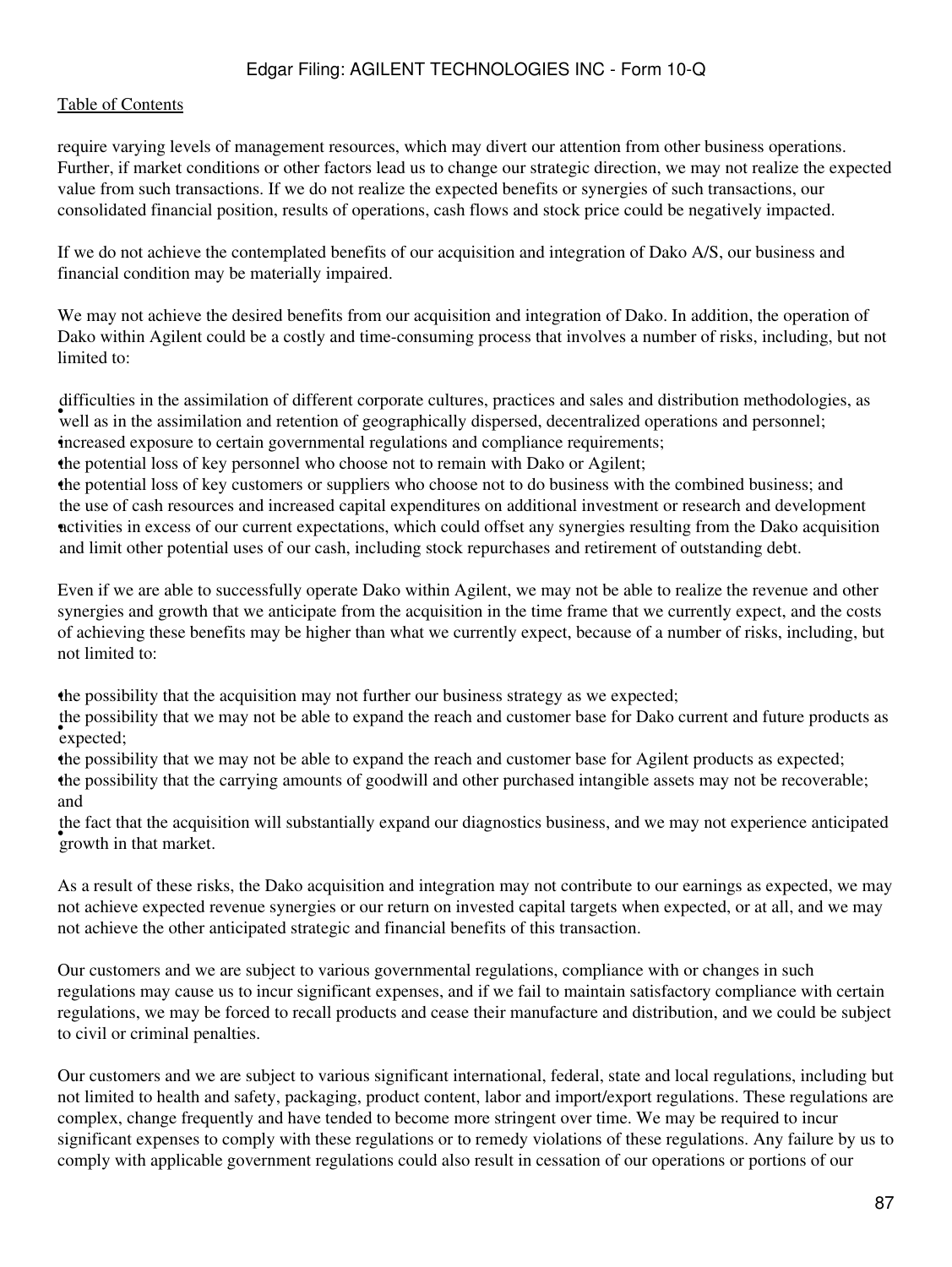operations, product recalls or impositions of fines and restrictions on our ability to carry on or expand our operations. In addition, because many of our products are regulated or sold into regulated industries, we must comply with additional regulations in marketing our products. We develop, configure and market our products to meet customer needs created by these regulations. Any significant change in these regulations could reduce demand for our products, force us to modify our products to comply with new regulations or increase our costs of producing these products. If demand for our products is adversely affected or our costs increase, our business would suffer.

Our products and operations are also often subject to the rules of industrial standards bodies, like the International Standards Organization, as well as regulation by other agencies such as the U.S. Federal Communications Commission. We also must comply with work safety rules. If we fail to adequately address any of these regulations, our businesses could be harmed.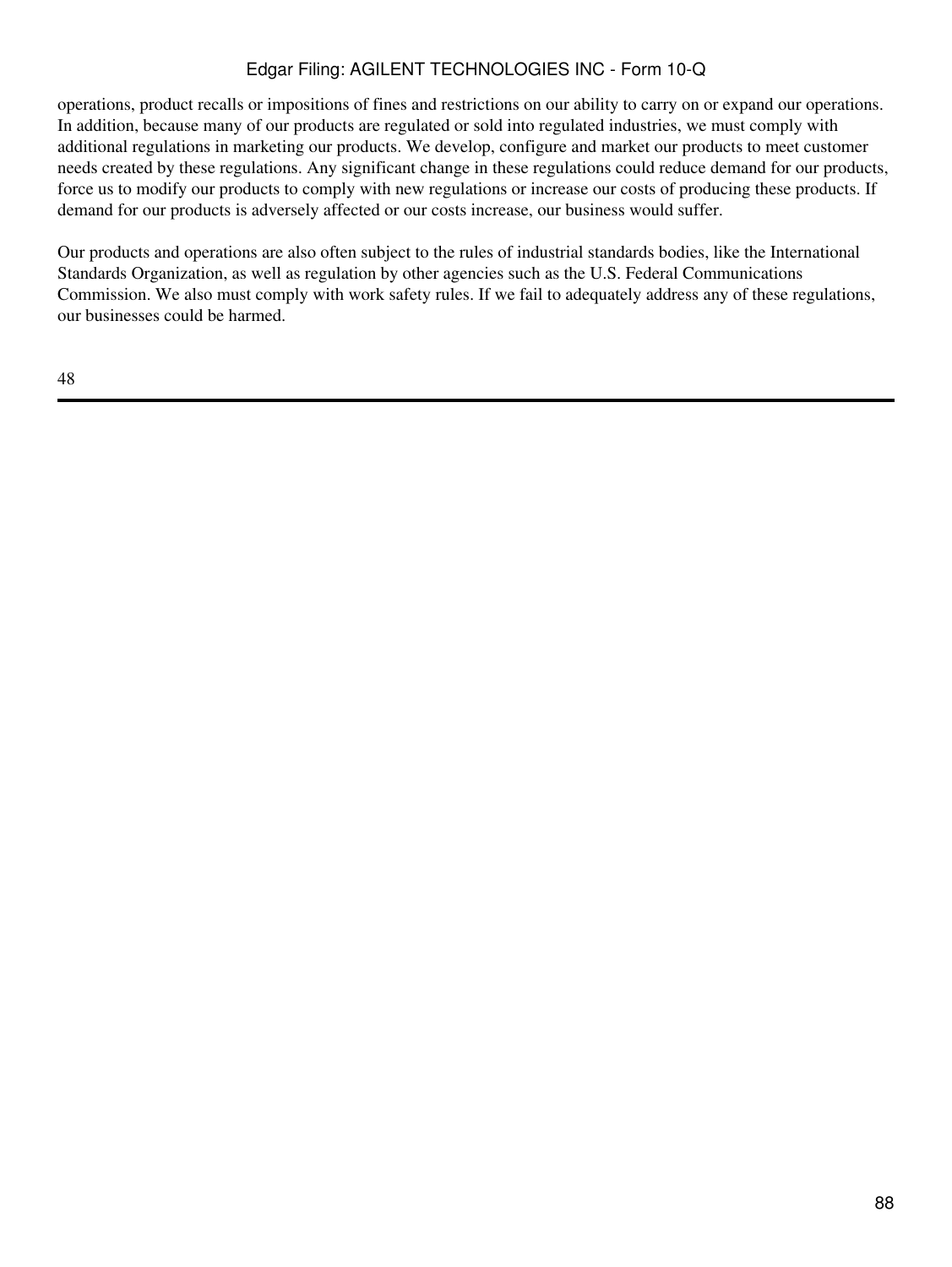#### [Table of Contents](#page-2-0)

We are subject to extensive regulation by the U.S. FDA and certain similar foreign regulatory agencies, and failure to comply with such regulations could harm our reputation, business, financial condition and results of operations.

A number of our products from our chemical analysis and life sciences and diagnostics businesses are subject to regulation by the United States Food and Drug Administration ("FDA") and certain similar foreign regulatory agencies. In addition, a number of our products may be in the future subject to regulation by the FDA and certain similar foreign regulatory agencies. These regulations govern a wide variety of product related activities, from quality management, design and development to labeling, manufacturing, promotion, sales and distribution. If we or any of our suppliers or distributors fail to comply with FDA and other applicable regulatory requirements or are perceived to potentially have failed to comply, we may face, among other things, warning letters, adverse publicity affecting both us and our customers; investigations or notices of non-compliance, fines, injunctions, and civil penalties; import or export restrictions; partial suspensions or total shutdown of production facilities or the imposition of operating restrictions; increased difficulty in obtaining required FDA clearances or approvals or foreign equivalents; seizures or recalls of our products or those of our customers; or the inability to sell our products. Any such FDA actions could disrupt our business and operations, lead to significant remedial costs and have a material adverse impact on our financial position and results of operations.

In August 2013, Dako Denmark A/S received a warning letter from the FDA relating to its quality management processes at our Glostrup facility. Although we are committed to addressing the issues raised by the FDA, there can be no assurance that the FDA will be satisfied with the steps we have taken to address the issues or that the FDA will not raise additional areas of concern. We may be subject to additional regulatory action by the FDA, including import bans, seizures, injunction and/or civil penalties and any such actions could have an adverse impact on our business, financial position and results of operations.

Some of our chemical analysis and life sciences and diagnostics products are exposed to particular complex regulations such as regulations of toxic substances and failure to comply with such regulations could harm our business.

Some of our chemical analysis products and related consumables marketed by our chemical analysis and life sciences and diagnostics businesses are used in conjunction with chemicals whose manufacture, processing, distribution and notification requirements are regulated by the U.S. Environmental Protection Agency ("EPA") under the Toxic Substances Control Act, and by regulatory bodies in other countries with similar laws. The Toxic Substances Control Act regulations govern, among other things, the testing, manufacture, processing and distribution of chemicals, the testing of regulated chemicals for their effects on human health and safety and import and export of chemicals. The Toxic Substances Control Act prohibits persons from manufacturing any chemical in the U.S. that has not been reviewed by EPA for its effect on health and safety, and placed on an EPA inventory of chemical substances. We must ensure conformance of the manufacturing, processing, distribution of and notification about these chemicals to these laws and adapt to regulatory requirements in all applicable countries as these requirements change. If we fail to comply with the notification, record-keeping and other requirements in the manufacture or distribution of our products, then we could be made to pay civil penalties, face criminal prosecution and, in some cases, be prohibited from distributing or marketing our products until the products or component substances are brought into compliance.

Our business may suffer if we fail to comply with government contracting laws and regulations.

We derive a portion of our revenues from direct and indirect sales to U.S., state, local, and foreign governments and their respective agencies. Such contracts are subject to various procurement laws and regulations, and contract provisions relating to their formation, administration and performance. Failure to comply with these laws, regulations or provisions in our government contracts could result in the imposition of various civil and criminal penalties, termination of contracts, forfeiture of profits, suspension of payments, or suspension from future government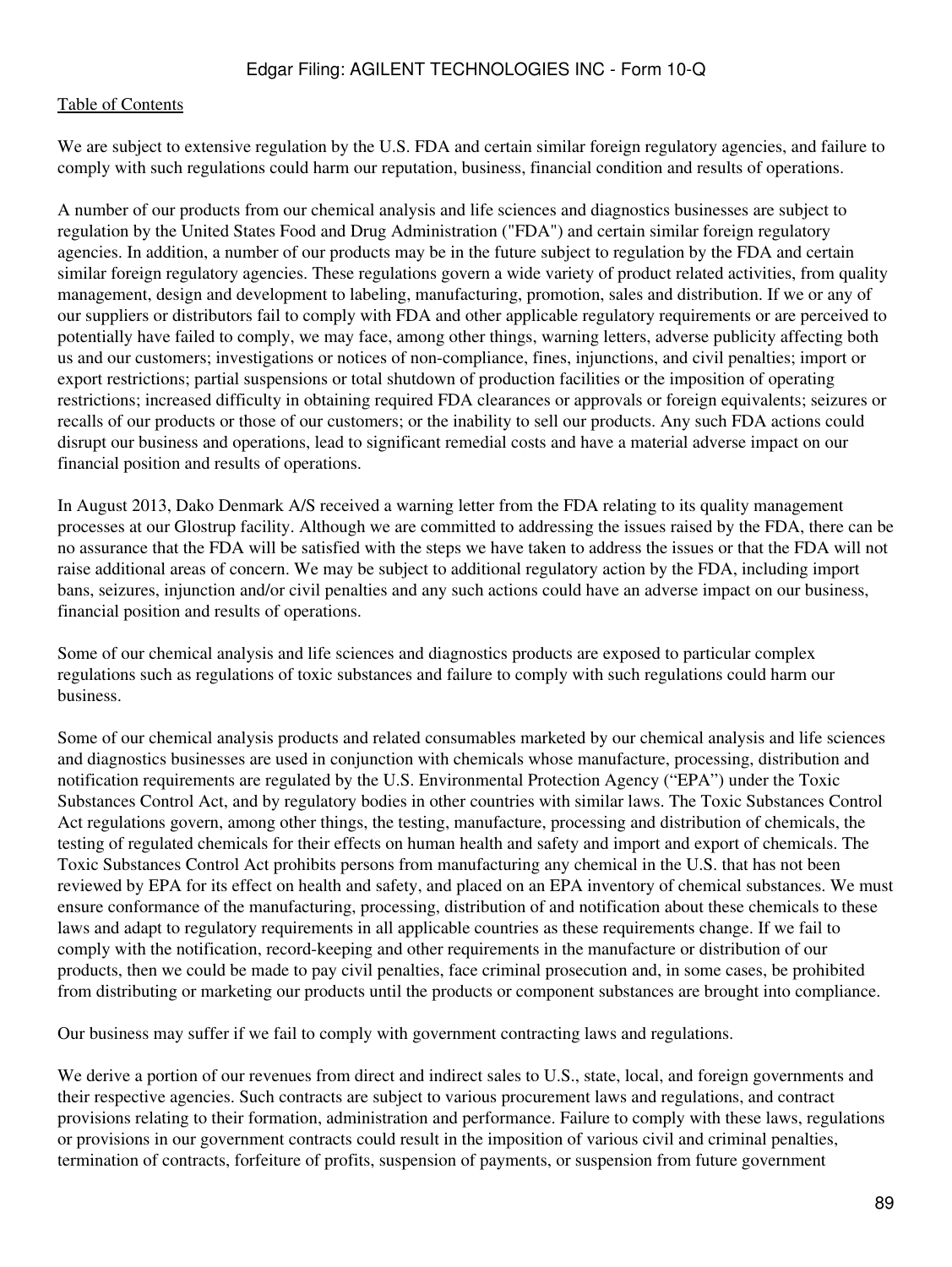contracting. On March 4, 2013, we made a report to the Inspector General of the Department of Defense regarding pricing irregularities relating to certain sales of electronic measurement products to U.S. government agencies. See Item 1. "Legal Proceedings". If our government contracts are terminated, if we are suspended from government work, or if our ability to compete for new contracts is adversely affected, our business could suffer.

The impact of consolidation and acquisitions of competitors is difficult to predict and may harm our business.

The electronic measurement and life sciences industries are intensely competitive and have been subject to increasing consolidation. For instance, Thermo Fisher Scientific completed its acquisitions of Life Technologies in February 2014, Doe & Ingalls in May 2012 and One Lambda in September 2012; Danaher Corporation completed its acquisition of IRIS International in November 2012 and PerkinElmer completed its acquisition of Haoyuan Biotech in November 2012. Consolidation in our industries could result in existing competitors increasing their market share through business combinations and result in stronger competitors, which could have a material adverse effect on our business, financial condition and results of operations. We may not be able to compete successfully in increasingly consolidated industries and cannot predict with certainty how industry consolidation will affect our competitors or us.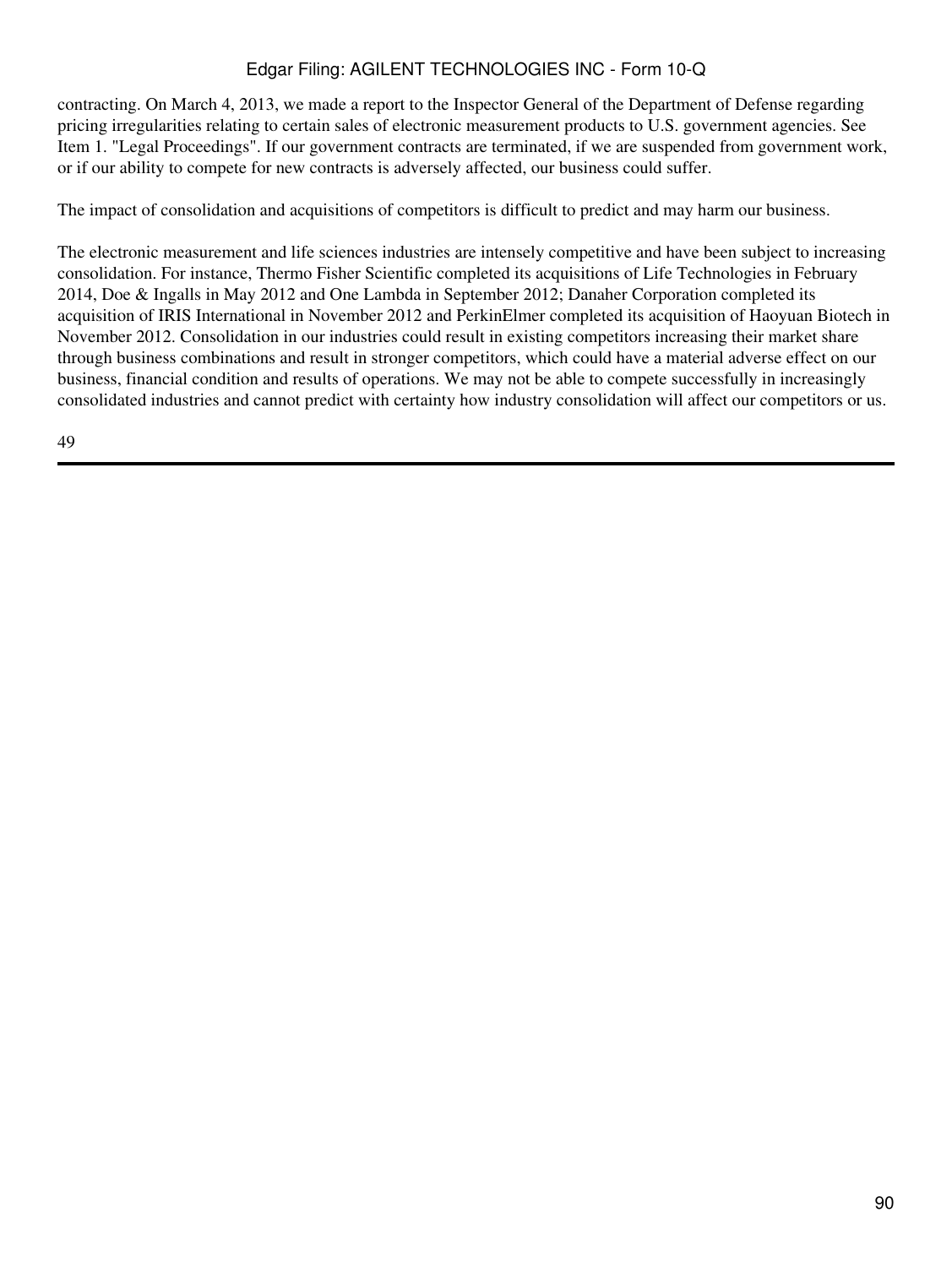Dependence on contract manufacturing and outsourcing other portions of our supply chain may adversely affect our ability to bring products to market and damage our reputation. Dependence on outsourced information technology and other administrative functions may impair our ability to operate effectively.

As part of our efforts to streamline operations and to cut costs, we outsource aspects of our manufacturing processes and other functions and continue to evaluate additional outsourcing. If our contract manufacturers or other outsourcers fail to perform their obligations in a timely manner or at satisfactory quality levels, our ability to bring products to market and our reputation could suffer. For example, during a market upturn, our contract manufacturers may be unable to meet our demand requirements, which may preclude us from fulfilling our customers' orders on a timely basis. The ability of these manufacturers to perform is largely outside of our control. Additionally, changing or replacing our contract manufacturers or other outsourcers could cause disruptions or delays. In addition, we outsource significant portions of our information technology ("IT") and other administrative functions. Since IT is critical to our operations, any failure to perform on the part of our IT providers could impair our ability to operate effectively. In addition to the risks outlined above, problems with manufacturing or IT outsourcing could result in lower revenues, unexecuted efficiencies, and impact our results of operations and our stock price. Much of our outsourcing takes place in developing countries and, as a result, may be subject to geopolitical uncertainty.

If we are unable to successfully manage the consolidation and streamlining of our manufacturing operations, we may not achieve desired efficiencies and our ability to deliver products to our customers could be disrupted.

Although we utilize manufacturing facilities throughout the world, we have been consolidating, and may continue to consolidate, our manufacturing operations to certain of our plants to achieve efficiencies and gross margin improvements. Additionally, we typically consolidate the production of products from our acquisitions into our supply chain and manufacturing processes, which are technically complex and require expertise to operate. If we are unable to establish processes to efficiently and effectively produce high quality products in the consolidated locations, we may not achieve the anticipated synergies and production may be disrupted, which could adversely affect our business and operating results.

Our operating results may suffer if our manufacturing capacity does not match the demand for our products.

Because we cannot immediately adapt our production capacity and related cost structures to rapidly changing market conditions, when demand does not meet our expectations, our manufacturing capacity will likely exceed our production requirements. If, during a general market upturn or an upturn in one of our segments, we cannot increase our manufacturing capacity to meet product demand, we will not be able to fulfill orders in a timely manner which could lead to order cancellations, contract breaches or indemnification obligations. This inability could materially and adversely limit our ability to improve our results. By contrast, if during an economic downturn we had excess manufacturing capacity, then our fixed costs associated with excess manufacturing capacity would adversely affect our income, margins, and operating results.

Demand for some of our products and services depends on capital spending policies of our customers and on government funding policies.

Our customers include pharmaceutical companies, laboratories, universities, healthcare providers, government agencies and public and private research institutions. Fluctuations in the research and development budgets at these organizations could have a significant effect on the demand for our products and services. Many factors, including public policy spending priorities, available resources, mergers and consolidation, spending priorities, institutional and governmental budgetary policies and product and economic cycles, have a significant effect on the capital spending policies of these entities. These policies in turn can have a significant effect on the demand for our products and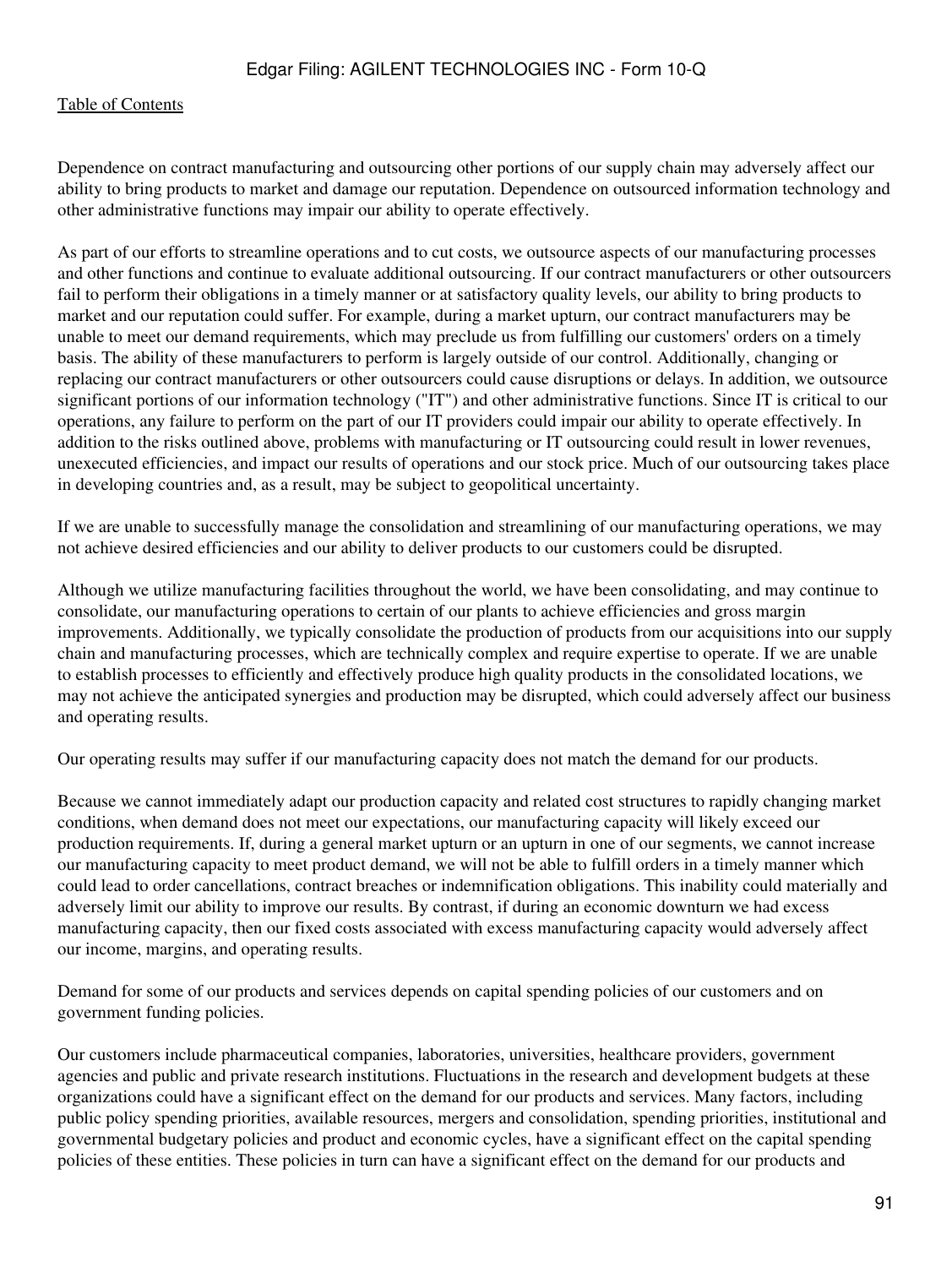services. If demand for our products and services is adversely affected, our revenue and operating results would suffer.

Environmental contamination from past operations could subject us to unreimbursed costs and could harm on-site operations and the future use and value of the properties involved and environmental contamination caused by ongoing operations could subject us to substantial liabilities in the future.

Some of our properties are undergoing remediation by the Hewlett-Packard Company ("HP") for subsurface contaminations that were known at the time of our separation from HP. HP has agreed to retain the liability for this subsurface contamination, perform the required remediation and indemnify us with respect to claims arising out of that contamination. HP will have access to our properties to perform remediation. While HP has agreed to minimize interference with on-site operations at those properties, remediation activities and subsurface contamination may require us to incur unreimbursed costs and could harm on-site operations and the future use and value of the properties. We cannot be sure that HP will continue to fulfill its indemnification or remediation obligations. In addition, the determination of the existence and cost of any additional contamination caused by us could involve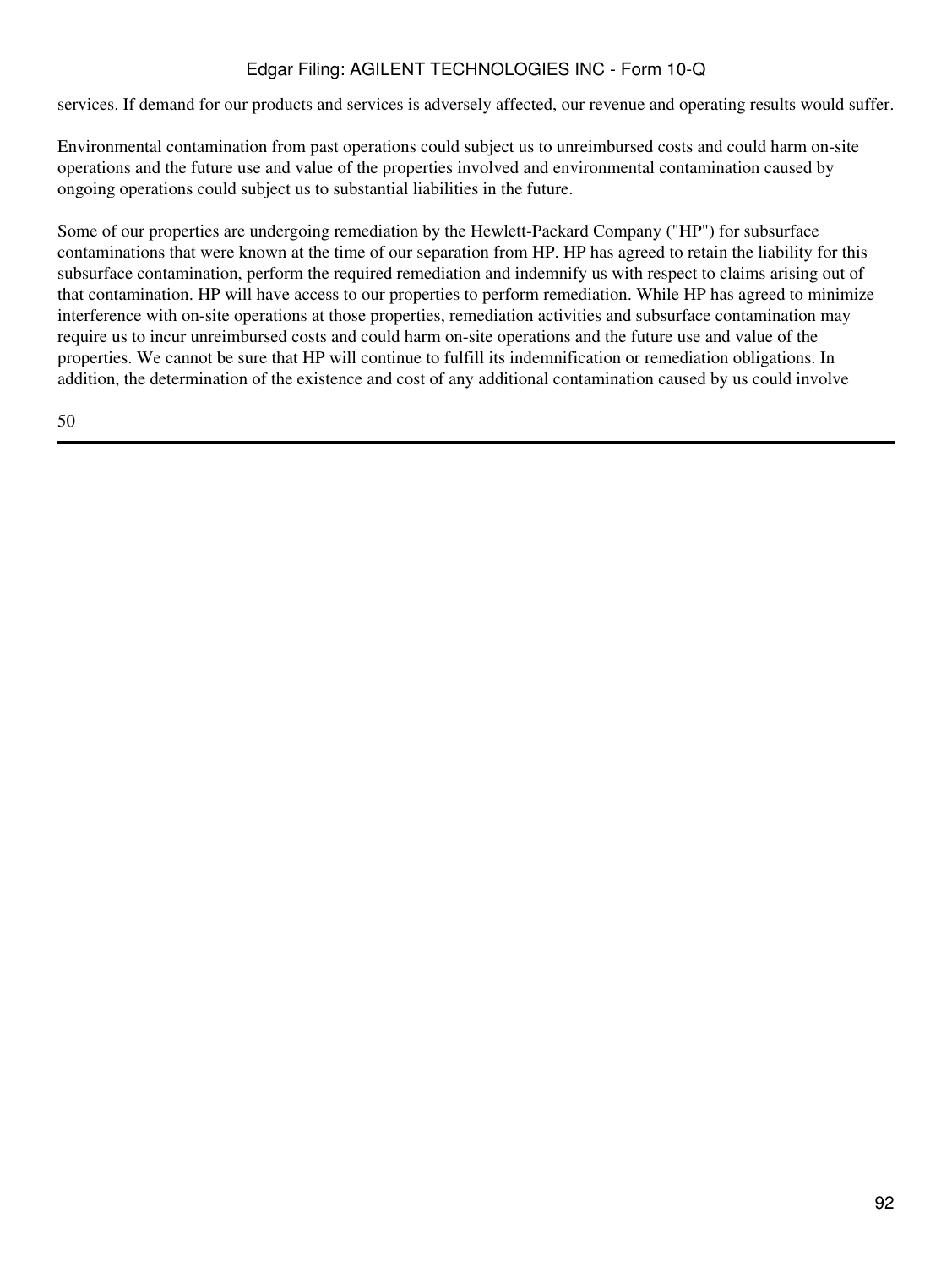costly and time-consuming negotiations and litigation.

We have agreed to indemnify HP for any liability associated with contamination from past operations at all other properties transferred from HP to us, other than those properties currently undergoing remediation by HP. While we are not aware of any material liabilities associated with any potential subsurface contamination at any of those properties, subsurface contamination may exist, and we may be exposed to material liability as a result of the existence of that contamination.

Our current and historical manufacturing processes involve, or have involved, the use of substances regulated under various international, federal, state and local laws governing the environment. As a result, we may become subject to liabilities for environmental contamination, and these liabilities may be substantial. While we have divested substantially all of our semiconductor related businesses to Avago and Verigy and regardless of indemnification arrangements with those parties, we may still become subject to liabilities for historical environmental contamination related to those businesses. Although our policy is to apply strict standards for environmental protection at our sites inside and outside the U.S., even if the sites outside the U.S. are not subject to regulations imposed by foreign governments, we may not be aware of all conditions that could subject us to liability.

As part of our acquisition of Varian, we assumed the liabilities of Varian, including Varian's costs and potential liabilities for environmental matters. One such cost is our obligation, along with the obligation of Varian Semiconductor Equipment Associates, Inc. ("VSEA") (under the terms of a Distribution Agreement between Varian, VSEA and Varian Medical Systems, Inc. ("VMS")) to each indemnify VMS for one-third of certain costs (after adjusting for any insurance proceeds and tax benefits recognized or realized by VMS for such costs) relating to (a) environmental investigation, monitoring and/or remediation activities at certain facilities previously operated by Varian Associates, Inc. ("VAI") and third-party claims made in connection with environmental conditions at those facilities, and (b) U.S. Environmental Protection Agency or third-party claims alleging that VAI or VMS is a potentially responsible party under the Comprehensive Environmental Response Compensation and Liability Act of 1980, as amended ("CERCLA") in connection with certain sites to which VAI allegedly shipped manufacturing waste for recycling, treatment or disposal (the "CERCLA sites"). With respect to the facilities formerly operated by VAI, VMS is overseeing the environmental investigation, monitoring and/or remediation activities, in most cases under the direction of, or in consultation with, federal, state and/or local agencies, and handling third-party claims. VMS is also handling claims relating to the CERCLA sites. Although any ultimate liability arising from environmental- related matters could result in significant expenditures that, if aggregated and assumed to occur within a single fiscal year, could be material to our financial statements, the likelihood of such occurrence is considered remote. Based on information currently available and our best assessment of the ultimate amount and timing of environmental-related events, management believes that the costs of environmental-related matters are unlikely to have a material adverse effect on our financial condition or results of operations.

New regulations related to "conflict minerals" may cause us to incur additional expenses and could limit the supply and increase the cost of certain metals used in manufacturing our products.

On August 22, 2012, the SEC adopted a new rule requiring disclosures by public companies of specified minerals, known as conflict minerals, that are necessary to the functionality or production of products manufactured or contracted to be manufactured. The new rule, which went into effect for calendar year 2013 and requires an annual disclosure report to be filed with the SEC by May 31st, will require companies to perform due diligence, disclose and report whether or not such minerals originate from the Democratic Republic of Congo or an adjoining country. The new rule could affect sourcing at competitive prices and availability in sufficient quantities of certain minerals used in the manufacture of our products, including tin, gold and tungsten. The number of suppliers who provide conflict-free minerals may be limited. In addition, there may be material costs associated with complying with the disclosure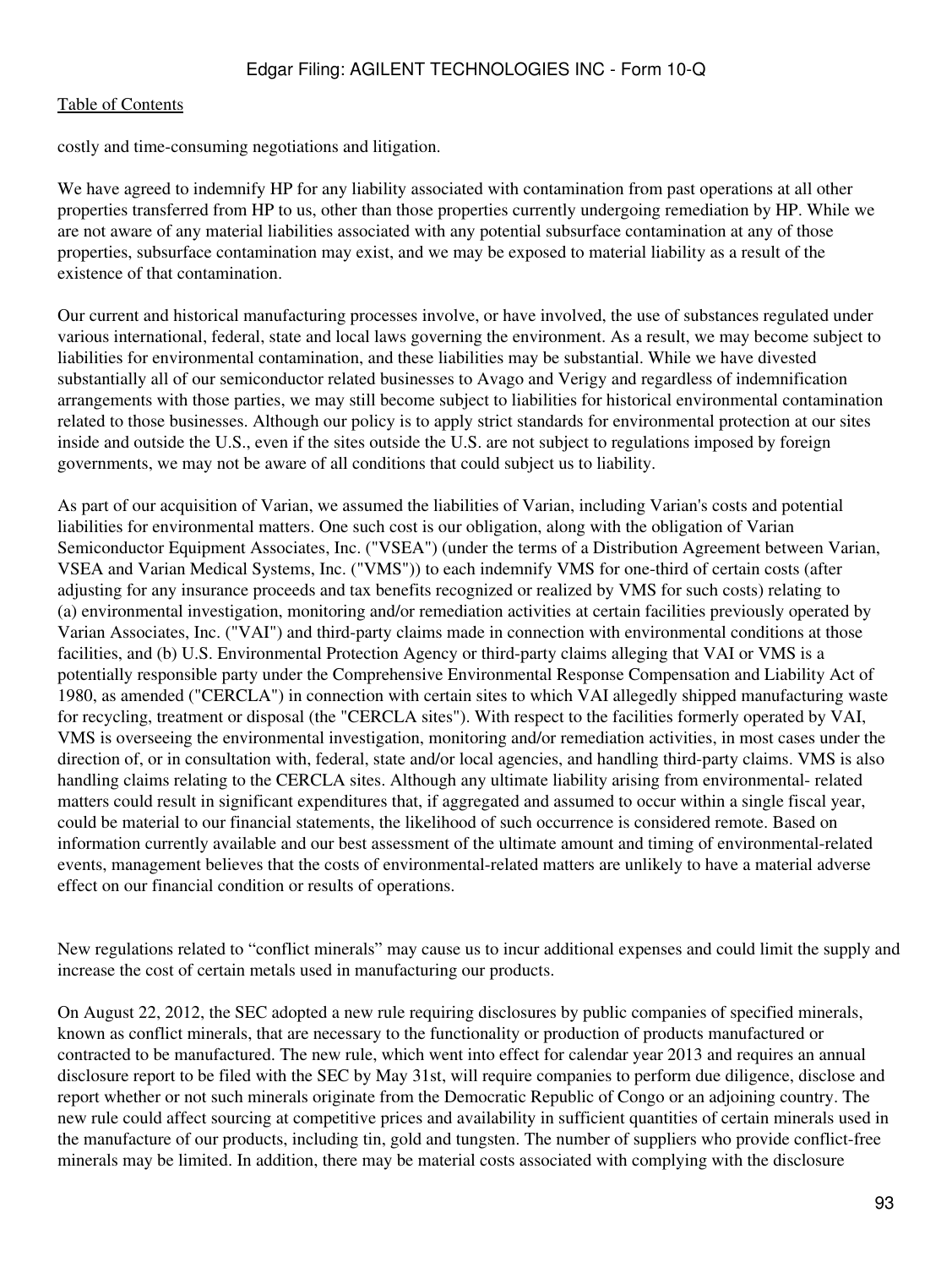requirements, such as costs related to the due diligence process of determining the source of certain minerals used in our products, as well as costs of possible changes to products, processes, or sources of supply as a consequence of such verification activities. As our supply chain is complex and we use contract manufacturers for some of our products, we may not be able to sufficiently verify the origins of the relevant minerals used in our products through the due diligence procedures that we implement, which may harm our reputation. We may also encounter challenges to satisfy those customers who require that all of the components of our products be certified as conflict-free, which could place us at a competitive disadvantage if we are unable to do so.

Our retirement and post retirement pension plans are subject to financial market risks that could adversely affect our future results of operations and cash flows.

We have significant retirement and post retirement pension plans assets and obligations. The performance of the financial markets and interest rates impact our plan expenses and funding obligations. Significant decreases in market interest rates, decreases in the fair value of plan assets and investment losses on plan assets will increase our funding obligations, and adversely impact our results of operations and cash flows.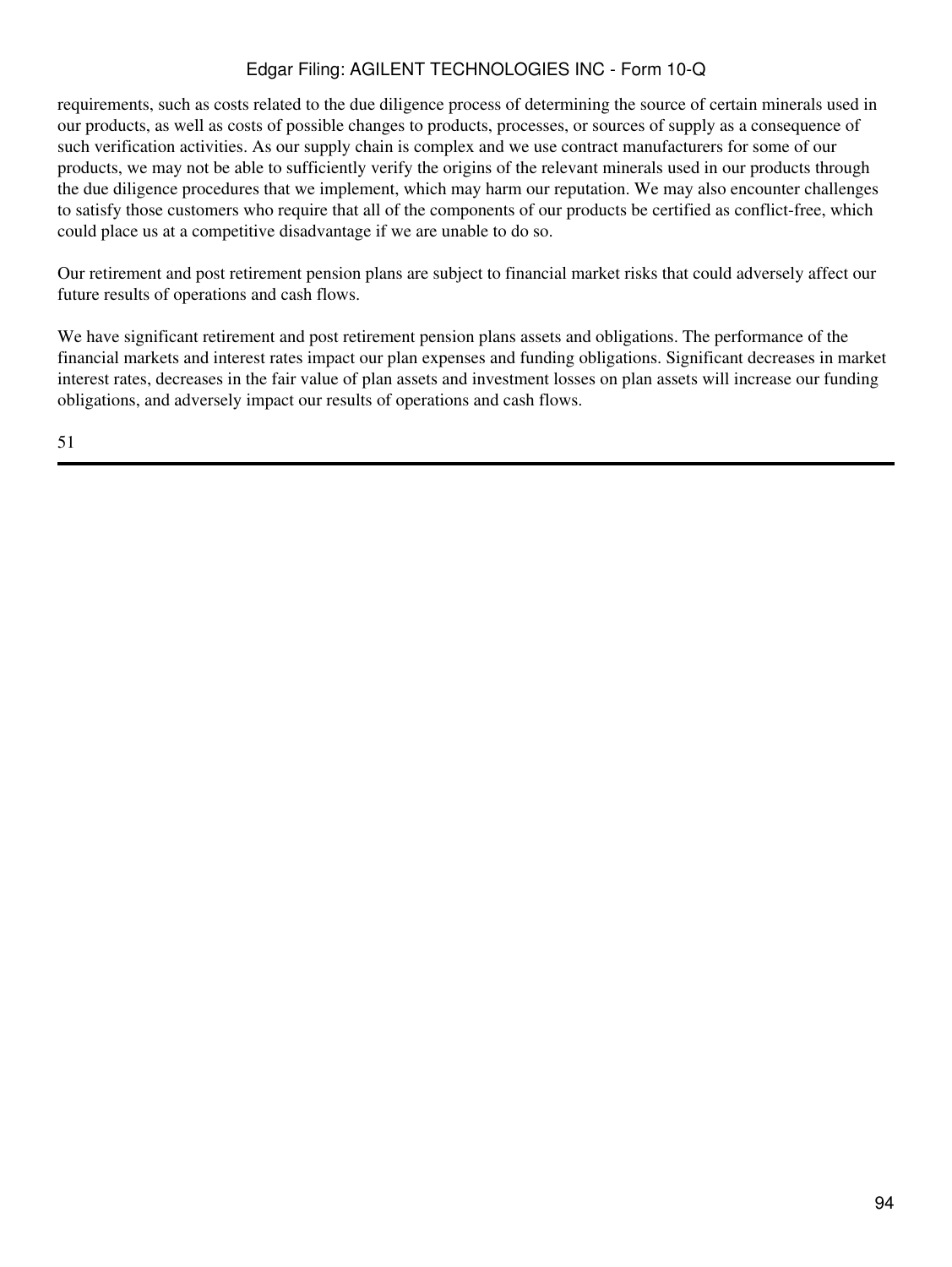Third parties may claim that we are infringing their intellectual property and we could suffer significant litigation or licensing expenses or be prevented from selling products or services.

From time to time, third parties may claim that one or more of our products or services infringe their intellectual property rights. We analyze and take action in response to such claims on a case by case basis. Any dispute or litigation regarding patents or other intellectual property could be costly and time-consuming due to the complexity of our technology and the uncertainty of intellectual property litigation and could divert our management and key personnel from our business operations. A claim of intellectual property infringement could force us to enter into a costly or restrictive license agreement, which might not be available under acceptable terms or at all, could require us to redesign our products, which would be costly and time-consuming, and/or could subject us to significant damages or to an injunction against development and sale of certain of our products or services. Our intellectual property portfolio may not be useful in asserting a counterclaim, or negotiating a license, in response to a claim of intellectual property infringement. In certain of our businesses we rely on third party intellectual property licenses and we cannot ensure that these licenses will be available to us in the future on favorable terms or at all.

Third parties may infringe our intellectual property and we may suffer competitive injury or expend significant resources enforcing our rights.

Our success depends in large part on our proprietary technology, including technology we obtained through acquisitions. We rely on various intellectual property rights, including patents, copyrights, trademarks and trade secrets, as well as confidentiality provisions and licensing arrangements, to establish our proprietary rights. If we do not enforce our intellectual property rights successfully our competitive position may suffer which could harm our operating results.

Our pending patent applications, and our pending copyright and trademark registration applications, may not be allowed or competitors may challenge the validity or scope of our patents, copyrights or trademarks. In addition, our patents, copyrights, trademarks and other intellectual property rights may not provide us a significant competitive advantage.

We may need to spend significant resources monitoring our intellectual property rights and we may or may not be able to detect infringement by third parties. Our competitive position may be harmed if we cannot detect infringement and enforce our intellectual property rights quickly or at all. In some circumstances, we may choose to not pursue enforcement because an infringer has a dominant intellectual property position or for other business reasons. In addition, competitors might avoid infringement by designing around our intellectual property rights or by developing non-infringing competing technologies. Intellectual property rights and our ability to enforce them may be unavailable or limited in some countries which could make it easier for competitors to capture market share and could result in lost revenues. Furthermore, some of our intellectual property is licensed to others which allow them to compete with us using that intellectual property.

We are subject to ongoing tax examinations of our tax returns by the Internal Revenue Service and other tax authorities. An adverse outcome of any such audit or examination by the IRS or other tax authority could have a material adverse effect on our results of operations, financial condition and liquidity.

We are subject to ongoing tax examinations of our tax returns by the U.S. Internal Revenue Service and other tax authorities in various jurisdictions. We regularly assess the likelihood of adverse outcomes resulting from ongoing tax examinations to determine the adequacy of our provision for income taxes. These assessments can require considerable estimates and judgments. Intercompany transactions associated with the sale of inventory, services, intellectual property and cost share arrangements are complex and affect our tax liabilities. The calculation of our tax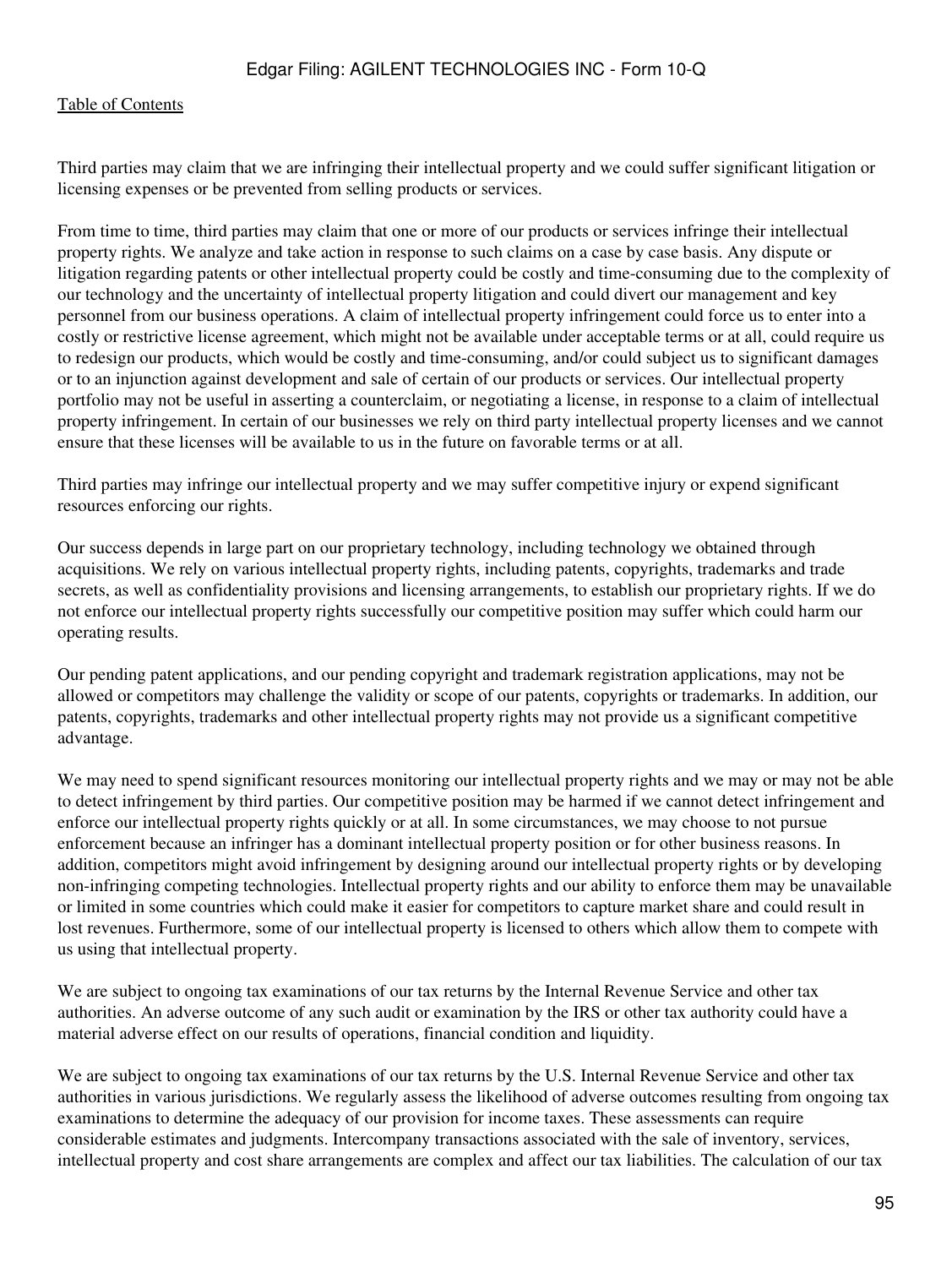liabilities involves dealing with uncertainties in the application of complex tax laws and regulations in multiple jurisdictions. There can be no assurance that the outcomes from ongoing tax examinations will not have an adverse effect on our operating results and financial condition. A difference in the ultimate resolution of tax uncertainties from what is currently estimated could have an adverse effect on our operating results and financial condition.

If tax incentives change or cease to be in effect, our income taxes could increase significantly.

Agilent benefits from tax incentives extended to its foreign subsidiaries to encourage investment or employment. Several jurisdictions have granted Agilent tax incentives which require renewal at various times in the future. The incentives are conditioned on achieving various thresholds of investments and employment, or specific types of income. Agilent's taxes could increase if the incentives are not renewed upon expiration. If Agilent cannot or does not wish to satisfy all or parts of the tax incentive conditions, we may lose the related tax incentive and could be required to refund tax incentives previously realized. As a result, our effective tax rate could be higher than it would have been had we maintained the benefits of the tax incentives.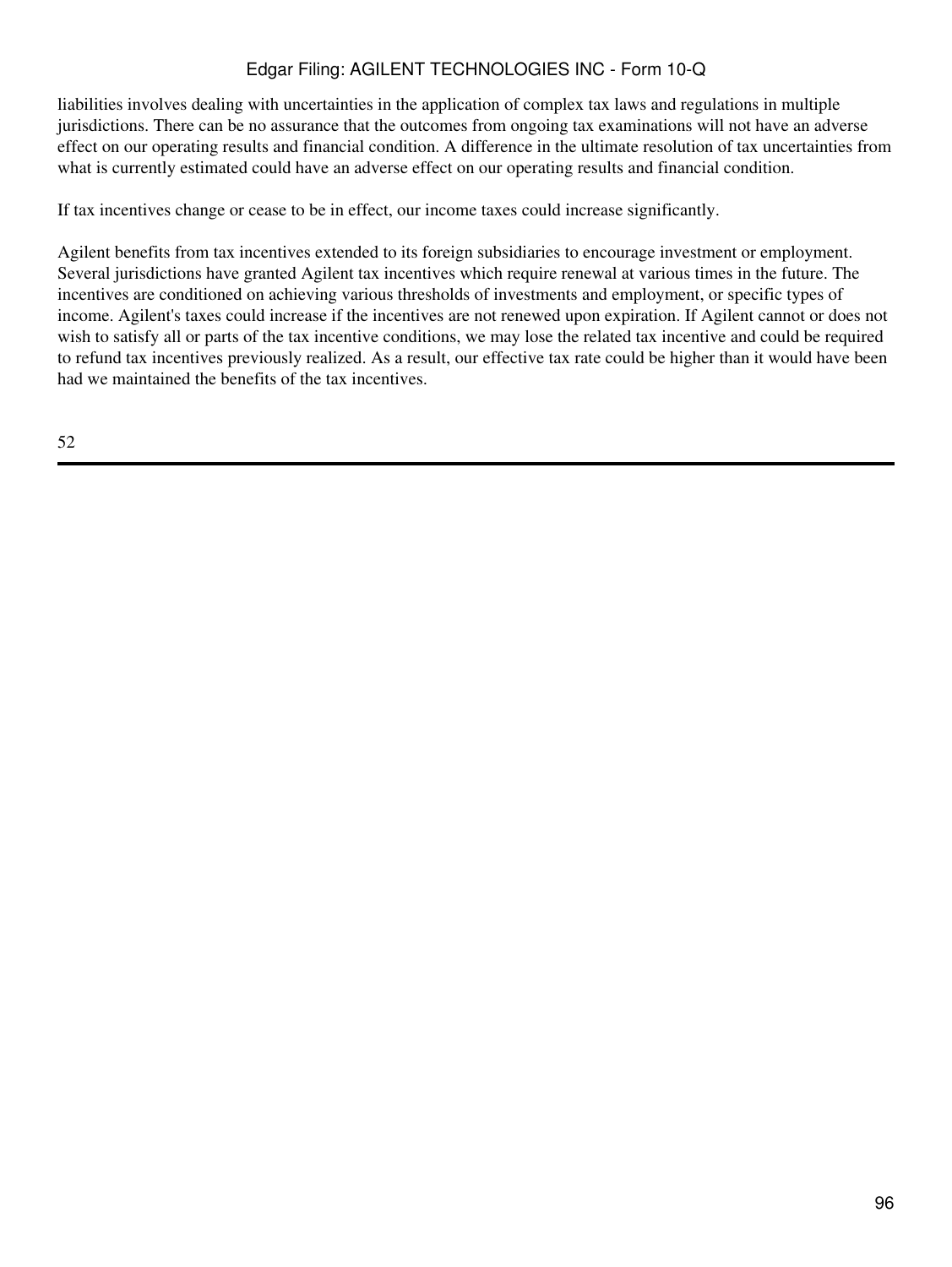#### [Table of Contents](#page-2-0)

We have substantial cash requirements in the United States while most of our cash is generated outside of the United States. The failure to maintain a level of cash sufficient to address our cash requirements in the United States could adversely affect our financial condition and results of operations.

Although the cash generated in the United States from our operations should cover our normal operating requirements and debt service requirements, a substantial amount of additional cash is required for special purposes such as the maturity of our debt obligations, our stock repurchase program, our declared dividends and acquisitions of third parties. Our business operating results, financial condition, and strategic initiatives could be adversely impacted if we were unable to address our U.S. cash requirements through the efficient and timely repatriations of overseas cash or other sources of cash obtained at an acceptable cost.

We have outstanding debt and may incur other debt in the future, which could adversely affect our financial condition, liquidity and results of operations.

We currently have outstanding an aggregate principal amount of \$2.1 billion in senior unsecured notes, a \$45 million secured mortgage and an unsecured loan of \$35 million. We also are a party to a five-year senior unsecured revolving credit facility which expires in October 2016 and under which we may borrow up to \$400 million and a Danish Krone denominated credit facility equivalent to \$9 million. We may borrow additional amounts in the future and use the proceeds from any future borrowing for general corporate purposes, other future acquisitions, expansion of our business or repurchases of our outstanding shares of common stock.

Our incurrence of this debt, and increases in our aggregate levels of debt, may adversely affect our operating results and financial condition by, among other things:

industry conditions; increasing our vulnerability to downturns in our business, to competitive pressures and to adverse economic and

• thereby reducing the amount of expected cash flow available for other purposes, including capital expenditures, requiring the dedication of an increased portion of our expected cash from operations to service our indebtedness, acquisitions and stock repurchases; and

•limiting our flexibility in planning for, or reacting to, changes in our business and our industry.

Our current revolving credit facility imposes restrictions on us, including restrictions on our ability to create liens on our assets and the ability of our subsidiaries to incur indebtedness, and requires us to maintain compliance with specified financial ratios. Our ability to comply with these ratios may be affected by events beyond our control. In addition, the indenture governing our senior notes contains covenants that may adversely affect our ability to incur certain liens or engage in certain types of sale and leaseback transactions. If we breach any of the covenants and do not obtain a waiver from the lenders, then, subject to applicable cure periods, our outstanding indebtedness could be declared immediately due and payable.

If we suffer a loss to our factories, facilities or distribution system due to catastrophe, our operations could be seriously harmed.

Our factories, facilities and distribution system are subject to catastrophic loss due to fire, flood, terrorism or other natural or man-made disasters. In particular, several of our facilities could be subject to a catastrophic loss caused by earthquake due to their locations. Our production facilities, headquarters and Agilent Technologies Laboratories in California, and our production facilities in Japan, are all located in areas with above-average seismic activity. If any of these facilities were to experience a catastrophic loss, it could disrupt our operations, delay production, shipments and revenue and result in large expenses to repair or replace the facility. If such a disruption were to occur, we could breach agreements, our reputation could be harmed, and our business and operating results could be adversely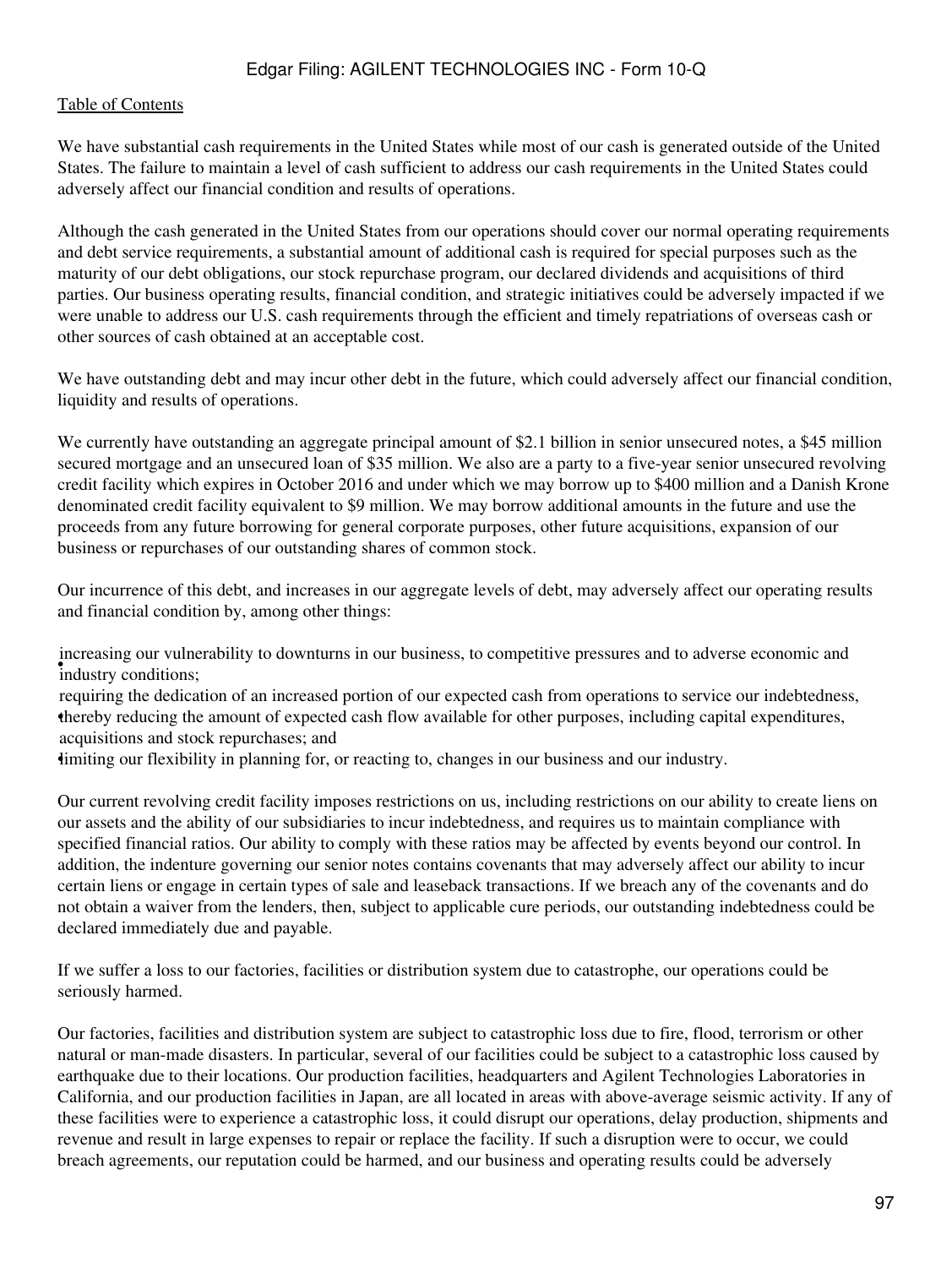affected. In addition, since we have consolidated our manufacturing facilities, we are more likely to experience an interruption to our operations in the event of a catastrophe in any one location. Although we carry insurance for property damage and business interruption, we do not carry insurance or financial reserves for interruptions or potential losses arising from earthquakes or terrorism. Also, our third party insurance coverage will vary from time to time in both type and amount depending on availability, cost and our decisions with respect to risk retention. Economic conditions and uncertainties in global markets may adversely affect the cost and other terms upon which we are able to obtain third party insurance. If our third party insurance coverage is adversely affected, or to the extent we have elected to self-insure, we may be at a greater risk that our operations will be harmed by a catastrophic loss.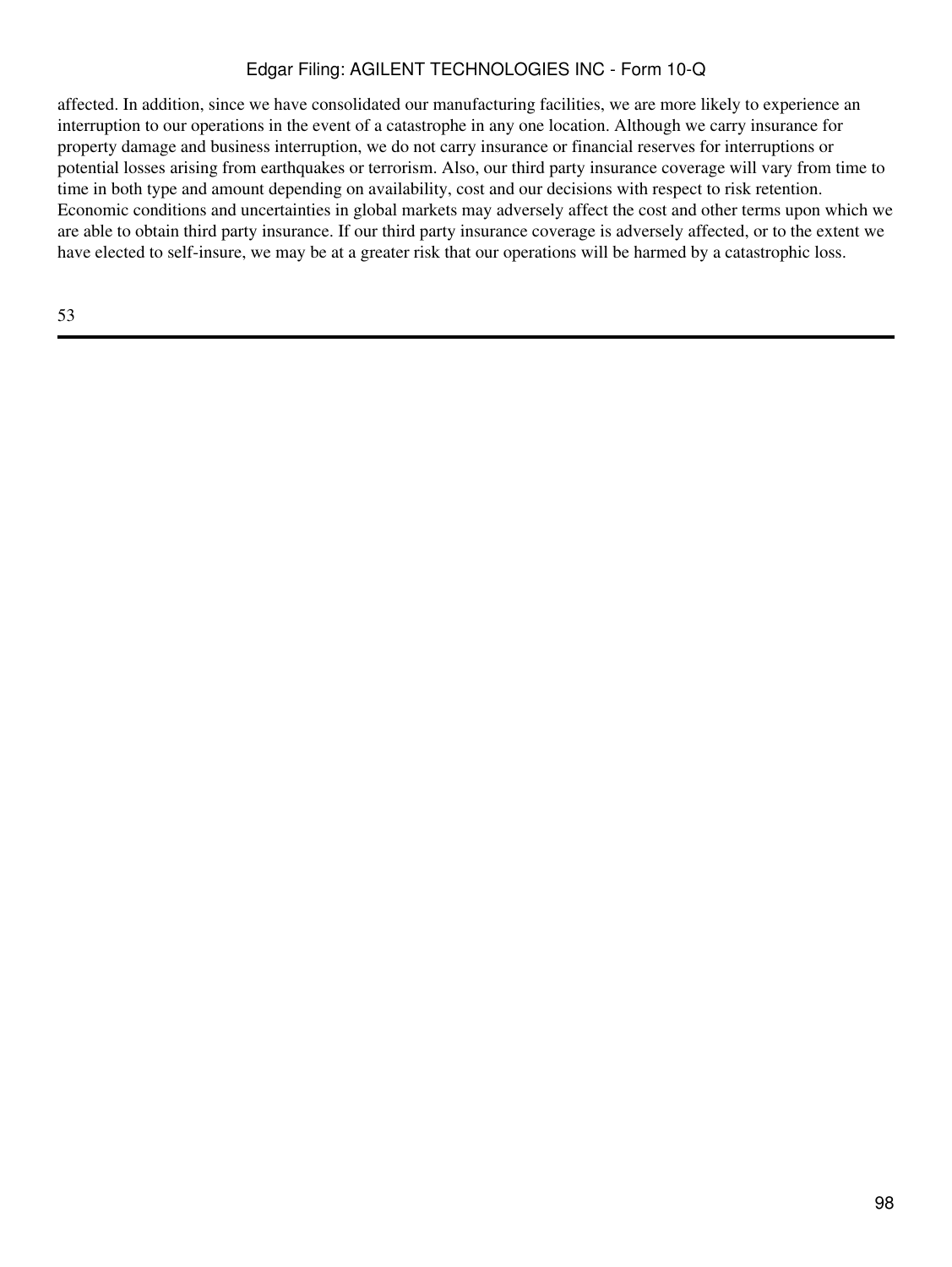If we experience a significant disruption in, or breach in security of, our information technology systems, or if we fail to implement new systems and software successfully, our business could be adversely affected.

We rely on several centralized information technology systems throughout our company to provide products and services, keep financial records, process orders, manage inventory, process shipments to customers and operate other critical functions. Our information technology systems may be susceptible to damage, disruptions or shutdowns due to power outages, hardware failures, computer viruses, attacks by computer hackers, telecommunication failures, user errors, catastrophes or other unforeseen events. If we were to experience a prolonged system disruption in the information technology systems that involve our interactions with customers or suppliers, it could result in the loss of sales and customers and significant incremental costs, which could adversely affect our business. In addition, security breaches of our information technology systems could result in the misappropriation or unauthorized disclosure of confidential information belonging to us or to our employees, partners, customers or suppliers, which could result in our suffering significant financial or reputational damage.

Adverse conditions in the global banking industry and credit markets may adversely impact the value of our cash investments or impair our liquidity.

As of July 31 2014, we had cash and cash equivalents of approximately \$2.4 billion invested or held in a mix of money market funds, time deposit accounts and bank demand deposit accounts. Disruptions in the financial markets may, in some cases, result in an inability to access assets such as money market funds that traditionally have been viewed as highly liquid. Any failure of our counterparty financial institutions or funds in which we have invested may adversely impact our cash and cash equivalent positions and, in turn, our results and financial condition.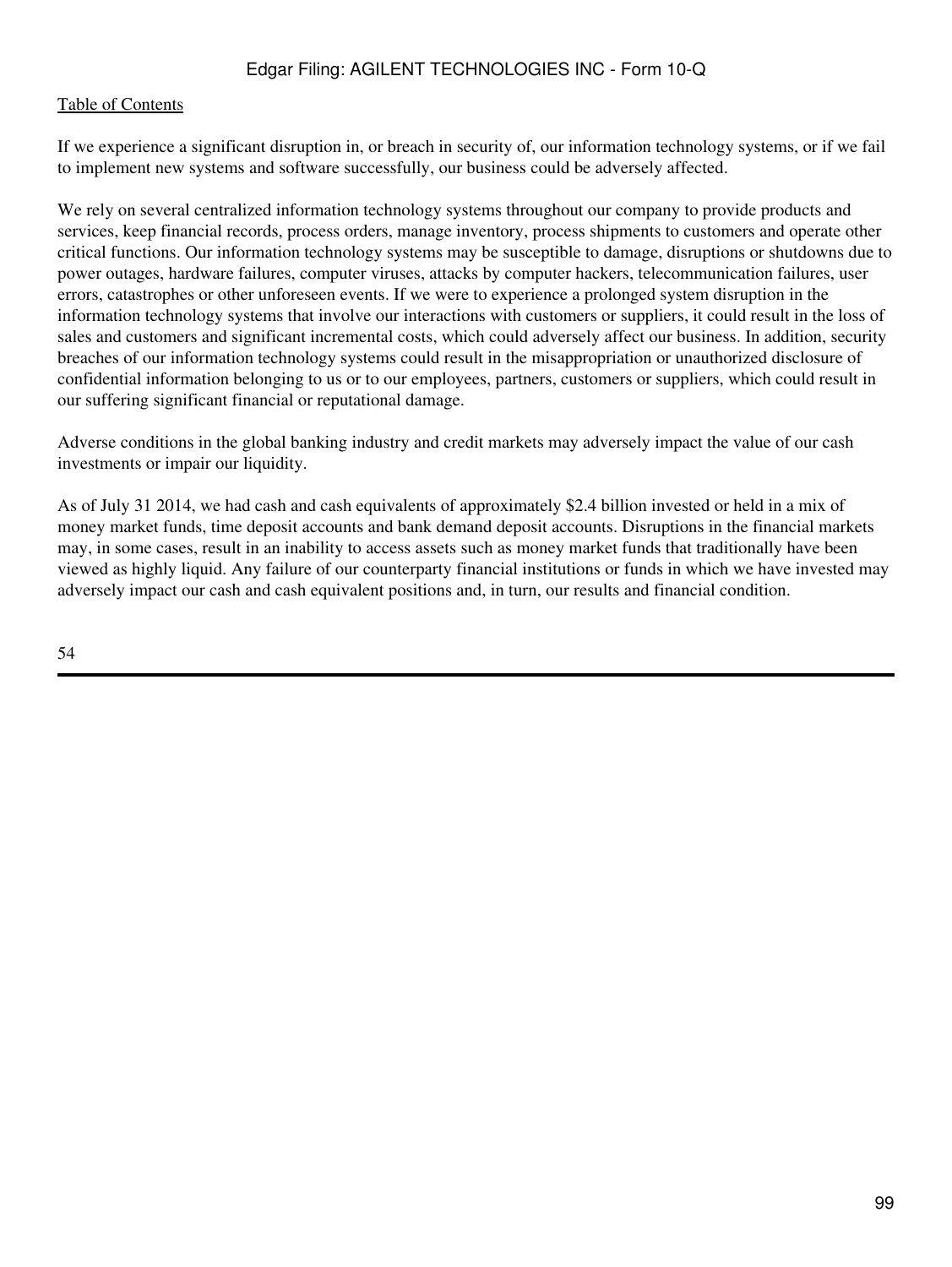### [Table of Contents](#page-2-0)

### ITEM 2. UNREGISTERED SALES OF EQUITY SECURITIES AND USE OF PROCEEDS

### ISSUER PURCHASES OF EQUITY SECURITIES

The table below summarizes information about the Company's purchases, based on trade date; of its equity securities registered pursuant to Section 12 of the Exchange Act during the quarterly period ended July 31, 2014.

| Period                                | Total Number of<br>Shares of Common<br>Stock Purchased (1) | Weighted Average<br>Price Paid per Share<br>of<br>Common Stock (2) | Total<br>Number of<br>Shares of Common<br>Stock Purchased as<br>Part of Publicly<br>Announced Plans or<br>Programs $(1)$ | Maximum<br>Approximate Dollar<br>Value of Shares of<br>Common Stock that<br>May Yet Be<br>Purchased Under the<br>Plans or Programs<br>$(in$ millions $)(1)$ |
|---------------------------------------|------------------------------------------------------------|--------------------------------------------------------------------|--------------------------------------------------------------------------------------------------------------------------|-------------------------------------------------------------------------------------------------------------------------------------------------------------|
|                                       | (a)                                                        | (b)                                                                | (c)                                                                                                                      | (d)                                                                                                                                                         |
| May 1, 2014 through May 31,<br>2014   |                                                            | $S -$                                                              |                                                                                                                          | N/A                                                                                                                                                         |
| June 1, 2014 through June 30,<br>2014 | 855,392                                                    | \$58.43                                                            | 855,392                                                                                                                  | N/A                                                                                                                                                         |
| July 1, 2014 through July 31, 2014 —  |                                                            |                                                                    |                                                                                                                          | N/A                                                                                                                                                         |
| Total                                 | 855,392                                                    |                                                                    | 855,392                                                                                                                  |                                                                                                                                                             |

(1) The new program is designed to reduce or eliminate dilution resulting from issuance of stock under the company's  $(1)$  anglesses count of anglesses count of anglesses  $(225)$ On November 22, 2013 we announced that our board of directors had authorized a new share repurchase program. employee equity incentive programs to target maintaining a weighted average share count of approximately 335 million diluted shares.

(2)The weighted average price paid per share of common stock does not include the cost of commissions.

#### ITEM 6. EXHIBITS

(a)Exhibits:

A list of exhibits is set forth in the Exhibit Index found on page 57 of this report.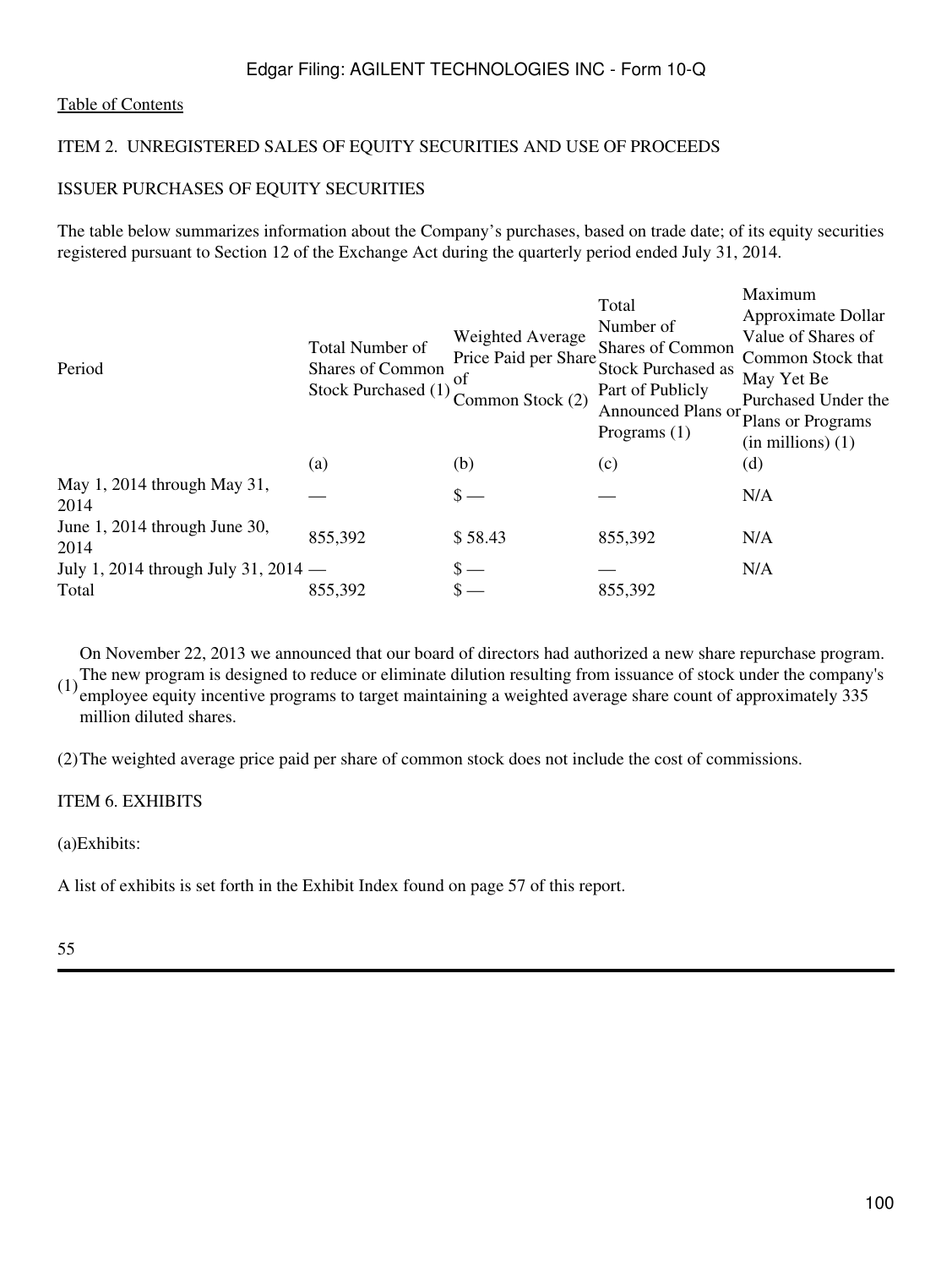### AGILENT TECHNOLOGIES, INC.

## SIGNATURE

Pursuant to the requirements of the Securities Exchange Act of 1934, the registrant has duly caused this report to be signed on its behalf by the undersigned thereunto duly authorized.

Dated: September 2, 2014 By: /s/ Didier Hirsch Didier Hirsch Senior Vice President and Chief Financial Officer (Principal Financial Officer) Dated: September 2, 2014 By: /s/ Solange Glaize Solange Glaize Vice President, Corporate Controllership (Principal Accounting Officer)